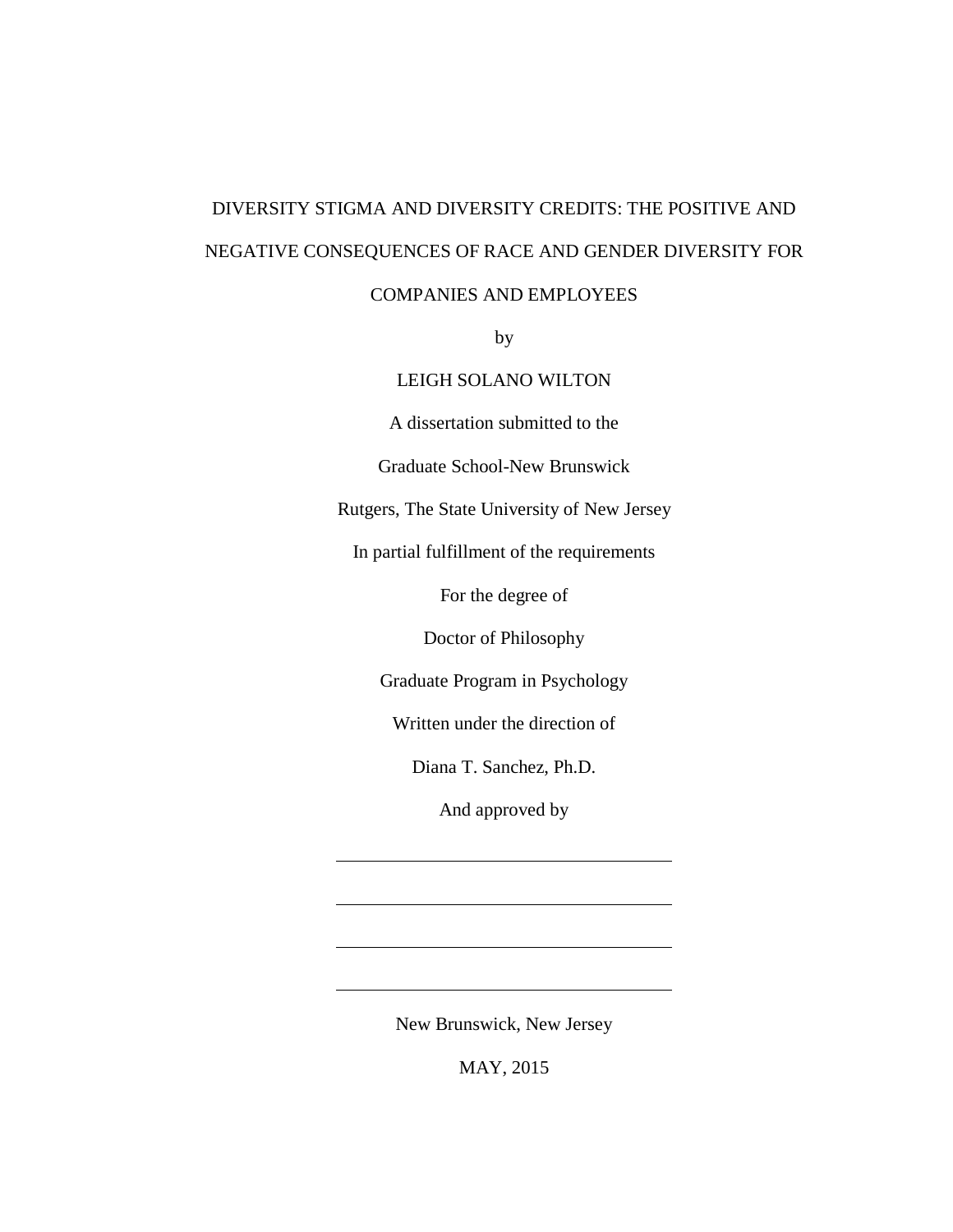#### ABSTRACT OF THE DISSERTATION

# Diversity Stigma and Diversity Credits: The Positive and Negative Consequences of Race and Gender Diversity for Companies and Employees By LEIGH SOLANO WILTON

Dissertation Director:

Diana T. Sanchez, Ph.D.

Many U.S. institutions have committed to increasing employee diversity as a means to improve their organizational strength and competitiveness, and frequently highlight the race and gender diversity at their organizations in promotional materials such as brochures and websites. However, recent research suggests that exposure to both race and gender diversity systems at the organizational level may be associated with negative consequences such as discriminatory hiring for racial minorities and women (Kaiser et al., 2013). Thus, corporations that espouse their race and gender diversity may ironically harm themselves and the underrepresented group members whom they seek to empower (i.e., racial minorities and women). At the same time, race and gender diversity has been associated with positive outcomes for companies, such as creativity, so individuals may also expect diverse organizations to also possess these qualities. This dissertation examined the perceptions and downstream consequences of race and gender diversity in institutional settings among high status group members (Whites, White men). Study 1a predicted and found that race-diverse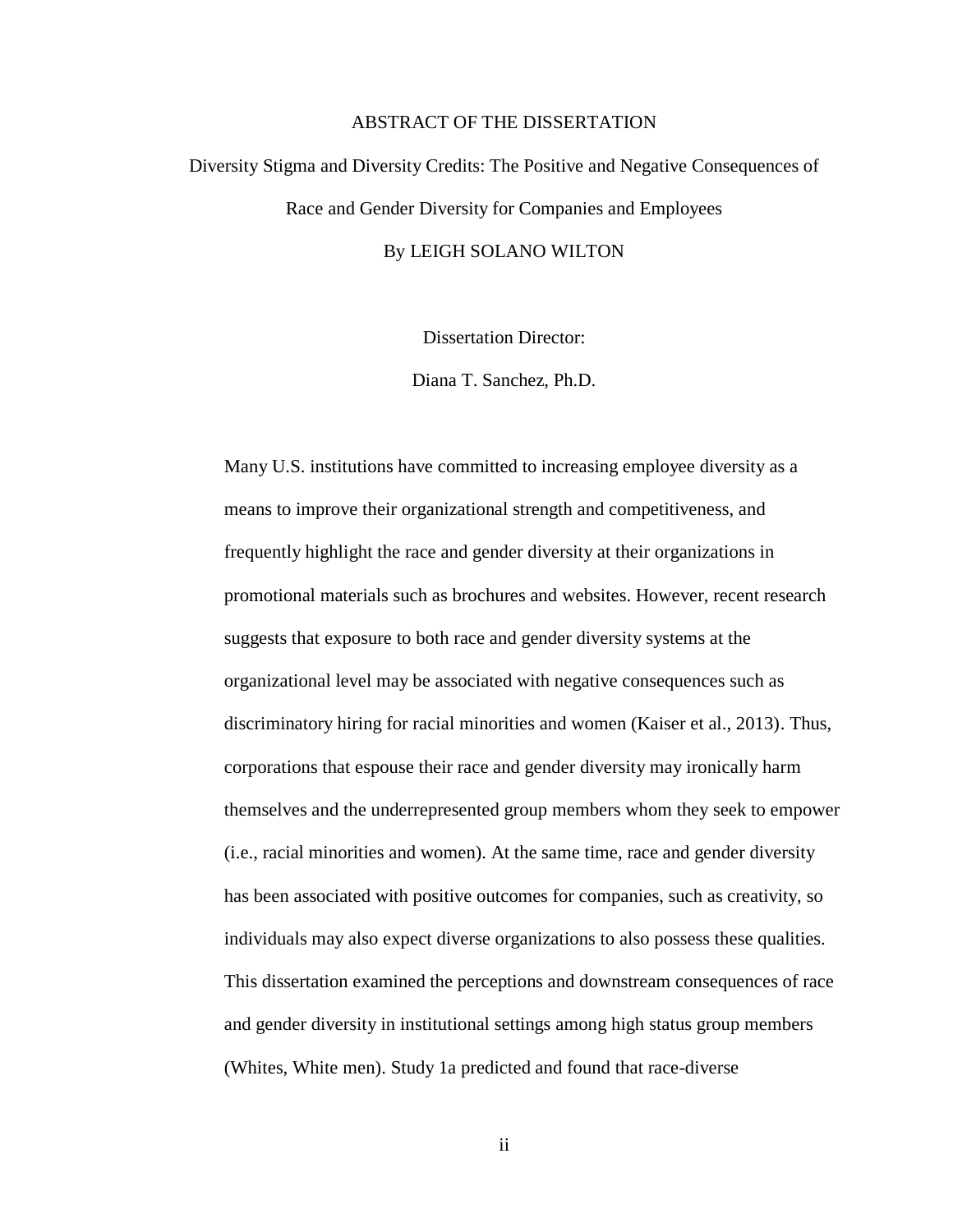organizations experienced diversity stigma, being evaluated as less prestigious, less exclusive, and having less competent employees, compared to a racehomogenous organization. In contrast Study 1b found that gender-diverse organizations experienced diversity credits, being evaluated as more broadminded, marginally more prestigious, and having more competent employees, compared to a gender-homogenous organization. These data suggest that the perceptual benefits of diversity may remain reserved for organizations that are gender-diverse, and that race-diverse organizations may bear the perceptual brunt of organizational stigma. Studies 2a and 2b further examined whether race and gender diversity also negatively impacts the hiring and valuing of racial minorities and women, due to the perception that race or gender representation "is no longer a problem" at such organizations. Across studies, racial minorities, as well as (White) male and female candidates, received perceptual boosts in race and gender diverse contexts, though the benefits of gender diversity were more global than those of race diversity. Perception of social progress was found to be unrelated to target evaluations. The results are discussed with respect to increasing the representation and valuation of underrepresented group members in the workplace.

iii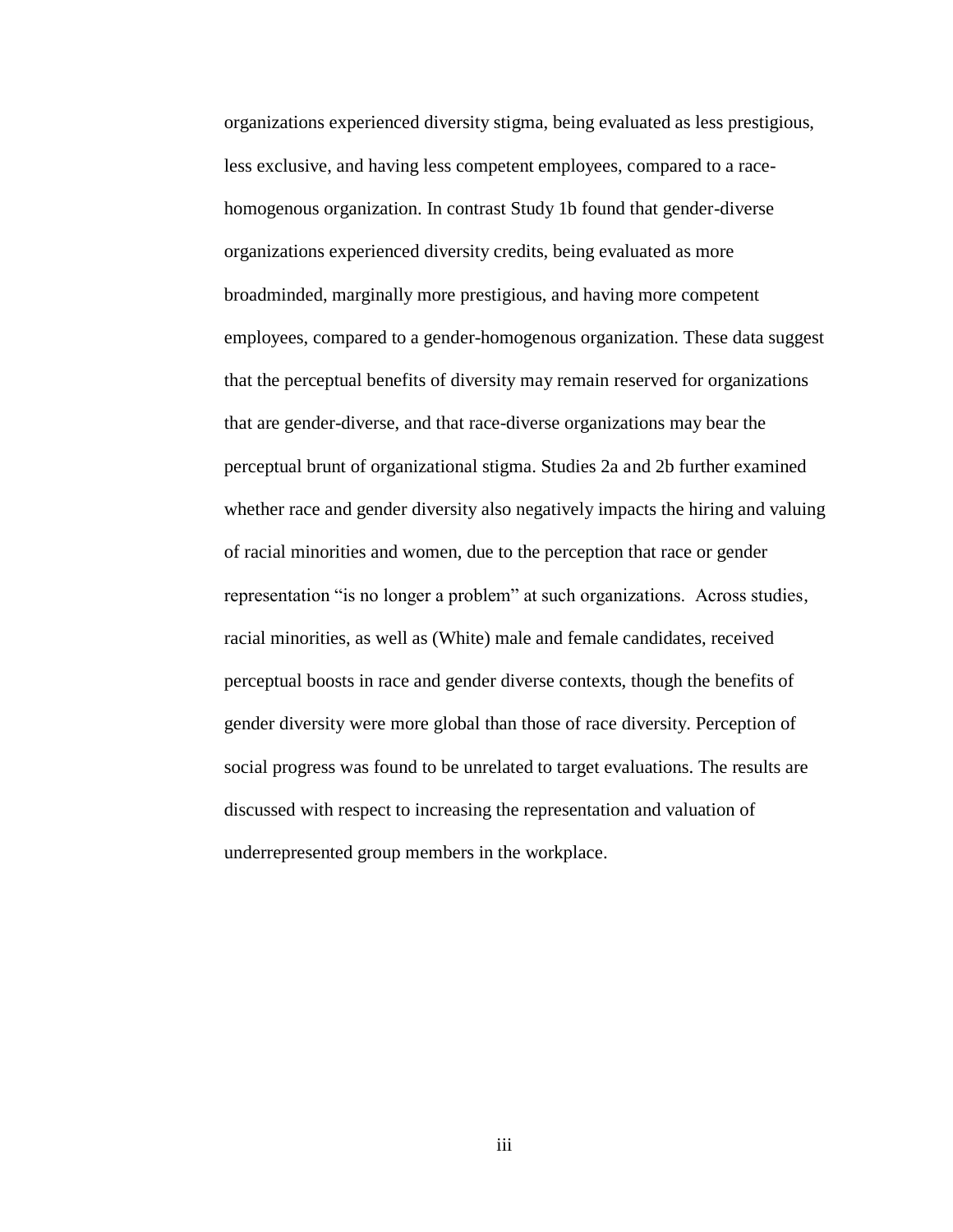#### ACKNOWLEDGMENTS

I am grateful to all of the members of my dissertation committee, Jack Aiello, David Wilder, and Miguel Unzueta, for their comments and feedback on this project. I would like to send a special thank you to Miguel Unzueta for joining us from across the country, even when the internet connection was poor. I am indebted to my parents, Karen Solano and Paul Poretzky, for instilling in me the values of hard work, education, and compassion, and also for marrying across racial/ethnic lines and inspiring so much of my interest in social groups.

I am especially grateful to Diana Sanchez, my advisor, for her guidance, support, and inspiration, both academically and personally, throughout all phases of my graduate career. I am also especially grateful to James Wilton, my husband, for his love, encouragement, and good humor, always and ever.

Finally, I dedicate this dissertation to Harrison Trevino Wilton and Sebastian Javier Wilton, my sons, for whom I most ardently strive to make the world a more inclusive and tolerant place.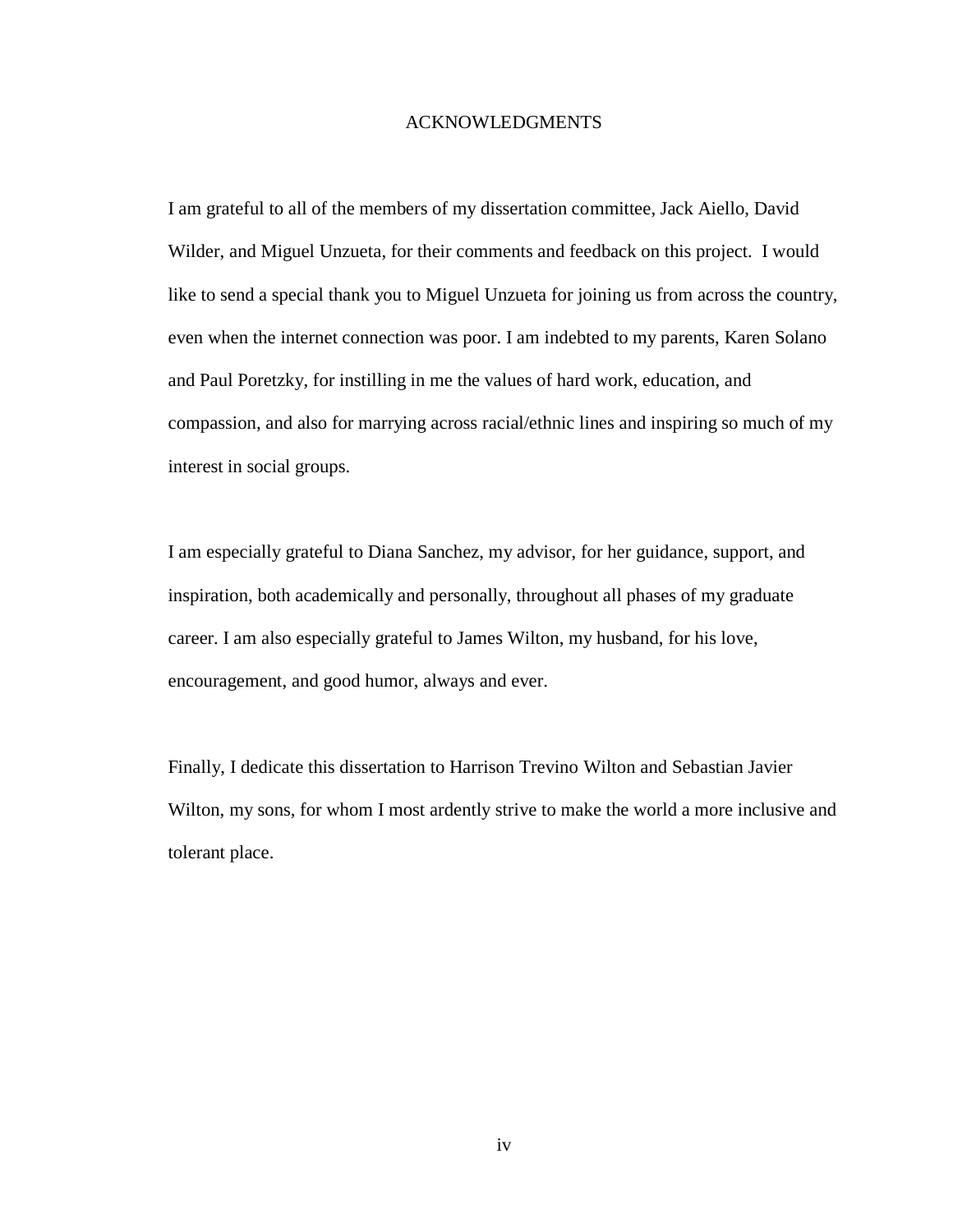# TABLE OF CONTENTS

| Abstract                                                      | ii                       |
|---------------------------------------------------------------|--------------------------|
| Acknowledgements                                              | iv                       |
| <b>Table of Contents</b>                                      | $\mathbf{V}$             |
| List of Tables                                                | $\overline{\mathbf{vi}}$ |
| List of Appendices                                            | vii                      |
| Section I: Intro                                              | $\mathbf{1}$             |
| Diversity in Companies: Origins, Definitions, and Advertising | $\mathbf{1}$             |
| The Costs and Benefits of Diversity                           | $\mathfrak{S}$           |
| The Current Research                                          | 9                        |
| Section II: Studies 1a                                        | 12                       |
| Participants                                                  | 12                       |
| Procedure                                                     | 12                       |
| Results                                                       | 16                       |
| Section III: Studies 1b                                       | 19                       |
| Participants                                                  | 19                       |
| Results                                                       | 20                       |
| Section IV: Studies 2a                                        | 26                       |
| Participants                                                  | 26                       |
| Procedure                                                     | 26                       |
| Results                                                       | 29                       |
| Section V: Studies 2b                                         | 37                       |
| Participants                                                  | 37                       |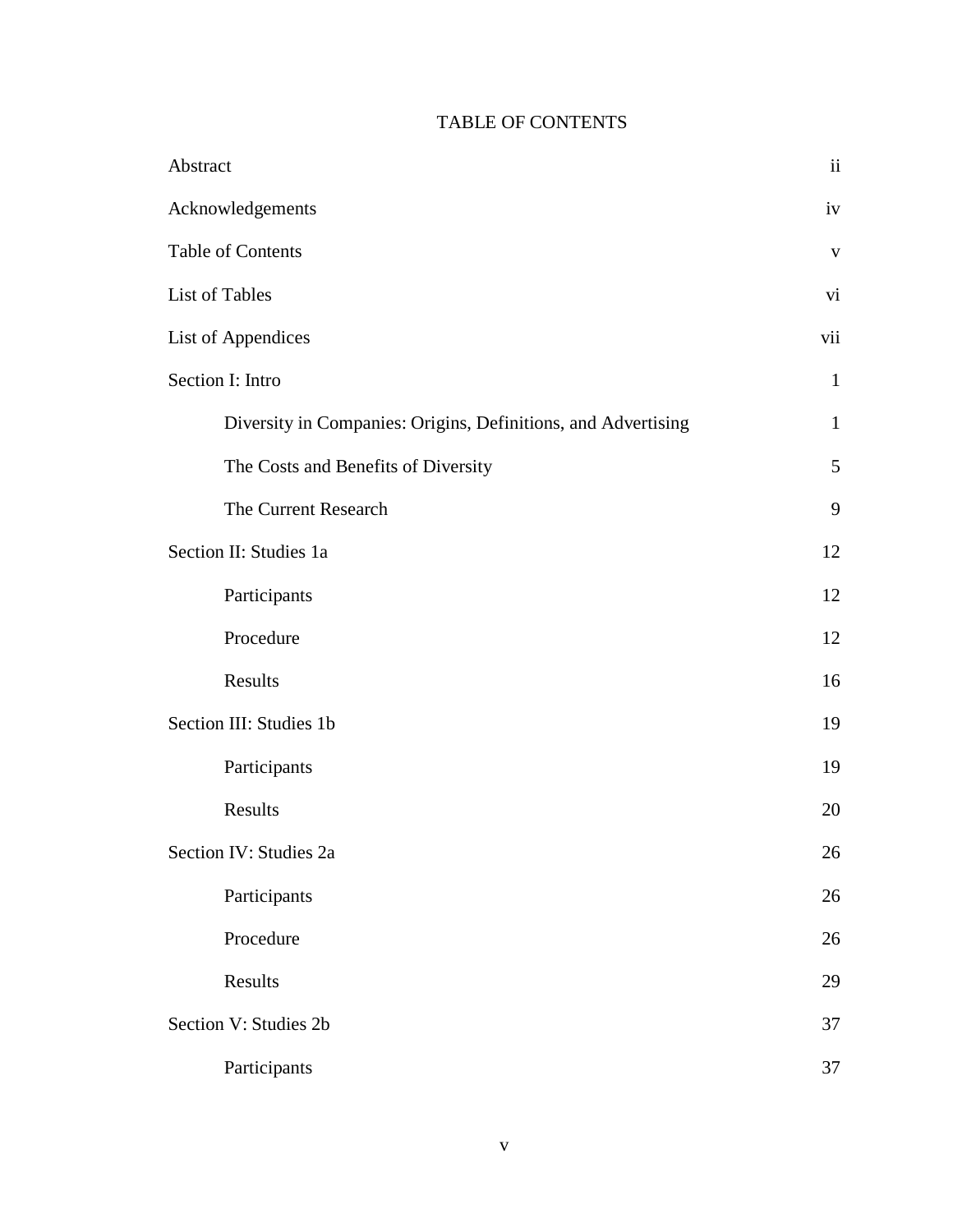| Results                               | 37 |
|---------------------------------------|----|
| <b>Section VI: General Discussion</b> | 42 |
| Tables                                | 53 |
| Appendices                            | 61 |
| Endnotes                              | 72 |
| References                            | 74 |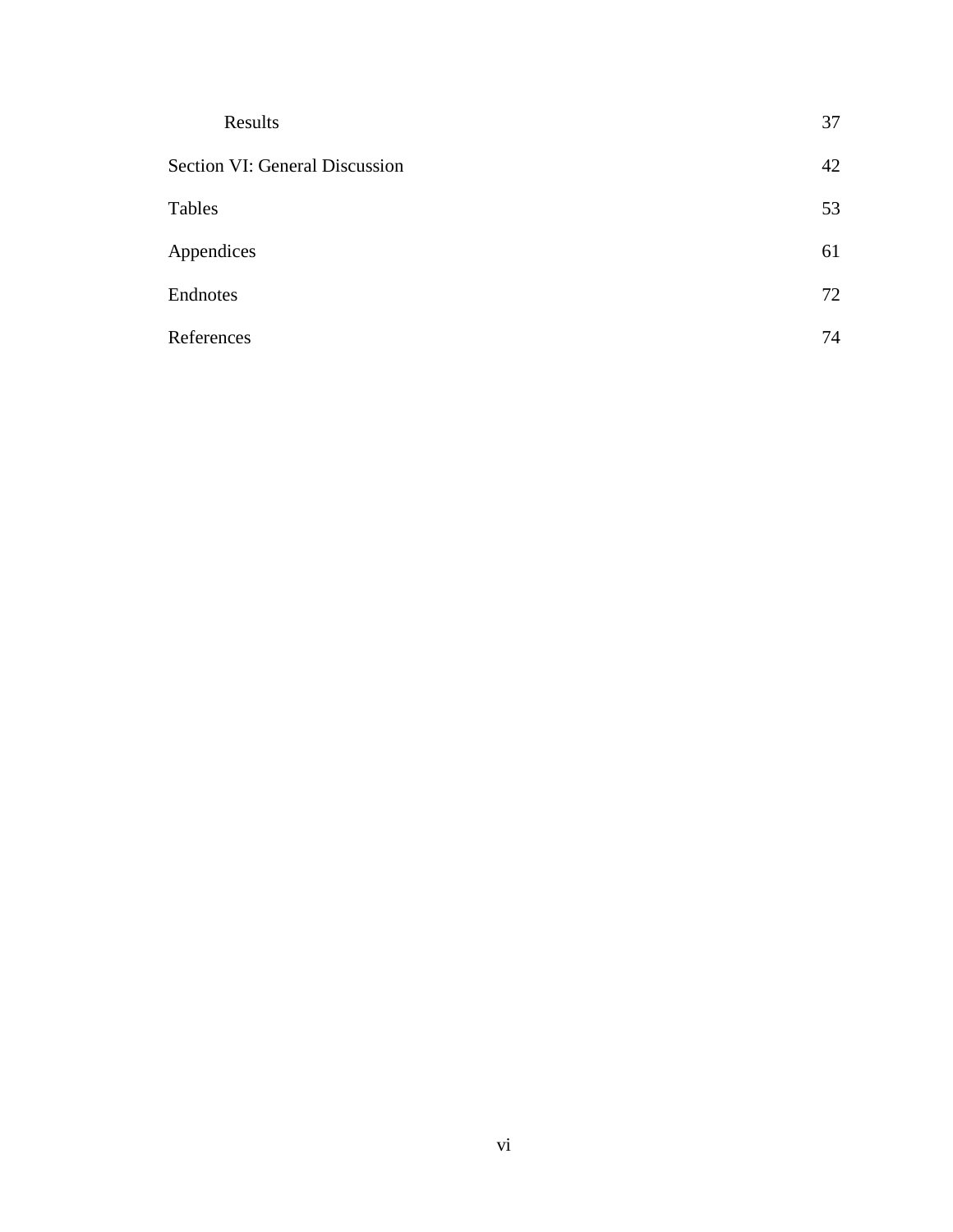# LIST OF TABLES

| Table 1: Cronbach's Alphas and Overall Means and Standard Deviations for all     |    |
|----------------------------------------------------------------------------------|----|
| Variables (Studies 1a & 1b)                                                      | 52 |
| Table 2: Correlations Among Study Variables (Studies 1a & 1b)                    | 53 |
| Table 3: Means and Standard Deviations for all Variables by Company Diversity    |    |
| Condition (Studies 1a & 1b)                                                      | 54 |
| Table 4: Cronbach's Alphas and Overall Means and Standard Deviations for all     |    |
| Variables (Studies 2a & 2b)                                                      | 55 |
| Table 5: Correlations Among Study Variables (Studies 1a & 1b)                    | 56 |
| Table 6: Means and Standard Deviations for all Variables by Diversity Condition, |    |
| Candidate Race, and Participant Gender (Study 2a)                                | 57 |
| Table 7: Alternate Mediation Analyses (Study 2a)                                 | 58 |
| Table 8: Means and Standard Deviations for all Variables by Diversity Condition  |    |
| and Candidate Race (Study 2b)                                                    | 59 |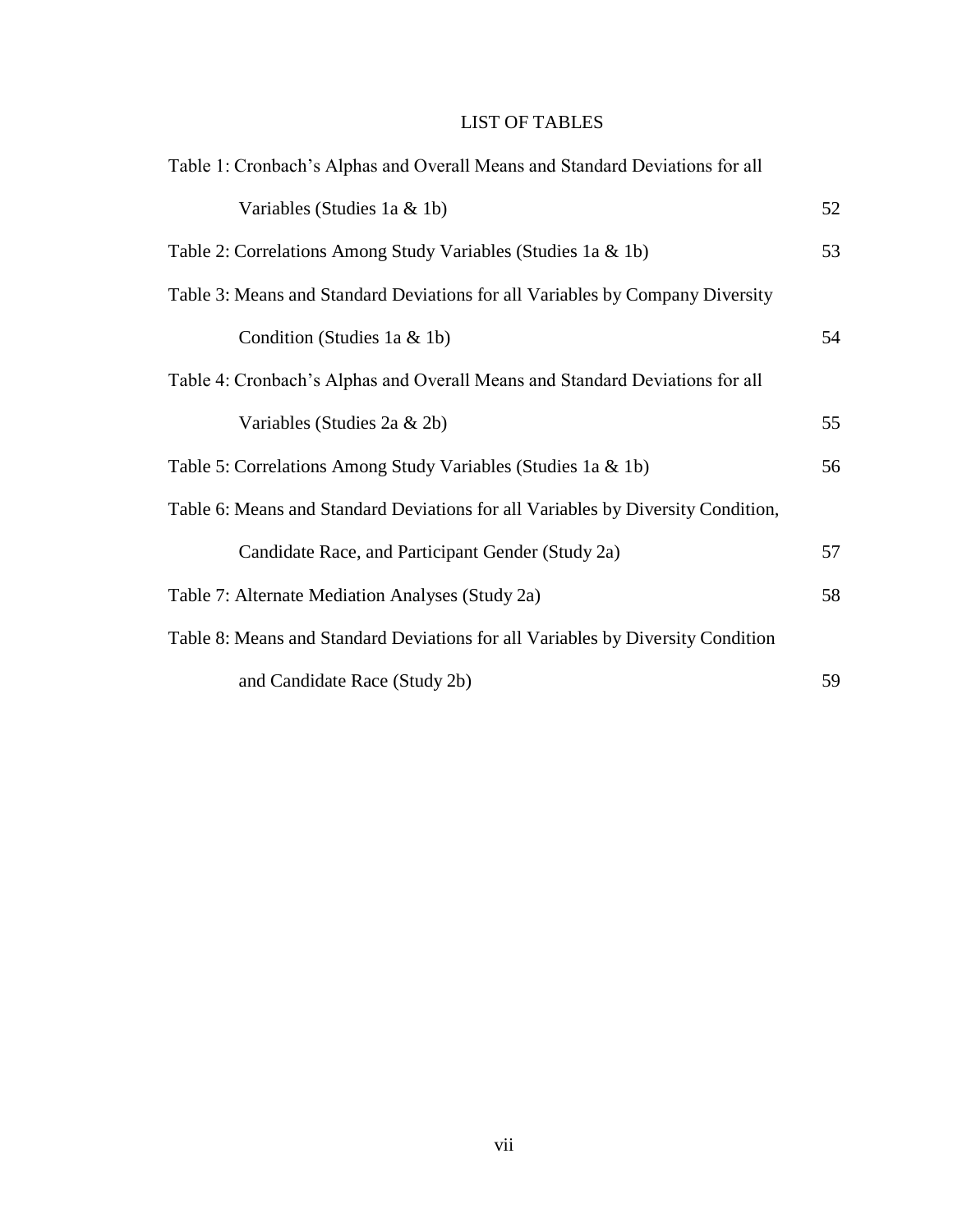# LIST OF APPENDICES

| Appendix A1: Company Profile – Control (No Diversity) Condition | 60 |
|-----------------------------------------------------------------|----|
| Appendix A2: Company Profile – Race Diversity Condition         | 61 |
| Appendix A3: Company Profile – Gender Diversity Condition       | 62 |
| Appendix B: Survey for Studies 1a $&$ 1b                        | 63 |
| Appendix C: Company Descriptive Questions for Study 2a & 2b     | 65 |
| Appendix D: Sample Applicant Resume for Studies 2a & 2b         | 67 |
| Appendix E: Survey for Study 2a & 2b                            | 68 |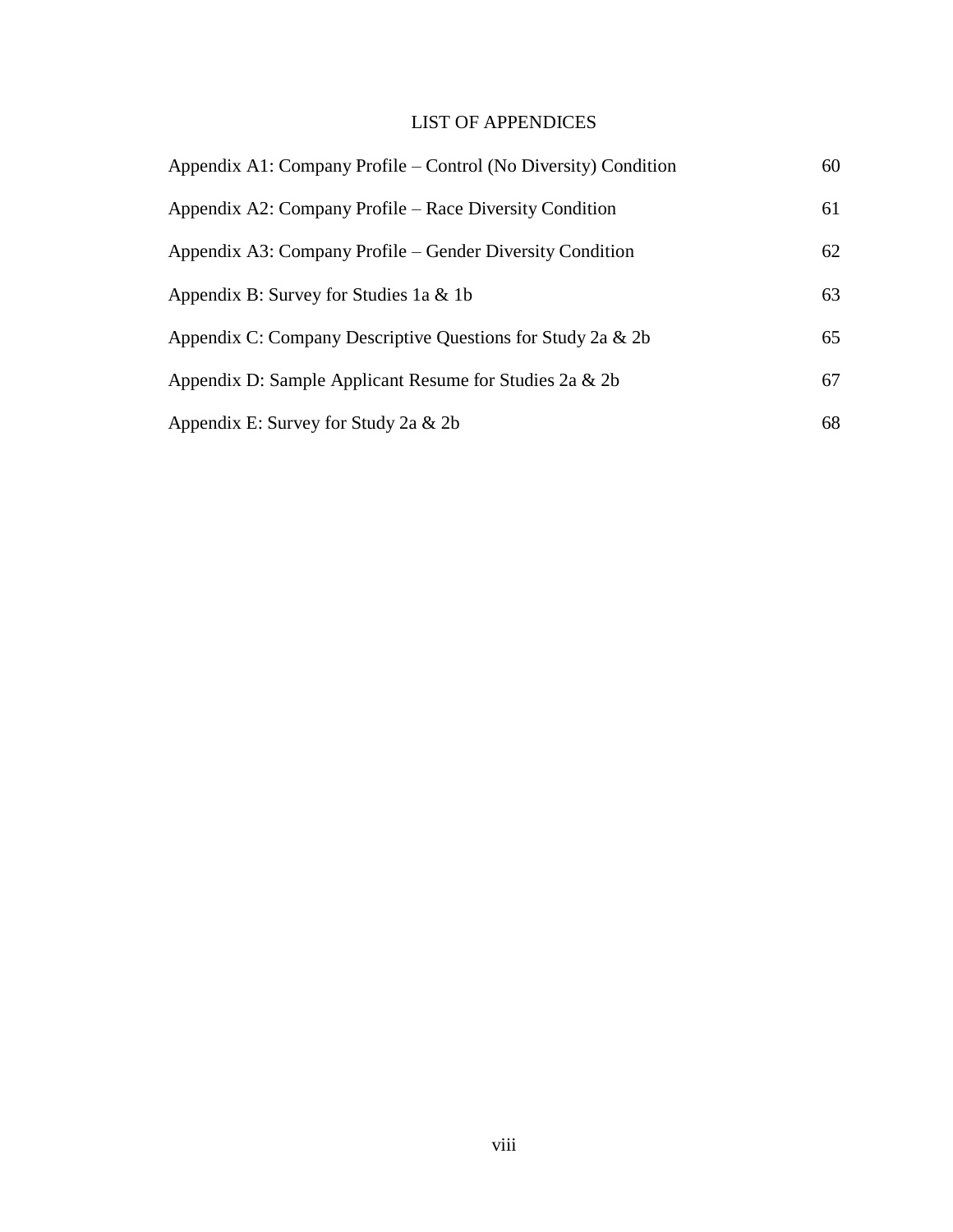#### **I. Introduction**

As the United States becomes increasingly diverse, it is important that institutions commit to increasing race and gender diversity as a means to attract and promote feelings of inclusion among historically disadvantaged groups (e.g., racial minorities and women), promote and facilitate harmonious intergroup relations, and even capitalize on some of the benefits that diverse contexts offer, such as enhanced creativity (Martins & Parsons, 2007; McKay & Avery, 2005; Plaut, 2010; Purdie-Vaughns, Steele, Davies, Ditlmann, & Crosby, 2008; Unzueta & Binning, 2010). Although diversity is commonly touted as a positive asset in the modern workplace and companies are motivated to recruit and retain racial minorities and women (McKay & Avery, 2005), women and racial minorities remain underrepresented and undervalued in the workforce (e.g. Bertrand & Mullainathan, 2003; Catalyst, 2012; Deitch et al., 2003; Dovidio & Gaertner, 2000; Pager & Shepard, 2008; U.S. Department of Labor, 2011a, 2011b). Moreover, the prejudices and negative stereotypes that impugn the capabilities and interpersonal qualities of racial minorities and women persist (e.g., Devine & Elliot, 1995; Maddox & Gray, 2002; Rudman & Phelan, 2008), potentially dampening how race or gender diverse organizations are perceived. At the same time, individuals may associate race or gender diversity with positive qualities such as creativity or increased tolerance, so individuals may expect that diversity is associated with both detriments and credits. However, research has yet to fully examine the beliefs that individuals hold about organizations that advertise their commitments to race and gender diversity (McKay & Avery, 2005), and how such views may affect perceptions of such companies and their employees.

#### **Diversity in Companies: Origins, Definitions, and Advertising**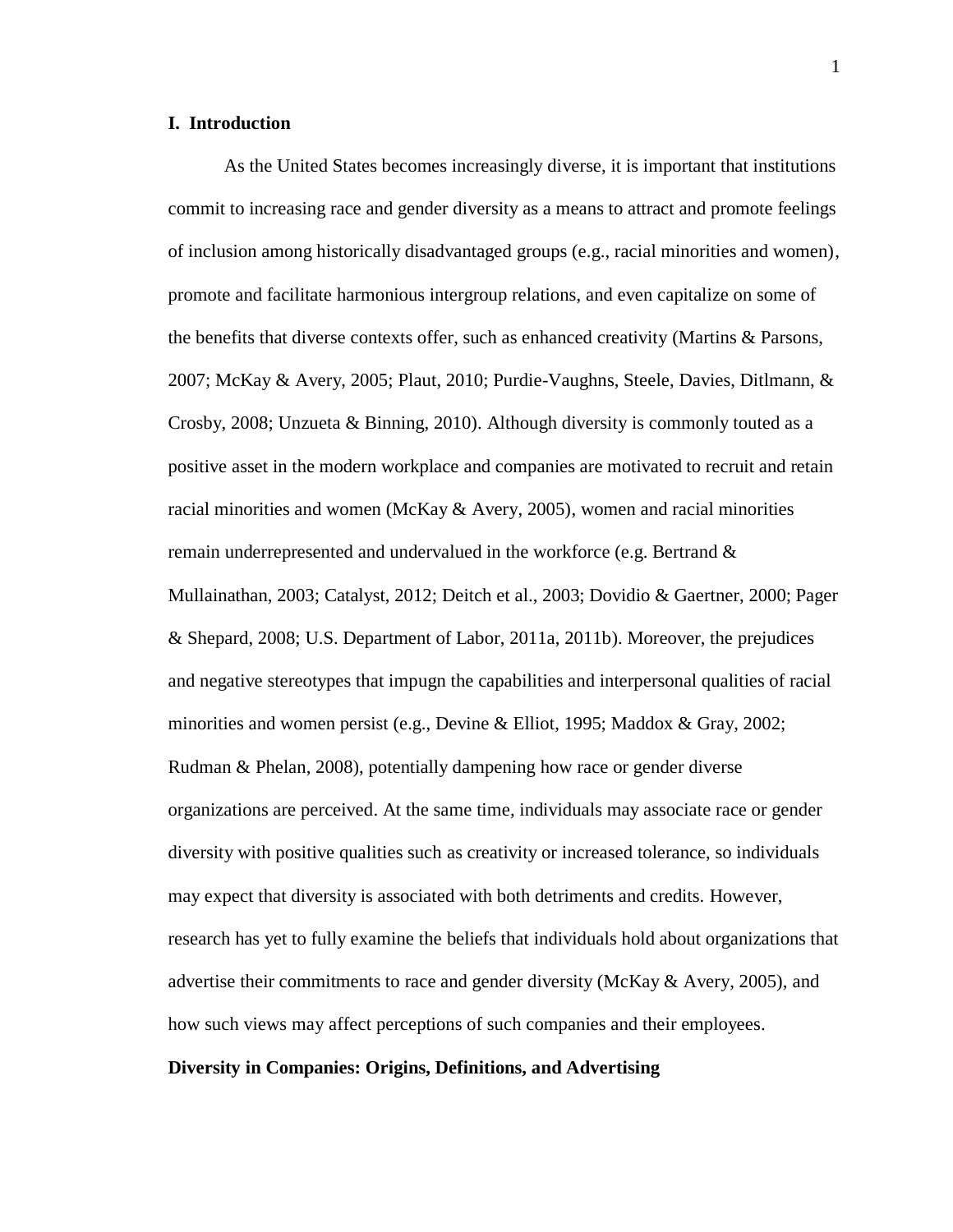Diversity is a "hot topic" in the modern workplace, with many organizations prominently affirming their commitments to diversity as a key component of their organizational success in promotional materials such as brochures and websites. In fact, estimates suggest that formal diversity programs (i.e., efforts to attract, promote, and retain a diverse workforce) exist in approximately half of all U.S. companies with 100 or more employees (Ivancevich & Gilbert, 2000; Lubove, 1997). Although there is considerable variation in the way that companies and individuals define diversity as it pertains to the workplace (c.f., Collins, 2011a, 2011b; Bell & Hartman, 2007; Unzueta, Knowles, & Ho, 2012), racial minorities and women are almost universally included in diversity platforms because of their historical experiences with discrimination and longstanding attachments to organizational diversity efforts (Bell & Hartman, 2007; Kravitz et al., 1997; DiTomaso, Post, Parks-Yancy, 2007).

Indeed, the concept of diversity has its origins in affirmative action and equal employment programs that were designed to address the historical underrepresentation of women and racial/ethnic minorities (as well as other protected social classes<sup>1</sup>) in the workplace (Collins, 2011a; Kravitz et al., 1997). However in the workplace, the term diversity has evolved to become centered around the idea that organizations should encourage race and gender diversity in order to become attractive to the increasingly female and non-White consumer markets (Collins, 2011a; Kelly & Dobbin, 1998; Skrentny, 1996; see also Johnston & Packer, 1987). This "business case for diversity" effectively neutralized the idea that diversity policies should be implemented primarily as ethical efforts to eliminate workplace discrimination (Collins, 2011b). However, it also harkened a shift whereby companies advertised their racial and gender diversity as a key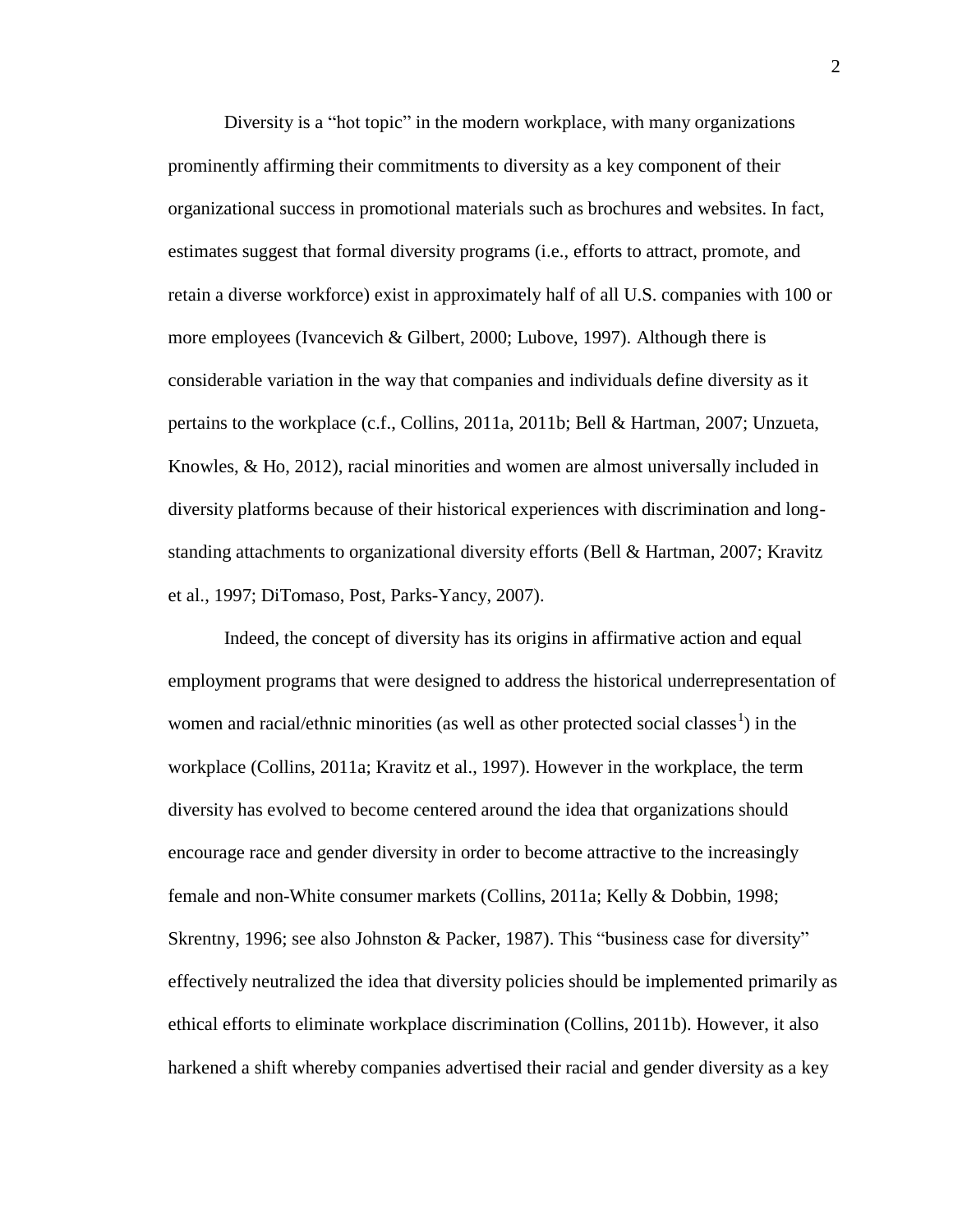component of their corporate strategy and success (Richard, 2000; Unzueta & Binning, 2010). It also suggested that companies should seek to become places where racial minorities and women should want to work (if only in a show of corporate "good will" or to attract more consumers; Collins, 2011). Companies may also be motivated to recruit and retain racial minorities and women as employees to access the organizational benefits, such as enhanced performance or creativity, that diversity can provide; to improve their reputation or public image; or to avoid legal examination in the form of lawsuits (Brief, 2008; Crisp & Turner, 2011; Mannix & Neale, 2005; McKay & Avery, 2005; Tomas & Ely, 1996; Williams & O'Reilly, 1998).

Now, organizations frequently advertise diversity of both race and gender in promotional materials. However, race and gender disparities and biases remain in the workplace<sup>2</sup>, and corporations sometimes fail to capitalize on the benefits that a race and gender diverse workforce can bestow (c.f., Brief, 2008; Mannix & Neale, 2005; Williams & O'Reilly, 1998). Yet little research has examined how advertising an organization's race or gender diversity may affect perceptions of either the organization or the individuals who work at the organization. It has also failed to fully examine how individuals may view their own prospects at organizations that advertise diversity. This lack of systematic exploration into the effect of race and gender advertising is surprising. While at first blush individuals commonly indicate support for race and gender diversity both in the workplace and beyond, they often fail to be able to expound upon its perceived benefits (Bell & Hartman, 2007; Collins, 2011a, 2011b), suggesting that individuals' may not advocate for or believe in diversity as much as they may first admit. Many individuals resist diversity-enhancement policies that target individuals on the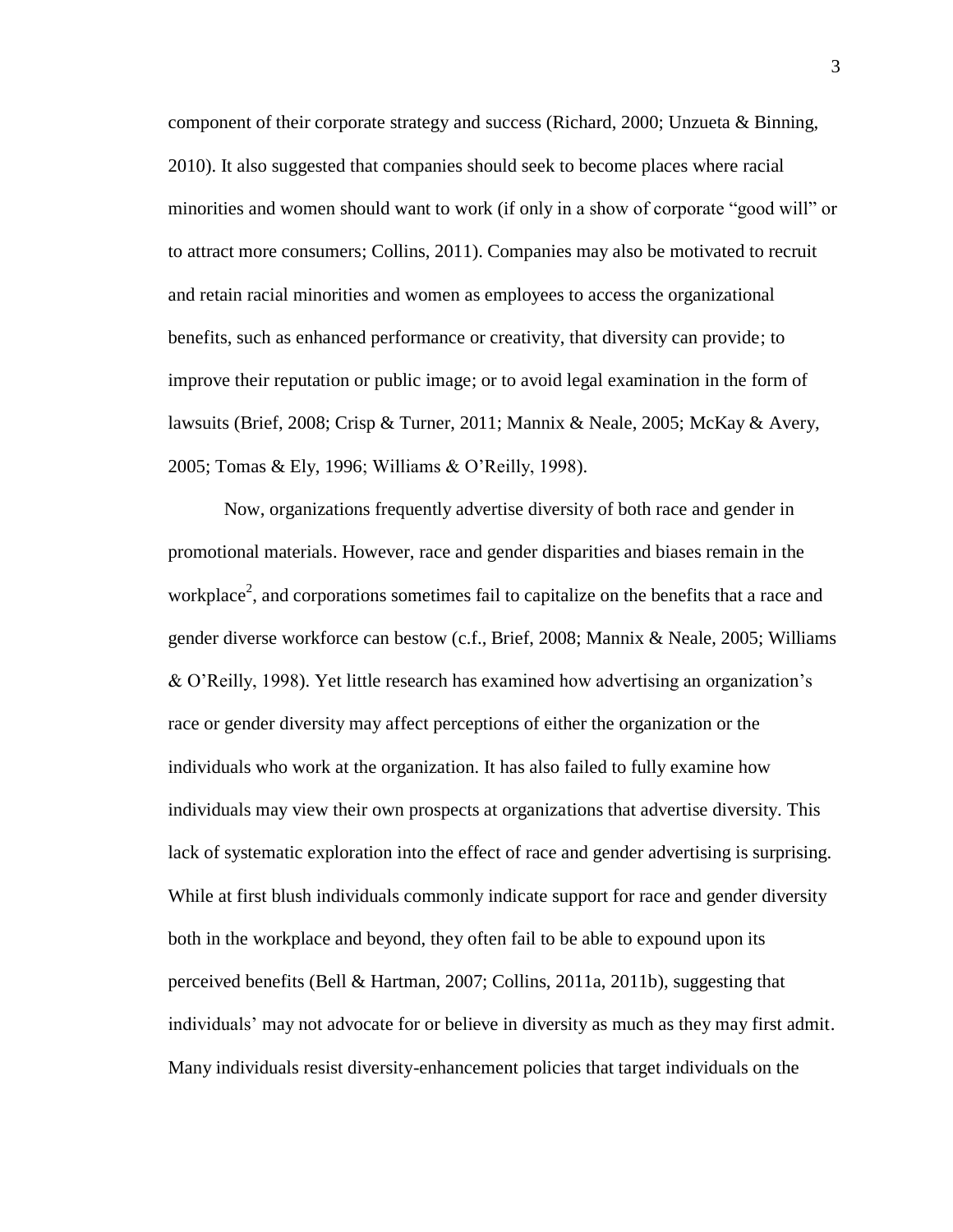basis of gender and race, such as affirmative action, though this resistance may depend on the extent to which such policies threaten one's sense of self (e.g., White privilege versus anti-Black discrimination, Lowery, Knowles, & Unzueta, 2007; Collins, 2011a, 2011b; Kravitz et al., 1997; 2000; Unzueta & Lowery, 2008). The naggingly persistent belief that racial minorities and women are conferred undue advantage in hiring and promotion as a result of affirmative action diminishes subsequent support for such policies, as well as impugns perceptions of them in work (Heilman, Battle, Keller & Lee, 1998; Heilman & Blader, 2001; Heilman, Block, & Lucas, 1992; Heilman & Welle, 2006). Together, these ideas suggest that, not only may advertisements depicting race and gender diversity not necessarily improve work-related outcomes for racial minorities or women, but they may actually contribute in part to the problem in certain social contexts.

This dissertation therefore examined whether advertising a company as race and gender diverse, commonly believed to be a positive way to attract racial minorities and women and improve corporate image, may actually negatively affect perception of the company and its employees. This research thus shifts focus from the impact of *diversity policies* (e.g., affirmative action; diversity recruitment efforts) to *race and gender representation*, on important markers of company performance and reputation. This distinction is important as the concept of diversity has been somewhat disjoined from specific policies that seek to increase opportunities for underrepresented group members (i.e., individuals affirm diversity yet oppose diversity-enhancing policies; Collins, 2011b). This research also expands upon current efforts to include high status (i.e., Whites or White men) perceivers' beliefs about diverse workplaces. In particular, this research tested whether such advertisements may induce a "diversity stigma," whereby a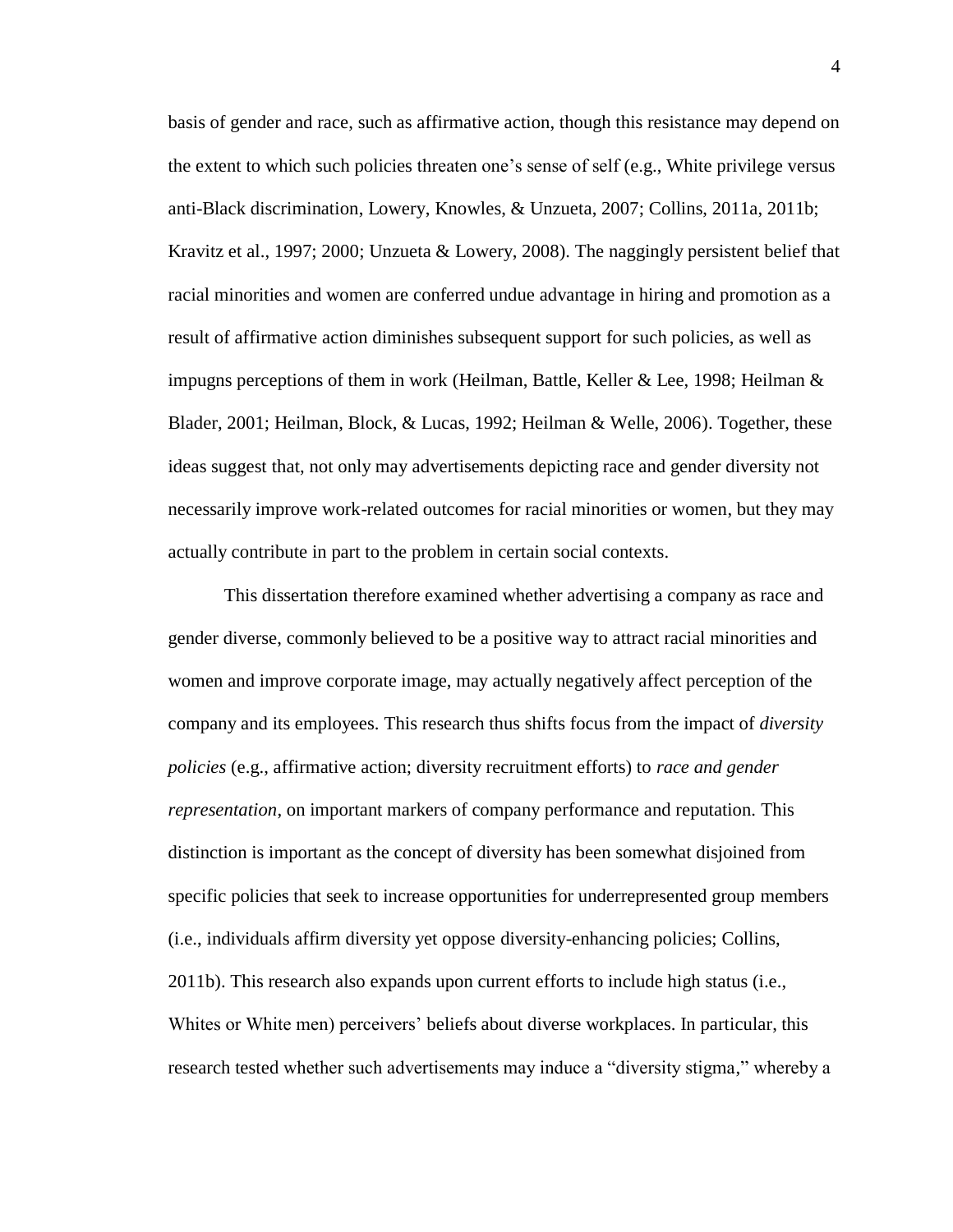diverse company's merits are diminished as a result of advertising the high numbers of racial minorities and women who work at the company. However, given the mixed effects of race and gender diversity on important business outcomes, as well as the fact that many individuals (ostensibly) support the general concept of diversity (Mannix  $\&$ Neale, 2005; Williams  $\& O'$ Reilly, 1998), this research will also explore whether diversity is associated with benefits such as creativity. Finally, this research also advances current understandings of diversity to examine how White identity is construed in a diverse environment. While previous research suggests that Whiteness is not considered to be "diverse" (Unzueta & Binning, 2010), the present research further examined if Whites (and White men), like racial minorities (and White women), will also be impugned by diversity stigma. In doing so, this research will enable a broad view of the meanings and consequences that high status individuals, and thus those in positions of power and influence in the workplace, individuals attach to diversity.

#### **The Costs and Benefits of Diversity**

Over the past several decades, researchers have examined the impact of both race and gender diversity on important organizational outcomes, such as performance and creativity (for reviews see Mannix & Neale, 2005; Williams & O'Reilly, 1998). This work has demonstrated that both race and gender diversity can enhance organizations in important ways. For example, racial diversity has been shown to improve creativity, innovation in problem solving, and performance on cognitive tasks (Antonio et al., 2004; Crisp & Turner, 2010; Gurin, et al., 2002; Mannix & Neale, 2005; Sommers, 2006). Similarly gender diversity has been shown to improve performance, organizational commitment, and absenteeism (Fenwick & Neal, 2001; Jackson & Joshi, 2001; Tsui,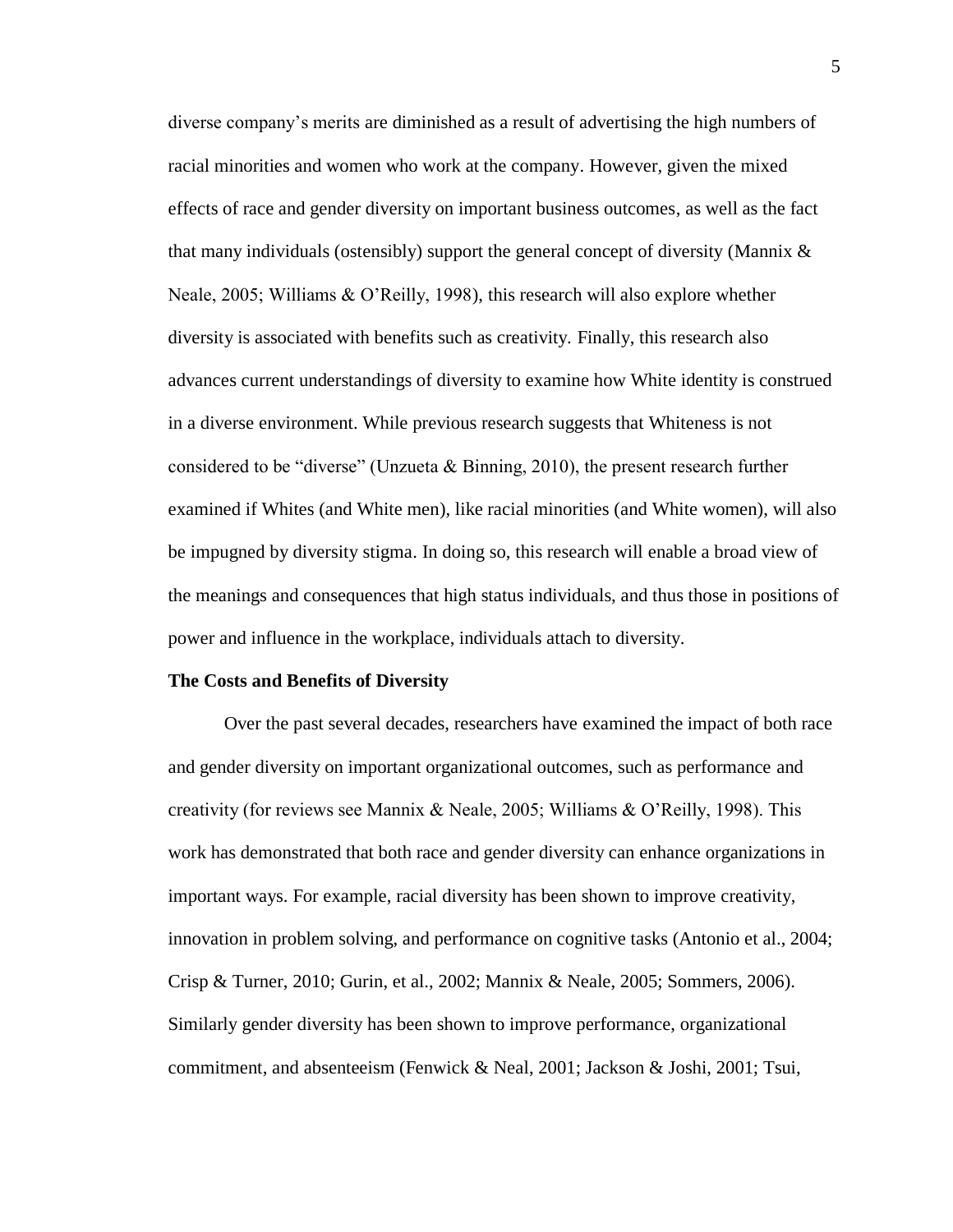Egan, O'Reilly, 1992). However, the research in this area has been mixed, with other studies demonstrating negative effects (or no effects) of either race or gender diversity, such as impeded team processes or performance and lowered organizational attachments, performance evaluations, and partner liking (Jackson, Joshi & Erhardt, 2003; Jehn & Bezrukova, 2003; Kochan et al., 2003; Timmerman, 2000; Tsui, Egan, & O'Reilly, 1992; Tsui & O'Reilly, 1989; see also Bowers, Pharmer & Salas, 2000; Kochan et al., 2003).

The variation in diversity-related performance outcomes suggests that individuals may perceive both benefits and disadvantages to diversity in organizations. We conducted a short pre-test in which we asked participants to describe the specific costs and benefits that they associated with diversity at work<sup>3</sup> in an open-ended format on an online survey. One hundred and fifty nine English speaking participants based in the United States participated via Amazon's Mechanical Turk (MTurk); of those, 148 participants provided demographic information (83 women; 111White, 13 Asian, 11 Black, 9 Latino, 2 multiracial, and 2 "other" race). Two independent coders generated a list of the most common types of responses for each question. Preliminary analyses suggest that the disadvantages that individuals most frequently associate with diversity are conflict (e.g., "difficulty working together," or "arguing over ideas") and misunderstandings, and that advantages that individuals most frequently associate with diversity are creativity and broadening horizons (see also, Crisp & Turner, 2011; Pelled, 1996).

**Advertising and Organizational Perception.** Despite the proliferation of research into the area of diversity at work, as well as the continued use of diversityaffirming marketing efforts on behalf of businesses, research has yet to systematically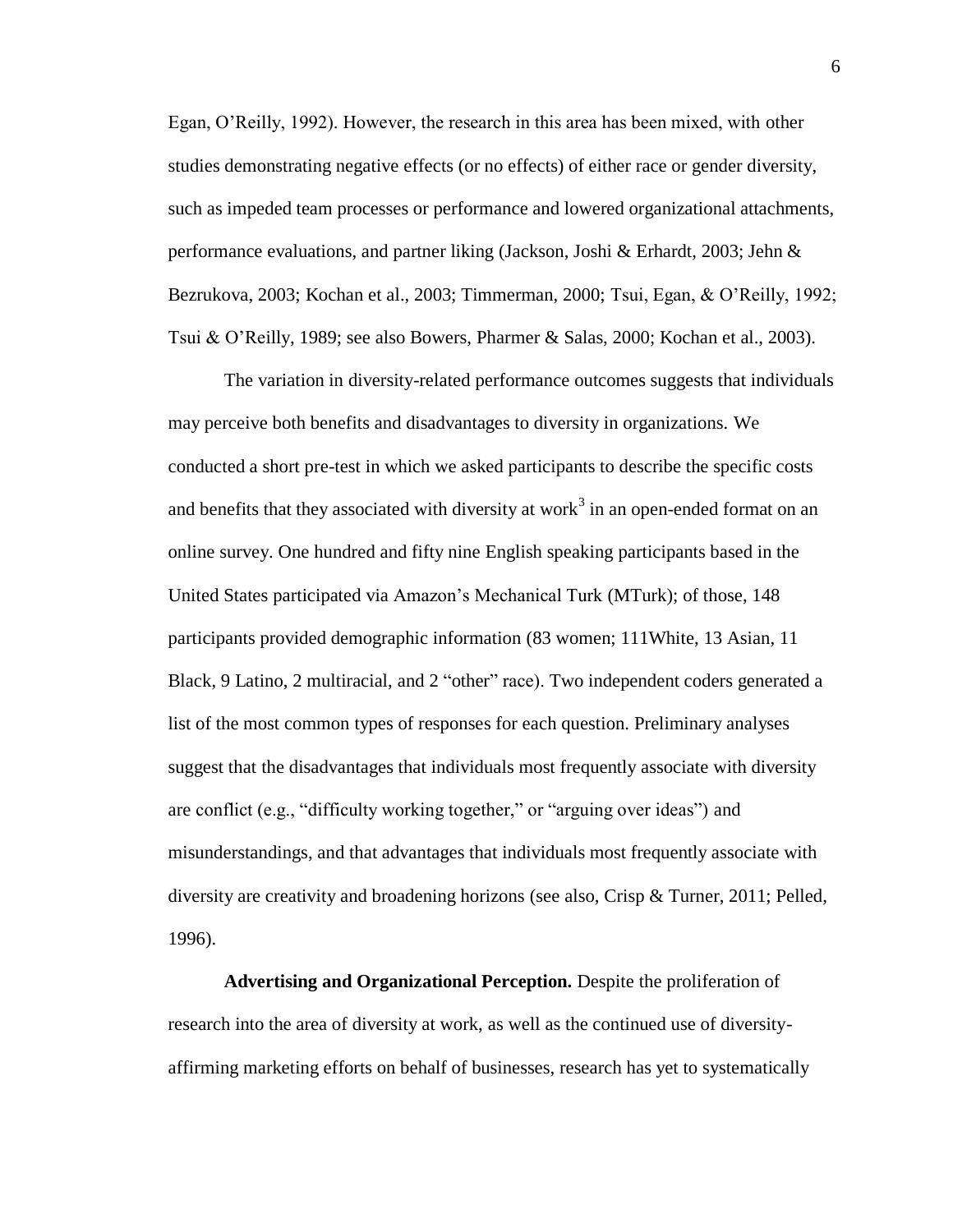examine how advertising race and gender diversity affect perception of race or gender diverse companies. In particular, research has yet to examine whether the negative stereotypes and biases that impugn racial minorities and women may bleed into perception of the companies that they work for, thus lowering evaluations of organizations that espouse race and gender diversity. This idea is consistent with the concept of *courtesy stigma* or *stigma by association*, in which individuals associated with the stigmatized person share the stigma (Goffman, 1963; for a review see Pryor, Reeder & Monroe, 2012). Individuals have been found to be penalized by courtesy stigma when their relationship to the target (i.e., stigmatized person) is either close and meaningful (e.g., family members) or more distant (e.g., strangers). The "slipping" of stigma from one individual to another at both proximal and distal levels of relationship supports the idea that a "diversity stigma" could emerge to lower perceptions of companies and employees. Research also has yet to determine if individuals would associate a diverse company with positive measures, such as creativity or encouraging a more tolerant work atmosphere.

In support of the idea that a "diversity stigma" may affect companies at large, researchers have found that all members of gender-diverse workgroups suffered penalties to their perceived effectiveness, even when the groups' actual performance did not vary, as more women were added to the group (West, Heilman, Gullet, Moss-Racusin, & Magee, 2012), suggesting that gender-diversity influences group-level judgments. Analysts have also been shown to devalue a company's stock when the top management team was described as race-diverse (i.e., management teams were described as comprised of African American and White versus all White executives), though only when the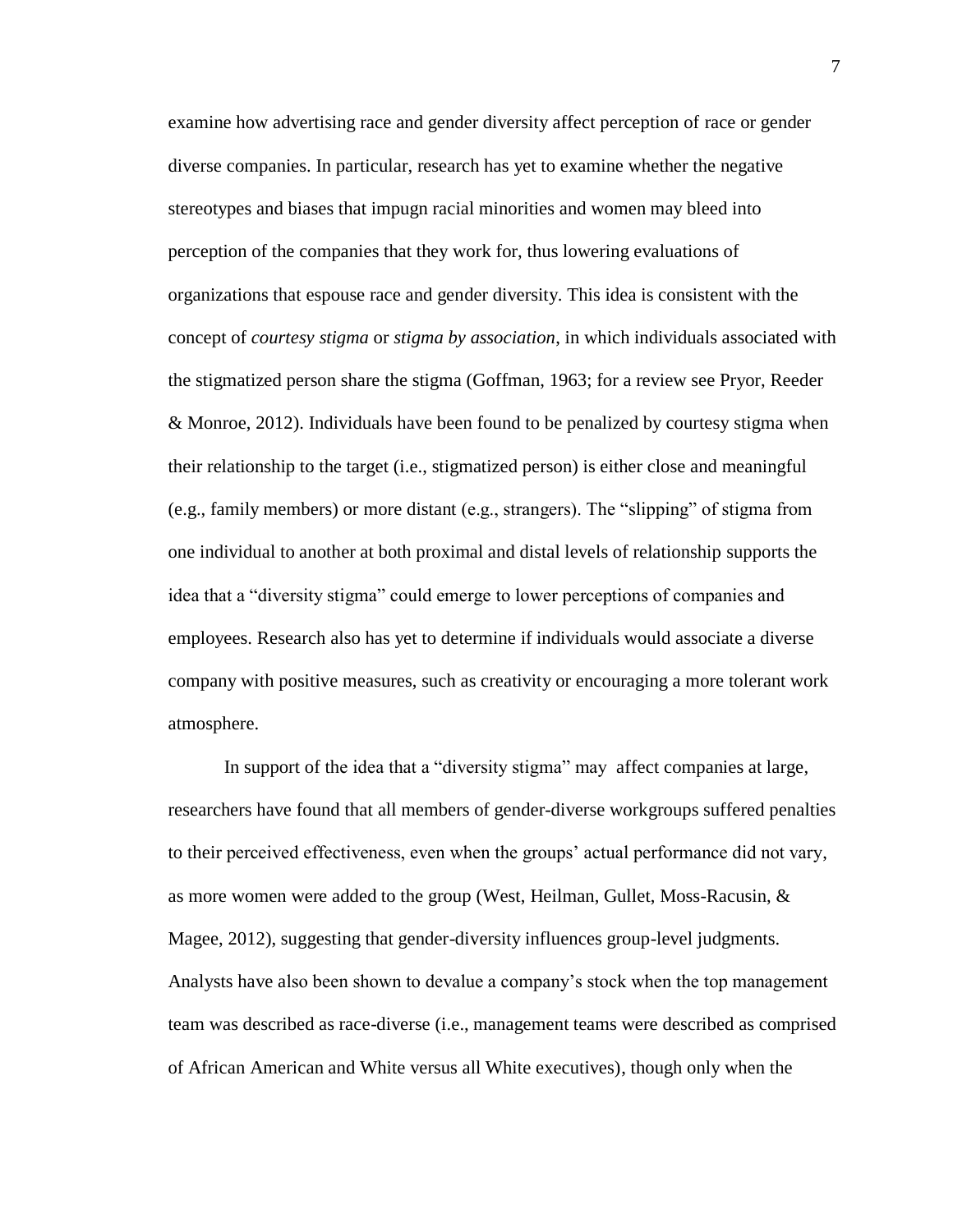African American executives' educational background was described as prestigious (Sauer, Thomas-Hunt & Morris, 2010).

The little research that has examined how diversity advertising efforts affect perceptions of companies has found that companies that are described as having diversity policies may be perceived positively, particularly when such judgments are made by racial minorities and women (Ng  $\&$  Burke, 2007; Purdie-Vaughns et al., 2008; Williams & Bauer, 1994). For example, undergraduate management students, and particularly those that were racial minorities or women, evaluated a company as more attractive when it was described as having a diversity management policy (versus a control, Williams & Bauer, 1994). Avery (2003) similarly found that Black perceivers were more attracted to organizations that were described as racially diverse, but only when that diversity was said to exist at the highest levels of the corporation (i.e., supervisor positions). Whites' perceptions of the company's attractiveness were not affected by the advertisement's diversity, but there was a non-significant trend that suggested that Whites viewed the organization as more negative when it was described as diverse at the employee (but not manager) level (Avery, 2003). Additionally, past research has shown that the representation of racial minorities in corporate advertising brochures, together with messages about valuing diversity (i.e., multicultural messages), influences the extent to which African Americans trusted and expected bias at an organization (Purdie-Vaughns et al., 2008). Consistent with the current project's objectives, the authors did not find that minority representation similarly affected White's trust in the company (Purdie-Vaughns et al., 2008).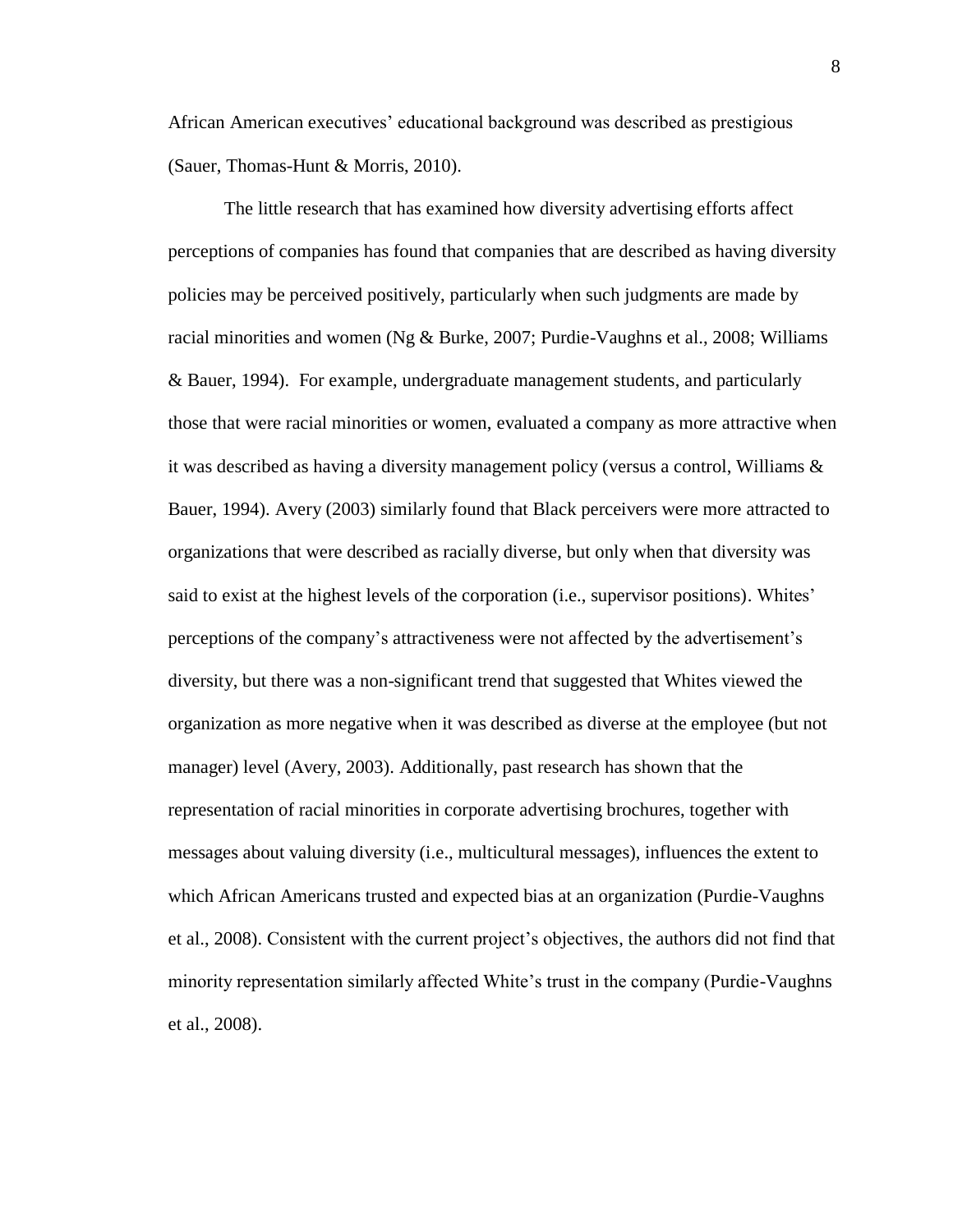However, advertising minority or female diversity may affect the way in which Whites evaluate companies on other important characteristics, such as estimations of the company's prestige or selectivity. Moreover, these evaluations may lead to negative effects for racial minorities and women in the workplace. For example, Whites were shown to perceive organizations with diversity structures (e.g., diversity policies, diversity training programs) as procedurally fairer for racial minorities and women, even when such organizations were clearly characterized by unfair disadvantage (e.g., discriminatory hiring; Kaiser et al., 2013). This research suggests that diversity advertising can influence Whites' construal of an organization, and that it may have (unintended) negative consequences for racial minorities and women. Whites affirm the general concept of diversity superficially while simultaneously devaluing the actual representation of racial minorities and women in organizations, as well as disassociate the positive benefits of diversity from diversity policies. Therefore, it is unclear whether Whites' positive evaluations of companies that had diversity policies (e.g., Williams  $\&$ Bauer, 1994) would extend to: (1) more comprehensive or less superficial company evaluations (e.g., prestige); (2) manipulations of race or gender diversity that were based on the actual representation of racial minorities or women in the workplace, as opposed to diversity policies; or (3) a non-undergraduate population.

#### **The Current Research**

In a series of four studies, the present research examined the perceptions and expectations associated with exposure to race and gender diversity in organizational contexts. Specifically, I manipulated either the race or the gender diversity of an organization and measured participants' views of the organization and the racial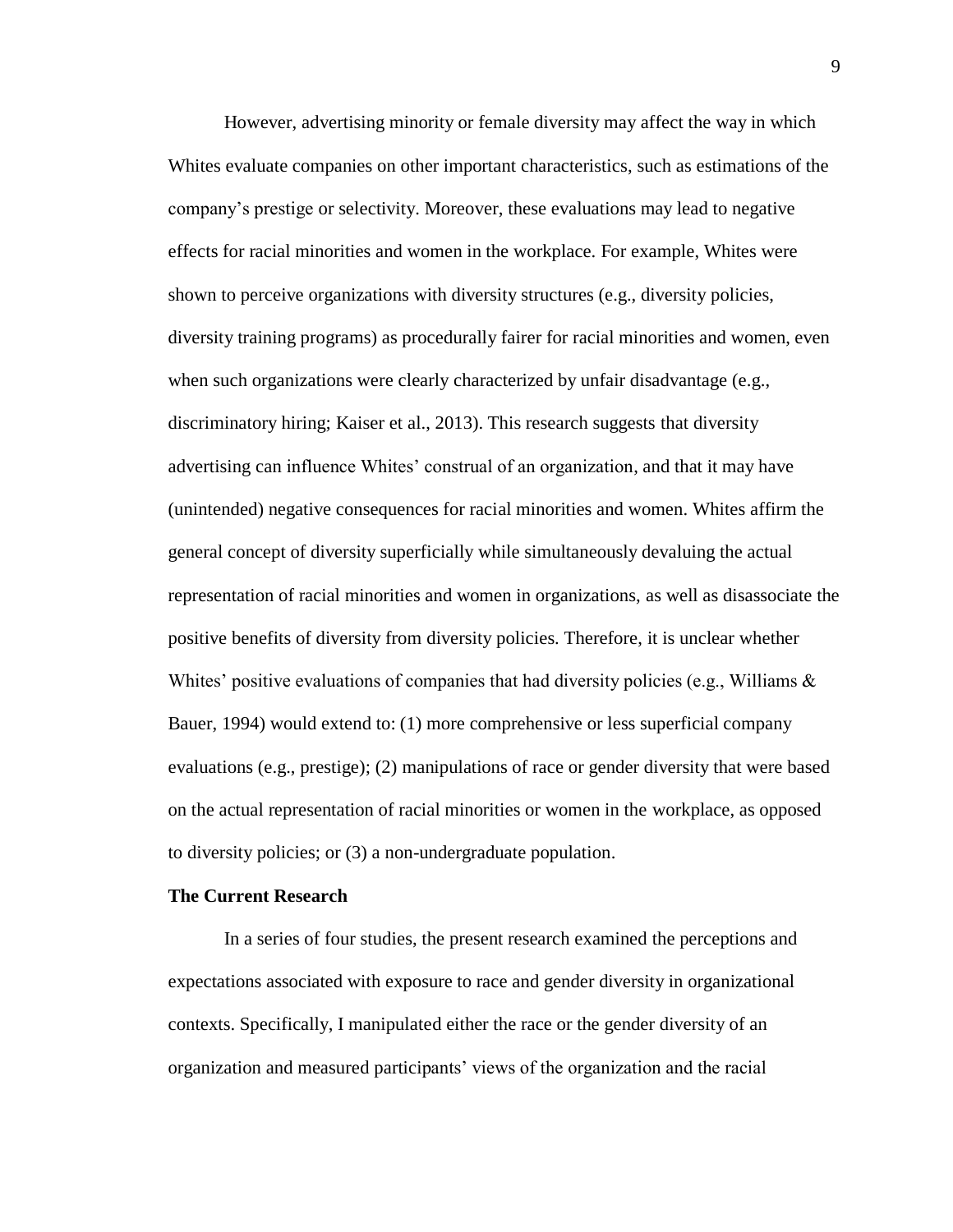minorities and women who work there (Studies 1a and 1b). I also measured how the companies' race or gender diversity profile affects the hiring and valuing of racial minorities and women who seek employment (Studies 2a and 2b). Specifically, Studies 1a and 1b explored how Whites' views of a company's perceived prestige, accessibility, and levels of conflict, creativity, and broadmindedness, varied according to the company's race or gender profile (i.e., whether it is diverse in terms of either race or gender or not). Studies 1a and 1b also examined the extent to which Whites' expected they would be successful at the company. Studies 2a and 2b further evaluated how exposure to race or gender diversity affects hiring of racial minorities and women, as well as the proposed salary for and perceived competence of the candidate in the context of organizational diversity.

**Hypotheses**. I proposed that diversity exposure at the organizational level may be associated with some positive qualities, but that it would also ironically harm companies, racial minorities and women. Specifically, in Studies 1a and 1b I predicted that (a) Whites may view racially-diverse and gender-diverse companies as more creative and broadminded – but also as less prestigious, more accessible, and characterized by more conflict – than non-diverse companies; (b) the employees who work at race- or genderdiverse companies (vs. non-diverse companies) would be evaluated as less competent and qualified workers; and (c) Whites would expect that they would personally be more successful at homogenous versus race- or gender-diverse companies. In Studies 2a and 2b I further predict that (d) Whites would be less likely to hire and value racial minorities and women for positions in companies that are described as race- or gender diverse (vs.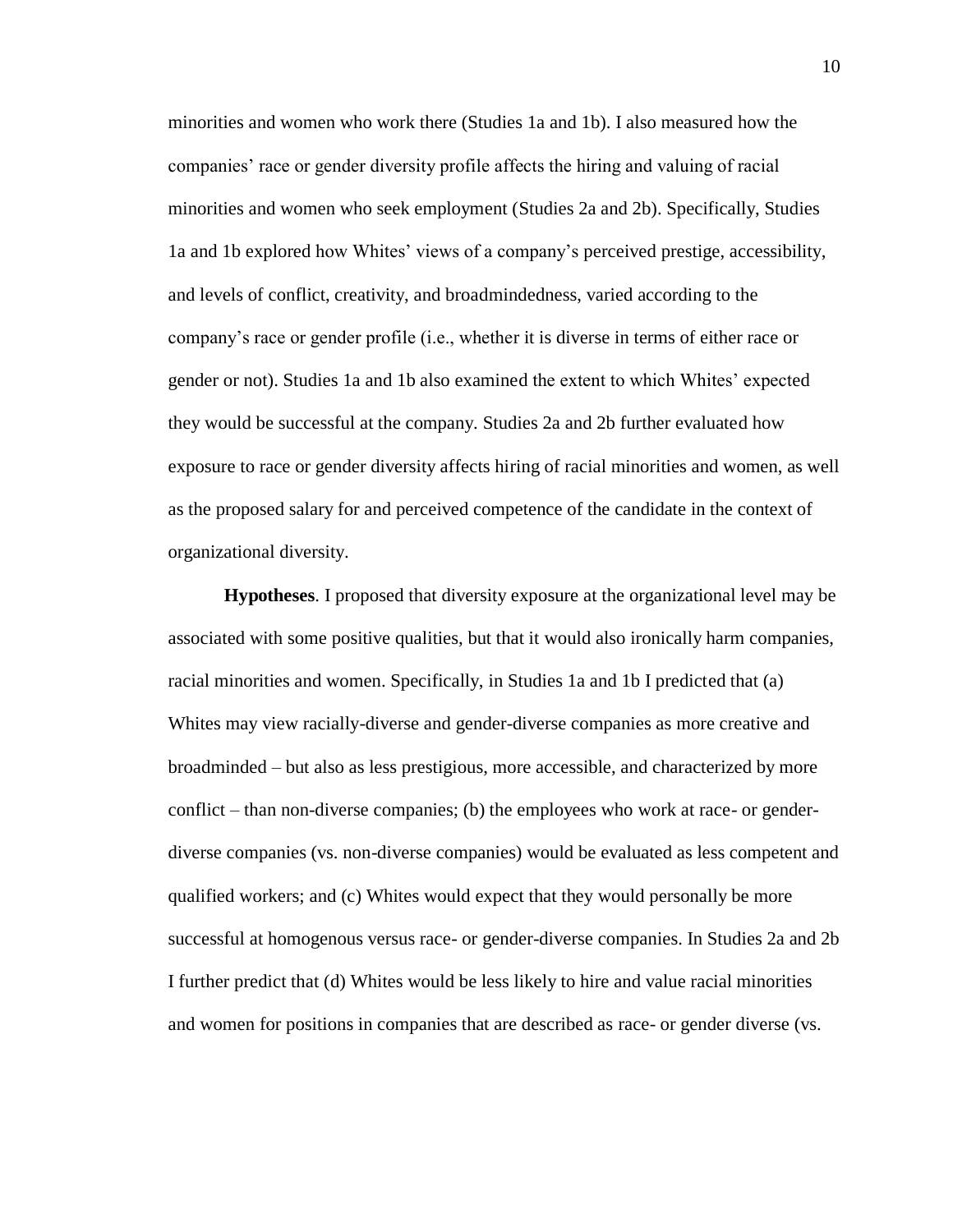race or gender homogenous) organizations, because they may not view race or gender disparity as an issue that needs to be addressed.

#### **Overview of Studies**

The proposed research employed a between subjects design for all studies, with participants randomly assigned to one of two diversity conditions (race-diversity vs. no diversity in Studies 1a and 2a; gender-diversity vs. no diversity in Study 1b and 2b). Consistent with prior research, the company's diversity profile was manipulated via company brochures that provided statistics on the number of racial minorities or women who work and are in leadership positions at the company, as well as employee names (e.g., Kaiser et al., 2013; Purdie-Vaughns et al., 2008). The same materials were used across all four studies to manipulate company diversity (described in full in the Materials sections for Studies 1a and 2a). Participants for all four studies were Whites who currently hold or have held positions within organizations, and were recruited from Amazon's Mechanical Turk (MTurk) for a small incentive.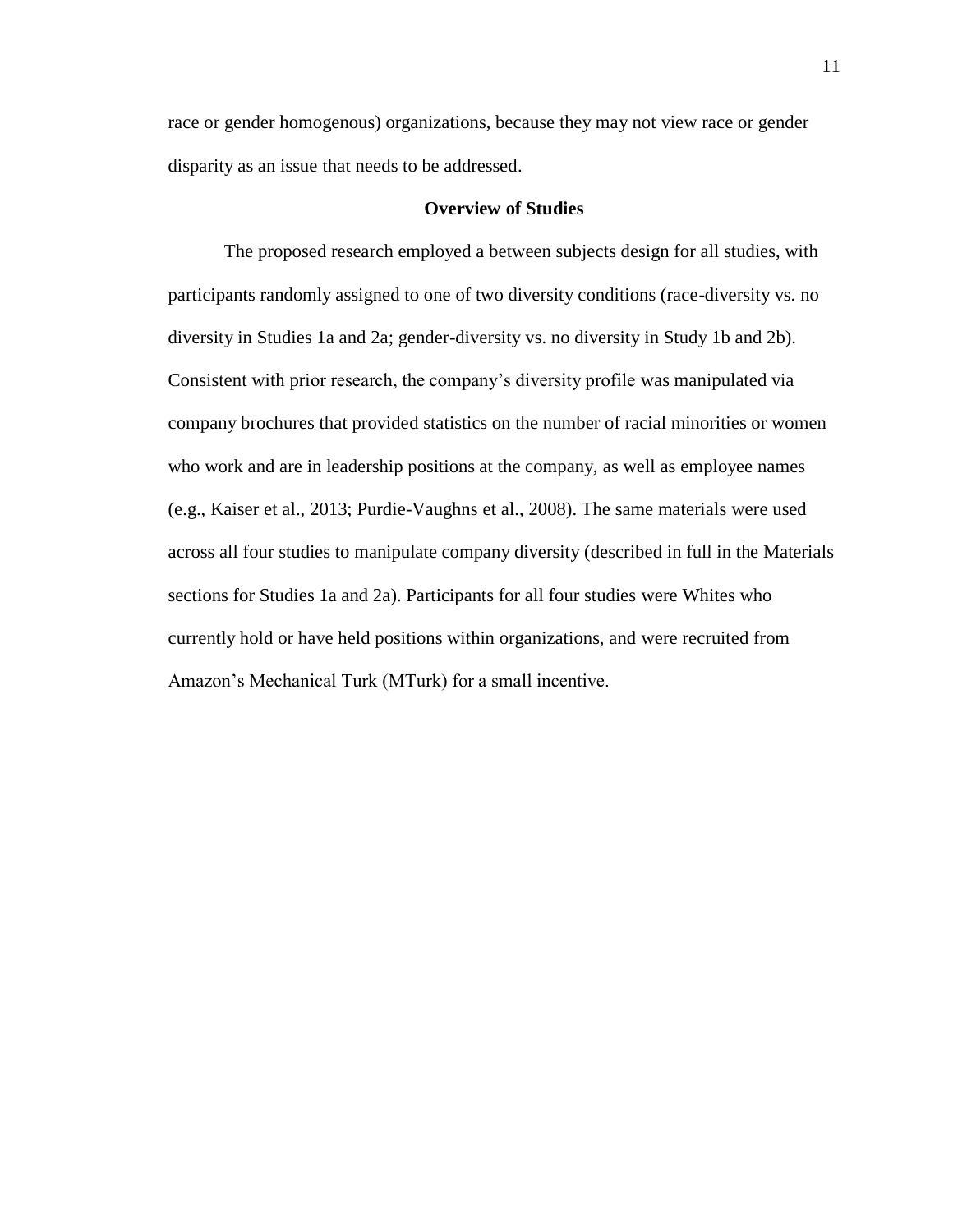#### **II. Study 1a**

Study 1a experimentally manipulated the race diversity composition of the company using brochures. After evaluating each company, participants rated the institution and individuals working at the institution (e.g., in terms of quality and competitiveness), as well as indicated how well they would personally perform at the institution.

#### **Method**

#### **Participants**

One hundred and six Whites (51.9% male;  $M_{\text{age}} = 35.42$ ,  $SD_{\text{age}} = 12.31$ <sup>4</sup> recruited from MTurk participated in the study in exchange for twenty six cents. Participants selfidentified predominantly as heterosexual =  $89.6\%$  (homosexual =  $8.5\%$ ; bisexual =  $1.9\%$ ) and politically as either Democratic  $=$  39.6% or Independent  $=$  34.0% (Republican  $=$ 22.6% or other  $= 3.7$ %). The educational background of participants was as follows: high school graduate =  $26.4\%$ ; associates degree =  $12.3\%$ ; Bachelor's degree =  $45.3\%$ ; Master's degree  $= 15.1\%$ ; professional degree  $= .9\%$ ). The sample size was determined by an a priori power analysis conducted to ascertain the appropriate sample size required to capture a desired statistical power level of .80 and medium effect size for an independent samples t-test  $(d = .50)$ . The sample was comprised of men and women as represented in the population.

#### **Procedure**

Participants were recruited via MTurk to participate in a study examining individuals' views of corporations, and navigated to an online survey hosted via Qualtrics where they completed the survey from a location of their choosing. After providing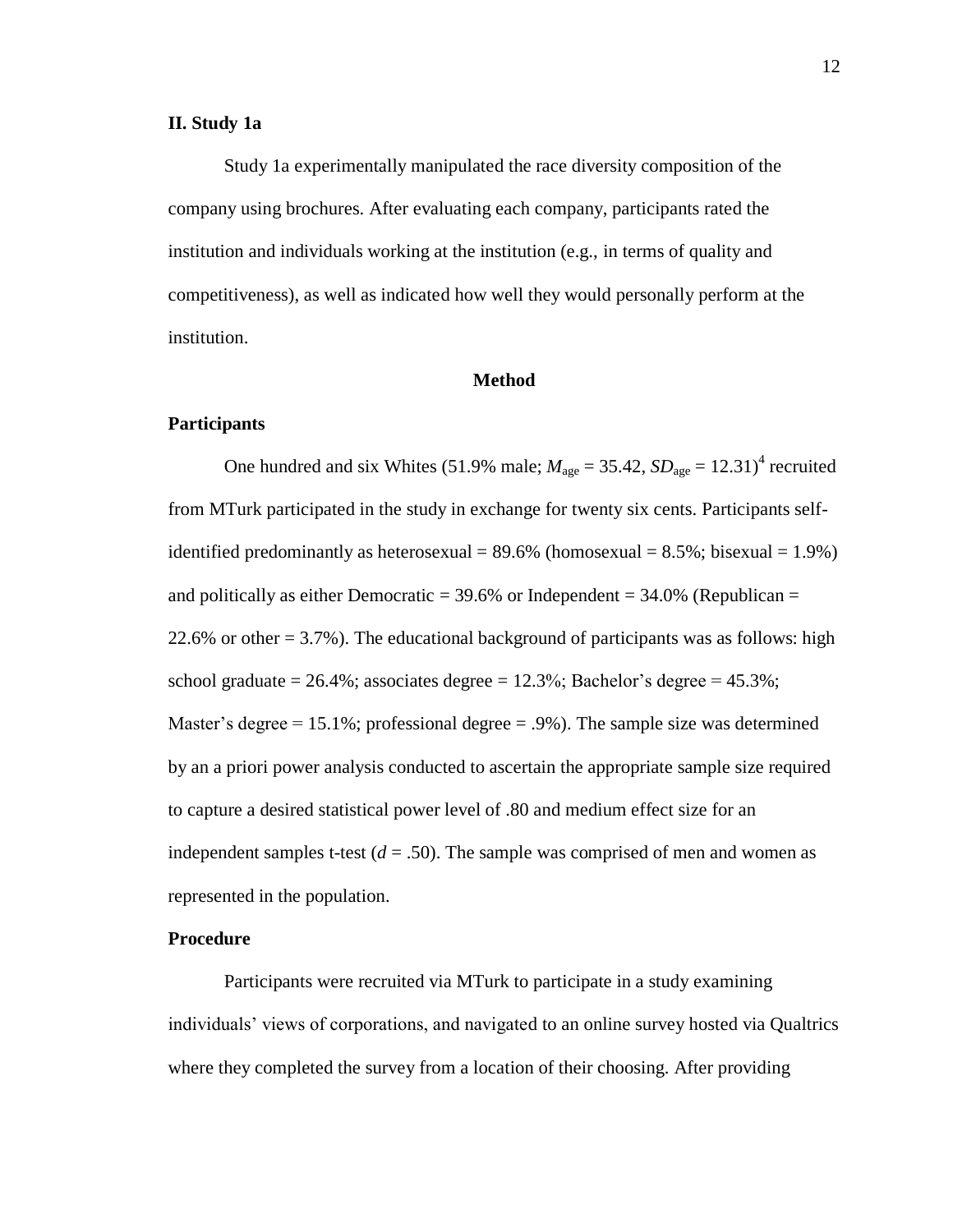informed consent, participants were randomly assigned to review one of two company profiles (see Materials below) and asked to form opinions of the company. The company was described as either diverse in terms of race (race-diverse condition) or no race information was provided (no diversity condition); thus a between-subjects design was employed. In both experimental conditions, participants were instructed to fully review the company's profile and then complete a manipulation check to ensure that they correctly categorized the company's racial composition as either homogenous or racediverse. The manipulation check was embedded among questions about the professional quality of the materials (see Preliminary Analyses), as well as other filler items about the company to obscure the experimental interest in diversity. Participants who incorrectly categorized the company's diversity profile two times were excluded from analyses. After completing the manipulation check, participants completed all dependent measures, including an evaluation of the company and the individuals working at the company, as well as indicated how well they would perform at the institution. All scales are described fully below. Upon completion of all manipulation checks and dependent measures, participants provided their demographic information, including age, gender and race. Finally, participants were fully debriefed and incentives were awarded via MTurk to participants who complete the survey in its entirety.

#### **Materials**

Unless otherwise specified, participants will indicate their agreement with all items using a scale with anchors of 1 ("strongly disagree") to 7 ("strongly agree"). For a complete review of all study materials and measures, see Appendices A1 – A3 and B.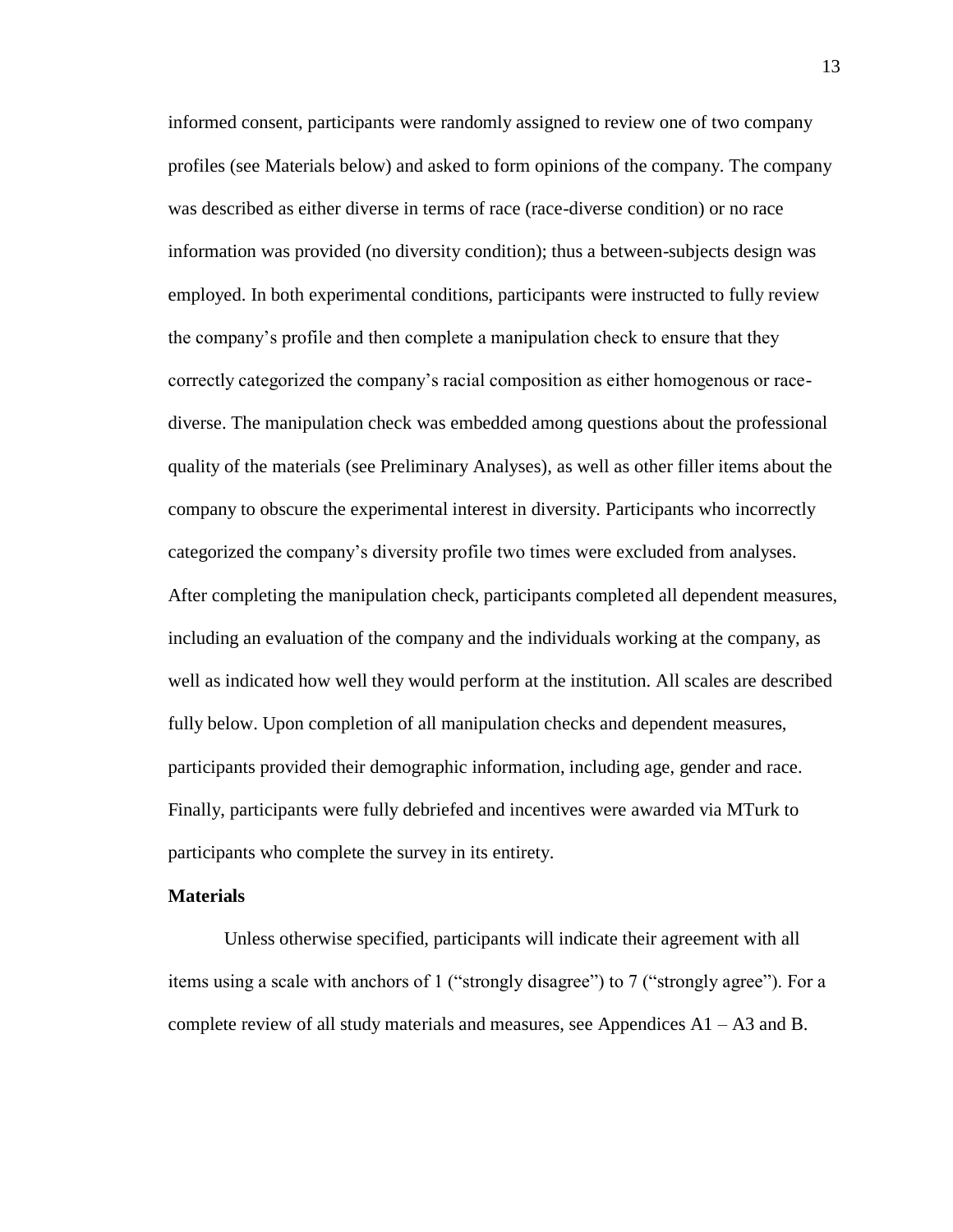**Company brochures.** Consistent with prior research (e.g., Kaiser et al., 2013; Purdie -Vaughns et al., 2008), the brochures manipulated the company's diversity composition via information about the company diversity composition. Specifically, the brochures provided statistics on the number of racial minorities who work at the company, both overall and in leadership positions. Additionally, names of either all White men (no diversity condition) or White and Black men together (race diversity condition) who ostensibly work at the company were included in the company brochure.

**Manipulation checks.** All participants responded to the following statement to ensure that they correctly categorize the company as racially diverse: "The company is racially diverse". The provided response options were, "yes," "no," or "there is not enough information to answer the question." To disguise the experimental interest in race, the questions were included among other filler items concerning the information on the company's brochure (e.g., "The company is a software firm" and "The company supports environmental causes"). The study procedures determined prior to data collection stipulated that participants who did not correctly recall the company's racialdiversity profile would be asked to review the brochure and respond to the questions about the company again, and individuals who did not correctly pass the manipulation check after two attempts were excluded from analyses. However, in the present study, all participants correctly classified the company's racial diversity profile on the first attempt. Participants also respond to the following two questions to assess the perceived professionalism of the materials, which were embedded among other filler items, on a 1 (*strongly disagree*) to 7 (*strongly agree*) scale: "This brochure looks professional," and "This brochure looks high-quality."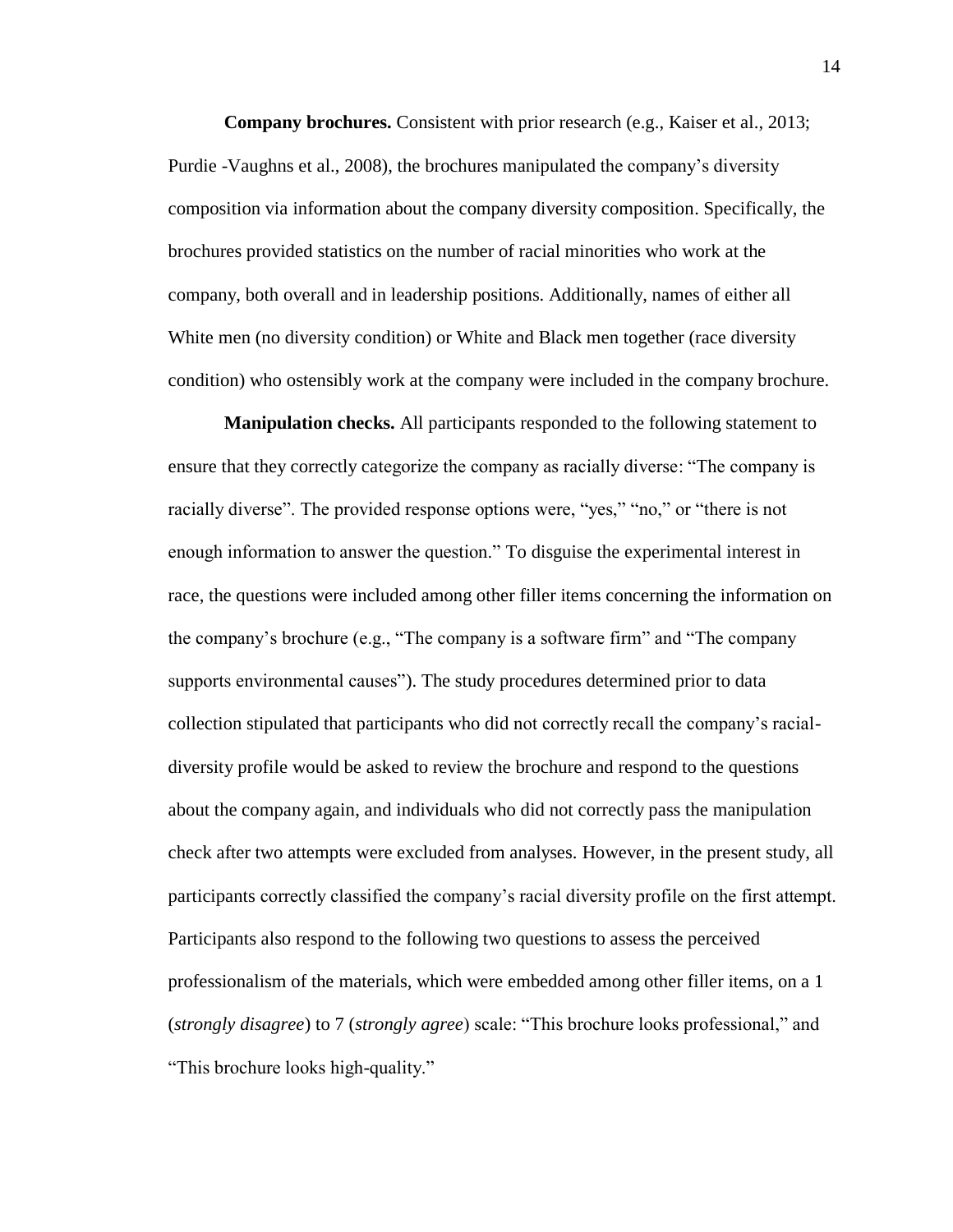**Key Measures.** Participants evaluated the extent to which the company possessed both negative and positive qualities that may stem from diversity, as well as their likelihood of personal success at the company. Perceived prestige, employee capability, accessibility, and conflict assessed diversity stigma, and creativity and broadmindedness assessed diversity credits (see below for a description of all measures). The measures that are expected to tap positive and negative evaluations were counterbalanced. The Cronbach's alpha and overall mean and standard deviation for each dependent variable is displayed in Table 1 (all  $\alpha$ 's > .89).

*Prestige* . This five-item scale measured the perceived prestige and quality of the company. Sample items included "The company is prestigious" and "The company described in the brochure is likely a high-quality organization."

*Employee capabilities.* This four-item scale measured the perceived capabilities of the individuals who work at the company. Sample items included "The individuals who work at the company are highly qualified" and "The individuals who work at the company are extremely competent."

*Accessibility.* This six-item scale measured the perceived prestige and quality of the company. Sample items included "The company would have a rigorous hiring process" and "Getting hired at this company would be uncomplicated."

*Conflict.* This six-item scale measured the extent to which the company is perceived as full of conflict and discord. Example items included, "The company is likely characterized by difficulty working together" and "The company is likely characterized by difficulty driving consensus."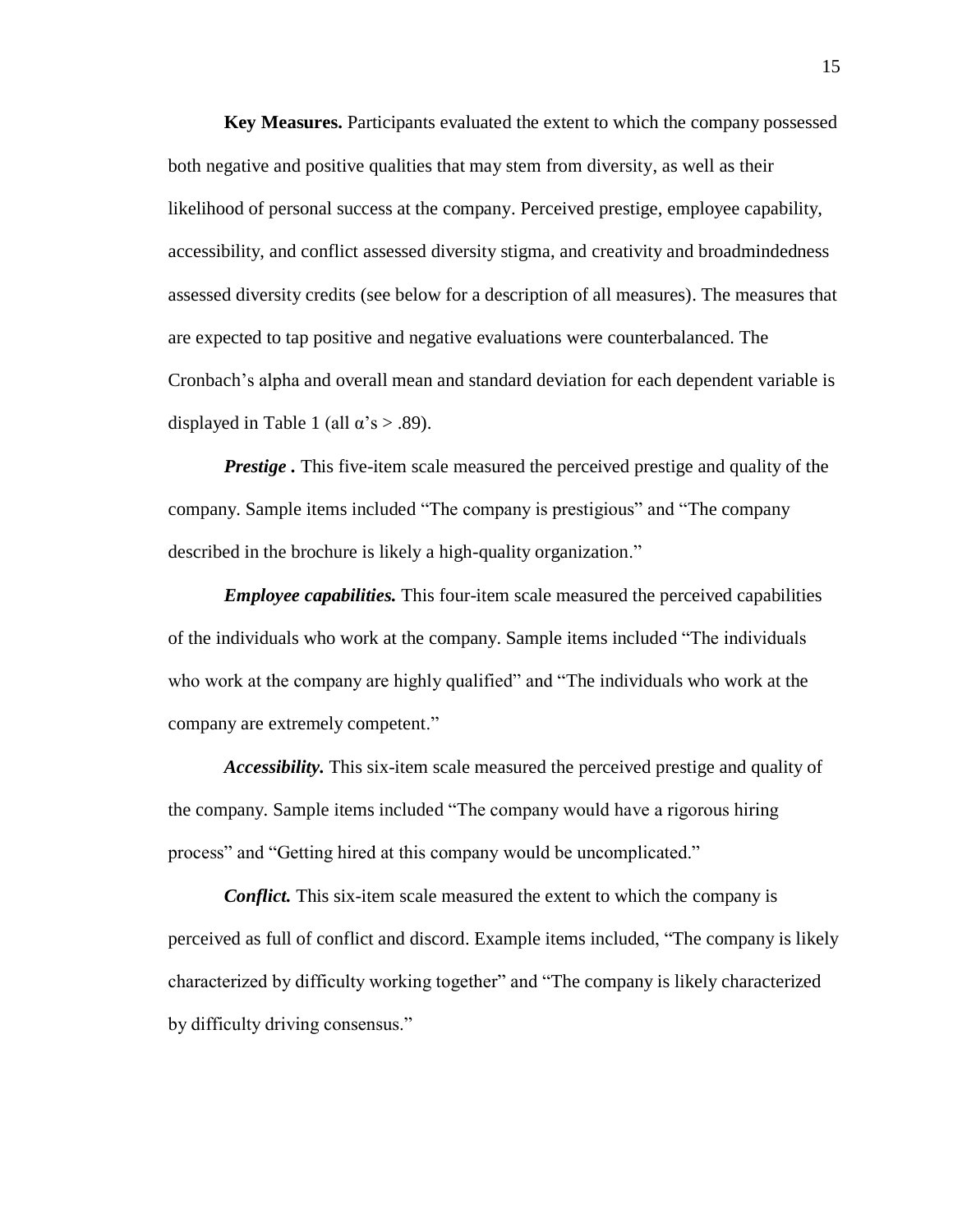*Creativity.* This six-item scale measured the extent to which the company is perceived as creative or capable of generating new ideas. Example items included, "The company is likely characterized by creativity," and "The company is likely characterized by fresh viewpoints."

*Broadmindedness.* This six-item scale measured the extent to which the company is perceived to promote a positive and inclusive organizational culture. Example items included, "The company enables individuals to broaden their horizons," and "The company encourages acceptance and lack of bias."

*Personal success.* This five-item scale measured the extent to which participant believe they would be personally successful at the company. Example items included, "I would be very successful" and "I would be promoted very quickly."

#### **Results**

#### **Data Screening**

Data screening processes were employed upon completion of data entry. Prior to data collection, the decision rules for excluding participants from analysis included individuals who fell below the legal age of consent (18), who did not indicate current or prior experience working in an organization, or who did not accurately categorize the diversity of the company (e.g., as either race diverse or as not diverse). Based on these criteria, no participants were excluded from analyses.

#### **Descriptive Statistics**

The overall means and standard deviations for each variable are presented in Table 1, and the correlations between all dependent measures (except for the conflict and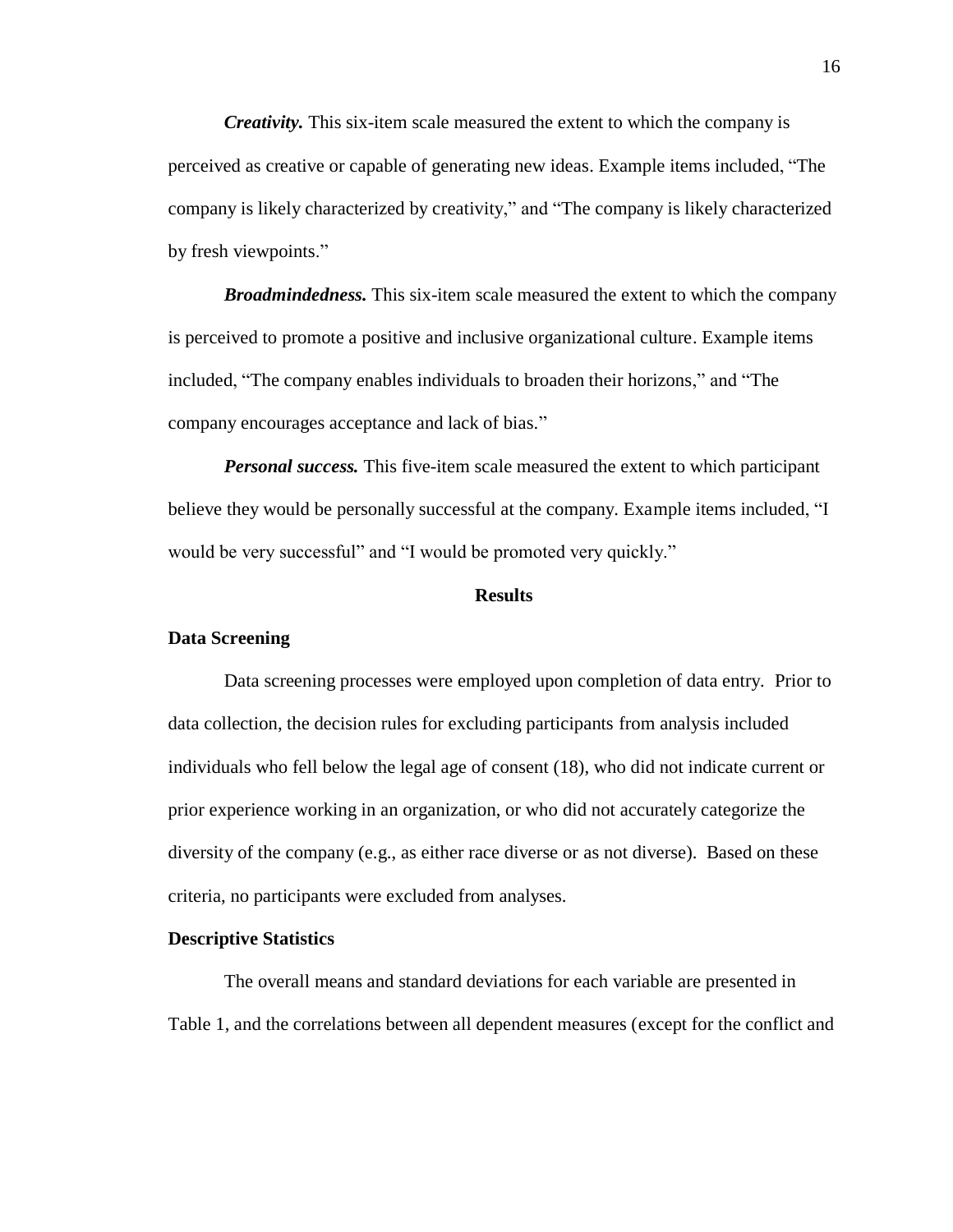creativity measures) are presented in Table 2. The means and standard deviations for each variable are presented by company diversity condition in Table 3.

#### **Preliminary Analyses**

A preliminary data analysis first ruled out any main or interactive effects of participant gender. A 2 (participant gender: male vs. female) x 2 (diversity condition: homogenous vs. diverse) analysis of variance (ANOVA) was computed for each dependent measures. A single marginal main effect of participant gender was found on the conflict variable, such that men  $(M = 2.52, SD = 1.12)$  were more likely to evaluate the company as marked by conflict than women were  $(M = 2.22, SD = 1.08)$ ,  $F(1, 100) =$ 3.62,  $p = .06$ ,  $\eta^2_{\text{p}} = .04$ . No other significant main effects of gender,  $Fs < 2.45$ ,  $ps > .12$ , or interactions between company diversity profile and participant gender, *Fs* < 2.52, *p*s > .12, were found on any of the dependent measures. Therefore, participant gender was not further included in the main experimental analyses.

Additionally, an independent samples t-test was conducted on the perceived professionalism of the brochures (see Manipulation Check). The control ( $M = 4.82$ ,  $SD =$ 1.39) and race-diverse ( $M = 4.73$ ,  $SD = 1.36$ ) brochures were perceived as equal in professionalism, *t*(104) = .35, *p =* .73.

#### **Main Experimental Condition Analysis**

To explore the hypothesis that Whites may attribute diversity stigma and diversity credits to racially-diverse companies versus relative to non-diverse companies, separate independent samples t-tests were conducted on each of the dependent variables related to company evaluation (prestige, accessibility, conflict, creativity and broadmindedness). I predicted that Whites would evaluate the racially-diverse company, compared to the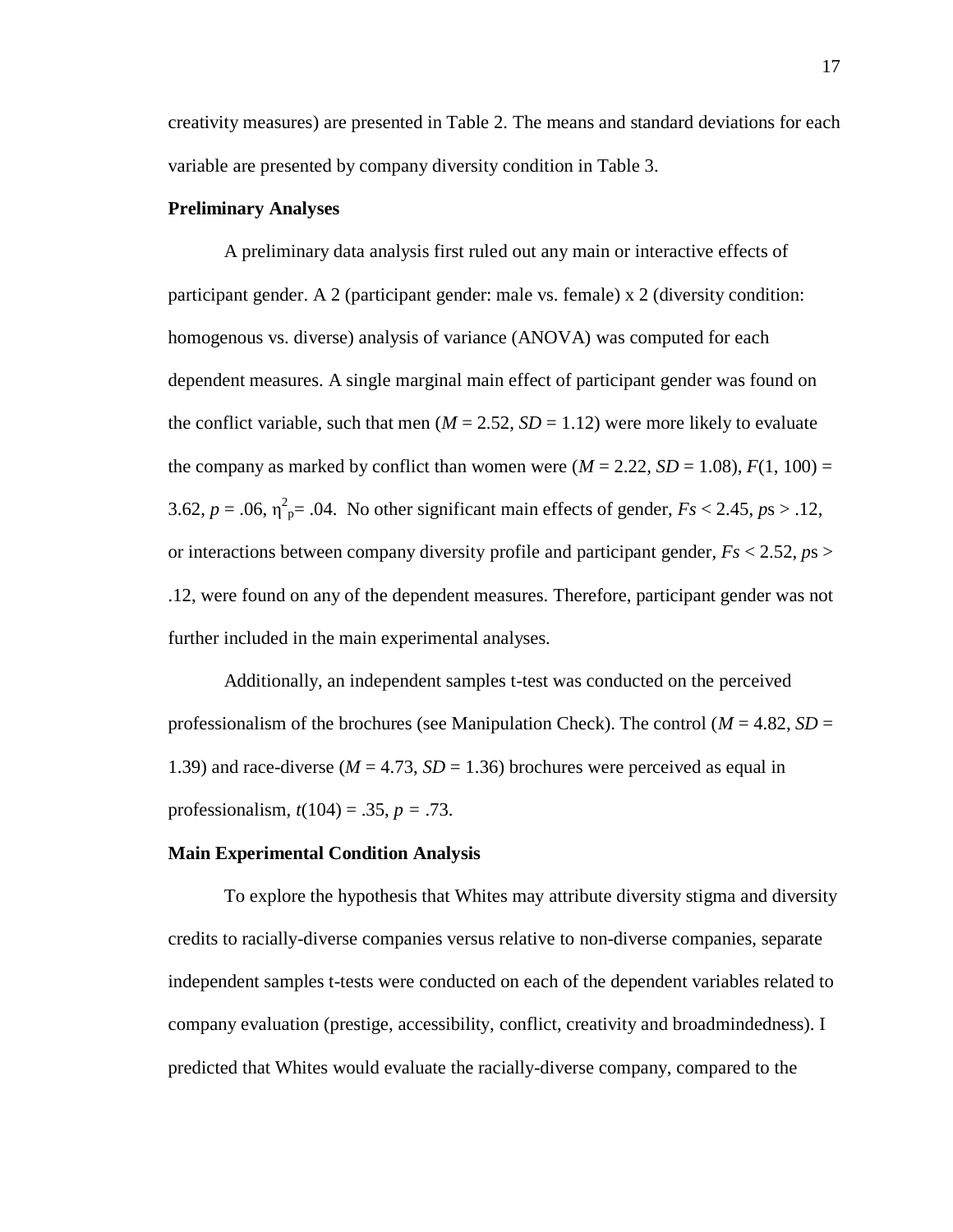homogenous company, as less prestigious, more accessible and more antagonistic (i.e., higher in conflict), but also as more creative and broadminded. As expected, Whites evaluated the racially-diverse company, compared to the homogenous company, as less prestigious,  $t(104) = 2.15$ ,  $p = .03$ ,  $d = .41$ , and less exclusive,  $t(104) = 2.17$ ,  $p = .03$ ,  $d =$ .43. However, there was no difference in how Whites perceived the companies in terms of conflict,  $t(102) = -1.51$ ,  $p = .13$ , creativity,  $t(102) = .77$ ,  $p = .44$ , or broadmindedness,  $t(104) = -1.10, p = .27.$ 

To explore the hypothesis that Whites may view the employees who work at the race-diverse companies (vs. non-diverse companies) as less competent and qualified workers, I conducted a separate independent samples t-tests on the employee evaluation variable. As expected, I found that Whites viewed the employees at the race-diverse company as less capable, relative to those at non-diverse companies,  $t(104) = 1.96$ ,  $p =$  $.05, d = .39.$ 

To explore the hypothesis that Whites will expect to personally be more successful at homogenous versus race -diverse companies, I conducted a final independent samples t-tests on the personal success variable. There was no statistical support for this hypothesis, though a trend in the expected direction was observed, *t*(104)  $= 1.60, p = .11.$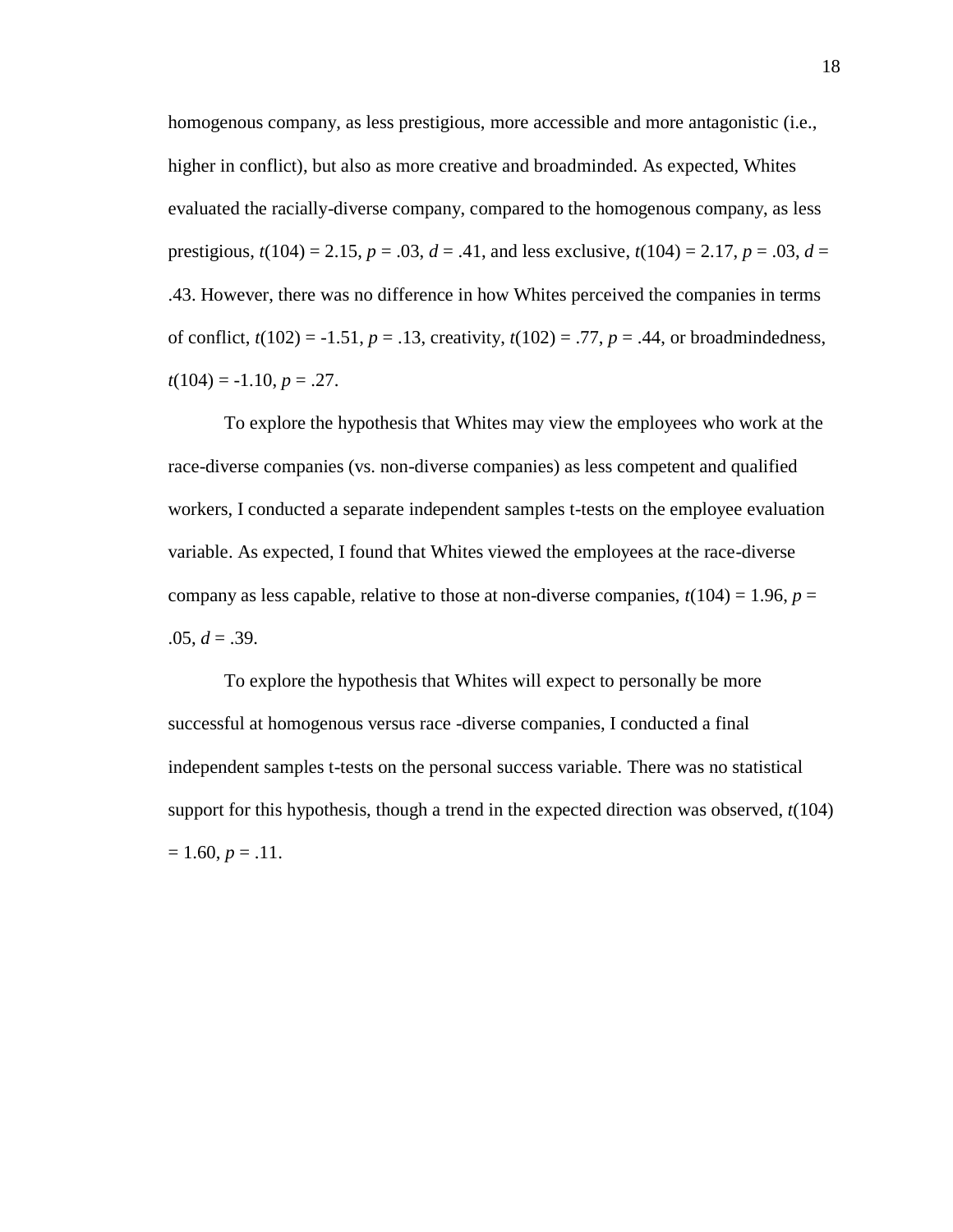#### **III. Study 1b**

Study 1b exactly replicated the procedure and materials outlined in Study 1a's protocol, except diversity of gender, and not diversity of race, was of experimental interest. That is, participants reviewed a company that was described as either diverse in terms of gender (gender-diverse condition) or no race information was be provided (no diversity condition). The control condition brochure used in Study 1a was again used in this study; the gender diverse condition displayed the names of White men and women who work at the company. Additionally, only White men were recruited from MTurk to control for the status effects of both race and gender.

#### **Participants**

One hundred and five White men ( $M_{\text{age}} = 37.66$ ;  $SD_{\text{age}} = 11.95$ )<sup>5</sup> were recruited from MTurk to participate in the study in exchange for twenty six cents. Participants selfidentified predominantly as heterosexual =  $94.3\%$  (homosexual =  $3.8\%$ ; bisexual =  $1.9\%$ ) and politically as Independent =  $37.1\%$  (Republican =  $29.5\%$ ), Democrat =  $28.6\%$ ; other = 4.8%). The educational background of participants was as follows: high school graduate  $= 18.3\%$ ; associates degree  $= 11.5\%$ ; Bachelor's degree  $= 51.9\%$ ; Master's degree  $=$ 17.3%; professional degree  $= 1.0\%$ ). The sample size was determined by an a priori power analysis conducted to ascertain the appropriate sample size required to capture a desired statistical power level of .80 and medium effect size for an independent samples t-test  $(d = .50)$ .

#### **Descriptive Statistics**

The overall means and standard deviations, as well as the Cronbach's alpha, for each variable are presented in Table 1 (all  $\alpha$ 's  $> .84$ )., and the correlations between all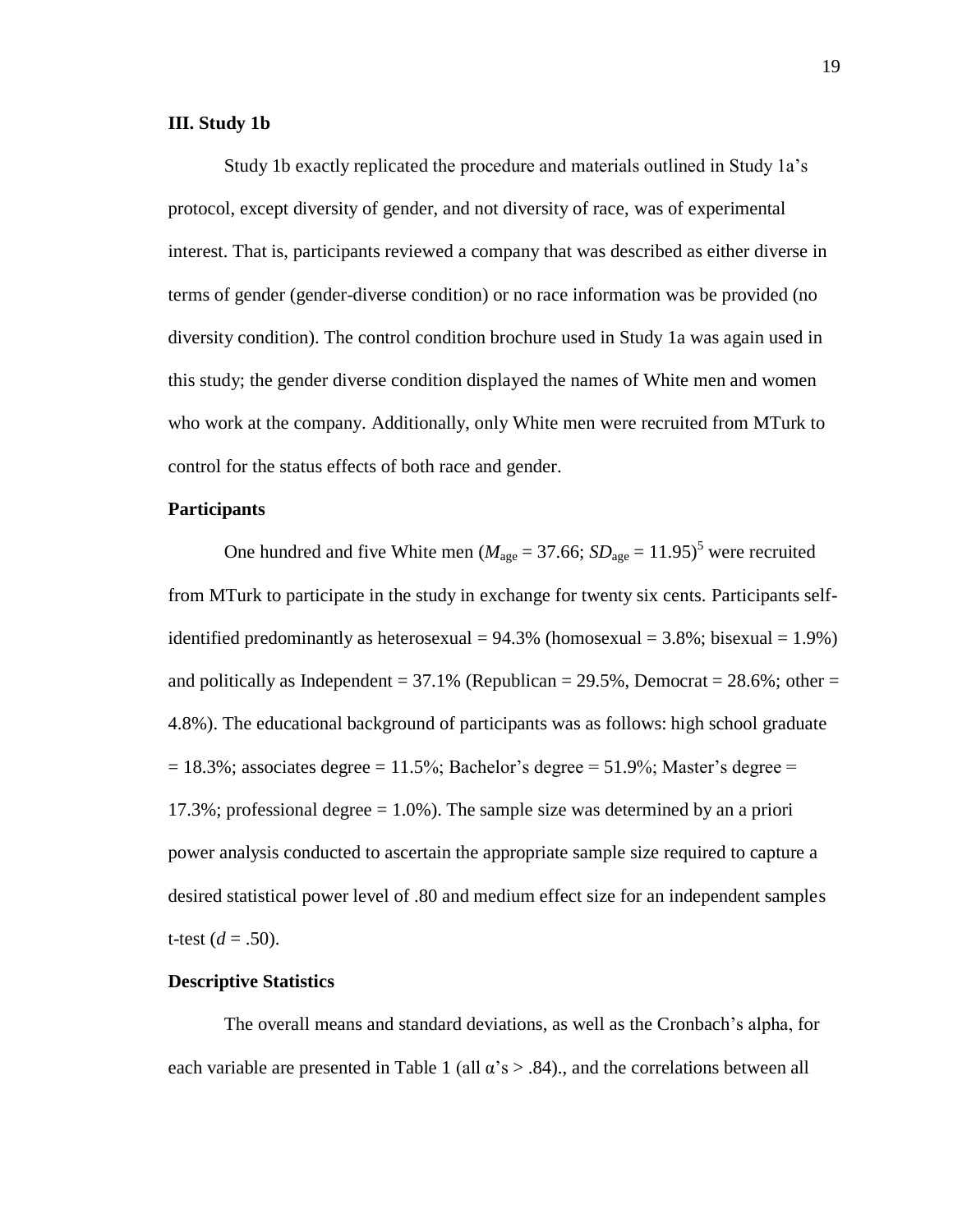dependent measures (except for the conflict and creativity measures) are presented in Table 2. The means and standard deviations for each variable are presented by company diversity condition in Table 3.

#### **Results**

#### **Preliminary Analyses**

An independent sample t-test was conducted on the perceived professionalism of the brochures (see Manipulation Check). The two items ("The materials had a "professional" quality to them" and "The look and feel of the materials was highquality") correlated significantly,  $r = .84$ ,  $p < .001$ . The control ( $M = 4.31$ ,  $SD = 1.29$ ) and gender-diverse ( $M = 4.56$ ,  $SD = 1.58$ ) brochures were perceived as equal in professionalism, *t*(103) = -.88, *p =* .38.

#### **Main Experimental Condition Analysis**

To explore the hypothesis that White men may attribute diversity stigma and diversity credits to gender-diverse companies versus relative to non-diverse companies, separate independent samples t-tests were conducted on each of the dependent variables related to company evaluation (prestige, accessibility, conflict, creativity and broadmindedness). I predicted that White men would evaluate the gender-diverse company, compared to the homogenous company, as less prestigious, more accessible and more antagonistic (i.e., higher in conflict), but also as more creative and broadminded. Contrary to expectations, White men evaluated the gender-diverse company, compared to the homogenous company, as marginally more prestigious, *t*(103)  $p = -1.83$ ,  $p = .07$ ,  $d = -0.36$ , and as significantly more broadminded,  $t(103) = -3.55$ ,  $p =$ .001,  $d = -0.69$ . However, there was no difference in how White men perceived the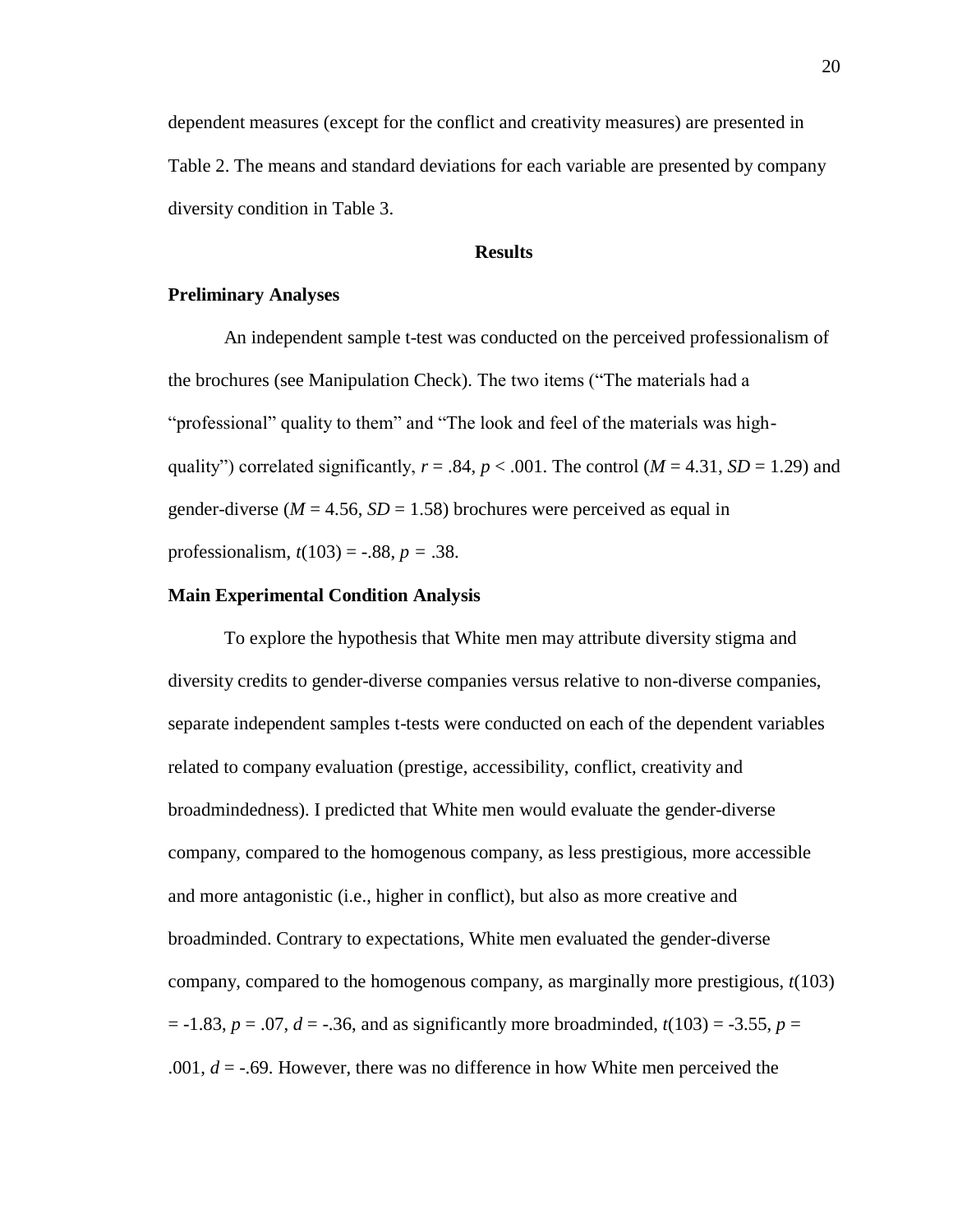companies in terms of accessibility,  $t(103) = -1.00$ ,  $p = .32$ , creativity,  $t(101) = .07$ ,  $p =$ .95 or conflict, *t*(101) = .11, *p* = .91.

To explore the hypothesis that Whites may view the employees who work at the gender-diverse companies (vs. non-diverse companies) as less competent and qualified workers, I conducted a separate independent samples t-tests on the employee evaluation variable. Contrary to expectations, I found that Whites viewed the employees at the gender-diverse company as more capable, relative to those at non-diverse companies, *t*(103) = -2.32, *p* = .02, *d* = -.45.

To explore the hypothesis that Whites would expect to personally be more successful at homogenous versus race-diverse companies, I conducted a final independent samples t-tests on the personal success variable. There was no statistical support for this hypothesis,  $t(103) = -.31$ ,  $p = .76$ .

#### **Discussion**

Studies 1a and 1b examined whether White perceivers associated race or gender diversity concomitantly with both stigma and credits. The results found partial support for the experimental hypotheses. As expected, race-diverse organizations experienced organizational stigma, but contrary to expectations, they did not experience organizational benefits. In contrast to predictions, gender-diverse organizations experienced organizational benefits, but no evidence of stigma was found for the organizational perceptions I measured. Specifically, race-diverse organizations were evaluated as being less prestigious and exclusive, and the employees who worked at the company were also evaluated as less competent, compared to the race-homogenous organization and its employees. However, race-diverse organizations did not incur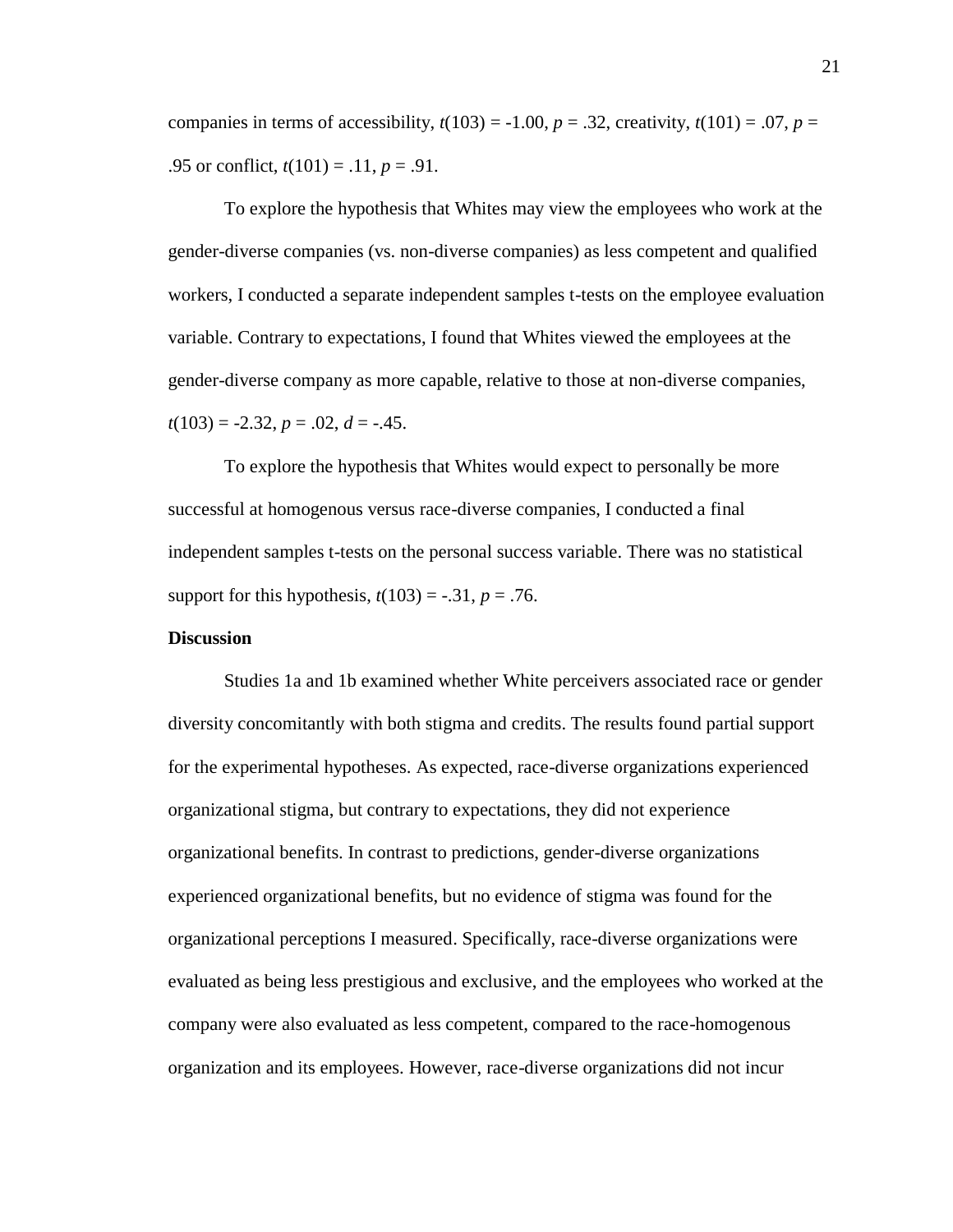institutional benefits in the form of elevated creativity or broadmindedness. Additionally, Whites did not expect greater antagonism, nor did they expect to personally be more successful, at race-diverse (vs. race-homogenous) organizations. Gender-diverse organizations were viewed as being significantly more broadminded and marginally more prestigious, and the employees who worked at the company were also evaluated as significantly more competent, compared to the gender-homogenous organization and its employees. No differences were observed in the perceived accessibility, conflict, creativity, or possibility for personal success at the gender-diverse (versus the genderhomogenous) organization. Thus, the data suggest that, to high status perceivers, the perceptual benefits of diversity may remain reserved for organizations that are genderdiverse (but not racially-diverse), and that racially-diverse organizations may bear the perceptual brunt of organizational stigma.

#### **Studies 2a and 2b**

Studies 2a and 2b examined the impact that race and gender diversity have on the evaluation and hiring of racial minorities and women. Over the past several decades, social scientific research across a variety of disciplines has consistently demonstrated that race and gender bias persists in the workplace despite corporate efforts to "manage" diversity. This research also demonstrates that prejudices and negative stereotypes that devalue the capabilities and interpersonal qualities of racial minorities and women continue to diminish the perceptions of racial minorities and women (e.g., Collins; Devine & Elliot, 1995; Maddox & Gray, 2002; Prentice & Carranza, 2002; Rudman & Phelan, 2008). Therefore, it is critical to examine the factors that affect the way that racial minorities and women are evaluated in work.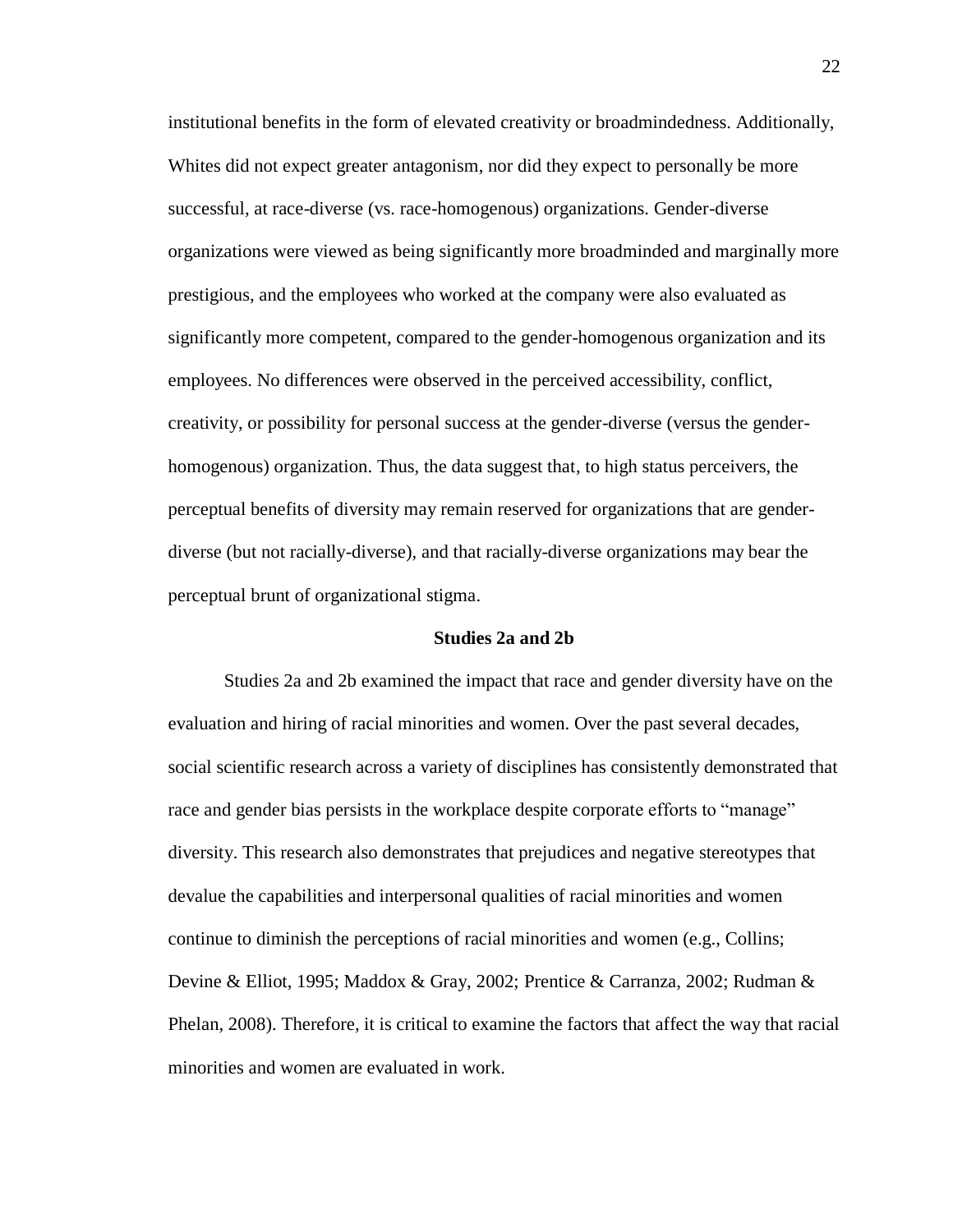Beyond the examination of race and gender stereotypes, studies have also demonstrated the consistently depressing effects of *diversity management policies* (e.g., affirmative action, quotas) on perceptions of racial minorities and women in business and education. Collectively, this research has found that believing that women or racial minorities have received preferential selection on the basis of demographic characteristics results in diminished perception of these targets' qualifications as candidates or employees (Heilman & Blader, 2001; Heilman & Welle, 2006). That is, believing that a woman or a racial minority has been hired, admitted, or included in a group on the basis of her gender or his or her race results in a "diversity stigma" whereby individuals actively discount their qualifications and lower perceptions of their competence (Heilman, Battle, Keller & Lee, 1998; Heilman & Blader, 2001; Heilman, Block, & Lucas, 1992). For example, when a work group was described as having been formed to ensure demographic diversity, both the women and the Black men who were perceived as less competent and were expected to be less influential than the women and Black men who were described as having joined a group formed on the basis of merit (Heilman  $\&$ Welle, 2006). Women described as being hired via affirmative action policies were also assigned smaller salary increases than women not described as being hired via affirmative action policies or men (Heilman, Block, & Stathatos, 1997). This stigma is robust and is only eliminated when evidence of the targets' merit is absolute (Heilman  $\&$  Blader, 2001), which suggests that explicitly depicting race and gender diversity would similarly impact the way that individuals perceive racial minorities and women. However, research has yet to examine whether diversity cues (in the absence of affirmative action policies) would similarly affect person perception. Additionally, Study 1b demonstrated perceived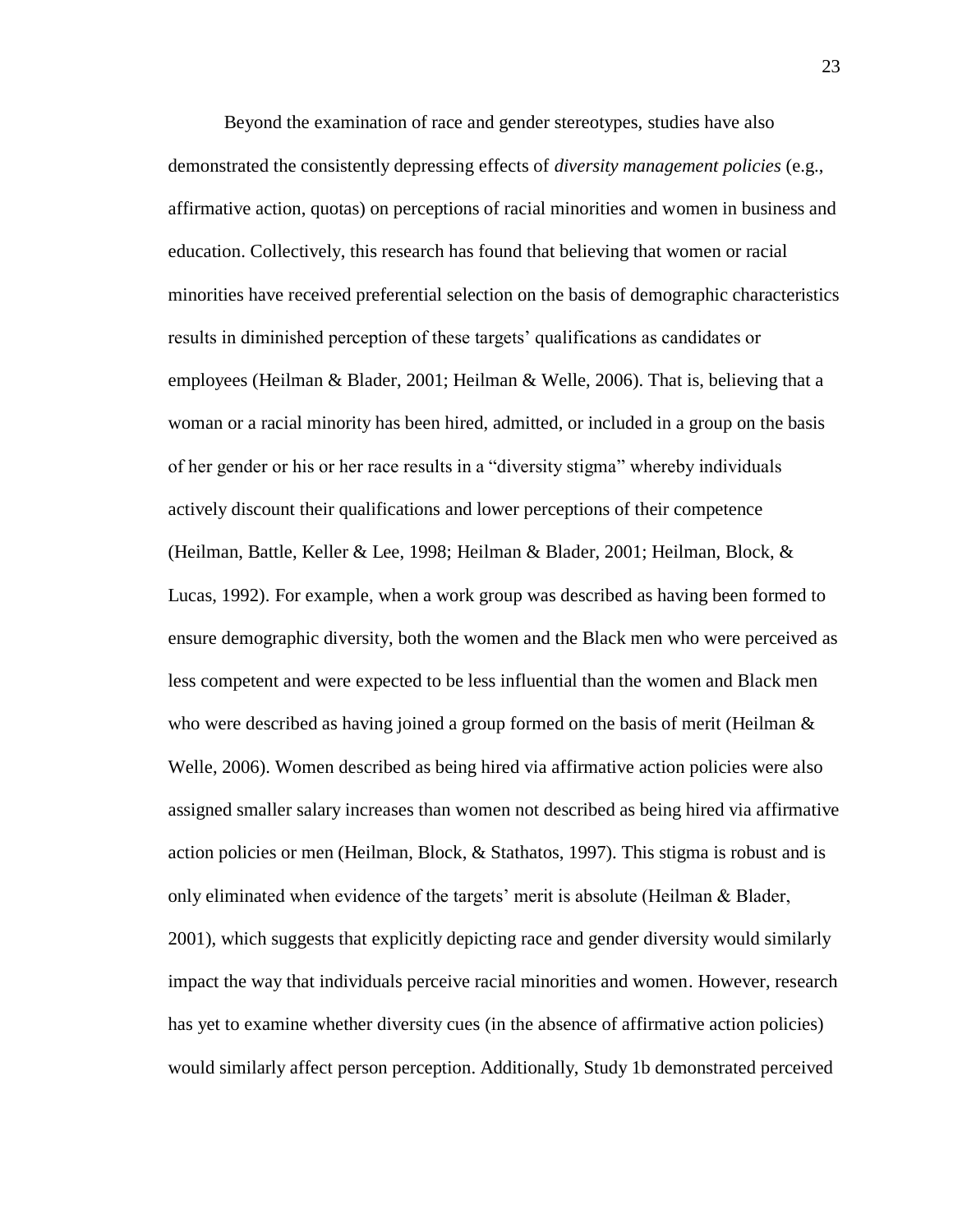benefits of gender diversity for gender-diverse companies. Thus, it is important to explore whether the perceived gender diversity credits bestowed to organizations would also transfer to female (or male) applicants at gender-diverse organizations.

Consequently, Studies 2a and 2b examined whether advertising race or gender diversity would adversely impact the hiring and valuing of racial minorities and women, even if they are simultaneously expected to bring positive qualities (e.g., creativity) that would enrich the work environment. Doing so would demonstrate a way in which racial minorities and women may experience bias even after some of their positive interpersonal characteristics are acknowledged. At the same time, Study 2b also tests the competing hypothesis, driven by the findings observed in Study 1b, that advertising gender diversity would improve the hiring and valuing of women, as well as elevate their perceived potential contributions to the work environment (e.g., creativity). Finally, Studies 2a and 2b also examined the meanings and consequences of diversity that are associated with Whiteness. That is, Studies 2a and 2b explored whether Whites and White men are viewed as more or less hirable in diverse contexts.

Additionally, Studies 2a and 2b examined whether the belief that race and gender issues have been addressed would serve as the mechanism underlying the reduced hiring of racial minorities and women. The belief that racial inequalities have been assuaged has been found to decrease support for redistributive social policies, including diversity initiatives (Kaiser, Drury, Spalding, Cheryan, & O'Brien, 2009). Therefore, it may be particularly relevant in decisions concerning hiring racial minorities and women to join places that are described as diverse. For example, after the 2008 election of President Barak Obama, whom many consider to be the nation's first Black president due to his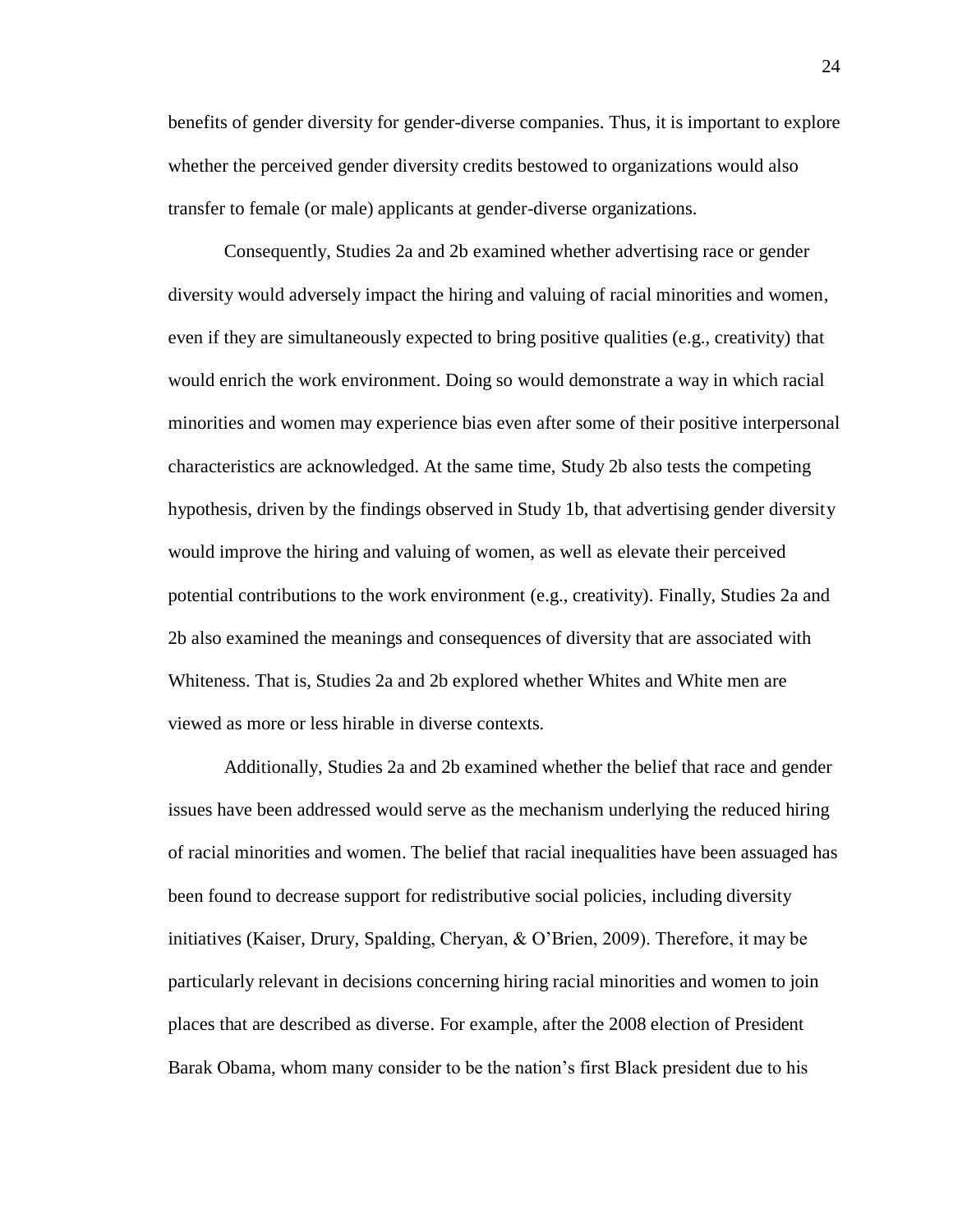Black/White racial ancestry, individuals reported lower perception that racism is a problem in the United States today (Dovidio, Gaertner, Saguy, & Hehman, 2011; Kaiser et al., 2009; for an exception, see Plant et al., 2009). Importantly, participants also expressed less support for policies designed to address racial inequalities, such as including the active promotion of diversity by organizations in the workplace (Kaiser et al., 2009). Thus, Americans felt that Black representation in the highest levels of government was a sign that policies addressing racial inequalities (i.e., affirmative action) were no longer needed (Kaiser et al., 2009; Valentino & Brader, 2011; Williams & Negrin, 2008). These results persisted in the 2012 election, when President Obama's black identity was less novel and less salient of an issue than it was in the 2008 election (Gaither, Wilton & Young, 2014). Indeed, four years later, White participants again reported that the U.S. made racial progress and decreased their support for equality programs immediately after (vs. immediately before) Obama's election (Gaither et al., in press). These findings suggests that highlighting the representation of racial minorities or women in organizations may reduce support for further measures to include racial minorities, thus undermining social justice motivations.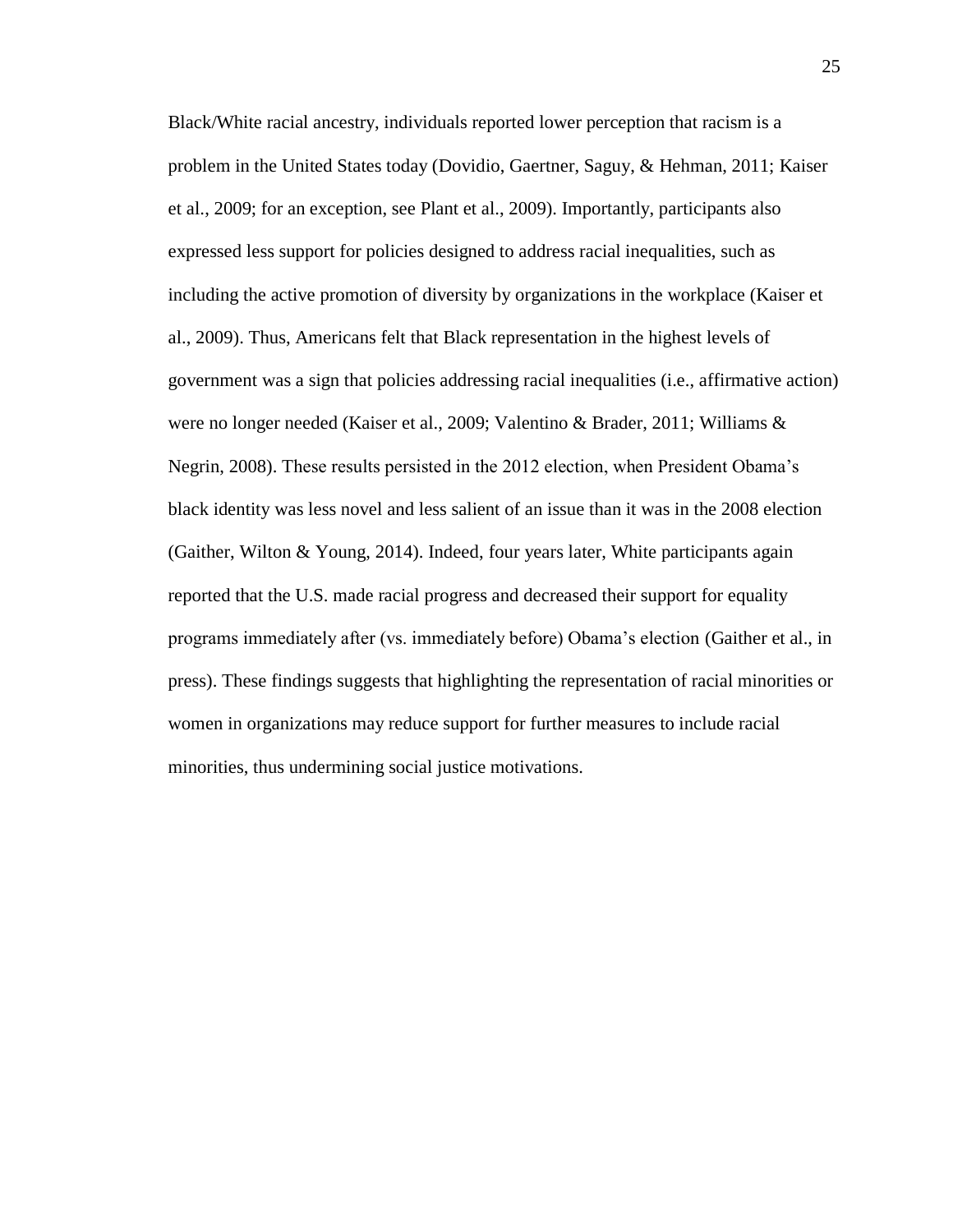#### **IV. Study 2a**

#### **Participants**

One hundred twenty four Whites (55.6% male;  $M_{\text{age}} = 32.76$ ,  $SD_{\text{age}} = 6.98$ ) were recruited from MTurk to participate in the study in exchange for twenty six cents. Participants self-identified predominantly as heterosexual = 89.50% (homosexual = 4.8%; bisexual  $= 5.6\%$ ) and politically as either Democratic  $= 45.2\%$  or Independent  $=$ 35.5% (Republican  $= 17.7\%$ ; other  $= 1.6\%$ ). The educational background of participants was as follows: high school graduate  $= 16.9\%$ ; associates degree  $= 11.3\%$ ; bachelor's degree  $= 55.6\%$ ; Master's degree  $= 12.9\%$ ; professional degree  $= 2.4\%$ ; other  $= .8\%$ ). The sample size was determined by an a priori power analysis conducted to ascertain the appropriate sample size required to capture a desired statistical power level of .80 and medium effect size for a two-way analysis of variance  $(d = .25)$ .

#### **Procedure**

The design for Study 2a was 2 (diversity condition: no diversity vs. race diversity) x 2 (candidate race: White male vs. Black male). Candidate gender was held constant to control for target gender effects, which will be explored in Study 2b. Participants were recruited to a study ostensibly to evaluate the way in which electronic resume submissions impact hiring processes. Participants were told their task was to carefully review a company's profile to learn about the company's background and values, and then to evaluate a candidate for a position at the company based solely on his or her resume.

Similar to Study 1a, participants were randomly assigned to review a company described as either diverse in terms of race (race-diverse condition) or no race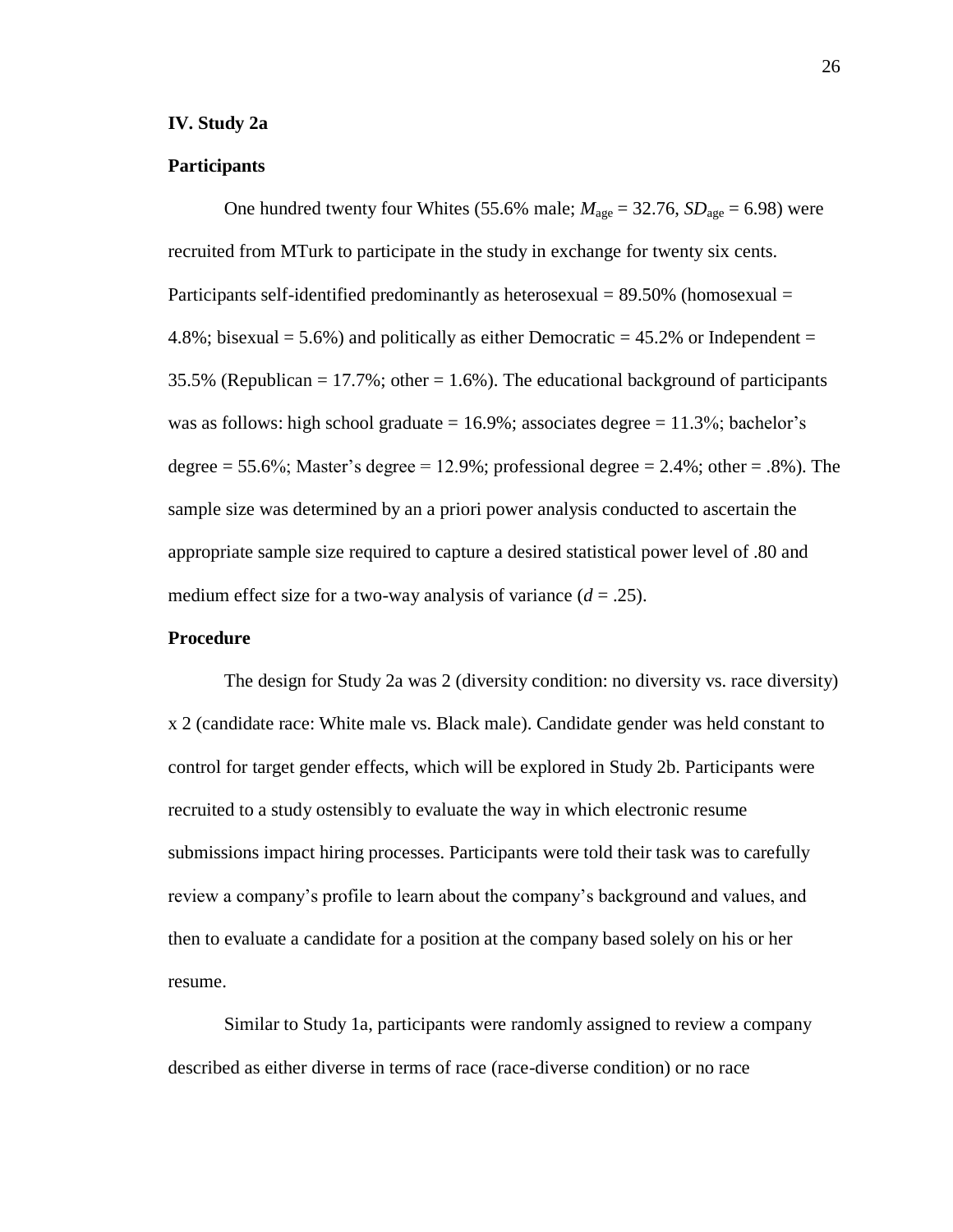information was provided (no diversity condition). The company brochure materials were the same as those used in Study 1a. Participants were again instructed to fully review the company's profile and complete a manipulation check to ensure that they correctly categorized the company's racial composition as either homogenous or race-diverse. New to Study 2a, participants also answered questions about the company's perceived size, geographic location, success, and length of time in business, to ensure perceived company demographics were not influencing participants' evaluations on the main dependent variables (see Appendix C for question wording and scale anchors; see also Company Descriptives in the Results section). In addition, participants then reviewed a resume of a candidate ostensibly applying for a position at the company and evaluate the applicant's suitability for a job at the company. The position was described as an entry level position  $(0 - 2)$  years prior experience) for a highly motivated individual who has strong communication, organization, and analytical skills. The candidate was described as either a White or a Black male. Consistent with prior research, the candidate's race and gender was varied via the resume through the use of names (e.g., Malik Williams vs. Greg Nolen; c.f., Bertrand & Mullainathan, 2003; Dovidio & Gaertner, 2000; Moss-Racusin et al., 2012; Wilton, Sanchez, & Quiros, 2014). Then, participants completed all dependent measures (all scales are described fully below). Upon completion of all dependent measures, participants provided demographic information. Finally, participants were fully debriefed and compensated.

#### **Measures**

The same company brochure used in Study 1a was used in Study 2a. Unless otherwise specified, participants indicated their agreement with all items using a scale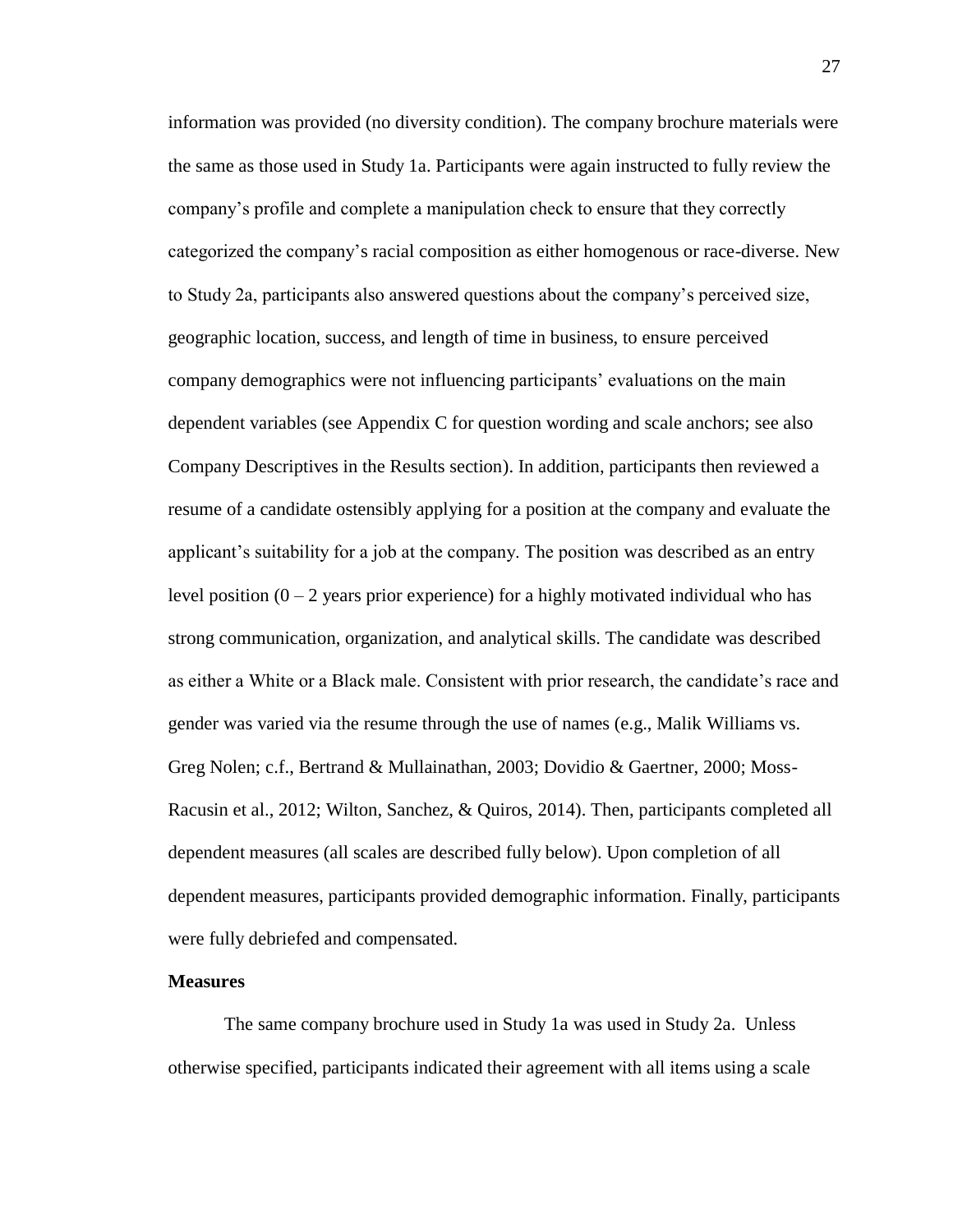with anchors of 1 ("*strongly disagree*") to 7 ("*strongly agree*"). For a complete review of all Study 2a materials and measures, see Appendices D and E.

**Candidate Resumes.** The candidate resumes provided information about the candidate's prior education (e.g., a 3.4 at a four year university), work experience (e.g., a position at a marketing firm) and skills (e.g., Microsoft Word; organizational skills). The candidate resumes varied only by candidate name, which manipulated the candidate's race (Study 2a) and gender (Study 2a). The names were Malik Williams (Black man) and Greg Nolen (White man; Study 2a) and either Greg or Emily Nolen (White man or woman; Study 2b). Prior research demonstrated that the names manipulate the candidates' race and gender as described (Wilton et al., 2014); therefore, the resumes were not pretested to confirm proper manipulation of race and gender.

**Candidate Job Worthiness.** Participants indicated whether the candidate was qualified for and should receive the job on a nine-item scale; sample items included: "I believe this candidate is the best applicant for the job" and "This person is qualified to work at the company." A shortened version of this scale modified to measure deservingness of a minority internship demonstrated high levels of reliability ( $\alpha$ 's ranging from 94 to .95; Wilton, Sanchez & Chavez, 2013).

**Candidate Value.** To assess the candidate's perceived value at the company, participants responded to the following open-ended question, "What salary would you give the candidate?" Participants were instructed to write only numbers with no commas, but no anchors were provided.

**Candidate Capability.** This five-item scale assessed the extent to which the candidate was viewed as having the capability to be successful at the company. Example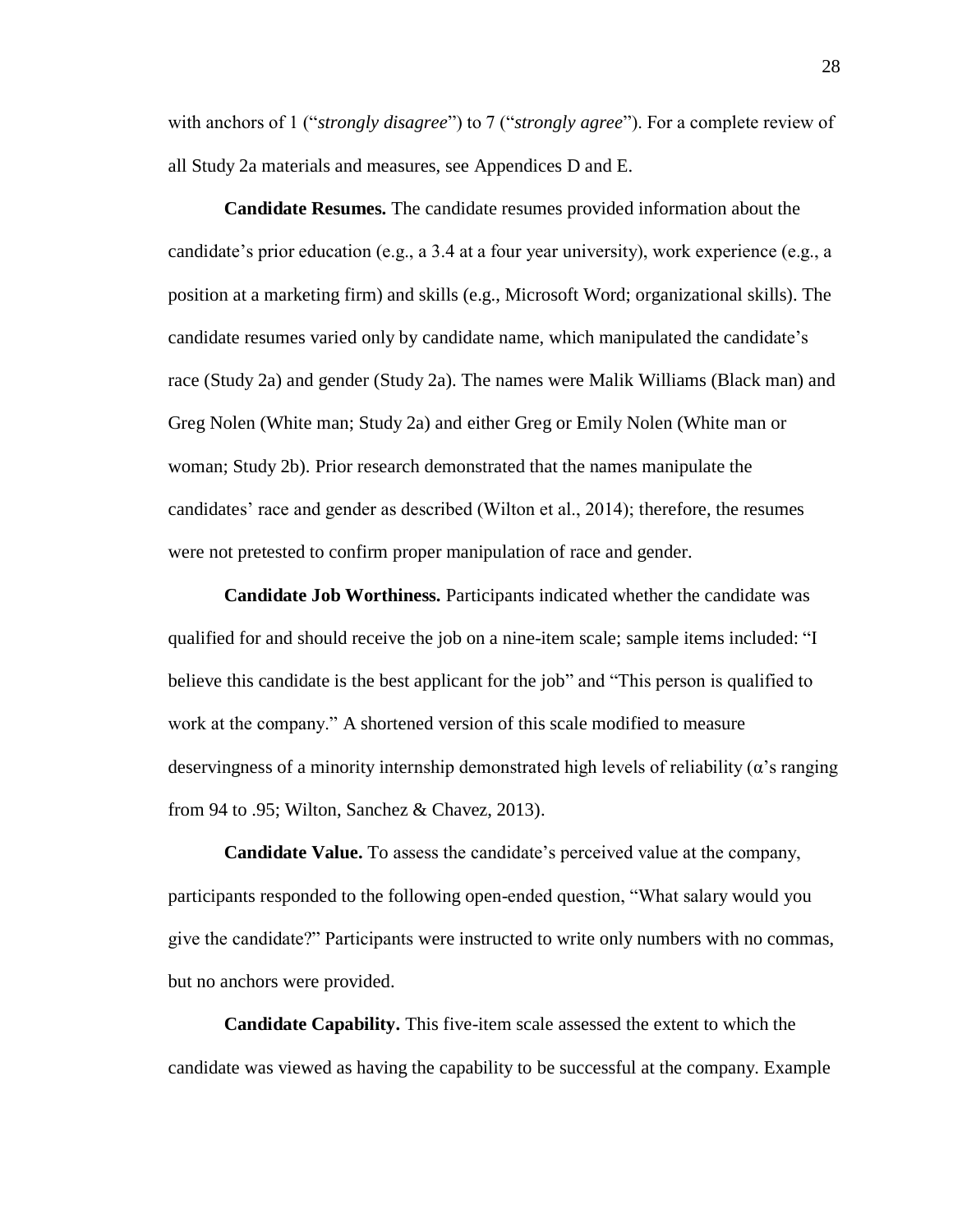items included, "If hired to work at the company, to what extent do you believe the candidate will be very successful," and "If hired to work at the company, to what extent do you believe the candidate will be able to live up to his/her potential."

**Candidate Creativity**. This five-item scale assessed the extent to which the candidate was viewed as contributing to the company's ability to innovate and be creative. Example items included, "If hired to work at the company, to what extent do you believe the candidate will add to the company's ability to innovate," and "If hired to work at the company, to what extent do you believe the candidate will add to the company's creativity."

**U.S. Social Progress.** A seven-item scale modified from Kaiser et al. (2009) assessed the extent to which participants viewed race or gender diversity as "addressed" or no longer a problem in the U.S. Example items include "Racial [gender] diversity is not an issue in the U.S." and "The U.S. has made significant strides towards racial [gender] equality."

**Company Social Progress.** A seven-item scale modified from Kaiser et al. (2009) assessed the extent to which participants viewed race or gender diversity as "addressed" or no longer a problem at the particular company in the experimental brochure. Example items include "Racial [gender] diversity is not an issue at this company" and "This company has made significant strides towards racial [gender] equality."

#### **Results**

### **Data Screening**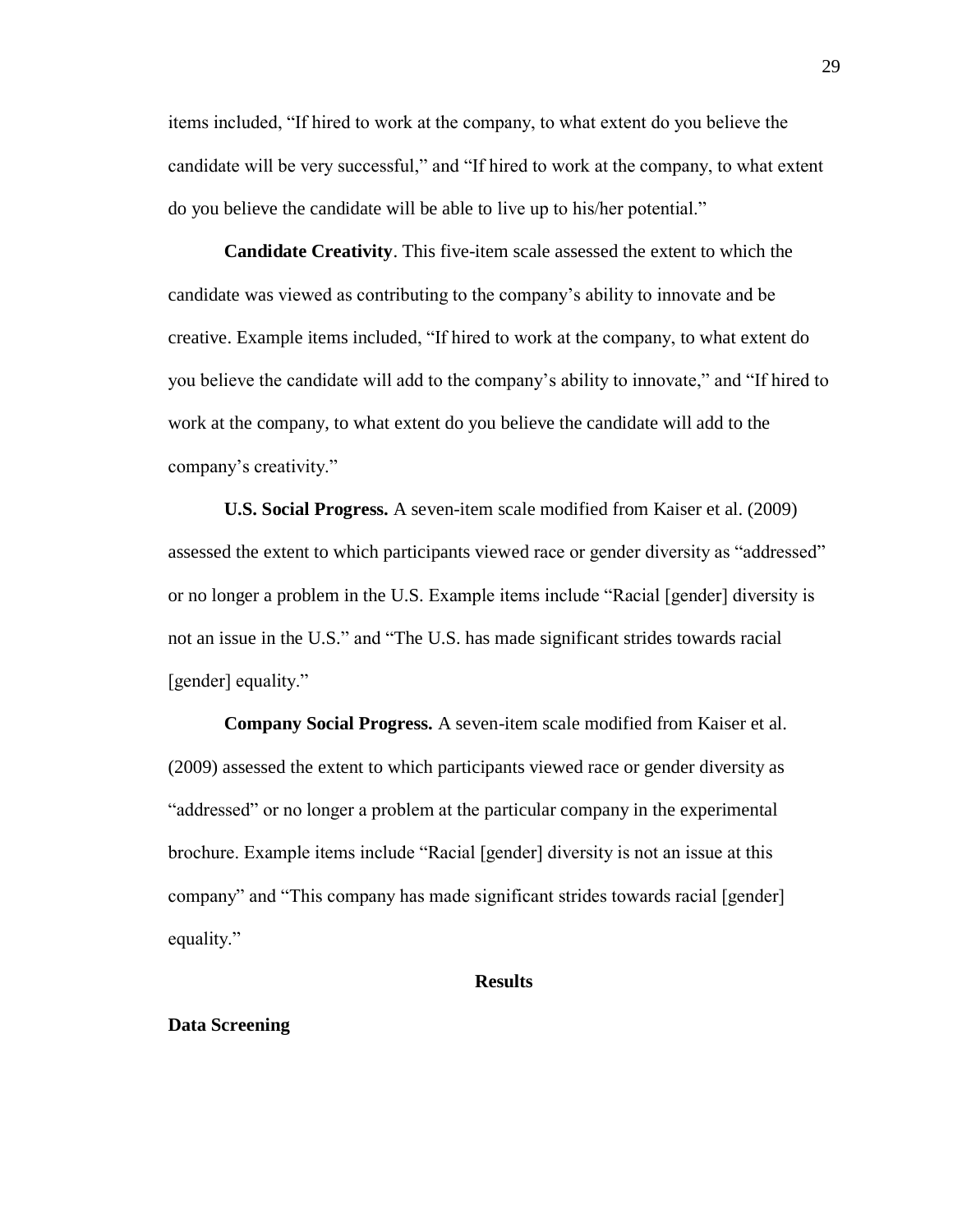The same data screening processes described in Studies 1a and 1b were employed upon completion of data entry. Prior to data collection, the decision rules for excluding participants from analysis included individuals who fell below the legal age of consent (18), who did not indicate current or prior experience working in an organization, or who did not accurately categorize the diversity of the company (e.g., as either race diverse or as not diverse). Based on these criteria, no participants were excluded from analyses.

## **Descriptive Statistics**

The overall means and standard deviations, as well as the Cronbach's alpha, for all dependent measures are presented in Table 4 (all  $\alpha$  > .94), and the correlations between all dependent measures are presented in Table 5.

#### **Company Descriptives**

Participants described the company as predominantly profitable (86.3%), employing between 101 - 500 individuals (48.0%), located in the Northeast (65.3%), and in business for either  $1 - 5 (26.4\%)$ ,  $6 - 10 (41.6\%)$  or  $11 - 15 (25.8\%)$  years. Additionally, individual 2 (diversity condition: homogenous vs. diverse) x 2 (participant gender: male vs. female) ANOVAs on company profitability, size, or length of time in business revealed no main effects or interactions (all *F*s < 1.78, *p*s > .19). A chi-square test of independence did not find any significant relationship between diversity condition, participant gender, and expectations concerning of company location,  $\chi^2$  (3, 124) = 2.03,  $p = .57$ .

#### **Preliminary Analyses**

A 2 (diversity condition: homogenous vs. diverse) x 2 (participant gender: male vs. female) analysis of variance (ANOVA) was conducted on the perceived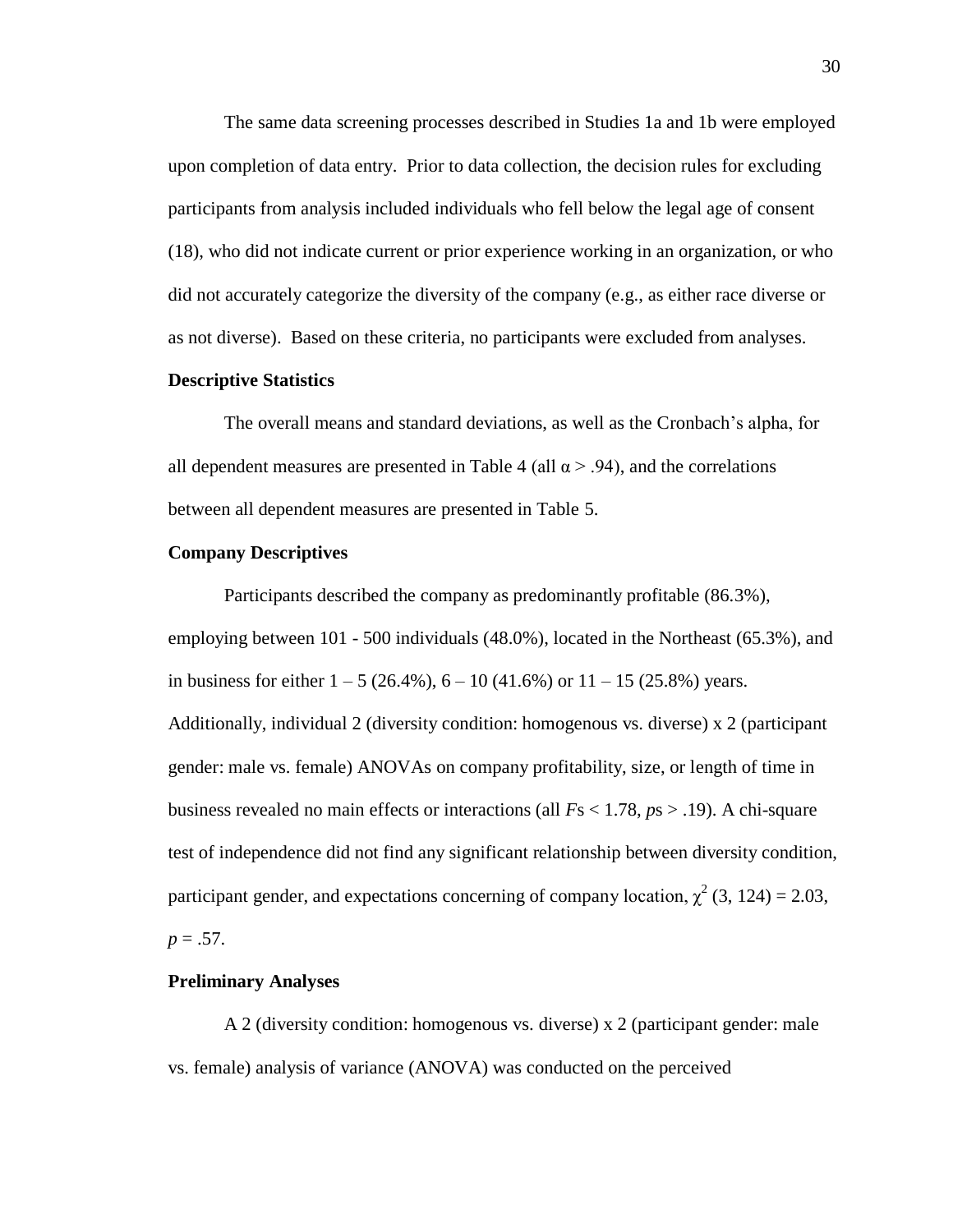professionalism of the brochures (see Manipulation Check). Target race was not added as a between subjects factor into the models for these analyses, because participants completed these measures before they viewed the candidate resumes. The two items ("The materials had a "professional" quality to them" and "The look and feel of the materials was high-quality") correlated significantly,  $r = .82$ ,  $p < .001$ . No main effects or interactions were found (all  $Fs < .57$ ,  $ps > .45$ ).

Because the sample consisted of White men and women, preliminary data analyses examined participant gender effects. Specifically, 2 (diversity condition: homogenous vs. diverse) x 2 (applicant race: White vs. Black) x 2 (participant gender: male vs. female) analysis of variance (ANOVA) were conducted on all dependent measures. Contrary to predictions, two significant main effects of participant gender, as well as two significant three-way interactions between diversity condition, applicant race, and participant gender, were found on the creativity and capability variables. Therefore, participant gender was included in all preliminary and main experimental analyses, and these effects are described in detail below.

## **Main Experimental Condition Analysis**

To explore the hypothesis that Whites would be less likely to hire and value racial minorities for positions in companies that are described as at race- diverse (vs. race homogenous) organizations, individual 2 (diversity condition: homogenous vs. diverse) x 2 (applicant race: White vs. Black) x 2 (participant gender: male vs. female) ANOVAs were conducted on each of the study dependent measures (i.e., candidate job worthiness, value, creativity, and capability). The experimental prediction was an interaction between company diversity profile (race diverse vs. no diversity) and candidate race (Black vs.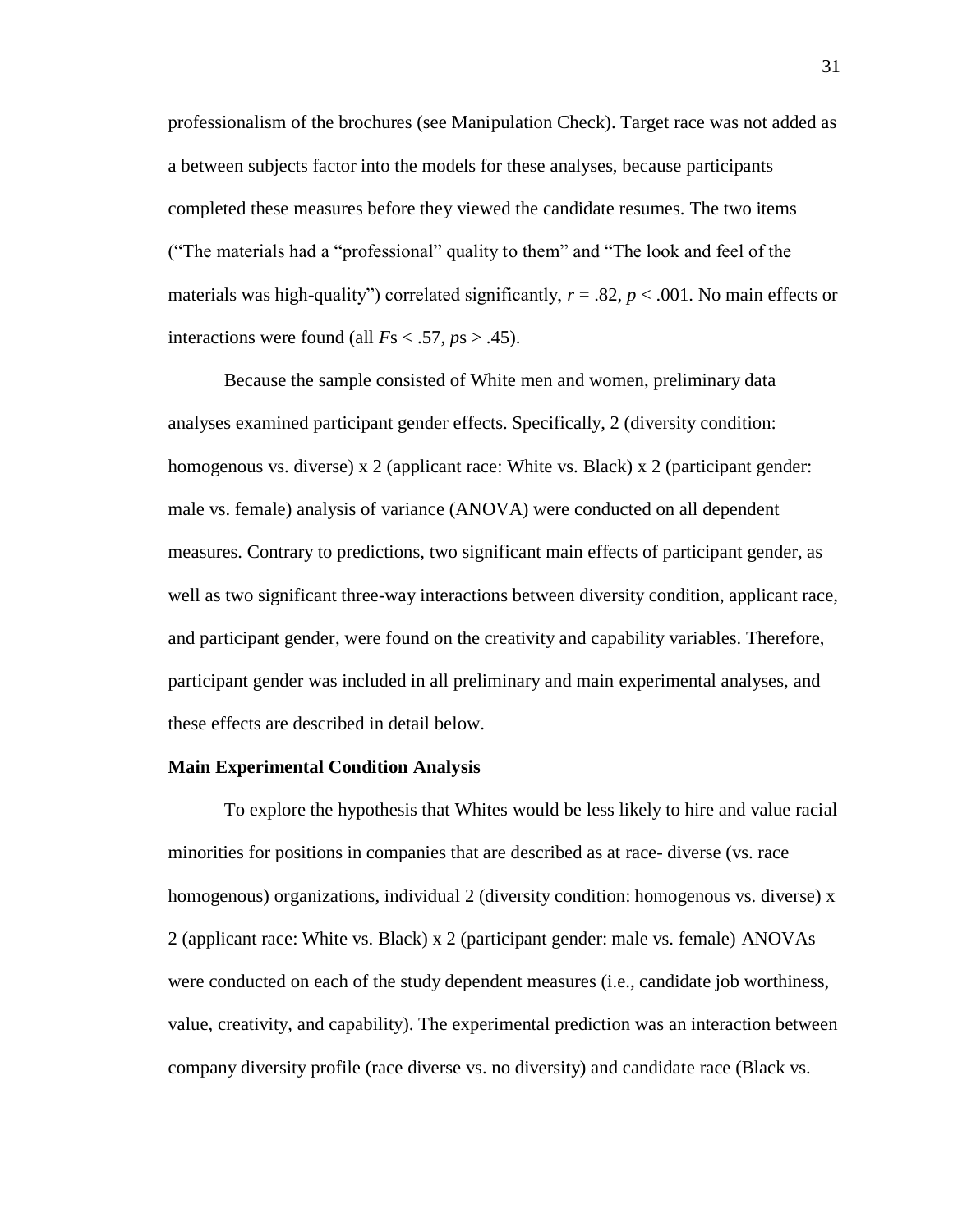White) on all target dependent variables. Specifically, I expected that the Black (but not White) candidate would be evaluated as less worthy, valuable, creative, and capable when he was applying for a job at a diverse (vs. not diverse) company. The means and standard deviations for all Variables by diversity condition, candidate race, and participant gender are presented in Table 6.

**Candidate Job Worthiness and Candidate Value.** Contrary to expectations, there were no main or interactive effects<sup>6</sup> on either candidate job worthiness or candidate value, *F*s < 3.42, *p*s > .07.

**Candidate Capability.** Two main effects of target race,  $F(1,119) = 6.51$ ,  $p =$ 0.01, and participant gender,  $F(1,119) = 8.51$ ,  $p < 0.01$ , emerged on capability. Specifically, the Black target ( $M = 5.10$ ,  $SD = .98$ ) was viewed as more capable than the White target ( $M = 4.65$ ,  $SD = 1.18$ ). Additionally, women ( $M = 5.19$ ,  $SD = 1.05$ ) viewed the candidate as more capable than men ( $M = 4.62$ ,  $SD = 1.08$ ). However, these main effects were qualified by three-way interactions between diversity condition, applicant race, and participant gender,  $F(1,119) = 6.34$ ,  $p = .01$ ,  $\eta_p^2 = 0.05$ . To decompose the three-way interactions, I split the file by participant gender and examined the interactions between condition and target race. A marginally significant interaction between condition and target race emerged for women,  $F(1,51) = 3.08$ ,  $p = .03$ ,  $\eta_{p}^{2} = .09$ , but not men, *F*  $(1,65) = 1.74$ ,  $p = .19$ . Further inspection of the pairwise differences using the Bonferroni procedure revealed that women evaluated the Black candidate as more capable than the White candidate in the race-diverse condition,  $p = .01$ ,  $d = .92$ , but that women did not view the candidate differently in the control condition,  $p = .56$ . For men, a significant main effect of target race suggests that men viewed the Black target ( $M = 4.81$ ,  $SD =$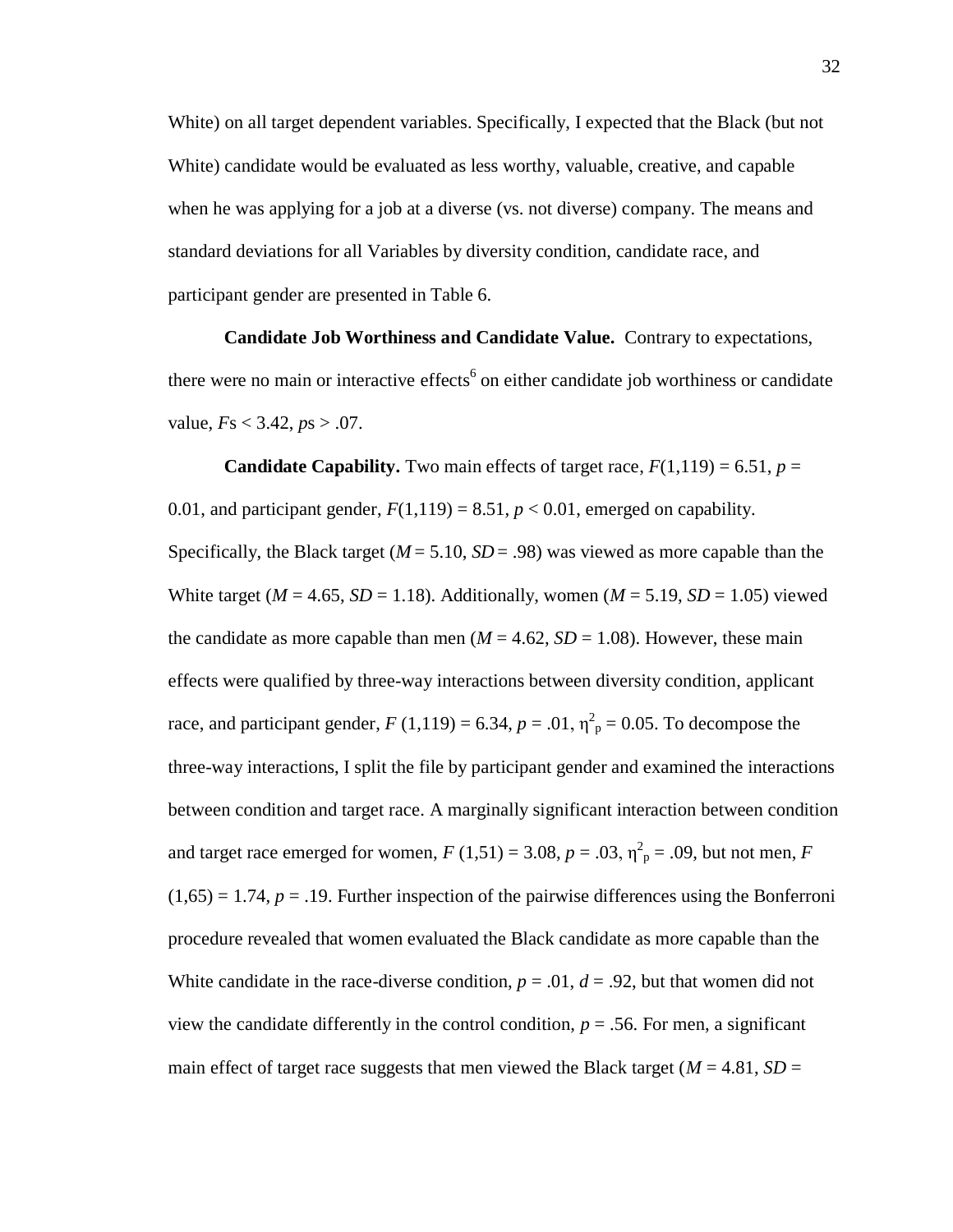1.06) as more capable than the White target ( $M = 4.24$ ,  $SD = 1.26$ ) regardless of diversity condition,  $F(1,65) = 5.87$ ,  $p = .02$ ,  $\eta_p^2 = .08$ . No other significant three-way or two-way interactions were found (all  $Fs < 1.31$ ,  $ps > .26$ ).

**Candidate Creativity.** A marginal main effect of target race,  $F(1,119) = 3.33$ , *p*  $= 0.07$ , and a significant main effect of participant gender,  $F(1,119) = 6.41$ ,  $p = 0.01$ , emerged on creativity. Specifically, the Black target ( $M = 5.15$ ,  $SD = 1.02$ ) was viewed as more creative than the White target ( $M = 4.82$ ,  $SD = 1.02$ ). Additionally, women ( $M =$ 5.24,  $SD = 1.06$ ) viewed the candidate as more creative than men ( $M = 4.79$ ,  $SD = .97$ ), *F*  $(1,119) = 5.27, p = .02, \eta^2$ <sub>p</sub> = .04. However, these main effects were qualified by a threeway interaction between diversity condition x applicant race x participant gender,  $F(1,119) = 5.00, p = .03, \eta^2_p = .04$ . To decompose the three-way interactions, I split the file by participant gender and examined the interactions between condition and target race. A marginally significant interaction between condition and target race emerged for women,  $F(1,51) = 3.08$ ,  $p = .09$ ,  $\eta^2$ <sub>p</sub> = .06, but not men,  $F(1,65) = 2.09$ ,  $p = .15$ . Further inspection of the pairwise differences using the Bonferroni procedure revealed that women in the race-diverse condition evaluated the Black candidate as more creative than the White candidate,  $p = .01$ ,  $d = .97$ , but that women did not view the candidate differently in the control condition,  $p = 0.89$ . No other significant three-way or two-way interactions were found (all  $Fs < .77$ ,  $ps > .31$ ).

#### **U.S. and Company Social Progress**

**U.S. Social Progress.** A three-way interaction between diversity condition x applicant race x participant gender was also found on the U.S. social progress variable, *F*  $(1,116) = 4.03, p = .02, \eta^2$ <sub>p</sub> = .03. Decomposing the interaction, a significant interaction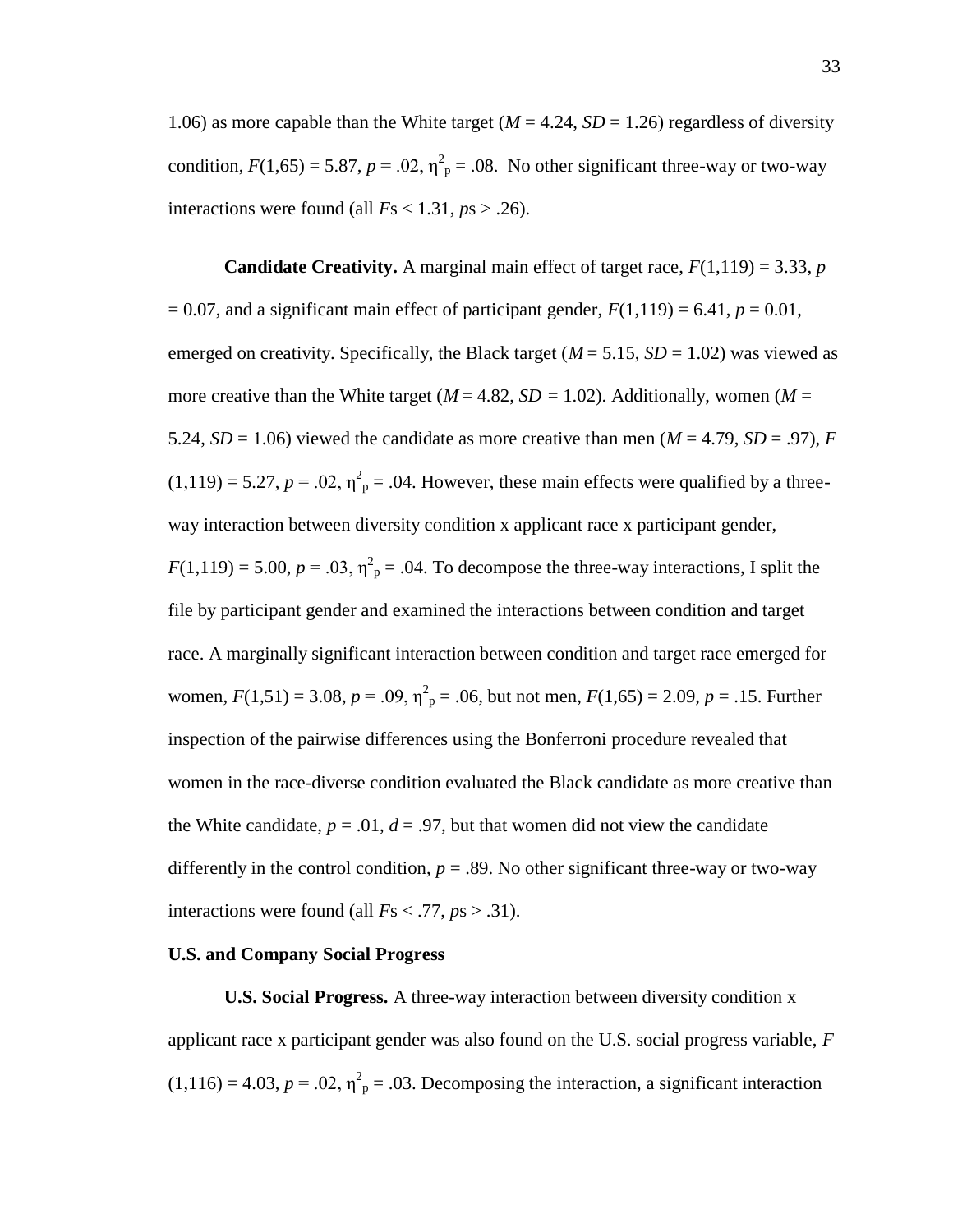between target race and participant gender emerged in the race-diverse,  $F(1,65) = 6.18$ ,  $p$  $= .02$ ,  $\eta_{\text{p}}^2 = .09$ , but not the control,  $F(1,51) = .13$ ,  $p = .72$ , condition. Further inspection of the pairwise differences using the Bonferroni procedure revealed that women perceived greater social progress after exposure to the Black versus the White candidate,  $p = .046$ ,  $d = 3.06$ , but the effect was not found for men,  $p = .16$ . No other significant three-way or two-way interactions were found on U.S. social progress (all *F*s < 2.27, *p*s > .13).

**Company Progress.** A main effect of company diversity condition emerged on perception of the company's social progress. Whites viewed the company as having made more social progress after viewing the race-diverse  $(M = 4.86, SD = 1.47)$  versus the control ( $M = 4.28$ ,  $SD = 1.21$ ) brochure,  $F(1,116) = 3.78$ ,  $p = .054$ ,  $\eta_{p}^{2} = .03$ . However, this main effect was qualified by a three-way interaction between diversity condition, applicant race, and participant gender,  $F(1,116) = 12.35, p = .001, \eta_{p}^{2} = .10$ . Decomposing this interaction, a significant interaction between target race and participant gender emerged in the race-diverse,  $F(1,65) = 6.98$ ,  $p = .01$ ,  $\eta_p^2 = .10$ , and the control,  $F$  $(1,51) = 5.92$ ,  $p = .02$ ,  $\eta^2$ <sub>p</sub> = .10, conditions. Further inspection of the pairwise differences using the Bonferroni procedure revealed that, in the race diverse condition, women perceived marginally greater company progress after viewing the Black versus the White candidate's resume,  $p = .06$ ,  $d = 3.27$ , whereas men perceived marginally greater company progress after viewing the White versus the Black candidate's resume,  $p = .09$ ,  $d = 2.48$ . In contrast, in the control condition, women perceived marginally greater company progress after viewing the White versus the Black candidate's resume, *p* = .07,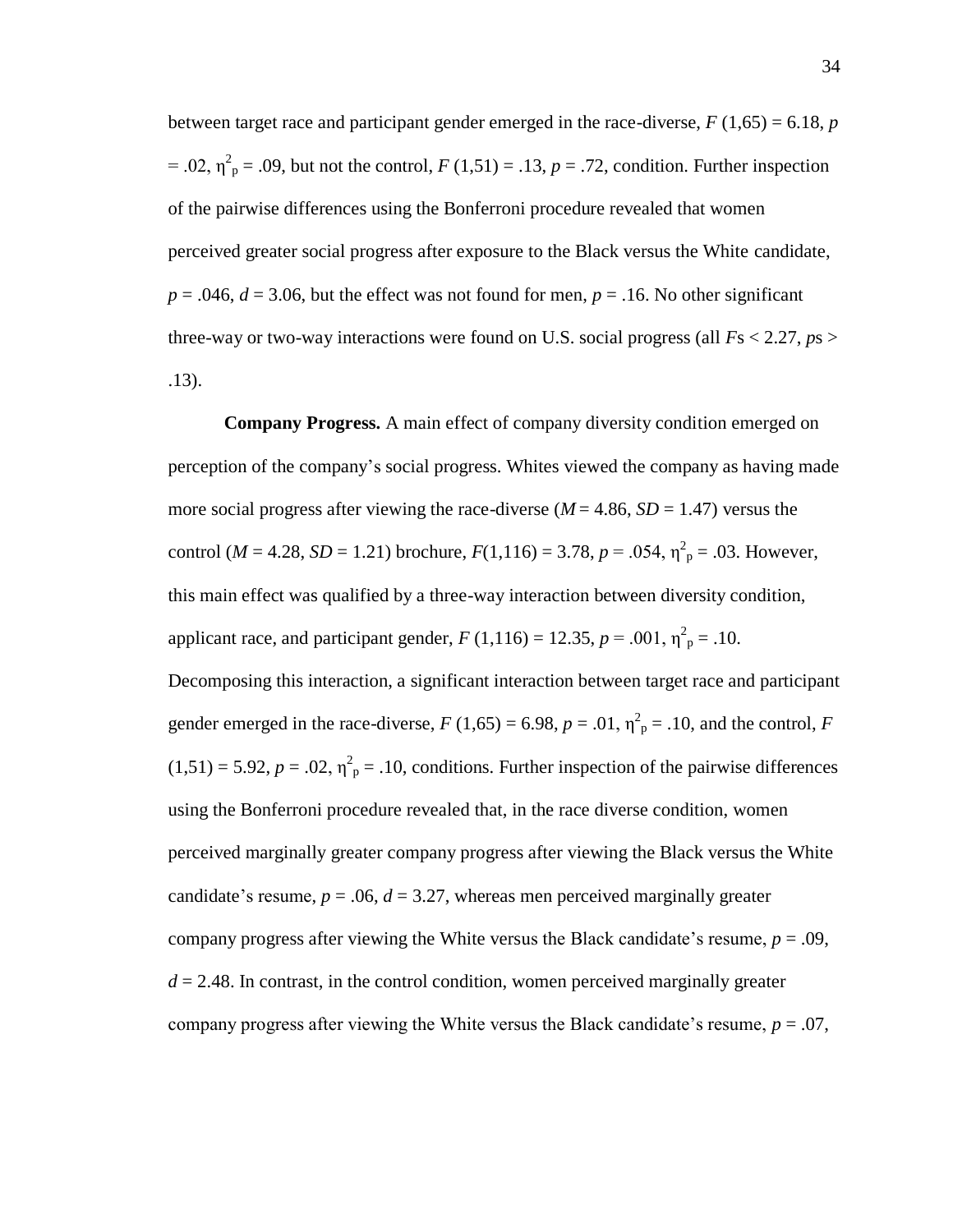$d = 2.22$  whereas men do not perceived any difference in the company's social progress after viewing the White versus the Black candidate's resume,  $p = .12$ .

## **Mediation Analysis**

The final hypothesis stated that the negative effect of racial diversity on minority candidate hiring and valuation may be explained by Whites' perceptions that racial diversity is no longer an important issue. However, since there were no significant interaction between company diversity condition, candidate race, and participant gender on either candidate job worthiness or value, I could not complete this analysis.

As an exploratory analysis, I did test whether perceptions of progress mediated the effect of racial diversity on women's perceptions of job candidates. This analysis would address the question of whether women view racial and ethnic minorities as either being more capable or having more creativity in safe, progressive, diverse companies. To do so, I conducted a series of moderated mediation analyses to determine if either the U.S. Social Progress or Company Progress variables mediated the effect of company diversity condition on either perceived candidate capability or creativity. I used the PROCESS program to compute 95% confidence intervals based on a bootstrapped inferred asymmetrical distribution of the mediated effect (i.e., Model 10; Hayes, 2012; Preacher, Rucker, & Hayes, 2007). Specifically, I regressed the outcome measures (DVs; i.e., candidate capability, candidate creativity) on a company diversity variable coded as 0  $=$  no diversity,  $1 =$  race diversity (IV) in the PROCESS program, with either perceived U.S. social progress or perceived company progress entered as the mediators and candidate race entered as a moderator. Thus, because there were two dependent variables and two mediator variables, I conducted four separate analyses. I hypothesized that the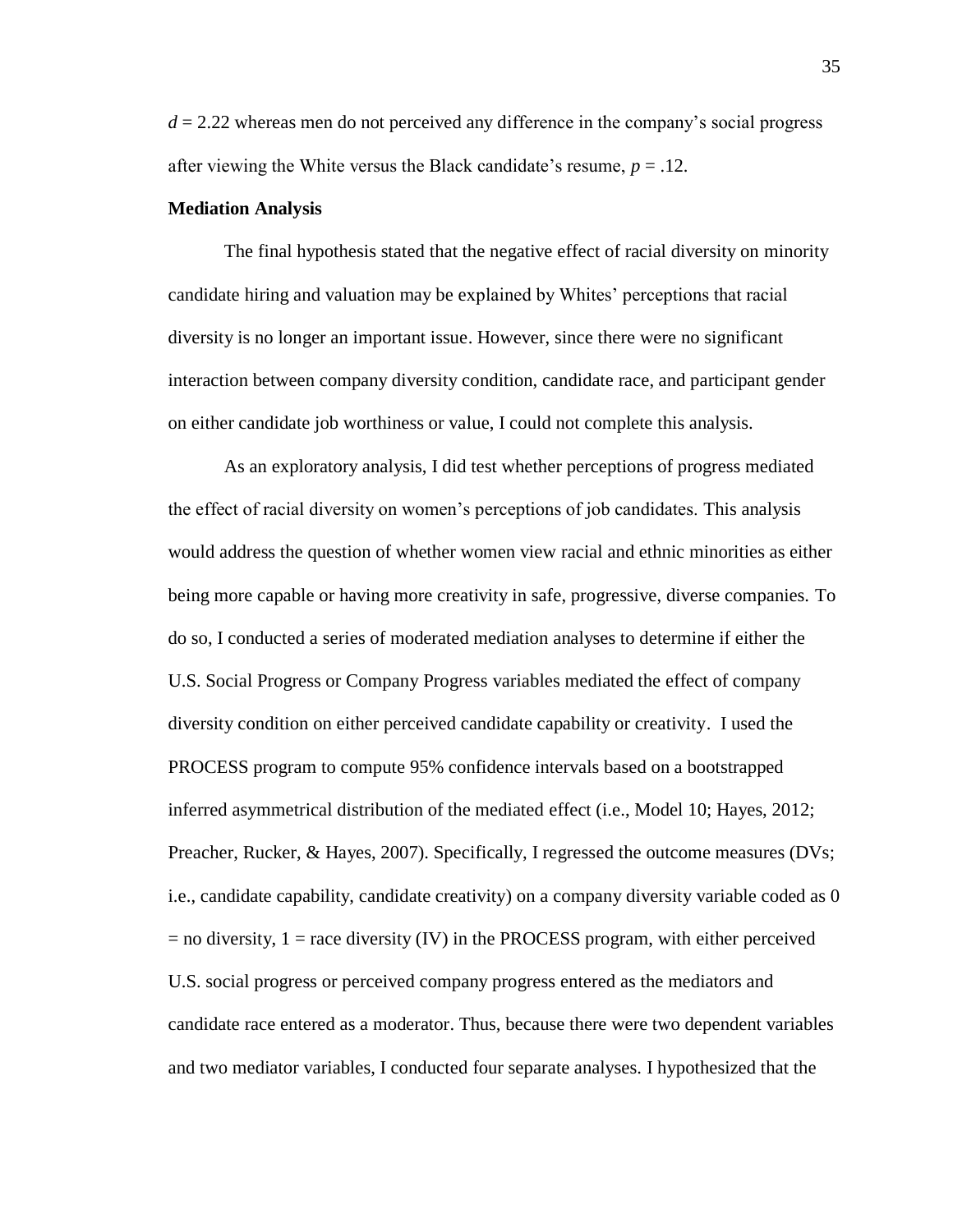direct effect of race diversity on candidate evaluations (either capability or creativity) could be reduced to non-significance when accounting for social progress (either U.S. or company specific). I also expect the bootstrapped confidence intervals for the full mediated effect (i.e., race-diversity  $\rightarrow$  perceived social progress  $\rightarrow$  outcome) will not include zero, supporting full mediation. None of these moderated mediations received support (see Table 7 for the confidence intervals).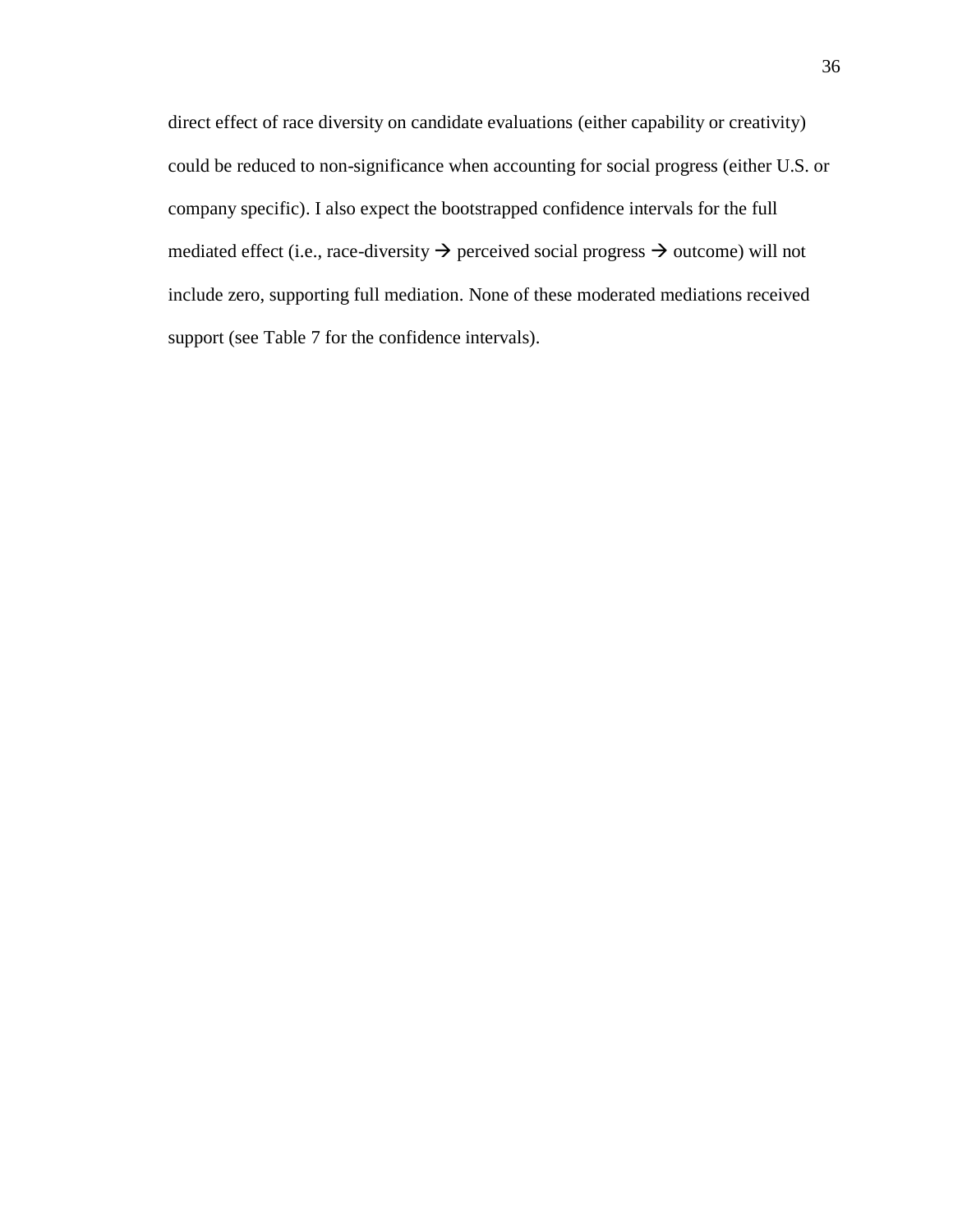## **V. Study 2b**

Study 2b exactly replicated the procedure and materials outlined in Study 2a's protocol, except diversity of gender, and not diversity of race, was of experimental interest. Additionally, only White men were included in the study sample to control for the status effects of both race and gender.

## **Participants**

One hundred thirty seven White men ( $M_{\text{age}} = 37.30$ ,  $SD_{\text{age}} = 11.74$ ) were recruited from MTurk to participate in the study in exchange for twenty six cents. Participants self-identified predominantly as heterosexual =  $93.4\%$  (homosexual =  $4.4\%$ ; bisexual = 2.2%) and politically as either Independent =  $37.2\%$ , Republican =  $29.2\%$ , or Democrat = 29.2% (other = 3.6%). The educational background of participants was as follows: high school graduate = 19.7%; associates degree = 10.3%; bachelor's degree = 49.3%; Master's degree =  $16.9\%$ ; professional degree =  $3.7\%$ ). The sample size was determined by an a priori power analysis conducted to ascertain the appropriate sample size required to capture a desired statistical power level of .80 and medium effect size for a two-way analysis of variance  $(d = .25)$ .

## **Results**

#### **Data Screening**

The same data screening processes described in Studies 1a and 1b were employed upon completion of data entry. Prior to data collection, the decision rules for excluding participants from analysis included individuals who fell below the legal age of consent (18), who did not indicate current or prior experience working in an organization, or who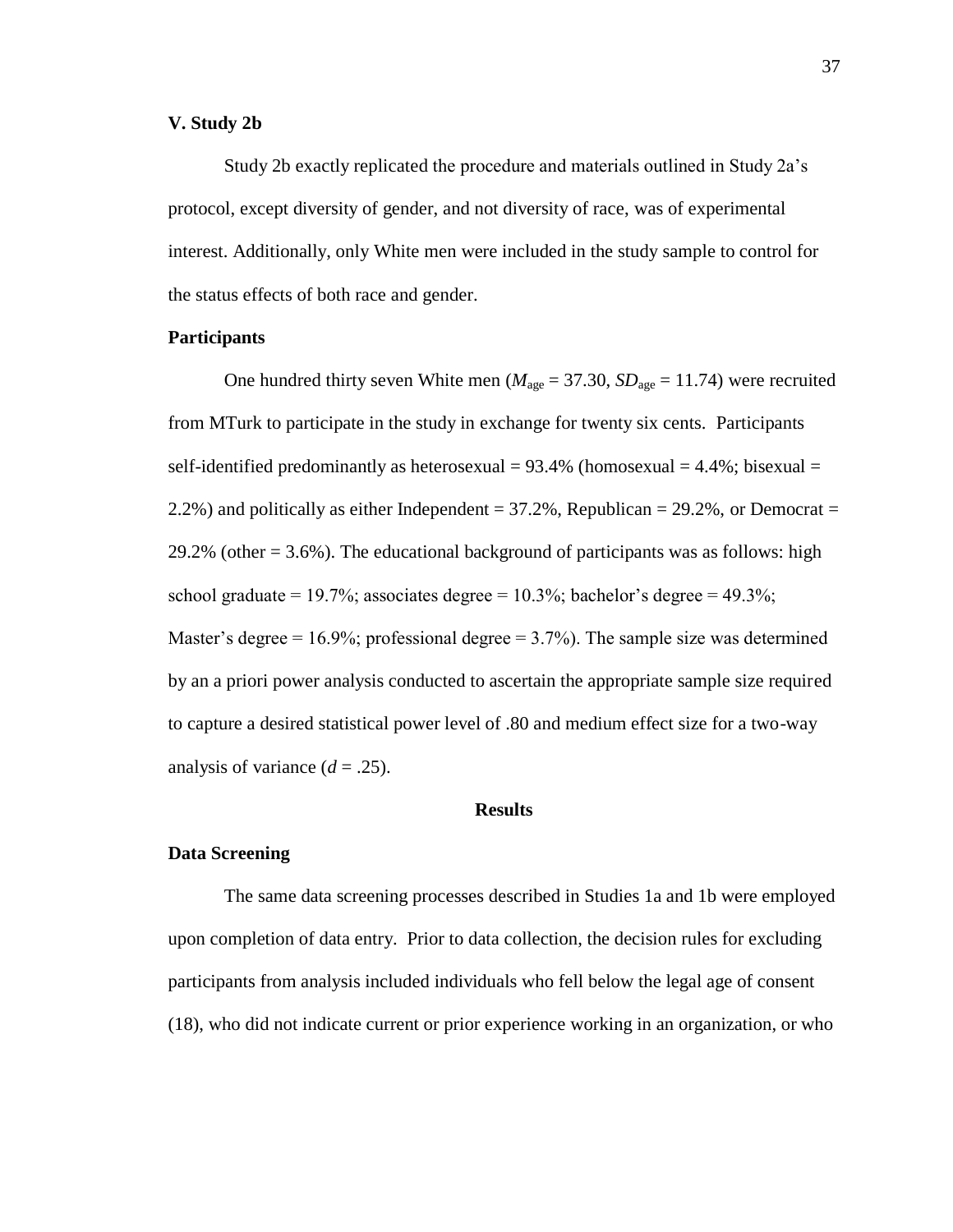did not accurately categorize the diversity of the company (e.g., as either race diverse or as not diverse). Based on these criteria, no participants were excluded from analyses.

## **Descriptive Statistics**

The overall means and standard deviations, as well as the Cronbach's alpha, for all dependent measures are presented in Table 4 (all  $\alpha$  > .91), and the correlations between all dependent measures are presented in Table 5. Means and standard deviations for all variables by diversity condition and candidate race are presented in Table 8.

#### **Company Descriptives**

Participants described the company as predominantly profitable (97.5%), employing between 101 - 500 individuals (56.6%), located in the Northeast (57.7%), and in business for either  $1 - 5 (25.0\%)$ ,  $6 - 10 (44.1\%)$  or  $11 - 15 (19.1\%)$  years. Additionally, individual 2 (diversity condition: homogenous vs. diverse) x 2 (applicant gender: male vs. female) ANOVAs revealed no main effects or interactions were found (all  $Fs < .39$ ,  $ps > .53$ ). Furthermore, a chi-square test of independence did not find any significant relationship between diversity condition, applicant gender, and expectations concerning of company location,  $\chi^2$  (3, 137) = .76, p = .86.

#### **Preliminary Analyses**

A 2 (diversity condition: homogenous vs. diverse) x 2 (applicant gender) analysis of variance (ANOVA) independent sample t-test was conducted on the perceived professionalism of the brochures (see Manipulation Check). The two items ("The materials had a "professional" quality to them" and "The look and feel of the materials was high-quality") correlated significantly,  $r = .83$ ,  $p < .001$ . No main effects or interactions were found (all  $Fs < .91, ps > .34$ ).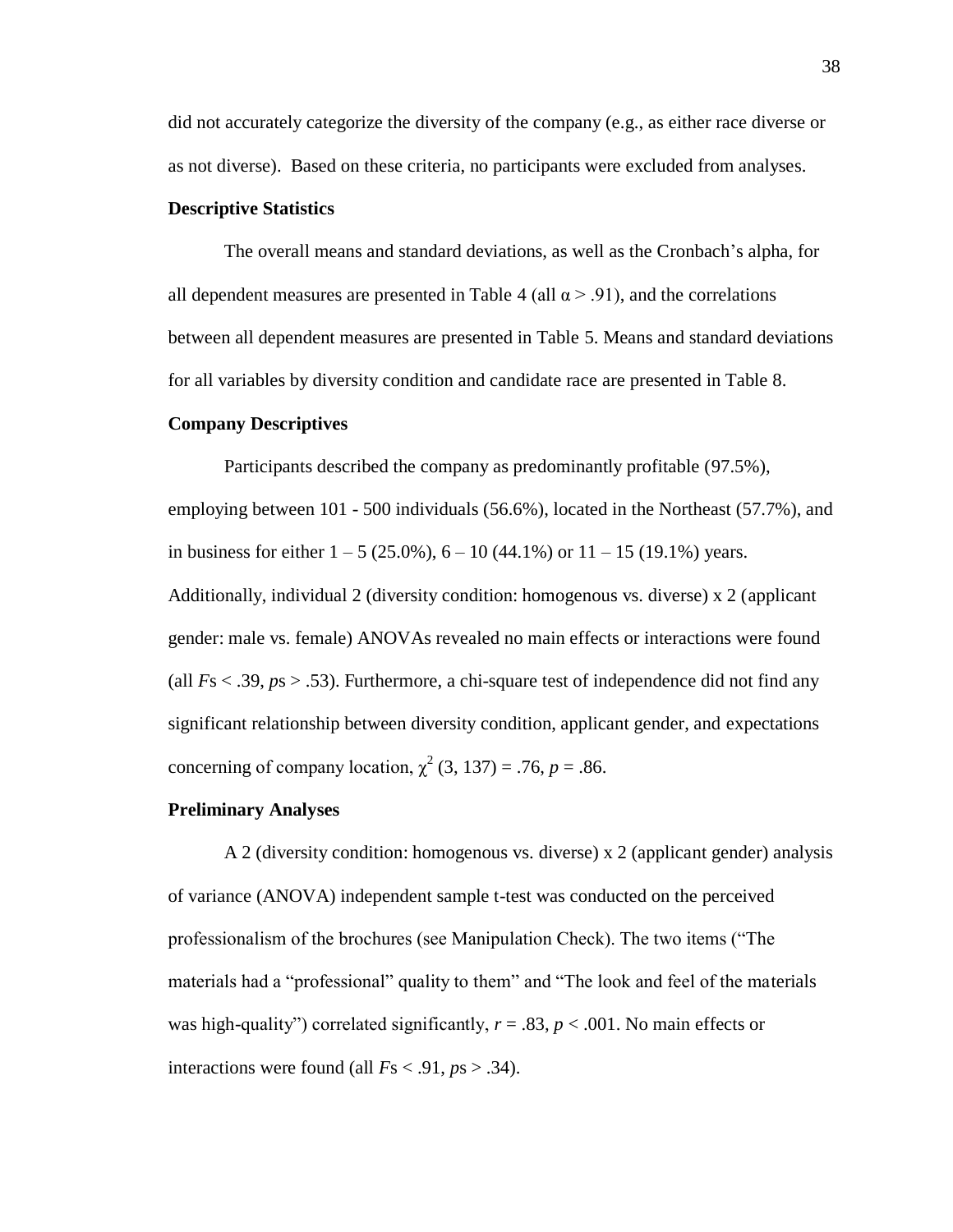## **Main Experimental Analysis**

To explore the hypothesis that Whites would be less likely to hire and value racial minorities for positions in companies that are described as at race- diverse (vs. race homogenous) organizations, individual ANOVAs were conducted on each of the study dependent measures (i.e., candidate job worthiness, value, creativity, and capability). The experimental prediction was an interaction between company diversity profile (race diverse vs. no diversity) and candidate gender. Specifically, I expected that the female (but not male) candidate would be evaluated as less worthy and valuable when she was applying for a job at a diverse (vs. not diverse) company. I further expected that the female (but not male) candidate would be evaluated as more creative and capable when she is applying for a job at a homogenous (vs. diverse) company. Contrary to expectations, the only significant effects found were a main effect of condition on perceived candidate job worthiness,  $F(1,133) = 4.04$ ,  $p = 0.05$ ,  $\eta_p^2 = 0.03$ , capability,  $F(1,133) = 8.72$ ,  $p = .004$ ,  $\eta_p^2 = 0.06$ , and creativity,  $F(1,133) = 5.37$ ,  $p = 0.02$ ,  $\eta_p^2 =$ 0.04, and they were in the opposite direction than what was predicted. All candidates regardless of gender were viewed as more worthy of the job, capable, and creative in the gender versus control condition. No other main effects of interactions were found (all *F*s  $< .93, ps > .34$ ).

#### **Social Progress**

Individual ANOVAs were also conducted on each of the social progress variables. A single main effect of diversity condition emerged on perceptions of company progress, such that participants viewed the company as more socially progressive after exposure to the gender-diverse versus the gender-homogenous brochure,  $F(1,133) = 4.11$ ,  $p = 0.045$ ,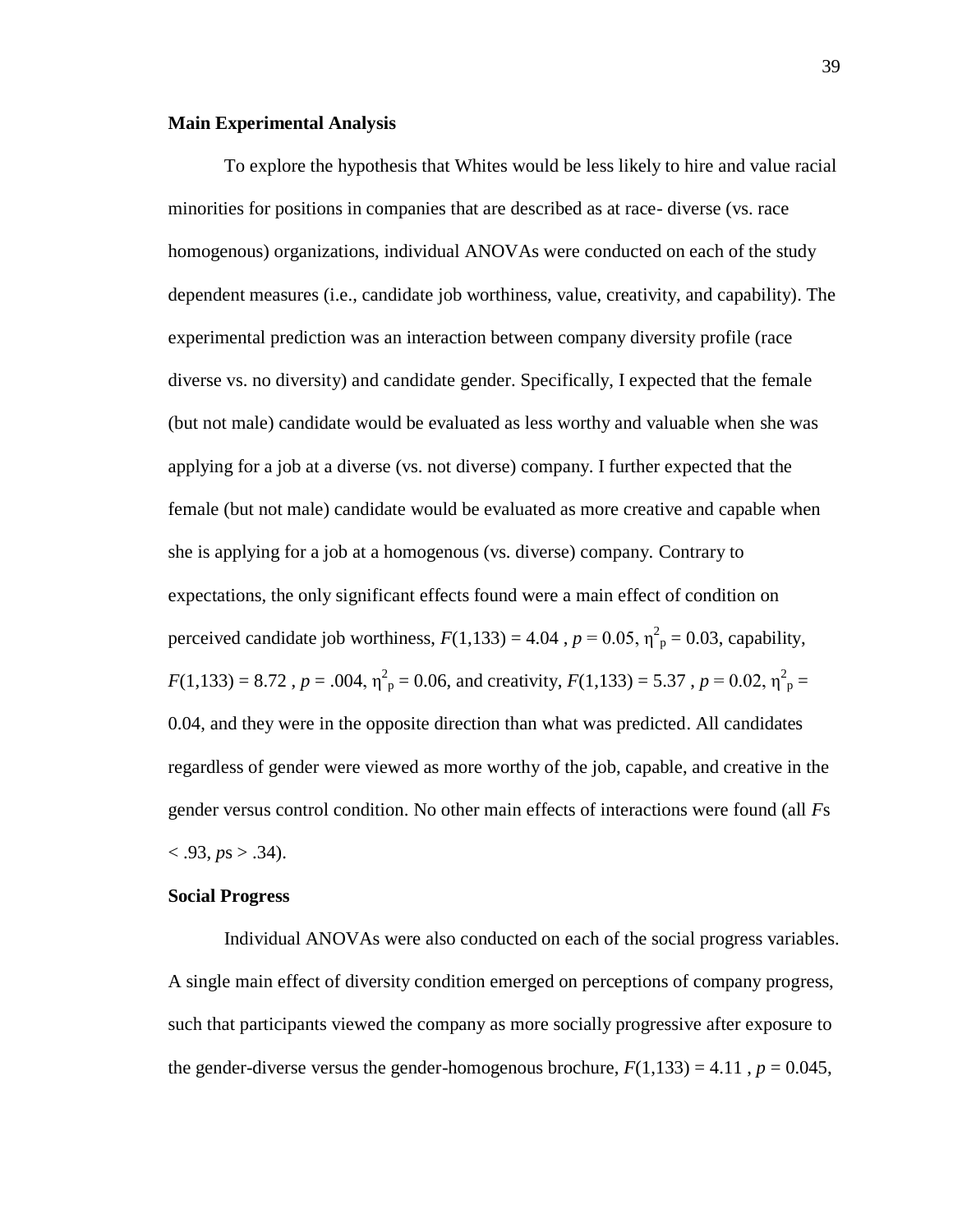$\eta_{\text{p}}^2 = 0.03$ . No other main effects of interactions were found on either the company or U.S. social progress variables (all *F*s < 1.44, *p*s > .23).

#### **Mediation Analysis**

The final hypothesis stated that the negative effect of racial diversity on minority candidate hiring and valuation may be explained by Whites' perceptions that racial diversity is no longer an important issue. However, since there were no significant interactions between company diversity condition and candidate race, I could not complete this analysis.

### **Discussion**

Studies 2a and 2b examined whether the presence of either race or gender diversity specifically, in the absence of information regarding social policies designed to facilitate these diversities, would negatively influence perception and hiring of racial minority and female candidates, respectively. This research also explored a specific psychological mechanism, perception of social progress, to explain the why racial minority and female candidates may experience these negative downstream consequences. Contrary to predictions, the data suggest the more socially-positive outcome, which is that racial minority and female candidates may receive a boost from racial and gender diversity, though perhaps only under specific social contexts. The benefits of exposure to gender diversity were shown to be fairly global. White men evaluated both (White) male and (White) female candidates as more worthy of a job, capable, and creative, as well as evaluated the particular company as more progressive, after viewing a company espousing gender diversity (versus gender homogeneity). Whilst these data do not support the original study predictions, they are consistent with those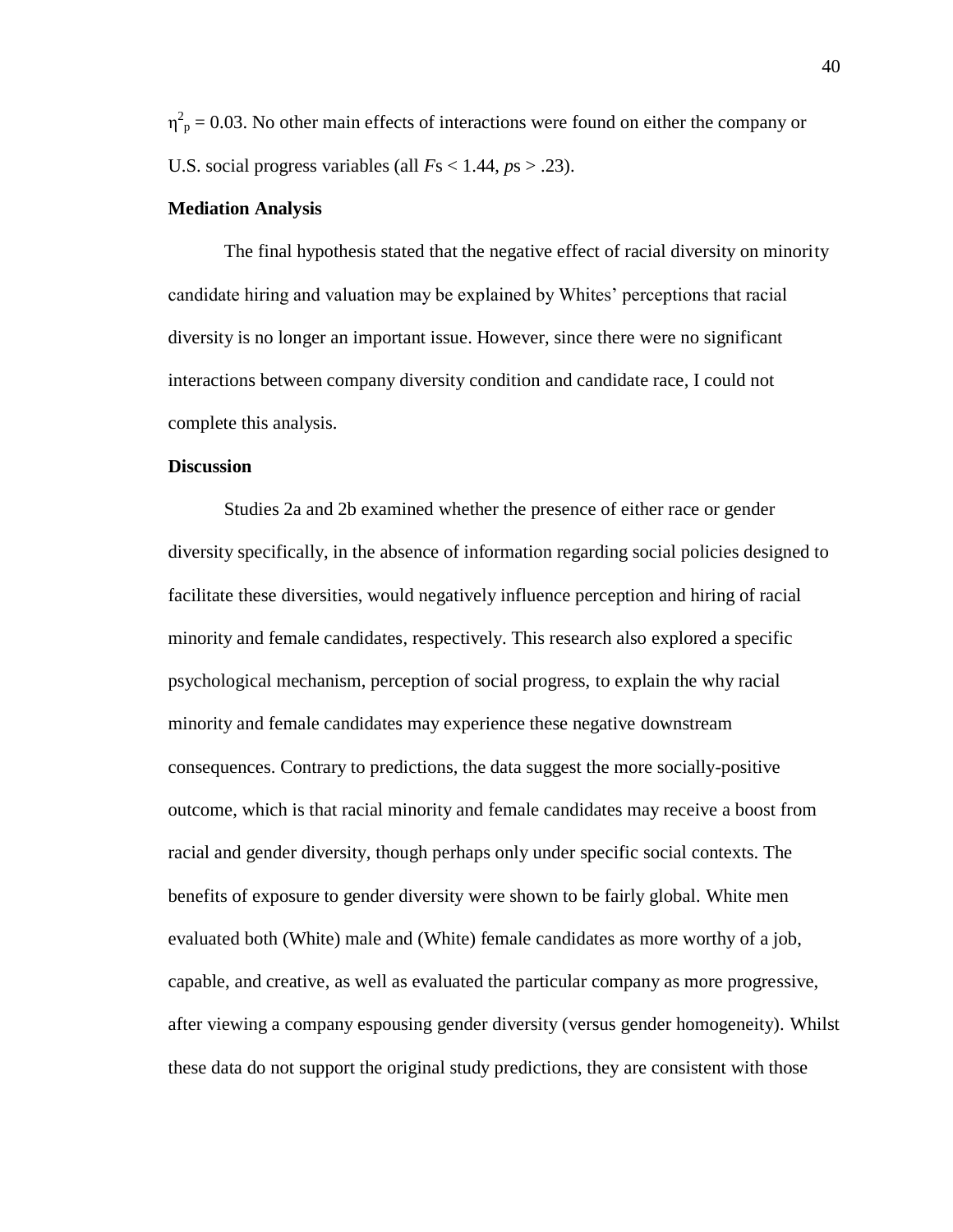observed in Study 1b, in which gender-diverse organizations experienced diversity credits. These organizational credits appeared to transfer to job applicants to make them appear more desirable in a hiring paradigm. However, this finding is also broadly consistent with the idea that stigma transfers from organizations to applicant. That is, the organizational penalties bestowed upon gender-homogenous (versus gender-diverse) organizations in Study 1b were also found to transfer to job applicants in Study 2b to make them appear less desirable.

Compared to the benefits of gender diversity, the benefits of racial diversity may be circumscribed, as they were demonstrated predominantly by White female (but not White male) perceivers evaluating Black (male) targets. More specifically, women were shown to evaluate the Black (male) candidate as more creative and more capable than the White (male) candidate, but only when evaluating those candidates in the context of a job at a company that was advertised as racially diverse. Notably, these data are inconsistent with the general pattern of effects observed in Study 1a, in which race-diverse organizations suffered diversity stigma. Together, these data suggest that separate processes may be involved in the perception and downstream consequences of race versus gender diversity.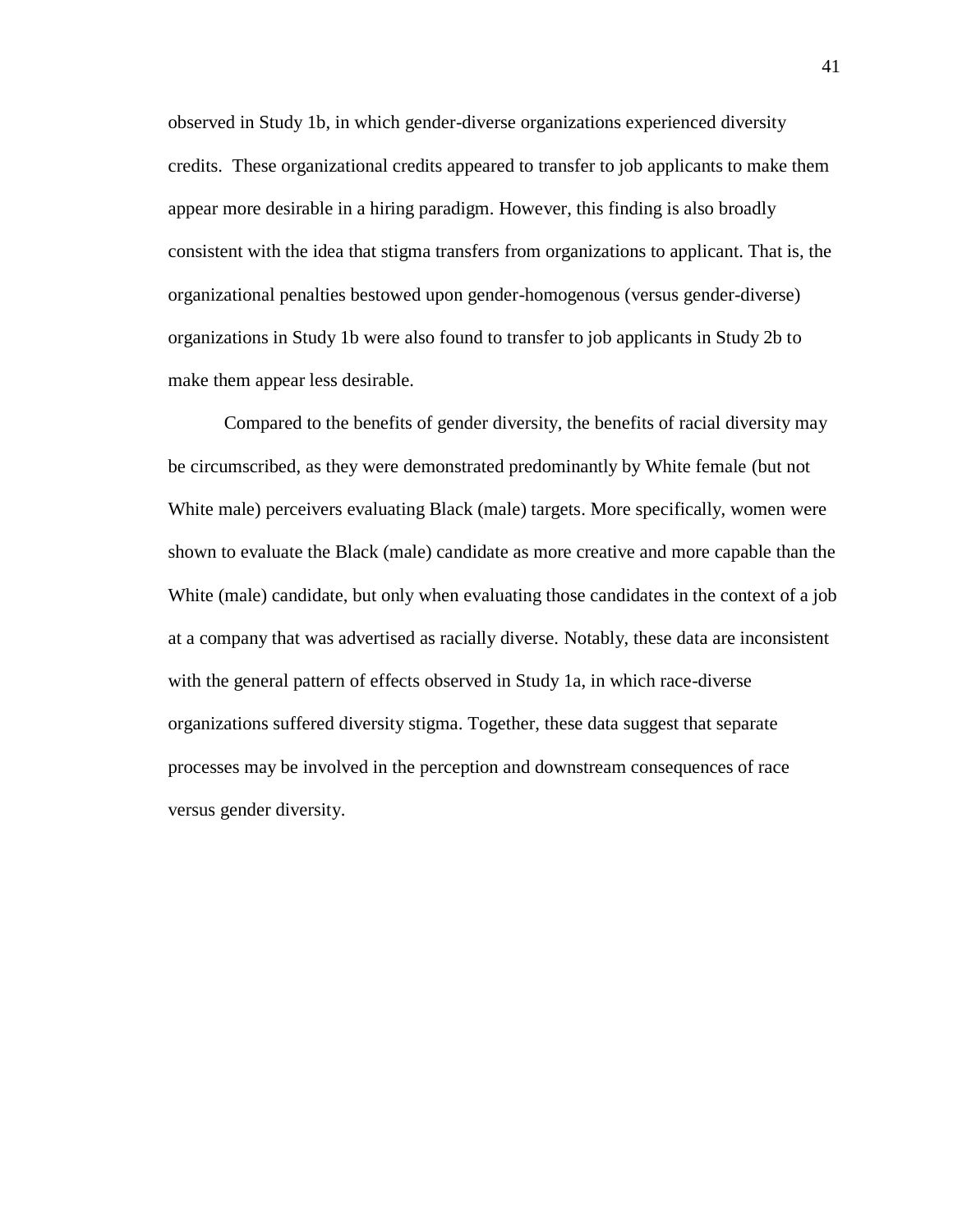## **VI. General Discussion**

In a series of four studies, this dissertation tested the overall hypothesis that, in the context of organizational perception and hiring, both race and gender diversity would be associated with both "diversity credits" and "diversity stigmas." Studies 1a and 1b examined whether promoting organizational race or gender diversity lowered participants' views of an organization and the racial minorities or women who work there, relative to an organization that was described as homogenous. Together, the results from these studies suggest that gender-diverse organizations may be associated with perceptual benefits (but no decrements), while race-diverse organizations may be associated with perceptual decrements (but no benefits). Specifically, compared to a nondiverse company, the gender-diverse company was described as more exclusive, more broadminded, and marginally more prestigious, whereas the race-diverse company was described as less prestigious, less exclusive, and having less capable employees. Thus, in the present study, the gender-diverse organization realized "diversity credits" without incurring "diversity stigma," while the race-diverse organization experienced "diversity stigma" without realizing any "diversity benefits."

Studies 2a and 2b further examined whether promoting organizational race or gender diversity negatively impacted the hiring and valuing of racial minorities and women, by reducing the perceived need for further diversity at the institution. Together, the results from these studies suggest that both race- and gender-diverse organizations may generate downstream "diversity credits" that advantage both racial minorities and women, respectively, in hiring decisions. This may be the case even for race-diverse organizations, which were shown to suffer perceptual penalties to their organizational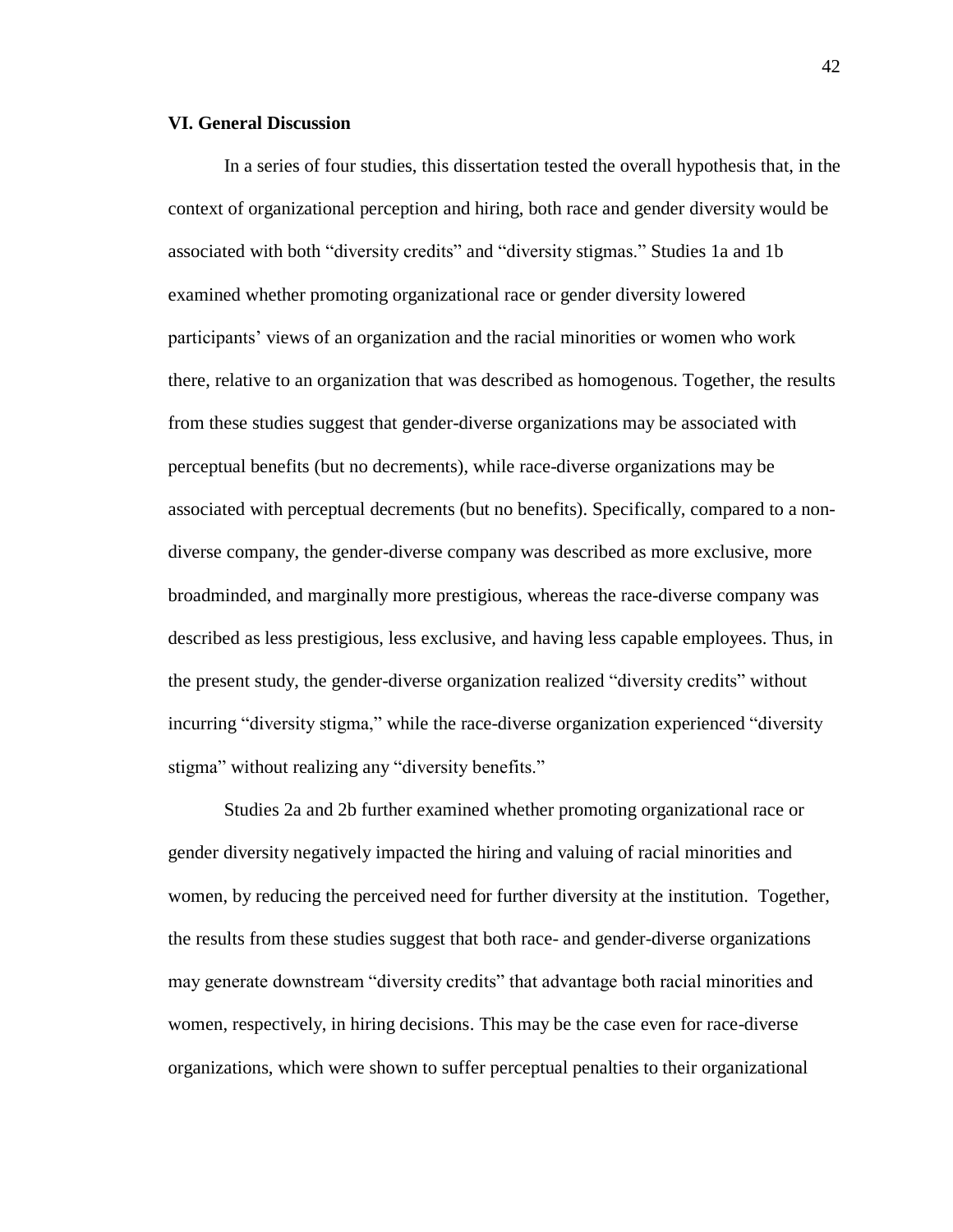attributes, though the effect may be more global in the case of gender diversity. Specifically, White men evaluated all candidates, regardless of their gender, as more worthy of the job, more capable, and more creative when they were applying for a job a gender-diverse (versus homogenous) company. White men also evaluated the genderdiverse companies as more progressive than the gender-homogenous company. However, White women, but not White men, evaluated a Black (male) candidate as more creative and more capable than the White (male) candidate, but only when evaluating those candidates in the context of a job at a company that was advertised as racially diverse.

The finding that race diversity was associated primarily with organizational deficits whereas gender diversity was associated wholly with organizational benefits provides partial support for the proposed study hypotheses. That is, both diversity benefits and diversity stigma were found to exist, but high status perceivers do not distribute these benefits and detriments to all diverse groups equally. Rather, the meanings and consequences of diversity may vary by social category, with race diversity being viewed as an organizational liability and gender diversity being viewed as an organizational boon. These data may seem somewhat surprising given that a long literature has found inconsistent (i.e., both positive and negative) effects of both race and gender diversity across a variety of important organizational and interpersonal outcomes (Mannix & Neale, 2005; Williams & O'Reilly, 1998). However, they are consistent with initial correlational data collected that addresses White perceivers' views of race- versus gender-diverse organizations directly. A separate sample of 148 English speaking, USbased M-Turk participants (83 women; 111White, 13 Asian, 11 Black, 9 Latino, 2 multiracial, 2 other) were asked to imagine a company that was diverse in terms of race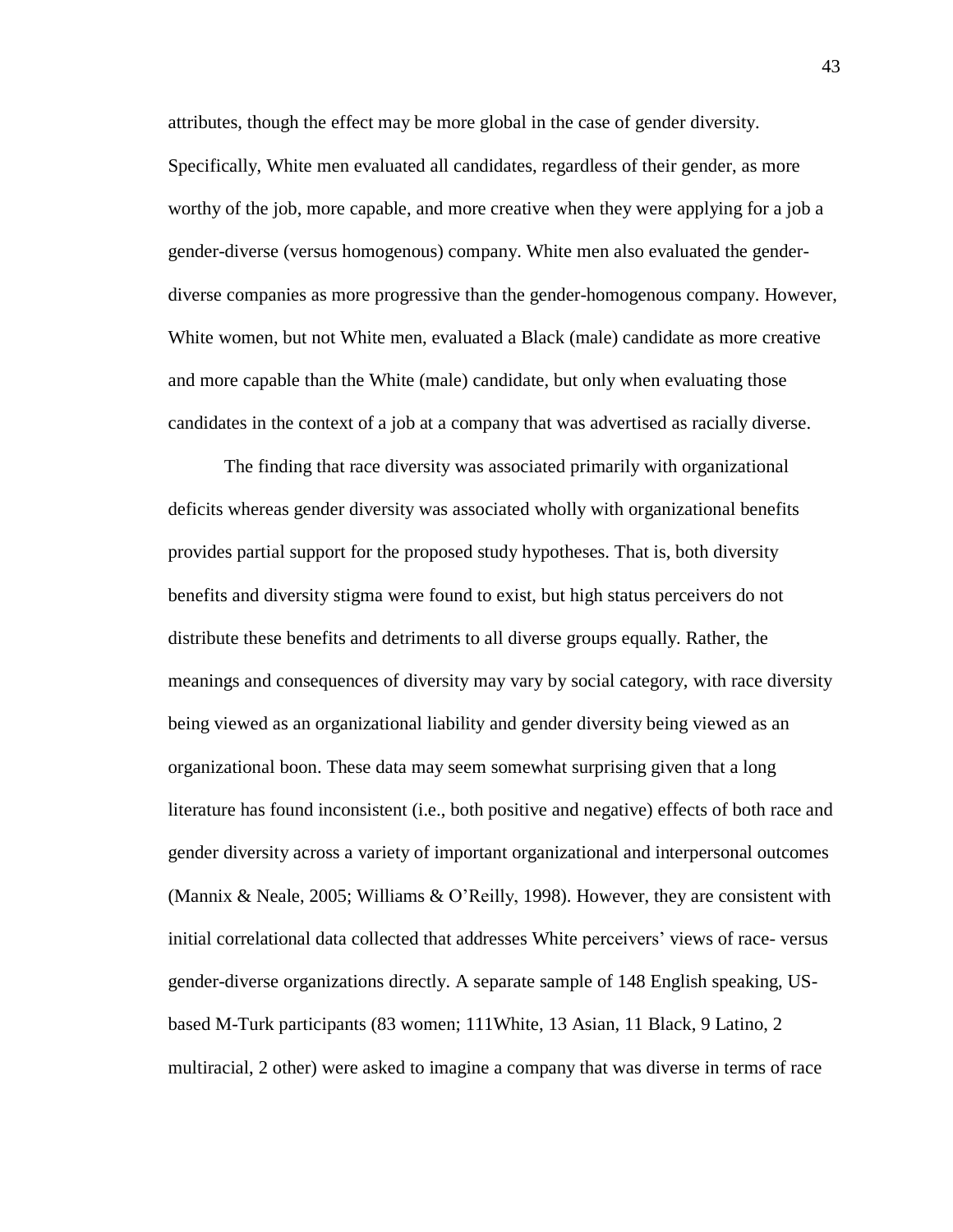and another company that was diverse in terms of gender. The design was within subjects, and the order of race and gender diversity was counterbalanced. The results suggests that White (male and female) perceivers evaluate race-diverse organizations as less prestigious, less successful, more accessible, and having less capable employees, compared with gender-diverse organizations (all *p*s < .01; Wilton & Sanchez, 2014).

Moreover, the finding that race diversity is viewed negatively but that gender diversity is viewed positively can be understood in the context of the broader literature concerning the perceptual social similarities and differences between race and gender categories. Although both racial minorities and women are low in power and social status, there is more segregation and less intergroup contact between race versus gender groups, and the social distance between men and women is narrower than that between Whites and minorities (Eberhardt & Fiske, 1994; Rudman & Glick, 2008). Therefore, the differences between racial groups may be seen as larger and as more intractable to Whites and White men, compared to the differences between gender groups. As a result, these high status perceivers may feel more comfortable with the concept of gender-diversity than race diversity because they have more cross-gender interactions, so they may have been more willing to perceive positive outcomes of gender (versus race) diversity.

Alternately, or at the same time, Whites may simply view gender diversity differently, or as "not quite diverse," compared to race diversity. This idea is broadly consistent with other research that has shown that individuals view different racial and ethnic groups as contributing to diversity differently, depending on their racial and ethnic background, and that Whiteness is not considered to be "diverse" (Unzueta & Binning, 2010). Indeed, in other research my colleagues and I exposed 69 White participants to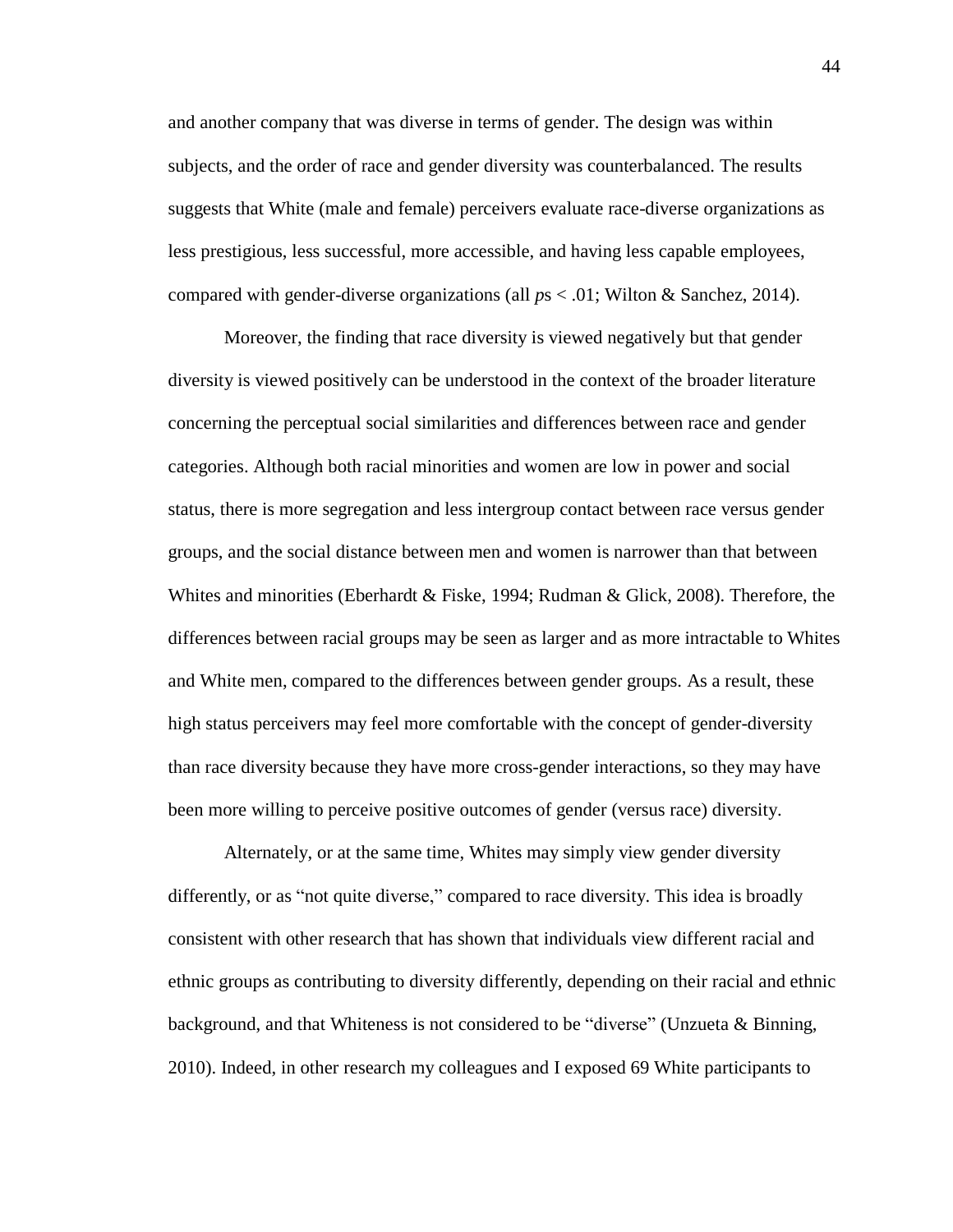race- or gender-diverse (and race- or gender-homogenous) teams ostensibly engaged in a creative task, and asked them to rate how diverse each team was. The data found that race-diverse groups (regardless of gender composition) cued diversity perceptions more so than gender-diverse groups (regardless of racial composition) which would support this idea (Wilton, Sanchez & Aiello, 2010).

In contrast to the prior literature demonstrating mixed effects of race and gender diversity on organizational outcomes, research has shown a more consistently negative effect of race and gender (diversity) on hiring for racial and ethnic minorities and women (Heilman et al., 1992; 1998; Heilman & Blader, 2001; Heilman & Welle, 2006; Moss-Racusin et al., 2012). Therefore, the findings in from Study 2a and 2b, which suggest that both race- and gender-diverse organizations may generate downstream "diversity credits" that advantage both racial minorities and women, respectively, in hiring decisions, is also surprising. However, unlike prior studies that manipulated whether or not companies utilized diversity-enhancing policies (e.g., affirmative action), this research manipulated whether or not companies advertised themselves as race- or gender-diverse. Thus, this research illuminates the importance of disentangling the concepts of race and gender diversity representation specifically, as opposed to race and gender diversity-enhancing policies (e.g., affirmative action). Indeed, an important question that emerges for future research to explore is whether individuals believe that race and gender diversity predicts company use of race and gender diversity-enhancing policies. This would suggest that participants would also view the company as more broadminded, which was found to be the case for gender-diverse, but not race-diverse, companies. Thus, a prediction could be that participants would expect gender (but not race) diversity predicts company use of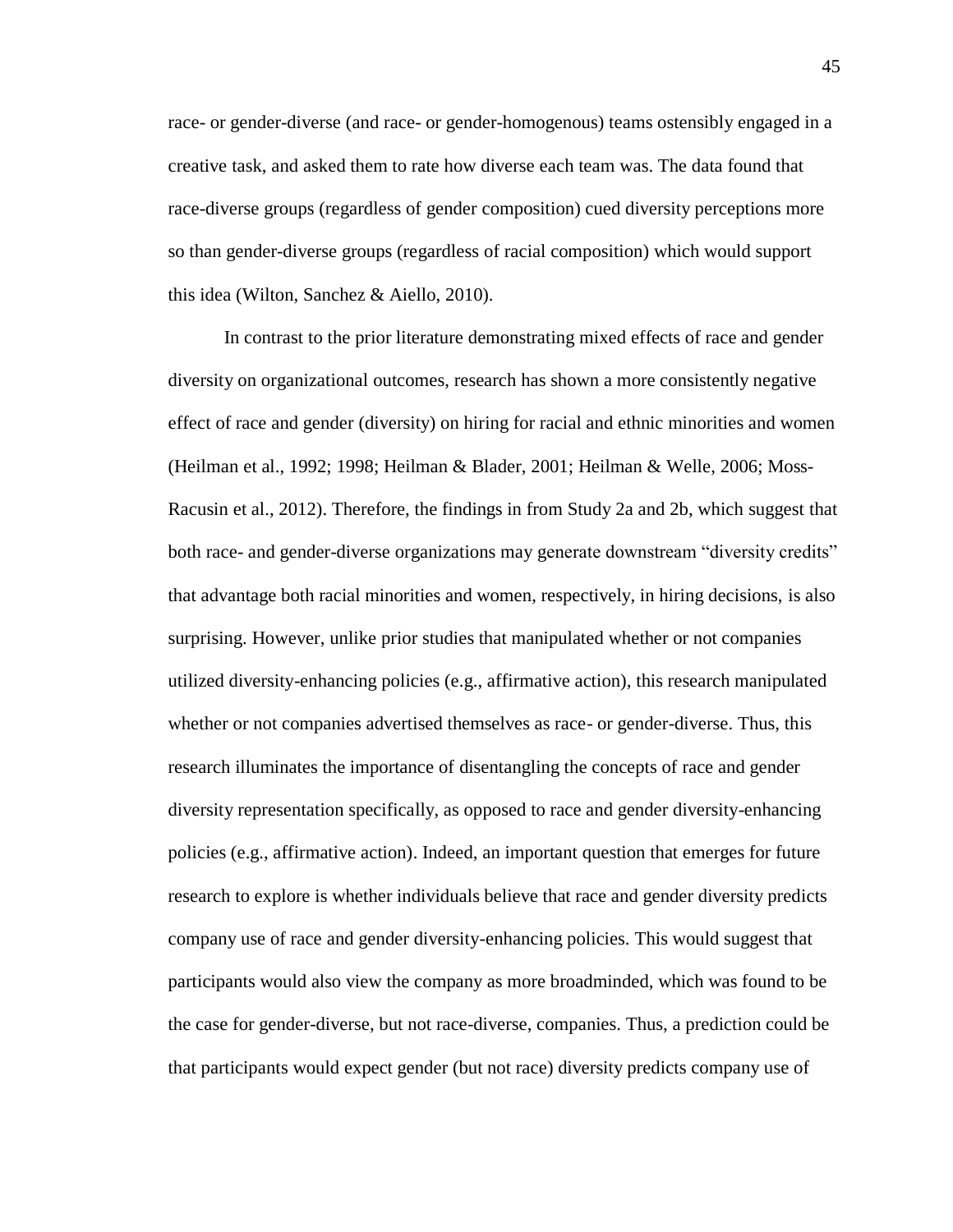gender- (but not race-) diversity-enhancing policies. Still, future research is needed to specifically explore this question. The present research also broadened the literature to include both (1) more comprehensive or less superficial company evaluations (e.g., prestige) and (2) a non-undergraduate population.

This research will help to reduce the institutional obstacles experienced by racial minorities and women and facilitate larger efforts to capitalize on the benefits of diversity in organizations and society. For example, the finding that all candidates experience a perceptual boost in gender-diverse contexts, and that Black candidates can benefit from racial diversity in some circumstances, is positive and provides some potentially fruitful avenues to explore how race and gender diversity can be communicated to improve hiring (e.g., as representation as opposed to policy). Contrary to hypotheses, demonstrating race and gender diversity did not reduce the perceived need for further hiring or mentoring for racial minorities and women due to the belief that the organization is already diverse enough and that race or gender bias has been redressed (e.g., Kaiser et al., 2009; 2013). In fact, White men evaluated the gender-diverse company as more socially progressive (in addition to viewing all candidates applying for the job at the gender-diverse company as more job-worthy, capable, and creative), and women viewed the race-diverse company as well as the U.S. overall, as more socially progressive (in addition to evaluating the Black applying for the job at the race-diverse company as more creative and more capable). Thus, perception of social progress was not found to be a psychological mechanism that can explain the biased hiring and valuing of racial minorities and women.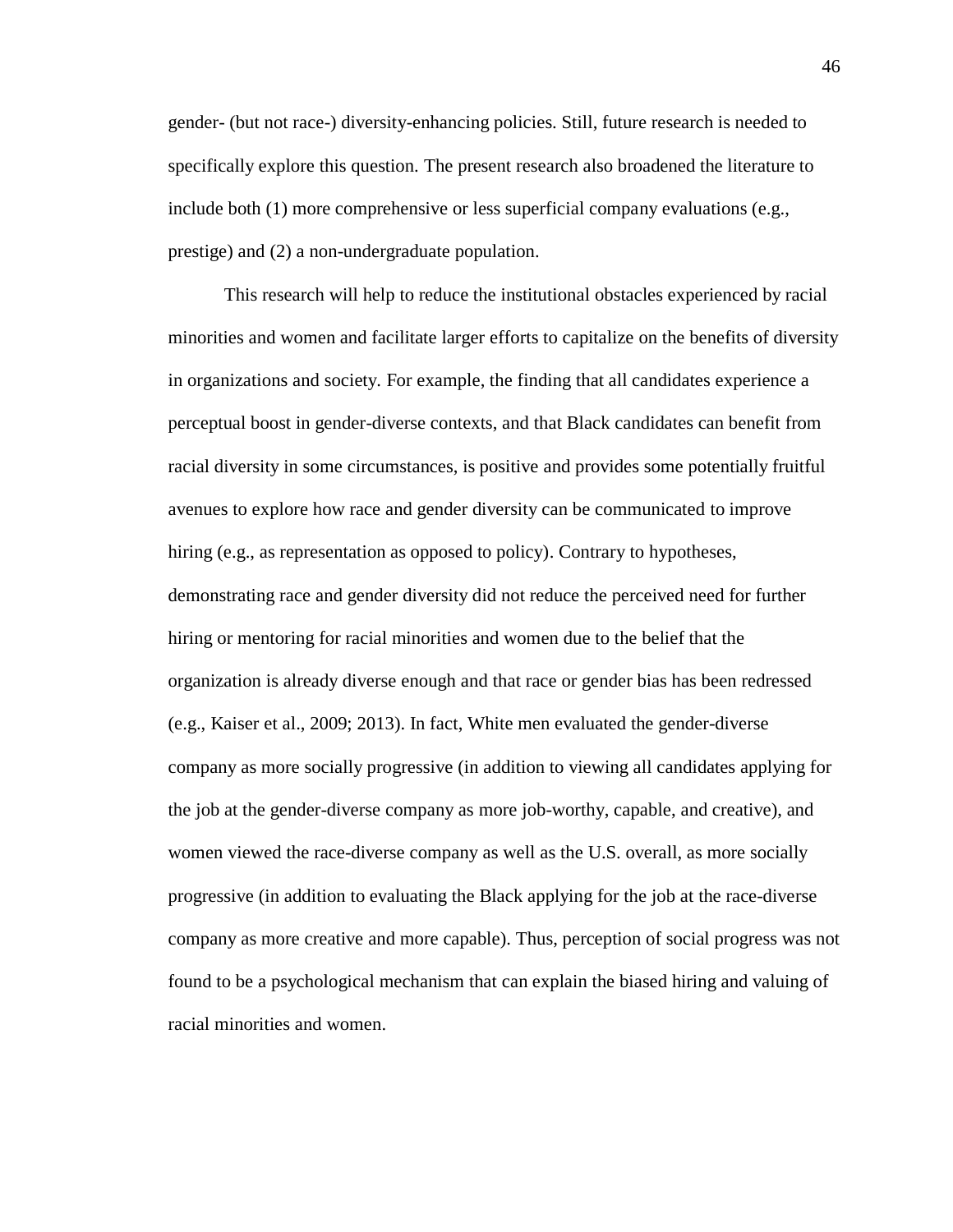This project also advanced current understandings of diversity to examine how White identity is construed in a diverse environment. While previous research suggests that Whiteness is not considered to be "diverse" (Unzueta & Binning, 2010), this research provided a direct test of whether and how Whites (and White men), like racial minorities (and White women), are affected by messages about diversity. Evaluations of White and White male targets generally followed the same pattern as those observed for racial minorities and women. That is, in Study 1a all employees (both the racial minorities and Whites) who worked at the racially-diverse company were evaluated as less competent, but in Study 1b, all employees (both the women and men) who worked at the genderdiverse company were evaluated as more competent. Men also benefited in interpersonal evaluations in the context of job hiring in Study 2b, but Whites did not have the same effect in Study 2a. Future research should continue to evaluate the perception and experiences of Whites in the context of diversity (Apfelbaum, Phillips, & Richeson, 2014).

## **Limitations and Future Directions**

This dissertation represents a first step at identifying the impact that advertising race and gender diversity may have on perceptions of companies, and additional questions remain for further research. In particular, future studies should explore ways to mitigate, diminish or even reverse the "diversity stigma" demonstrated for race-diverse companies in Study 1a. Specifically, this work could examine whether affirming the company's prestige or competence, or non-reliance on preferential hiring practices (e.g., quotas, affirmative action), would negate the negative effects for race-diverse companies and their employees found in this research. Consistent with this perspective, prior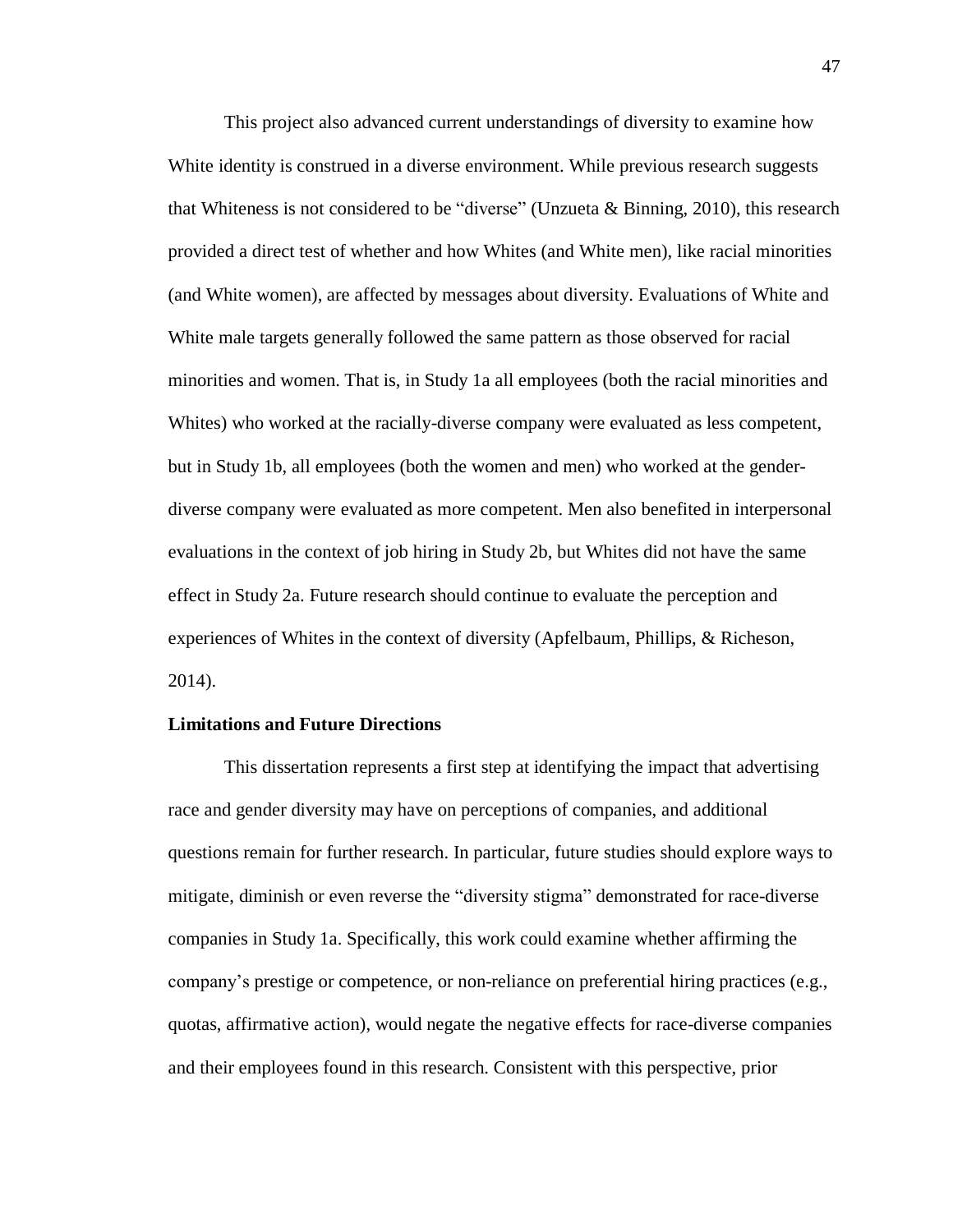research has found that when the competence of racial/ethnic minorities is affirmed or when the use of preferential selection based on race or gender is explicitly denied by companies, the disadvantage that racial/ethnic minorities experience is alleviated (Dovidio & Gaertner, 2000; Sauer et al., 2010).

Future research should also seek to replicate the positive benefits of diversity using other methods (e.g., field research, longitudinal studies), and among other populations (e.g., non-White males, women). It should also seek to identify the consequences of, and the psychological mechanisms that may underlie, the belief that gender diversity can benefit organizations and individuals. For example, individuals may expect that they may personally benefit from gender diversity. Specifically, they may believe that gender-diverse organizations may improve their quality of life, providing benefits such as the ability to work from home or better allowances for family care. They could also believe that gender-diverse organizations would decrease risky decision making at the organization, or even improve their overall health and romantic possibilities (mitigate divorce and depression; c.f., Sandberg & Grant, 2015). Alternately, individuals may believe that gender-diverse organizations are simply normative in a modern workplace, and therefore subject gender-homogenous organizations to penalty for being counter-normative.

Additionally, in the present research, the concepts of racial diversity and racebased bias in workplace judgments were operationalized using only Black referents. The differences and power disparity between Blacks and Whites are seen as the greatest, so the present research could be considered the most lenient test of the study hypotheses (Sidanius & Pratto, 1999). Future research should examine the meanings and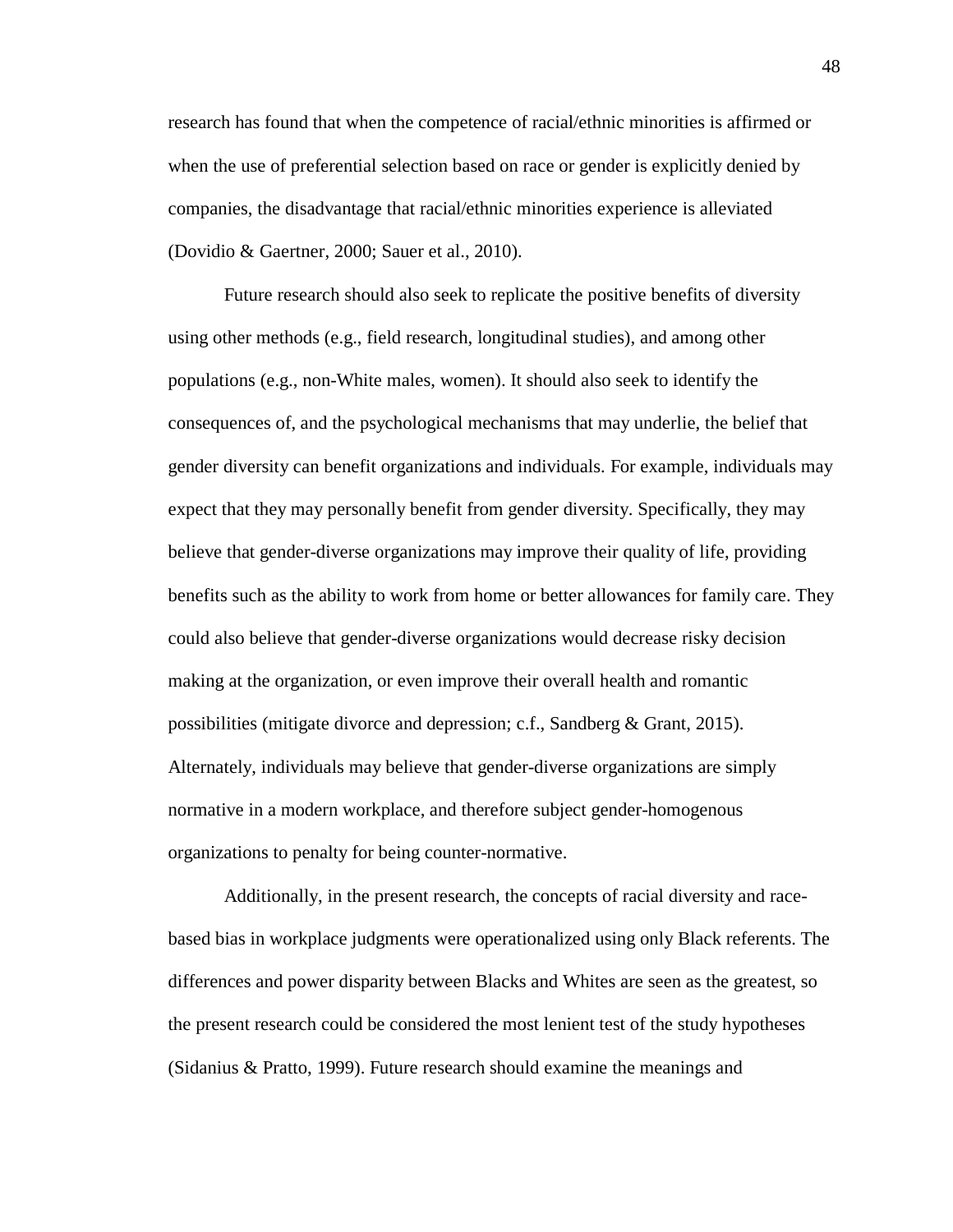consequences of racial diversity for non-Black racial/ethnic minority groups, both within and across specific racial/ethnic groups. That is, research should examine the diversity meanings individuals attribute to companies that advertise race diversity as defined by other specific racial/ethnic group (e.g., Latinos or Asians) as well as across racial/ethnic minority groups (e.g., perceptions of Blacks, Latinos and Asians together). In particular, Asians have different historical experiences with discrimination and bias, and they are also less disadvantaged in the modern workplace, compared to Latinos and Blacks (e.g., Lin, Kwan, Cheung, & Fiske, 2005; Maddux, Galinsky, Cuddy, & Polifroni, 2008). Moreover, Asian identity is associated with high competence, which is a desirable skill in the context of workplace, but they are also perceived as low in warmth, social skills and less well liked, which are not (c.f., Stereotype Content Model; Fiske, Cuddy, Glick, & Xu, 2002; Fiske, Xu, Cuddy, & Glick, 1999; for a review, see Lin et al., 2005). Therefore, research should examine whether White perceivers would (1) be more accepting of racial diversity that includes Asians, (2) devalue racial diversity and penalize Asians in workplace evaluations as a result of the negative stereotypes associated with Asian identity, or (3) be even more threatened by the potentially for Asians to usurp the status and power that Whites have traditionally hold in the workplace, and thus devalue diversity when Asians are the primary referent group even more than diversity when Blacks are the primary referent group.

Furthermore, the current research examined the perspectives of high status group members (i.e., Whites and White males) because they are neither underrepresented nor disadvantaged in the workplace (U.S. Department of Labor, 2011a, 2011b), they hold most positions of power in the workplace, and they do not view themselves as included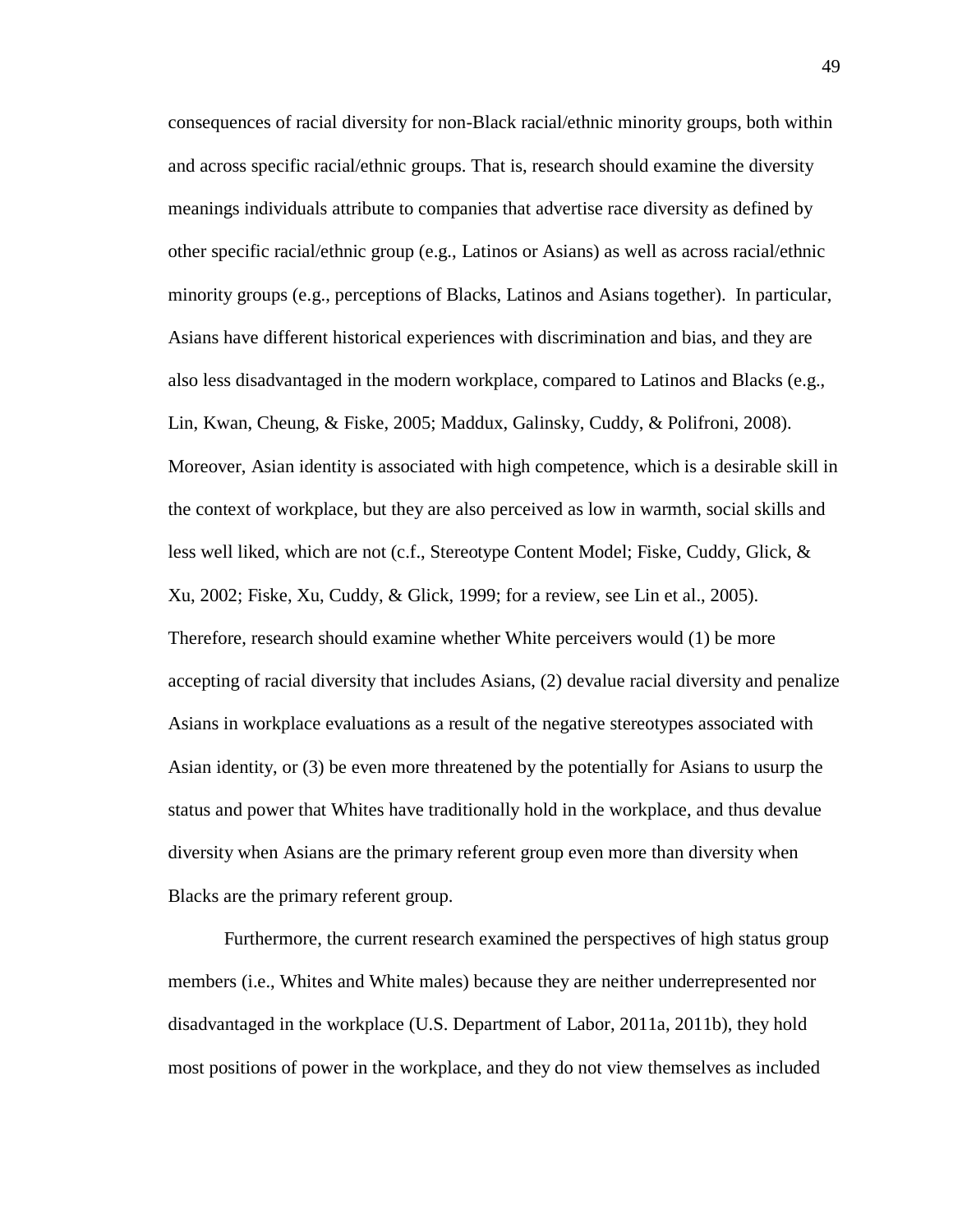among a diverse population (Unzueta & Binning, 2010). However, future research should examine whether individual differences in White and male perceivers' egalitarian beliefs, or beliefs about one's own identity, would moderate the diversity stigma effects proposed in this research. Specifically, prior work has found that social dominance orientation (SDO; Unzueta et al., 2012) and racial identification (Wilton, Sanchez & Giamo, 2014) moderate White perceivers' views of racial/ethnic minorities and intergroup relations as they relate to racial diversity, whereas gender identity centrality (consciously viewing oneself as a members of one's gender group) and attitudes towards affirmative action for women have been found to be related to the perceived attractiveness gender-diverse organizations (Martins & Parsons, 2007). Studies could also assess whether individuals' beliefs about their own contributions to diversity, or the value that individuals attach to diversity, would affect their perceptions of diversity. Future research should also examine the diversity-related perceptions of racial/ethnic minorities. This research could explore how race and gender diversity advertising may be particularly harmful to racial and ethnic minorities and women if it is perceived by them to be, over time, misleading.

In the present research, an MTurk sample of individuals who were affiliated with U.S. organizations was used in order to improve the ecological validity of the research. MTurk populations provide both quality data and representative sampling (Buhrmester, Kwang, & Gosling, 2011; Weinberg, Freese, & McElhattan, 2014). However future research should explore whether there are additional characteristics of the MTurk sample used in the present research that may have influenced participants' diversity views. For example, the type of position (e.g., high versus low status) participants hold, the amount of race or gender diversity, or the quality of participants' interactions with diverse others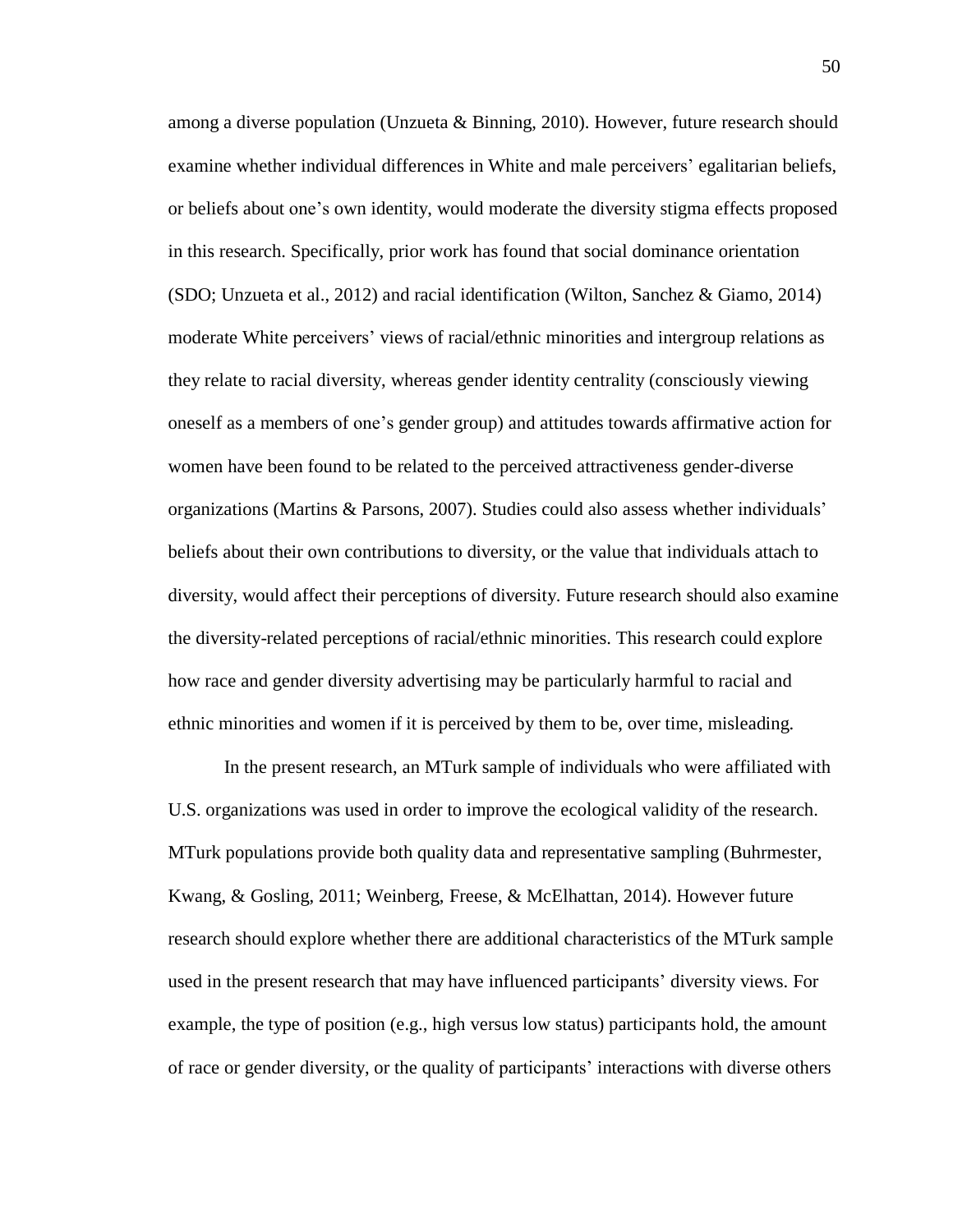at their organizations, are all factors that could shape their reactions to race and gender diversity. Another limitation to the present research is that, because the dependent variables were always presented in the same order as described in the research, the hypothesized mediating variables (progress) were always measured after the dependent variables. Future research seeking to establish mediation should ensure that the mediators are presented before the dependent variables in the survey order.

Finally, the present research examined the effect of race diversity independent of gender, and of gender diversity independent of gender, but future research should examine the combined effects of race and gender diversity in such contexts. Individuals concomitantly belong to multiple social groups, and research pointing to the strong interrelationship between race and gender is mounting, and suggests that these two concepts should be examined in unison (Galinsky, Hall, & Cuddy, 2013; Goff, Di Leone, & Kahn, 2012; Johnson, Freeman & Pauker, 2011; Settles, 2006; for exceptions see Sidanius  $\&$  Pratto 1999). Other research also suggests that there are particularly negative and damaging *double jeopardy* (i.e., Beale, 1970) effects of race and gender for women of color in workplace contexts (e.g., Berdahl & Moore, 2006; Rosette & Livingston, 2013; Wilton, Sanchez, & Quiros, 2014). For example, research should examine how race and gender diversity combine to inform perceptions and expectations of companies and employees, or whether women of color are particularly disadvantaged in workplacerelated judgments. Research could also examine whether the context of the job (e.g., as more masculine-typed versus feminine-typed; as higher versus lower in status) would affect how individuals construe diversity.

#### **Conclusion**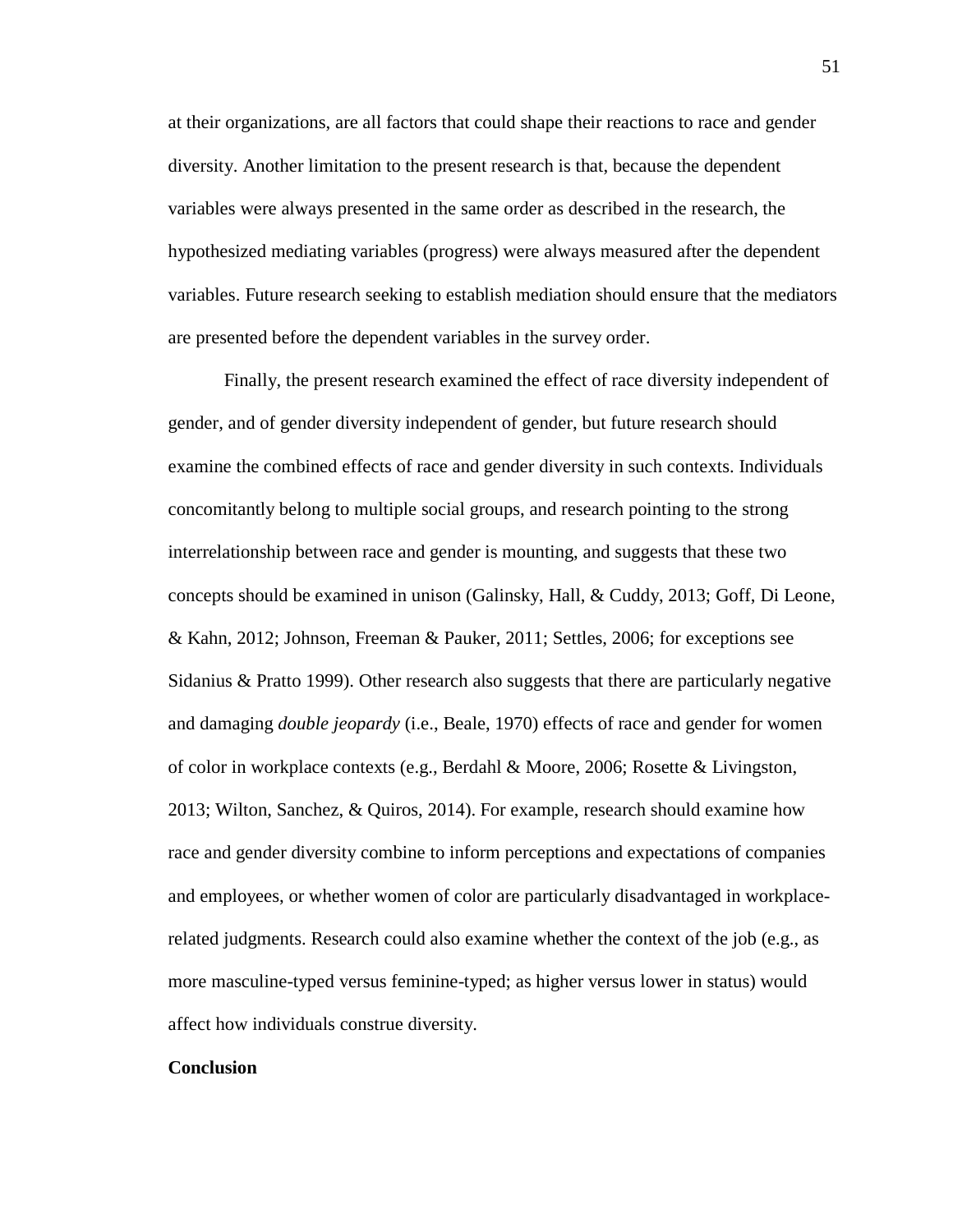This dissertation addressed the value that individuals, especially those high in status and thus in positions of power, attach to organizational diversity. In doing so, it examined for the first time whether and how organizations may be devalued – or improved – in the eyes of high-status perceivers. This research will aid in developing measures to promote diversity that do not hinder perceptions of diverse organizations and minorities.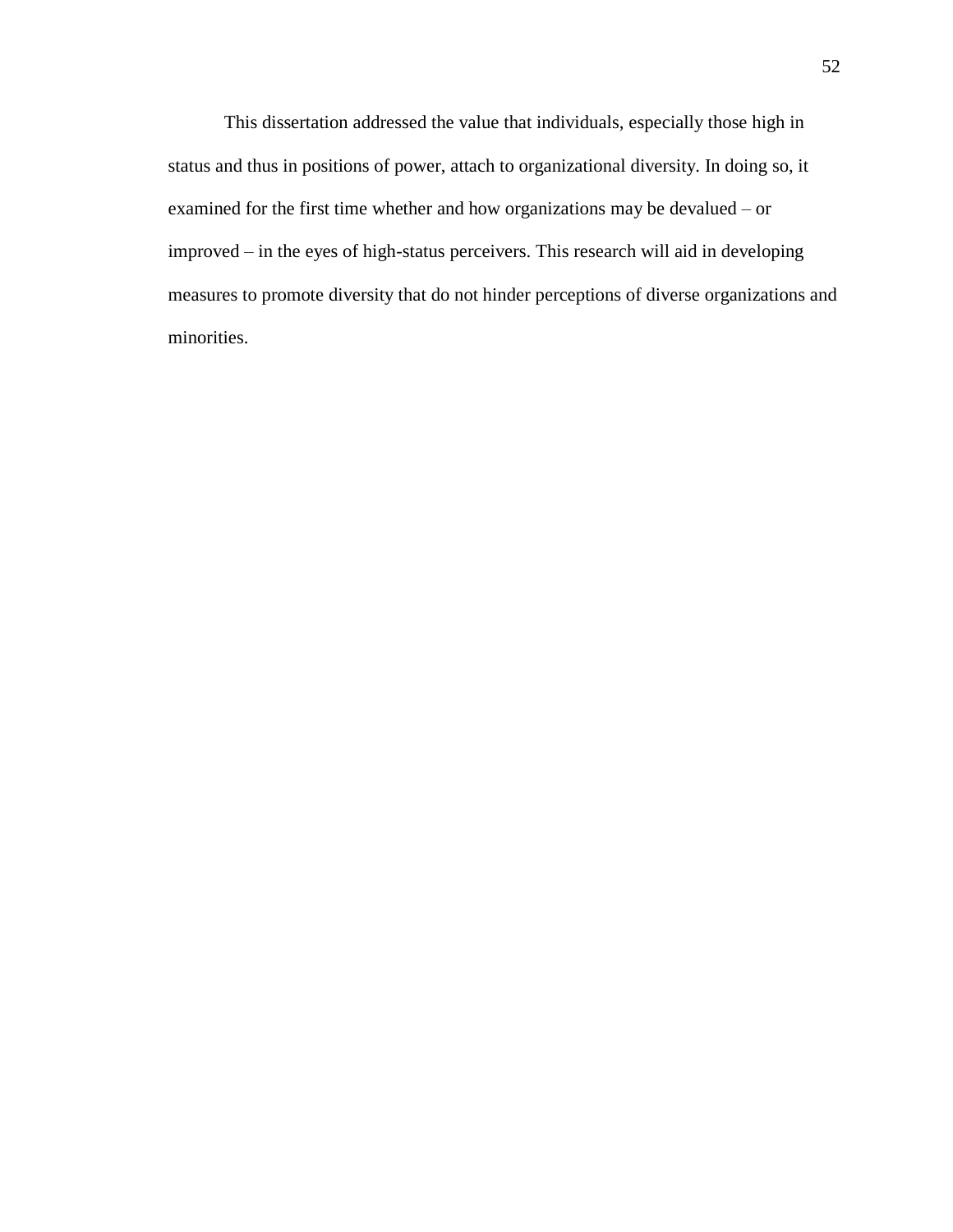## *Cronbach's Alphas and Overall Means and Standard Deviations for all Variables*

|                         |          | Study 1a – Race $(n = 106)$ |           | Study 1b – Gender ( $n = 105$ ) |      |           |  |  |
|-------------------------|----------|-----------------------------|-----------|---------------------------------|------|-----------|--|--|
|                         | $\alpha$ | M                           | <b>SD</b> | $\alpha$                        | M    | <b>SD</b> |  |  |
| Prestige                | .94      | 4.92                        | 1.10      | .94                             | 4.99 | 1.07      |  |  |
| Employee<br>Capability  | .93      | 5.21                        | 0.96      | .93                             | 5.07 | 1.04      |  |  |
| Accessibility           | .89      | 4.69                        | 1.00      | .84                             | 4.63 | 0.87      |  |  |
| Conflict                | .90      | 2.40                        | 1.11      | .90                             | 2.50 | 1.05      |  |  |
| Creativity              | .91      | 5.36                        | 0.85      | .94                             | 5.11 | 0.99      |  |  |
| <b>Broadmindedness</b>  | .94      | 5.29                        | 0.93      | .94                             | 5.10 | 1.10      |  |  |
| <b>Personal Success</b> | .89      | 4.69                        | 1.09      | .92                             | 4.80 | 1.07      |  |  |

## *(Studies 1a & 1b)*

*Note.* The sample size used to compute the reliability and descriptive statistics for the creativity and conflict variables was *n* = 104 for both Studies 1a and 1b.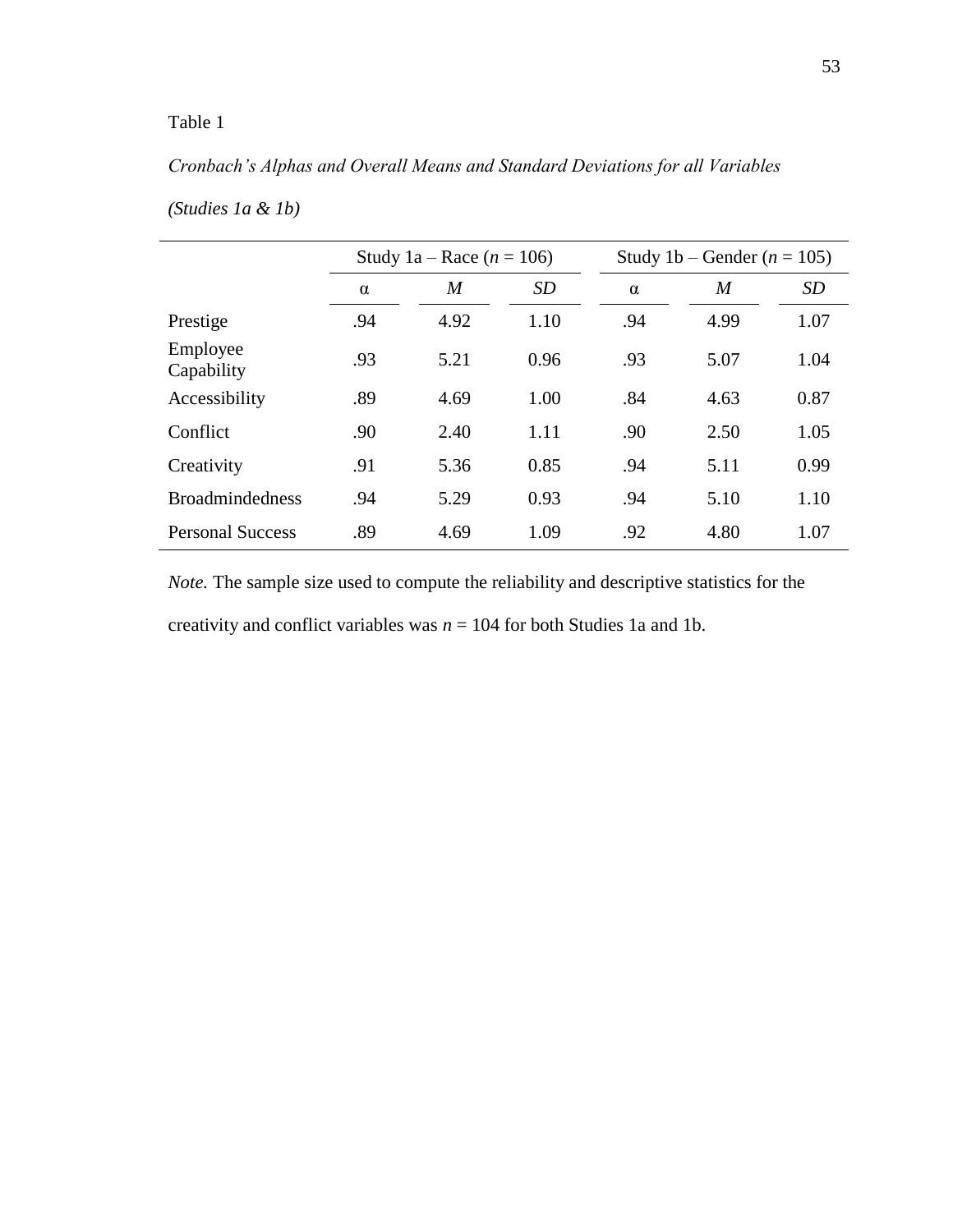|                                           |                 | 2 <sup>1</sup>      | $\mathcal{R}$         |                         |                                       |           |
|-------------------------------------------|-----------------|---------------------|-----------------------|-------------------------|---------------------------------------|-----------|
| 1. Condition ( $0 =$ control; $1 =$ race) |                 | $-.21$ <sup>*</sup> | $-19$                 | $-.21$ <sup>*</sup>     | .11                                   | $-16$     |
| 2. Prestige                               | .18             |                     |                       |                         | $-5$ $.77^{**}$ $.49^{**}$ $.37^{**}$ | $46^{**}$ |
| 3. Employee Capability                    | $22^*$          |                     | $85^{**}$ --          |                         | $.63^{**}$ $.56^{**}$                 | $.43***$  |
| 4. Accessibility                          | $\overline{10}$ |                     |                       | $.61$ $.62$ $.62$ $.71$ | $.32***$                              | $28^{**}$ |
| 5. Broadmindedness                        | $33***$         |                     | $.68^{**}$ $.75^{**}$ | $.46***$                |                                       | $36^{**}$ |
| 6. Personal Success                       | 03              | $50^{**}$           |                       | $53^{**}$ $34^{**}$     | $56^{**}$                             |           |

*Correlations Among Study Variables (Studies 1a & 1b)*

*Note.* Correlations for Study 1a and Study 1b, respectively, are above and below the median line. \*\* *p* < .01, \* *p* < .05.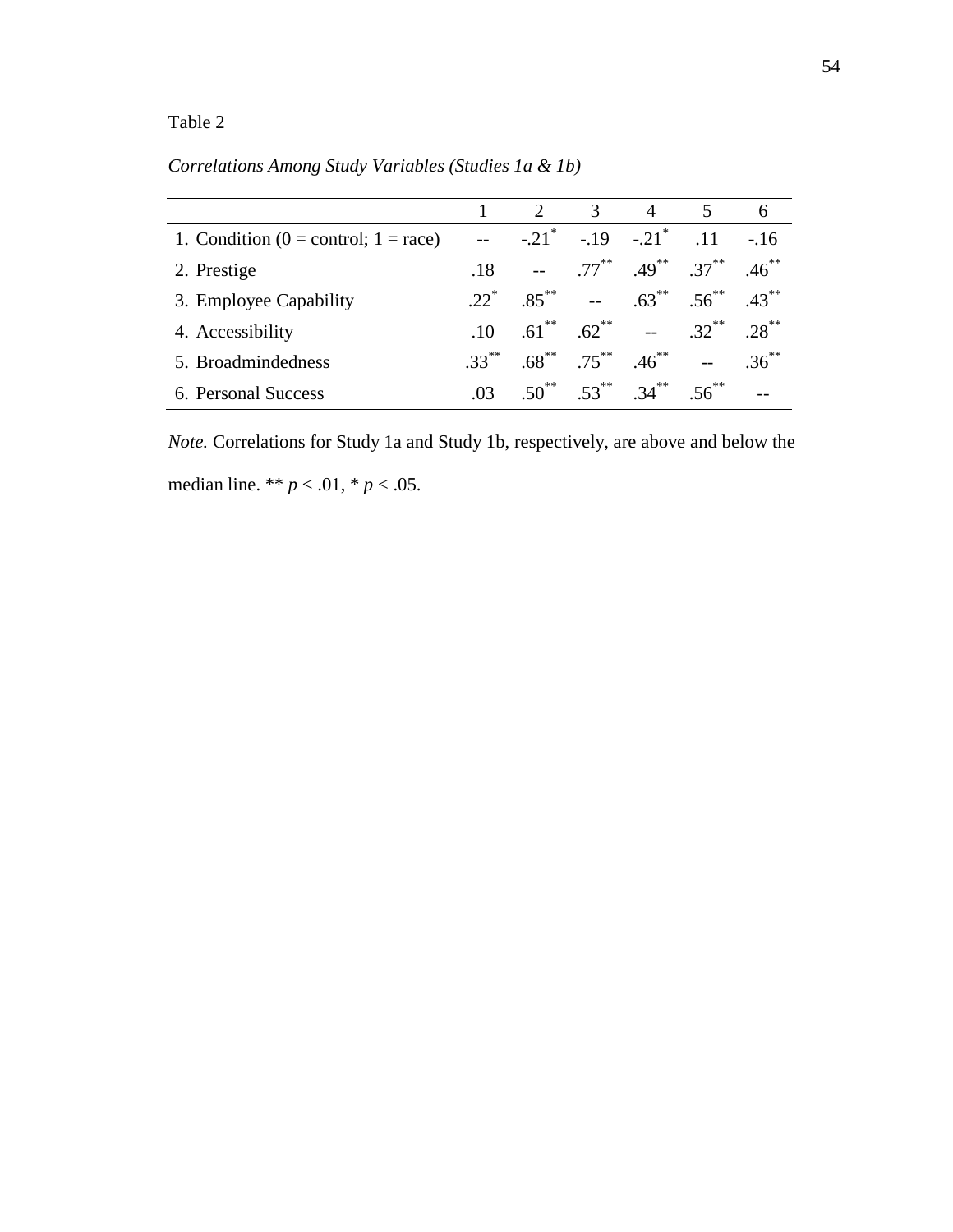## *Means and Standard Deviations for all Variables by Company Diversity Condition*

|                         |                  | Control $(n = 55)$ | Race $(n=51)$    |                   |     |                  |
|-------------------------|------------------|--------------------|------------------|-------------------|-----|------------------|
| Study 1a                | $\overline{M}$   | SD                 | $\boldsymbol{M}$ | SD                | df  | $\boldsymbol{t}$ |
| Prestige                | 5.13             | 1.08               | 4.68             | 1.09              | 104 | $2.15*$          |
| Employee<br>Capability  | 5.39             | 0.88               | 5.02             | 1.01              | 104 | 1.96*            |
| Accessibility           | 4.89             | 0.96               | 4.47             | 1.00              | 104 | $2.17*$          |
| Conflict                | 2.23             | 1.06               | 2.56             | 1.15              | 102 | $-1.51$          |
| Creativity              | 5.42             | 0.77               | 5.30             | 0.93              | 102 | 0.77             |
| <b>Broadmindedness</b>  | 5.19             | 0.91               | 5.39             | 0.96              | 104 | $-1.10$          |
| <b>Personal Success</b> | 4.85             | 1.05               | 4.52             | 1.12              | 104 | 1.60             |
|                         |                  | Control $(n = 53)$ |                  | Gender $(n = 52)$ |     |                  |
| <b>Study 1b</b>         | $\boldsymbol{M}$ | <b>SD</b>          | $\boldsymbol{M}$ | <b>SD</b>         | df  | $\boldsymbol{t}$ |
| Prestige                | 4.80             | 1.00               | 5.18             | 1.10              | 103 | $-1.83^{+}$      |
| Employee<br>Capability  | 4.84             | 1.00               | 5.30             | 1.04              | 103 | $2.32*$          |
| Accessibility           | 4.55             | 0.92               | 4.72             | 0.82              | 103 | $-1.00$          |
| Conflict                | 2.51             | 1.06               | 2.49             | 1.06              | 101 | 0.11             |
| Creativity              | 5.11             | 1.05               | 5.10             | 0.92              | 101 | 0.07             |
| <b>Broadmindedness</b>  | 4.74             | 1.01               | 5.46             | 1.09              | 103 | $3.55*$          |
| <b>Personal Success</b> | 4.77             | 1.00               | 4.83             | 1.15              | 103 | $-0.31$          |

*(Studies 1a & 1b)*

*Note.*  $* p < .05, \frac{1}{p} < .10$ .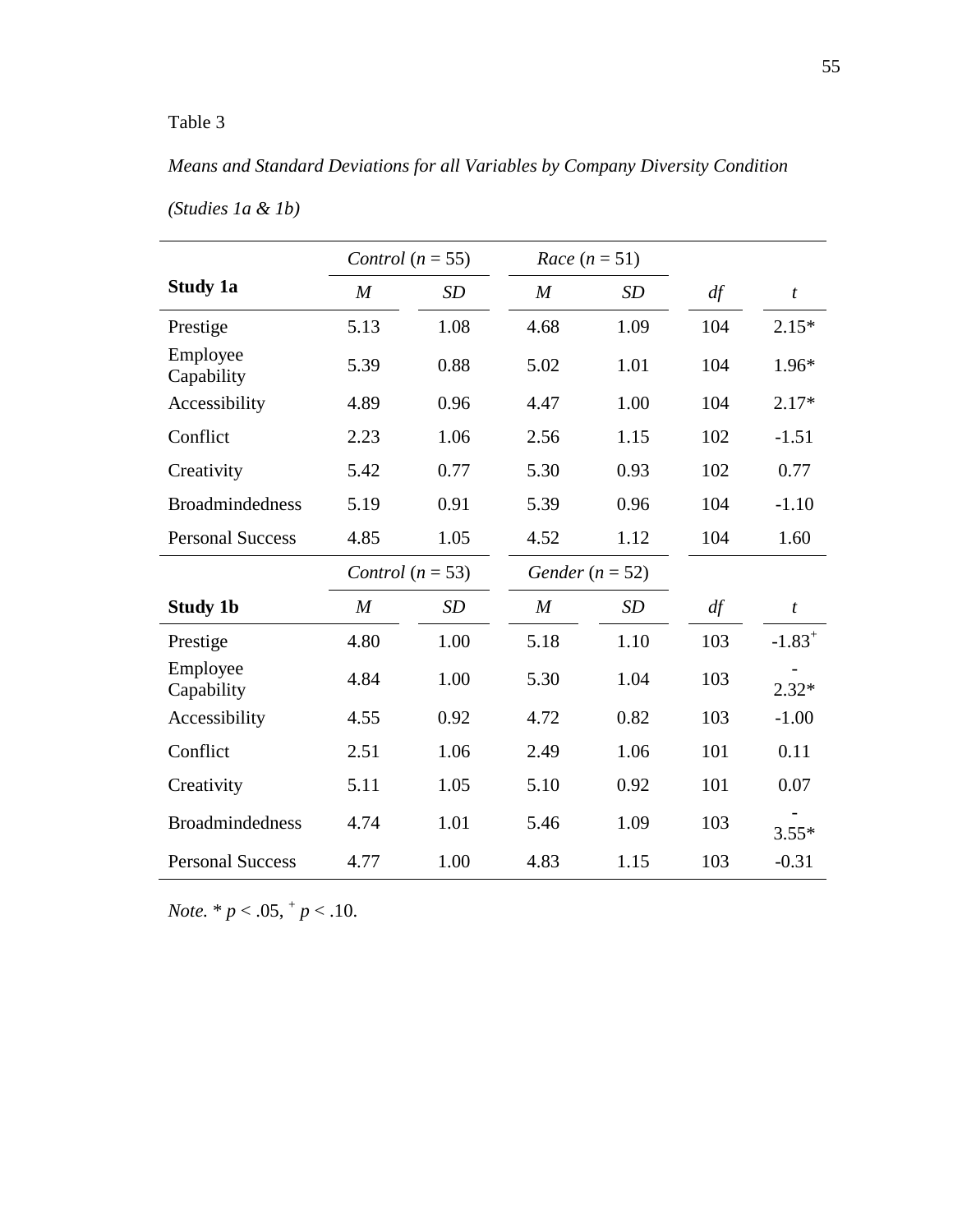# *Cronbach's Alphas and Overall Means and Standard Deviations for all Variables*

|                            | Study 2a – Race $(n = 124)$ |        |        | Study 2b – Gender ( $n = 137$ ) |        |        |  |  |
|----------------------------|-----------------------------|--------|--------|---------------------------------|--------|--------|--|--|
|                            | $\alpha$                    | M      | SD     | $\alpha$                        | M      | SD     |  |  |
| <b>Job Worthiness</b>      | .95                         | 4.60   | 1.13   | .91                             | 4.40   | 0.98   |  |  |
| Value                      |                             | 39,894 | 15,307 |                                 | 39,124 | 14,263 |  |  |
| Capability                 | .96                         | 4.77   | 1.21   | .92                             | 4.67   | 1.06   |  |  |
| Creativity                 | .96                         | 4.88   | 1.16   | .95                             | 4.70   | 1.18   |  |  |
| U.S. Social<br>Progress    | .96                         | 3.11   | 1.63   | .97                             | 3.74   | 1.67   |  |  |
| Company Social<br>Progress | .94                         | 4.60   | 1.38   | .95                             | 4.76   | 1.40   |  |  |

*(Studies 2a & 2b)*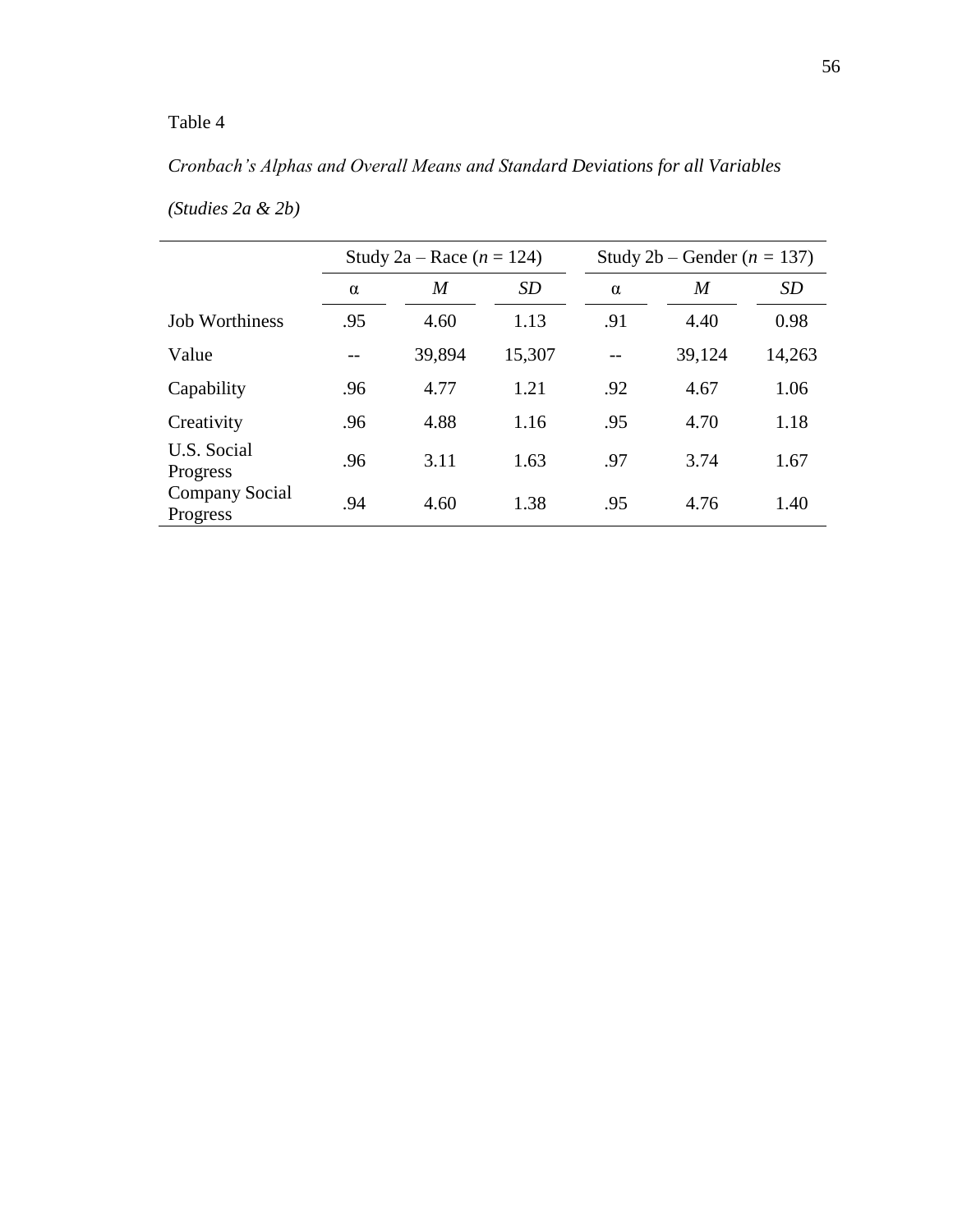|                            |          | 2         | 3       | $\overline{4}$ | 5        | 6       |
|----------------------------|----------|-----------|---------|----------------|----------|---------|
| 1. Job Worthiness          |          | $.45**$   | $.84**$ | $.77**$        | $.29**$  | $.32**$ |
| 2. Value                   | $.43***$ |           | $.46**$ | $.40**$        | .11      | .14     |
| 3. Capability              | $73***$  | $.44***$  |         | $.84**$        | $.26**$  | $.45**$ |
| 4. Creativity              | $.68***$ | $.37***$  | 77***   |                | $.20*$   | $.40**$ |
| 5. U.S. Social Progress    | .09      | .10       | .04     | .03            |          | $.52**$ |
| 6. Company Social Progress | $.29**$  | $.15^{+}$ | $.25**$ | $.25**$        | $.58***$ | --      |

*Correlations Among Study Variables (Studies 2a & 2b)*

*Note.* Correlations for Study 2a and Study 2b, respectively, are above and below the median line \*\*\*  $p < .001$ , \*\*  $p < .01$ , \*  $p < .05$ ,  $p < .10$ .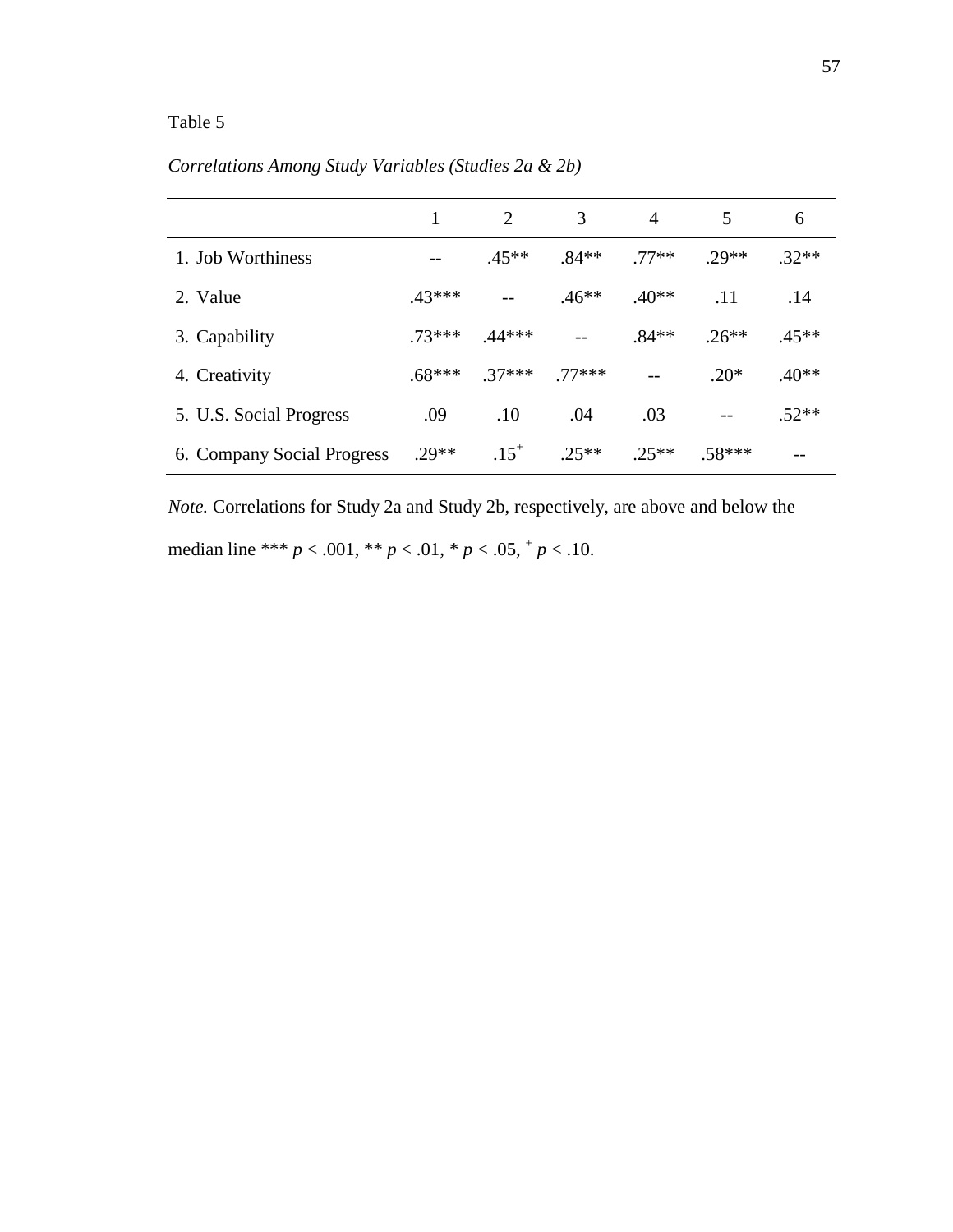## *Means and Standard Deviations for all Variables by Diversity Condition, Candidate*

|                                  |               | <b>Control</b>              | <b>Race-Diverse</b> |                             |  |  |
|----------------------------------|---------------|-----------------------------|---------------------|-----------------------------|--|--|
|                                  | White Men     | White<br>Women              | White Men           | White<br>Women              |  |  |
| White<br><b>Applicant</b>        | $(n=31)$      | $(n = 22)$                  | $(n = 22)$          | $(n = 14)$                  |  |  |
| <b>Job Worthiness</b>            | 4.44(0.97)    | 4.62(0.99)                  | 4.59(0.98)          | 4.41 (1.08)                 |  |  |
| Value                            | 38.62 (12.31) | 45.44 (15.64)               | 45.55 (14.56)       | 37.14 (7.75)                |  |  |
| Capability                       | 3.91(1.27)    | 5.56(1.32)                  | 4.69(0.89)          | $4.69^{\circ*}$ (1.06)      |  |  |
| Creativity                       | 4.43(0.96)    | 5.27(1.43)                  | 4.84(0.82)          | $4.80^{d*}$ (1.02)          |  |  |
| <b>U.S. Progress</b>             | 3.17(0.43)    | 3.07(0.51)                  | 3.53(0.34)          | $2.11^{\mathrm{e^*}}(0.42)$ |  |  |
| Company<br>Progress              | 3.79(0.35)    | $4.91^{a+}$ (0.42)          | $5.29^{b+}$ (0.27)  | $4.12^{f+}$ (0.34)          |  |  |
| <b>Black</b><br><b>Applicant</b> | $(n = 29)$    | $(n = 20)$                  | $(n = 20)$          | $(n = 23)$                  |  |  |
| <b>Job Worthiness</b>            | 4.62(0.98)    | 4.62(1.03)                  | 4.59(0.99)          | 5.22(1.14)                  |  |  |
| Candidate<br>Value               | 42.28 (12.65) | 36.46 (10.58)               | 44.46 (20.06)       | 38.88 (12.90)               |  |  |
| Capability                       | 4.76(0.96)    | 4.92(0.64)                  | 5.05(1.10)          | $5.62^{\circ*}$ (0.98)      |  |  |
| Creativity                       | 4.93(0.86)    | 4.97(0.75)                  | 4.88(1.33)          | $5.74^{\text{d}}(0.93)$     |  |  |
| <b>U.S. Progress</b>             | 3.51(0.38)    | 3.11(0.45)                  | 2.66(0.43)          | $3.34^{\mathrm{e^*}}(0.39)$ |  |  |
| Company<br>Progress              | 4.49(0.31)    | $4.04^{\mathrm{a}+}$ (0.36) | $4.52^{b+}$ (0.35)  | $5.19^{f+}$ (0.32)          |  |  |

*Race, and Participant Gender (Study 2a)*

*Note.* Means are represented above with standard deviations in parentheses. The value variable is in thousands. Within each column, means with the same superscripts differ based on Bonferroni post hoc comparisons;  $* p < .05, * p < .10$ .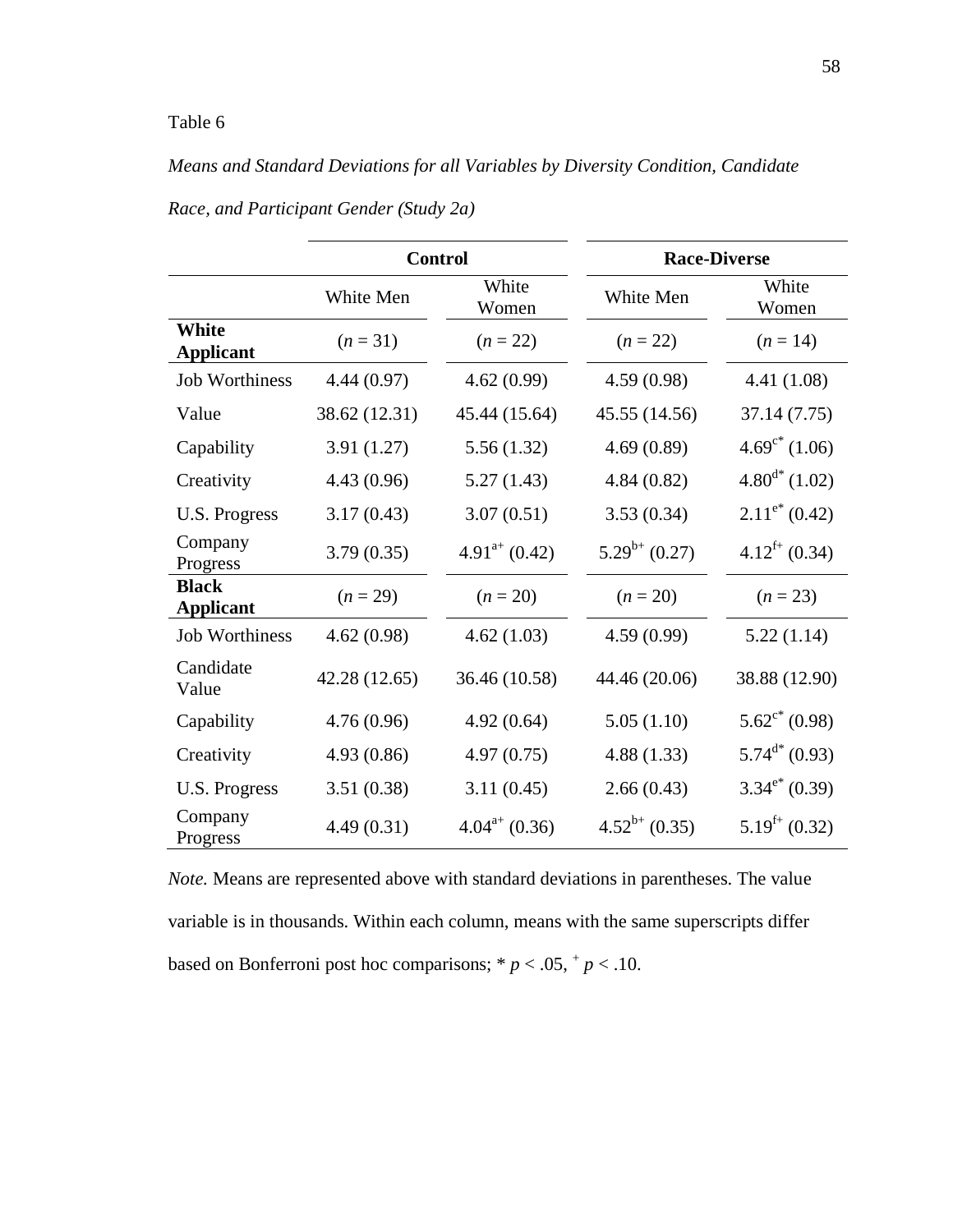## *Alternate Mediation Analyses (Study 2a)*

|                                                                      | Lower<br>CI | Upper |
|----------------------------------------------------------------------|-------------|-------|
| Race-diverse $\rightarrow$ Company progress $\rightarrow$ Capability | $-.62$      | .13   |
| Race-diverse $\rightarrow$ U.S. progress $\rightarrow$ Capability    | $-.32$      | .22   |
| Race-diverse $\rightarrow$ Company progress $\rightarrow$ Creativity | $-.57$      | .14   |
| Race-diverse $\rightarrow$ U.S. progress $\rightarrow$ Creativity    | $-25$       | .16.  |

*Note*. The upper and lower CIs represent 95% confidence intervals based on a bootstrapped inferred asymmetrical distribution of the mediated effect.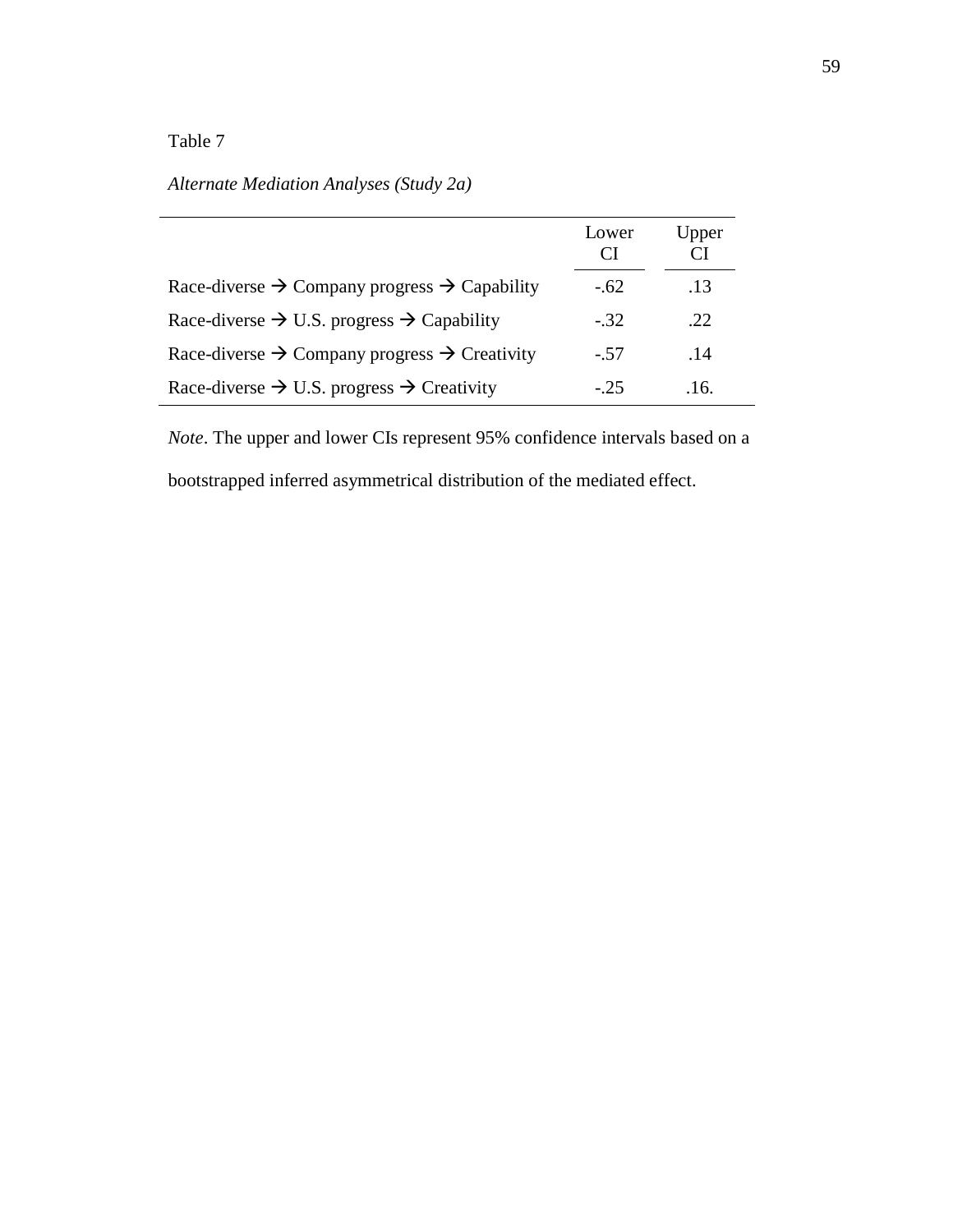## *Means and Standard Deviations for all Variables by Diversity Condition and Candidate*

|                         | <b>Control</b>    |       | <b>Gender-Diverse</b> |            | <b>Total</b>     |             |  |
|-------------------------|-------------------|-------|-----------------------|------------|------------------|-------------|--|
|                         | $(n = 42)$        |       | $(n = 27)$            |            | $(n = 69)$       |             |  |
| <b>Male Applicant</b>   | $\boldsymbol{M}$  | SD    | M                     | SD         | $\boldsymbol{M}$ | SD          |  |
| <b>Job Worthiness</b>   | 4.25              | 0.91  | 4.47                  | 0.86       | 4.33             | 0.89        |  |
| Value                   | 38.95             | 12.38 | 38.74                 | 16.73      | 38.87            | 14.12       |  |
| Capability              | 4.36              | 1.27  | 4.81                  | 0.85       | 4.54             | 1.14        |  |
| Creativity              | 4.41              | 1.38  | 4.82                  | 0.97       | 4.57             | 1.25        |  |
| <b>U.S. Progress</b>    | 3.92              | 1.57  | 3.87                  | 1.85       | 3.90             | 1.67        |  |
| <b>Company Progress</b> | 4.59              | 1.21  | 5.27                  | 1.03       | 4.85             | 1.19        |  |
| <b>Female Applicant</b> | $(n = 28)$        |       | $(n = 40)$            |            | $(n = 68)$       |             |  |
| <b>Job Worthiness</b>   | 4.20              | 0.90  | 4.66                  | 1.13       | 4.47             | 1.06        |  |
| Value                   | 37.86             | 13.42 | 40.45                 | 15.29      | 39.38            | 14.50       |  |
| Capability              | 4.45              | 0.85  | 5.07                  | 0.98       | 4.81             | 0.97        |  |
| Creativity              | 4.51              | 0.95  | 5.04                  | 1.17       | 4.82             | 1.11        |  |
| <b>U.S. Progress</b>    | 3.90              | 1.68  | 3.37                  | 1.64       | 3.59             | 1.66        |  |
| <b>Company Progress</b> | 4.49              | 1.52  | 4.79                  | 1.65       | 4.66             | 1.59        |  |
| <b>Total</b>            | $(n = 70)$        |       |                       | $(n = 67)$ |                  | $(n = 137)$ |  |
| <b>Job Worthiness</b>   | $4.23^a$          | 0.90  | 4.58 <sup>a</sup>     | 1.03       | 4.40             | 0.98        |  |
| Value                   | 38.51             | 12.72 | 39.76                 | 15.78      | 39.12            | 14.26       |  |
| Capability              | 4.40 <sup>b</sup> | 1.11  | 4.96 <sup>b</sup>     | 0.93       | 4.67             | 1.06        |  |
| Creativity              | $4.45^{\circ}$    | 1.22  | $4.95^{\circ}$        | 1.09       | 4.70             | 1.18        |  |
| U.S. Progress           | 3.91              | 1.61  | 3.57                  | 1.73       | 3.74             | 1.67        |  |
| <b>Company Progress</b> | $4.55^{\rm d}$    | 1.33  | 4.98 <sup>d</sup>     | 1.44       | 4.76             | 1.40        |  |

*Race (Study 2b)*

*Note.* Within each row, means with the same superscripts differ at *p* < .05. The value variable is in thousands.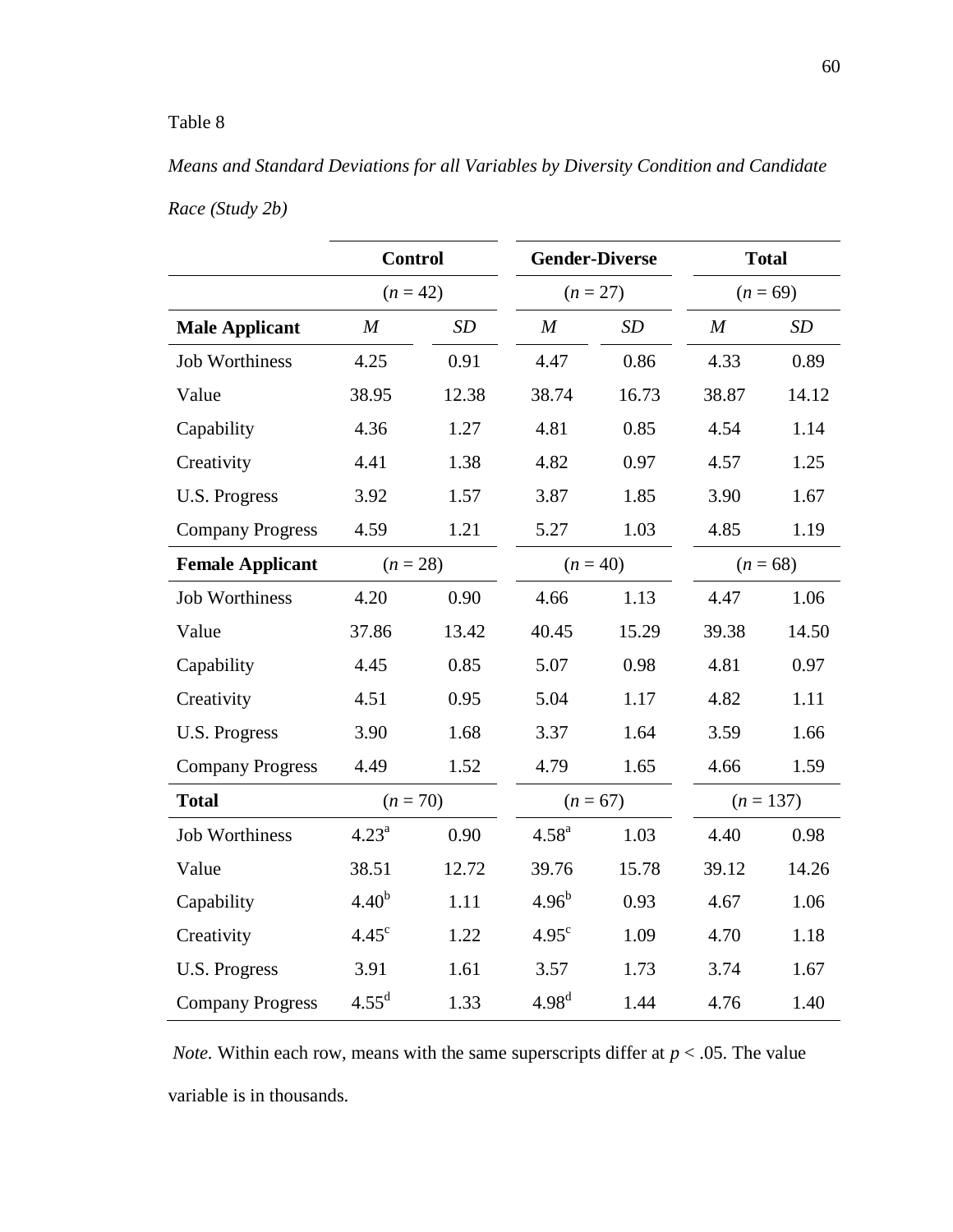## **Appendix A1**

Company Profile – Control (No Diversity) Condition



#### InvoCorp named top company for environmental efforts in 2012

New York, NY - InvoCorp, the corporation specializing in business management, was recognized as one of the top companies in the U.S. for environmental sustainability. The rating was bestowed by renown workplace trends analysis company HRAnalysis. InvoCorp was noted for reducing its carbon footprint (45% overall), including 20% paper waste reduction. Read more.

#### **InvoCorp Partners present at Industry Conference**

New York, NY - Four partners from InvoCorp, Greg Nolan, Jake Moore, Donald McAdams and Dennis Wright, presented at an industry conference in July. Read more.

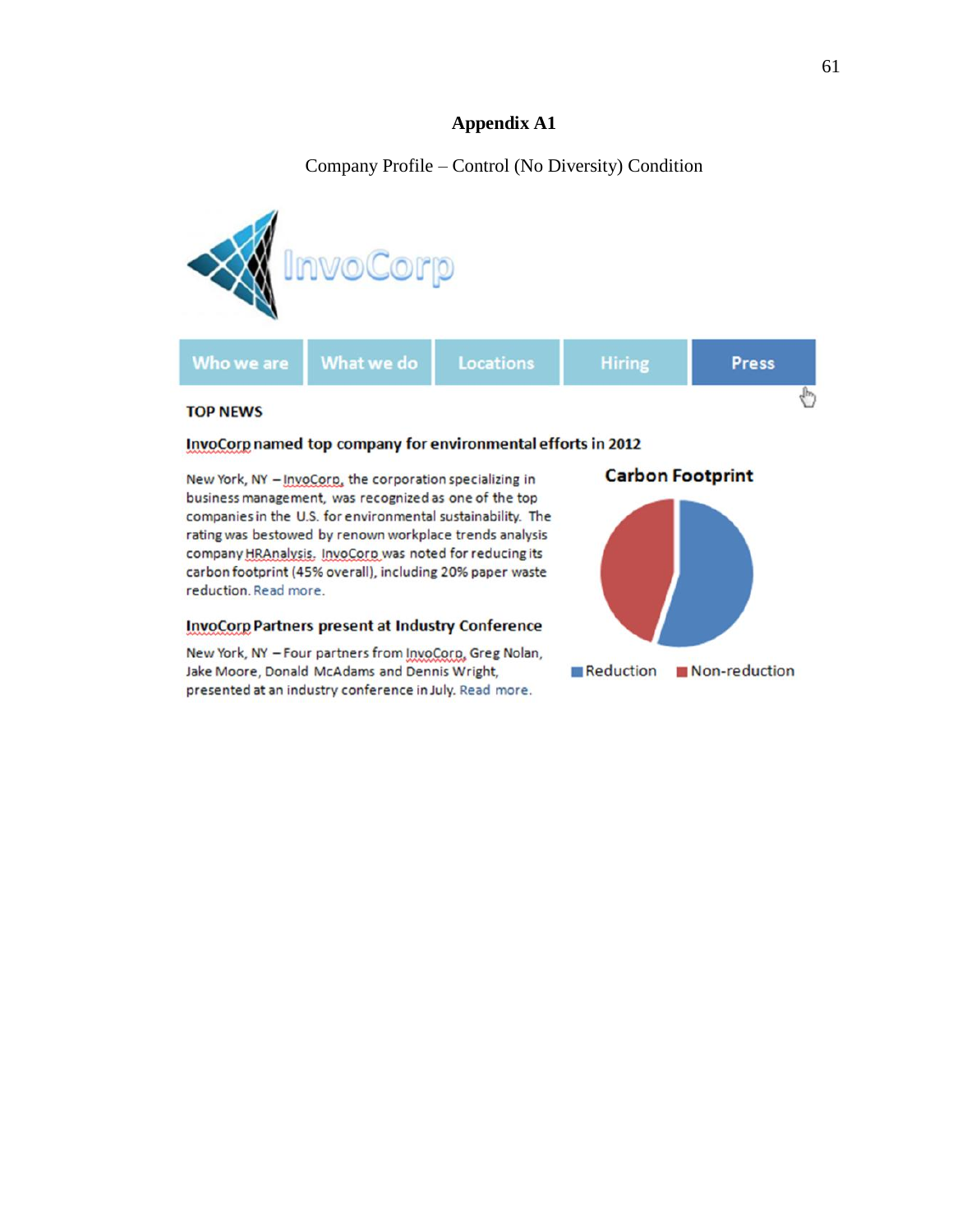## **Appendix A2**

## Company Profile – Race Diversity Condition

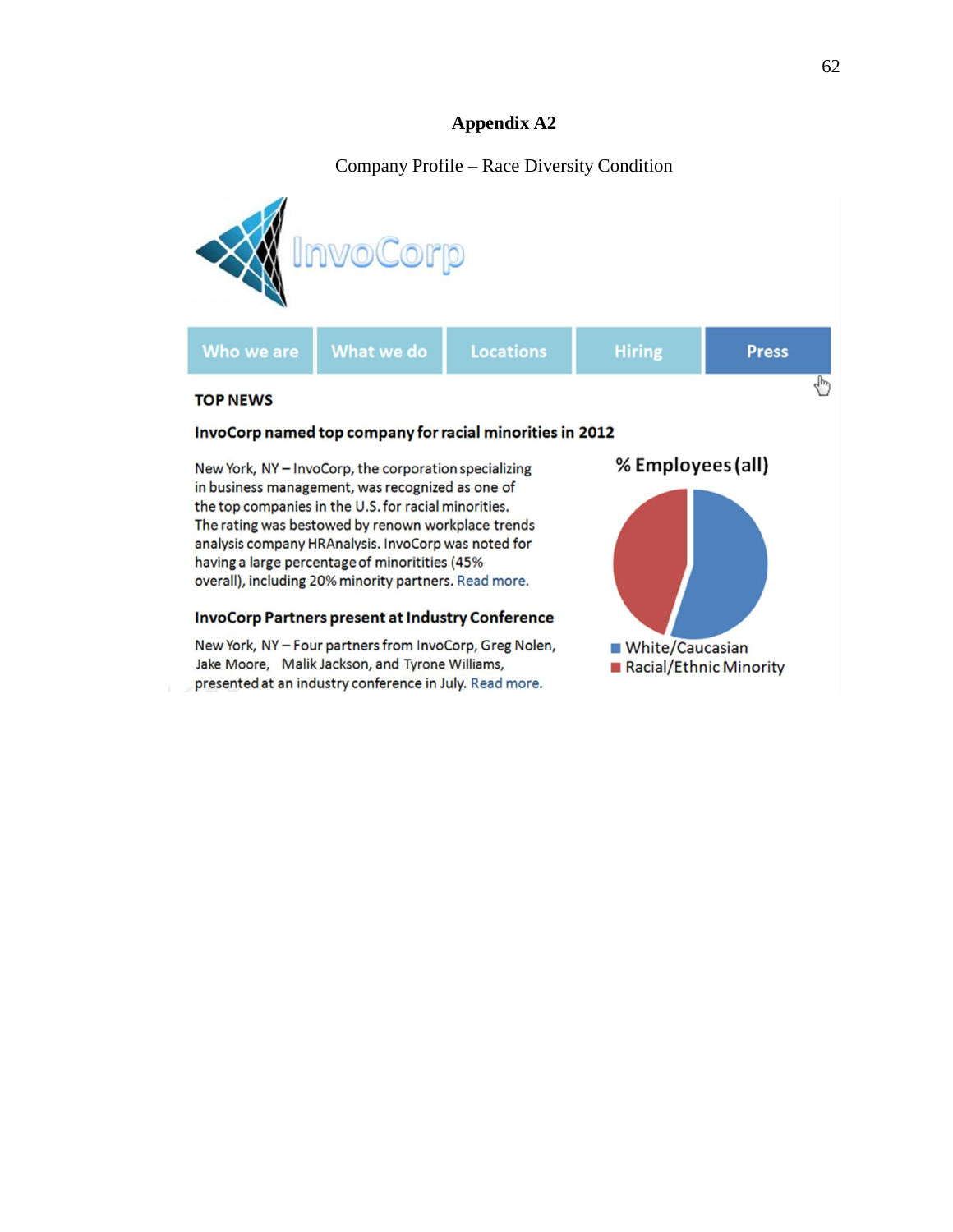## **Appendix A3**

## Company Profile – Gender Diversity Condition

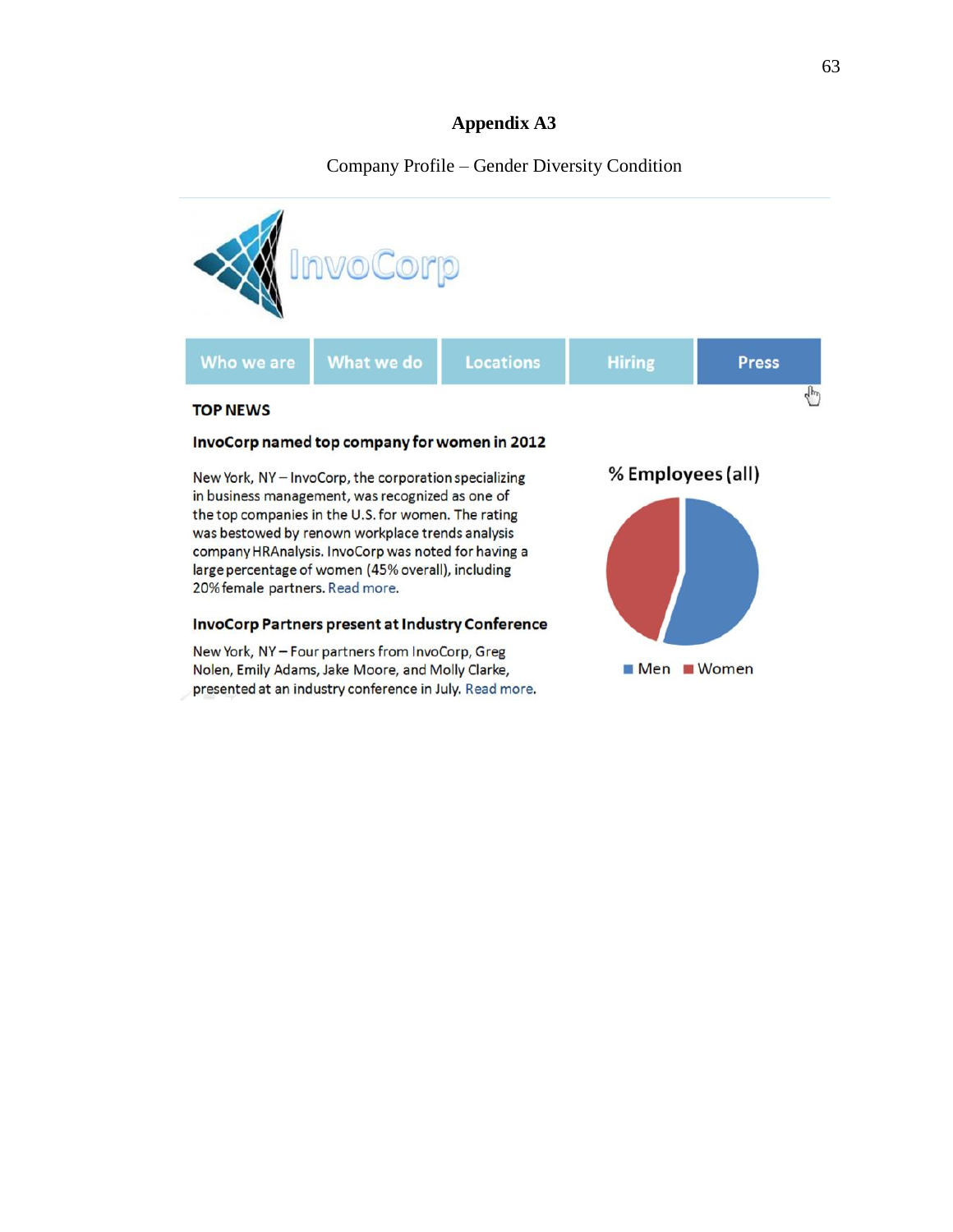# **Appendix B**

## Survey – Studies 1a & 1b

## **1. Prestige**

| Please respond to the following items: |          |                             |   |                |   |   |          |
|----------------------------------------|----------|-----------------------------|---|----------------|---|---|----------|
|                                        | Strongly |                             |   |                |   |   | Strongly |
|                                        | Disagree |                             |   |                |   |   | Agree    |
| The company described in               |          |                             |   |                |   |   |          |
| the brochure is likely                 |          | 2                           | 3 | 4              | 5 | 6 |          |
| prestigious.                           |          |                             |   |                |   |   |          |
| The company described in               |          |                             |   |                |   |   |          |
| the brochure is likely well-           |          | $\overline{2}$              | 3 | 4              | 5 | 6 |          |
| established.                           |          |                             |   |                |   |   |          |
| The company described in               |          |                             |   |                |   |   |          |
| the brochure is likely                 |          | $\mathcal{D}_{\mathcal{L}}$ | 3 | $\overline{4}$ | 5 | 6 |          |
| highly reputable.                      |          |                             |   |                |   |   |          |
| The company described in               |          |                             |   |                |   |   |          |
| the brochure is likely a               |          | $\overline{2}$              | 3 | $\overline{4}$ | 5 | 6 |          |
| high-quality organization.             |          |                             |   |                |   |   |          |
| The company described in               |          |                             |   |                |   |   |          |
| the brochure is likely                 |          | $\overline{2}$              | 3 | $\overline{4}$ | 5 | 6 |          |
| successful.                            |          |                             |   |                |   |   |          |

## **2. Employee capabilities**

| Please respond to the following items: |          |                             |   |   |   |   |          |
|----------------------------------------|----------|-----------------------------|---|---|---|---|----------|
|                                        | Strongly |                             |   |   |   |   | Strongly |
|                                        | Disagree |                             |   |   |   |   | Agree    |
| The individuals who work               |          |                             |   |   |   |   |          |
| at the company are highly              |          | 2                           | 3 | 4 | 5 | 6 |          |
| qualified.                             |          |                             |   |   |   |   |          |
| The individuals who work               |          |                             |   |   |   |   |          |
| at the company are very                |          | $\overline{2}$              | 3 | 4 | 5 | 6 |          |
| capable.                               |          |                             |   |   |   |   |          |
| The individuals who work               |          |                             |   |   |   |   |          |
| at the company are.                    |          | $\mathcal{D}_{\mathcal{L}}$ | 3 | 4 | 5 | 6 |          |
| extremely competent.                   |          |                             |   |   |   |   |          |
| The individuals who work               |          |                             |   |   |   |   |          |
| at the company are "best in            |          | 2                           | 3 | 4 | 5 | 6 |          |
| class."                                |          |                             |   |   |   |   |          |

## **3. Accessibility**

Please respond to the following items.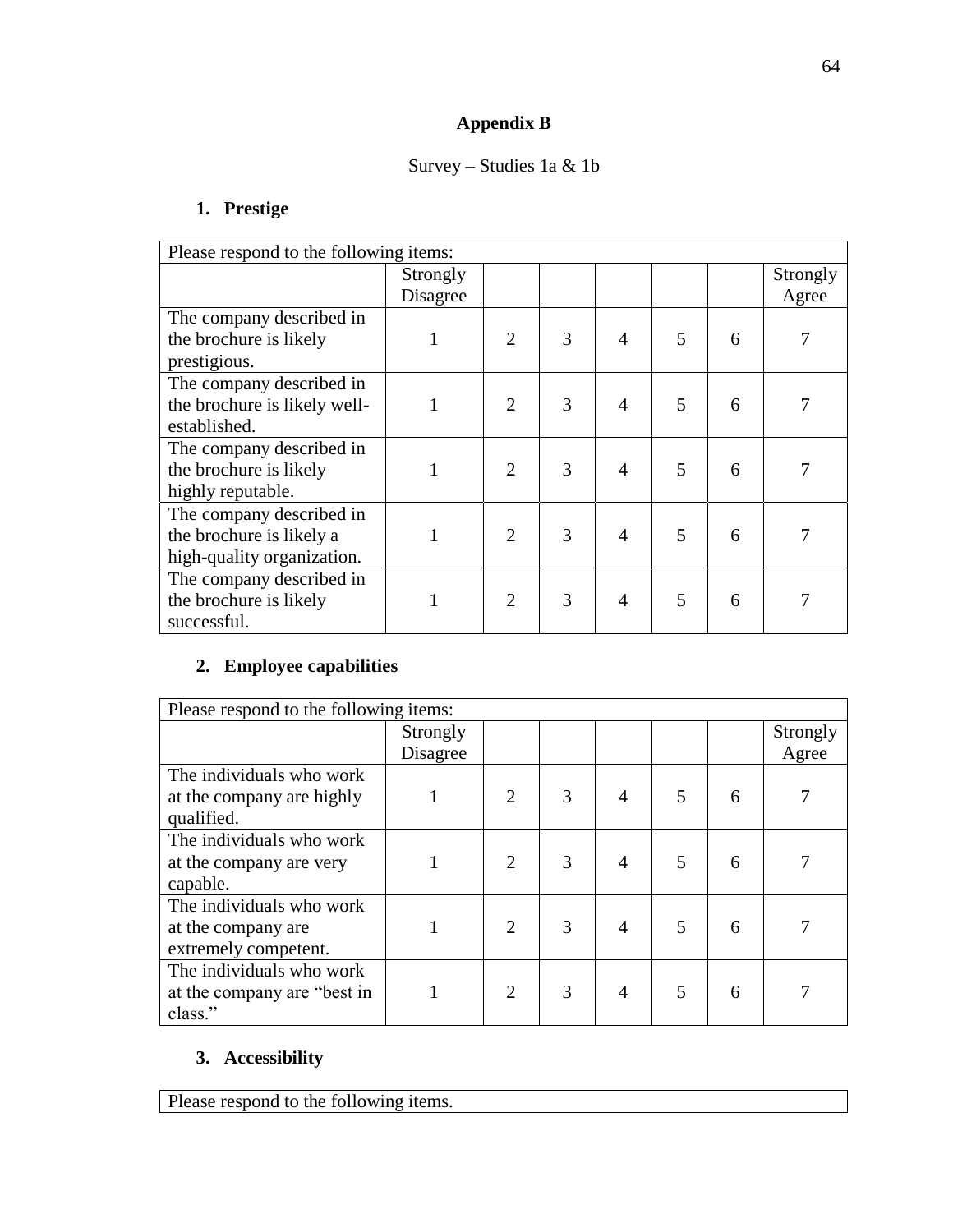|                                                                          | Strongly<br>Disagree |                |   |                |   |   | Strongly<br>Agree |
|--------------------------------------------------------------------------|----------------------|----------------|---|----------------|---|---|-------------------|
| The company would have a<br>rigorous hiring process.                     |                      | $\overline{2}$ | 3 | $\overline{4}$ | 5 | 6 |                   |
| Getting hired at this<br>company would be<br>uncomplicated.              |                      | $\overline{2}$ | 3 | $\overline{4}$ | 5 | 6 |                   |
| It would be easy to become<br>a part of this company.                    |                      | $\overline{2}$ | 3 | $\overline{4}$ | 5 | 6 |                   |
| It would be difficult to<br>become a part of this<br>company.            |                      | $\overline{2}$ | 3 | $\overline{4}$ | 5 | 6 |                   |
| The company is highly<br>selective.                                      | 1                    | $\overline{2}$ | 3 | $\overline{4}$ | 5 | 6 |                   |
| The company has<br>extremely high standards<br>when selecting employees. |                      | $\overline{2}$ | 3 | $\overline{4}$ | 5 | 6 |                   |

## **4. Conflict**

| The company described in the brochure is likely characterized by: |          |                             |   |   |   |   |          |  |
|-------------------------------------------------------------------|----------|-----------------------------|---|---|---|---|----------|--|
|                                                                   | Strongly |                             |   |   |   |   | Strongly |  |
|                                                                   | Disagree |                             |   |   |   |   | Agree    |  |
| Difficulty working together                                       |          | $\mathcal{D}_{\mathcal{L}}$ | 3 | 4 | 5 | 6 |          |  |
| Difficulty driving                                                |          | $\mathcal{D}_{\mathcal{L}}$ | 3 | 4 | 5 | 6 |          |  |
| consensus                                                         |          |                             |   |   |   |   |          |  |
| Arguing over ideas or                                             |          | $\mathcal{D}_{\mathcal{L}}$ | 3 | 4 | 5 | 6 |          |  |
| perspectives                                                      |          |                             |   |   |   |   |          |  |
| Tension or disagreement in                                        |          | $\mathcal{D}_{\mathcal{A}}$ | 3 | 4 | 5 | 6 |          |  |
| decision making                                                   |          |                             |   |   |   |   |          |  |
| Misunderstandings                                                 |          | $\mathcal{D}$               | 3 | 4 | 5 | 6 |          |  |
| Cooperation and respect                                           |          | 2                           | 3 | 4 | 5 | 6 |          |  |

# **5. Creativity**

| This company is likely characterized by: |          |   |   |  |  |   |                   |  |
|------------------------------------------|----------|---|---|--|--|---|-------------------|--|
|                                          | Strongly |   |   |  |  |   |                   |  |
|                                          | Disagree |   |   |  |  |   | Strongly<br>Agree |  |
| Creativity                               |          |   |   |  |  |   |                   |  |
| Innovation                               |          |   |   |  |  |   |                   |  |
| A wide pool of ideas                     |          |   |   |  |  |   |                   |  |
| New ideas                                |          |   |   |  |  |   |                   |  |
| Originality                              |          |   | 3 |  |  | 6 |                   |  |
| Fresh viewpoints                         |          | ◠ | 2 |  |  |   |                   |  |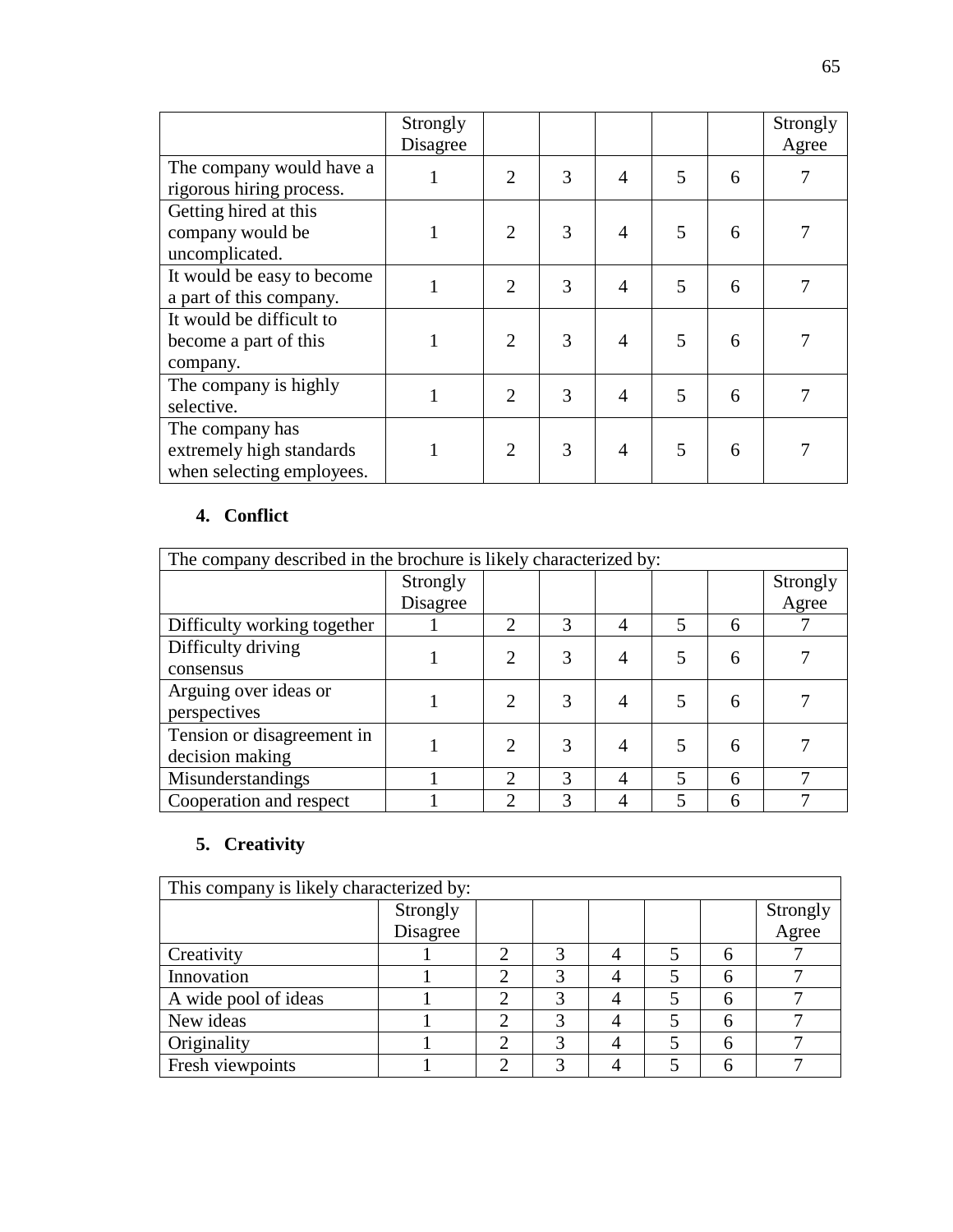## **6. Broadmindedness**

| This company is likely:         |          |                |   |                |   |   |          |
|---------------------------------|----------|----------------|---|----------------|---|---|----------|
|                                 | Strongly |                |   |                |   |   | Strongly |
|                                 | Disagree |                |   |                |   |   | Agree    |
| Promotes understanding among    |          | $\overline{2}$ | 3 | $\overline{4}$ | 5 | 6 | 7        |
| individuals                     | 1        |                |   |                |   |   |          |
| Enables individuals to get to   |          | $\overline{2}$ | 3 | $\overline{4}$ | 5 | 6 | 7        |
| know about others               |          |                |   |                |   |   |          |
| Enables individuals to broaden  |          | $\overline{2}$ | 3 | $\overline{4}$ | 5 | 6 | 7        |
| their horizons                  |          |                |   |                |   |   |          |
| Enables individuals to access a |          |                |   |                |   |   |          |
| variety of ideas and            |          | $\overline{2}$ | 3 | $\overline{4}$ | 5 | 6 | 7        |
| perspectives in decision        |          |                |   |                |   |   |          |
| making                          |          |                |   |                |   |   |          |
| Encourages acceptance and       |          | 2              | 3 | $\overline{4}$ | 5 | 6 |          |
| lack of bias                    |          |                |   |                |   |   |          |
| Willingness to accept a broader |          | $\overline{2}$ | 3 | $\overline{4}$ | 5 | 6 | 7        |
| range of ideas                  |          |                |   |                |   |   |          |

# **7. Personal Success**

Please envision yourself working at a company of this kind, and respond to the following questions.

| questions.                                                        |          |                |   |   |   |   |          |
|-------------------------------------------------------------------|----------|----------------|---|---|---|---|----------|
|                                                                   | Strongly |                |   |   |   |   | Strongly |
|                                                                   | Disagree |                |   |   |   |   | Agree    |
| I would be very successful.                                       |          | $\overline{2}$ | 3 | 4 | 5 | 6 |          |
| I would be promoted very<br>quickly.                              |          | 2              | 3 | 4 | 5 | 6 |          |
| I would be able to advance<br>very quickly.                       |          | $\overline{2}$ | 3 | 4 | 5 | 6 |          |
| I would be able to live up<br>to my full potential.               |          | $\overline{2}$ | 3 | 4 | 5 | 6 |          |
| The bar for my personal<br>performance would be set<br>very high. |          | 2              | 3 | 4 | 5 | 6 |          |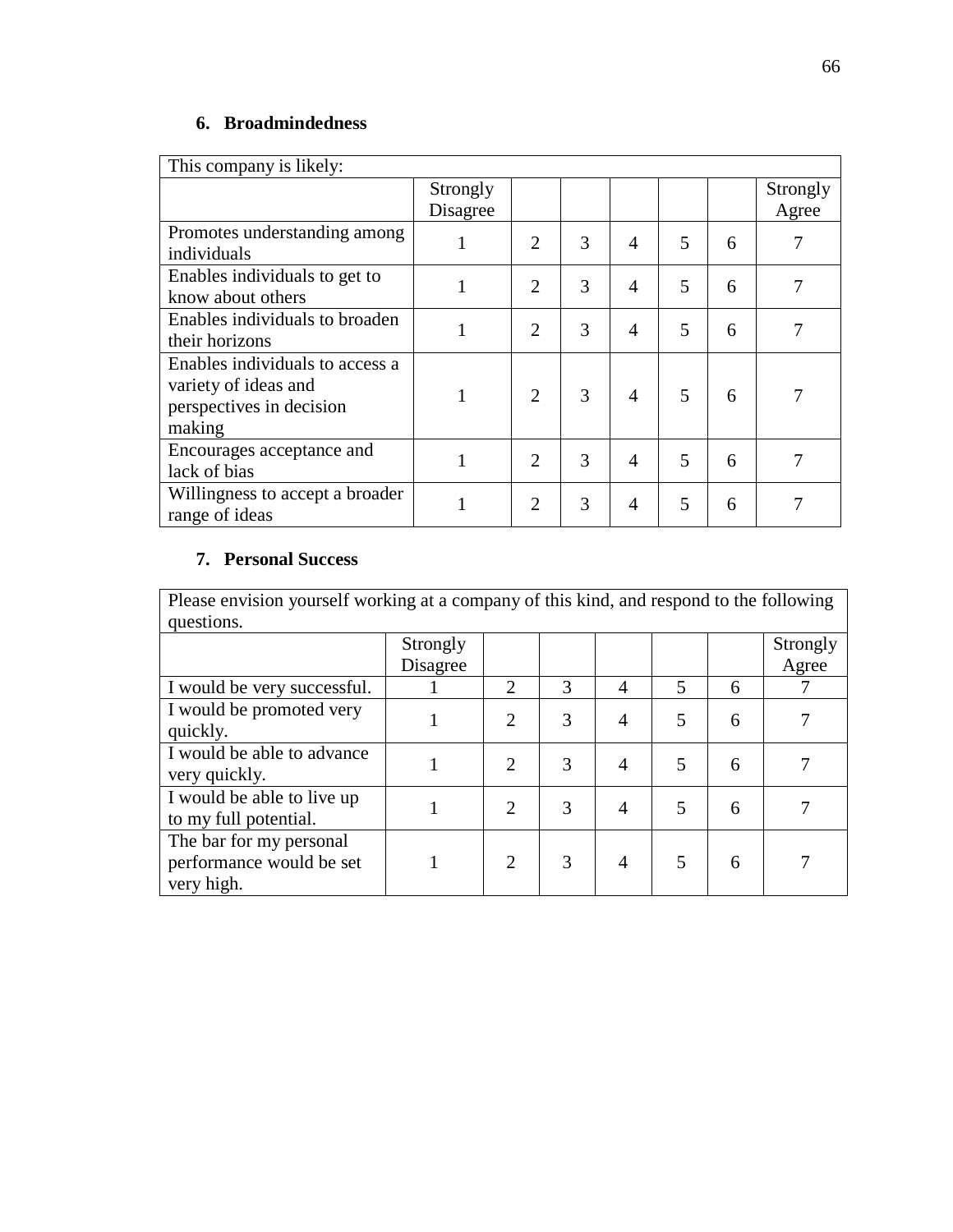# **Appendix C**

## Company Descriptive Questions for Study 2a & 2b

### **Company Size**

| In your opinion, what is the company size (in employees)? |  |  |  |  |  |  |
|-----------------------------------------------------------|--|--|--|--|--|--|
|                                                           |  |  |  |  |  |  |
|                                                           |  |  |  |  |  |  |

### **Company Location**

|           | In your opinion, where is the company located (in US)? |      |       |
|-----------|--------------------------------------------------------|------|-------|
|           |                                                        |      |       |
| Northeast | <b>Northwest</b>                                       | West | South |

## **Company Duration**

In your opinion, how long had the company been in business (at the time of the brochure being printed)

| less than one | $1-5$ years $6-10$ years | 11 – 15 | $16 - 20$ years 21 or more |       |
|---------------|--------------------------|---------|----------------------------|-------|
| vear          |                          | vears   |                            | vears |

### **Company Success**

| In your opinion, how successful is the company? |          |                |            |            |  |  |  |
|-------------------------------------------------|----------|----------------|------------|------------|--|--|--|
|                                                 |          |                |            |            |  |  |  |
| Not at all                                      | Not very | Neither        | Profitable | Extremely  |  |  |  |
| profitable                                      |          | profitable nor |            | profitable |  |  |  |
|                                                 |          | unprofitable   |            |            |  |  |  |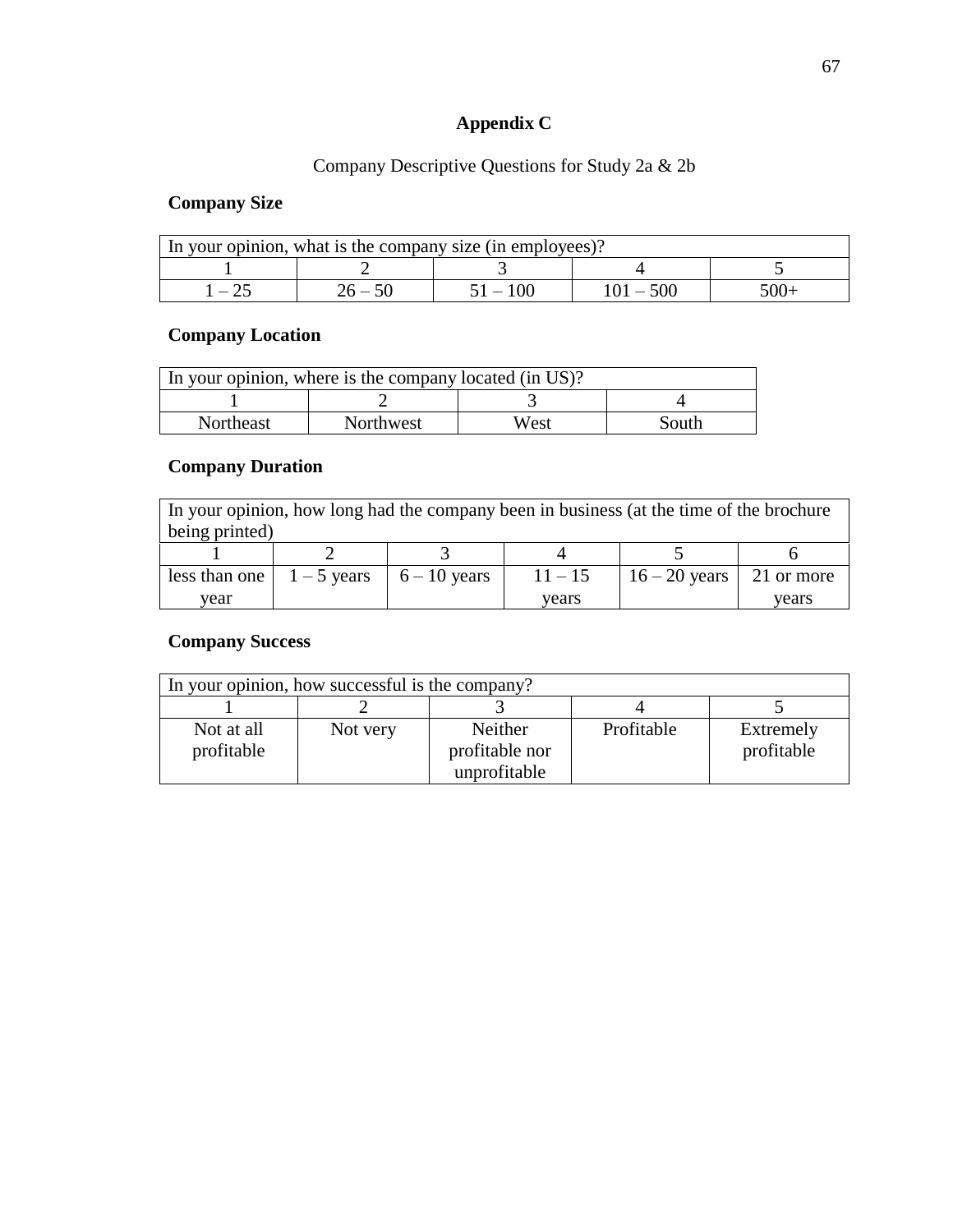#### **Appendix D**

Sample Applicant Resume for Studies 2a & 2b

**Greg Nolen** XXX Crescent Drive Springfield, PA XXXXX (XXX) XXX-XXX Greg.NolenXXX@gmail.com

#### **WORK EXPERIENCE**

**Law Elements** – Legal software and solutions company serving small and midsize law firms

**Marketing Intern**, Boston, MA September 2012– Present

- Conducted market research
- Contributed to technology blog
- Maintained client prospect database

#### **ACTIVITIES**

| <b>Golden Key International Honor Society, Member</b>                                                     | Elected Spring 2012 |
|-----------------------------------------------------------------------------------------------------------|---------------------|
| <b>Street Team, Member</b><br>Publicized events in coordination with the undergraduate student government | Spring 2010 - 2011  |
| <b>United Volunteers, Service Trip Volunteer</b>                                                          | Spring 2011         |
| TCATION                                                                                                   |                     |

### **EDUCATION**

Bachelor of Arts in Politics GPA: 3.4 Dean's List

**University of Florida** September 2009 - May 2012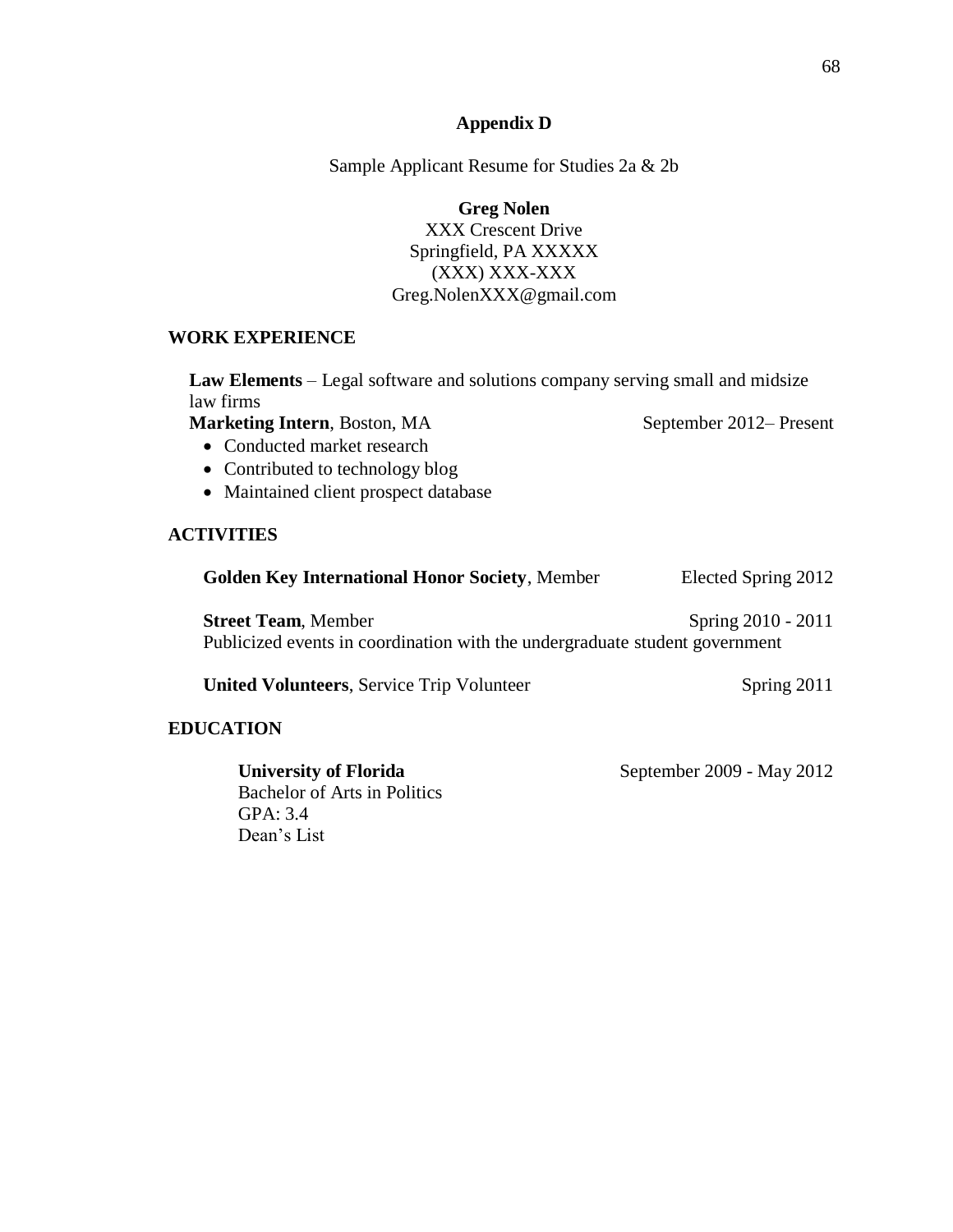# **Appendix E**

## Survey for Study 2a & 2b

## **1. Candidate Job Worthiness**

| Please indicate the extent to which you agree with the following statements. |          |                |   |                |   |   |          |
|------------------------------------------------------------------------------|----------|----------------|---|----------------|---|---|----------|
|                                                                              | Strongly |                |   |                |   |   | Strongly |
|                                                                              | Disagree |                |   |                |   |   | Agree    |
| I believe this candidate is                                                  | 1        | $\overline{2}$ | 3 | 4              | 5 | 6 | 7        |
| the superior applicant.                                                      |          |                |   |                |   |   |          |
| This candidate is my first                                                   | 1        | $\overline{2}$ | 3 | $\overline{4}$ | 5 | 6 | 7        |
| choice for the position.                                                     |          |                |   |                |   |   |          |
| I believe this candidate is                                                  |          |                |   |                |   |   |          |
| the weakest applicant for                                                    | 1        | $\overline{2}$ | 3 | $\overline{4}$ | 5 | 6 | 7        |
| this position.                                                               |          |                |   |                |   |   |          |
| I believe this candidate is                                                  |          |                |   |                |   |   |          |
| the strongest applicant for                                                  | 1        | $\overline{2}$ | 3 | $\overline{4}$ | 5 | 6 | 7        |
| this position.                                                               |          |                |   |                |   |   |          |
| I believe this candidate is                                                  |          |                |   |                |   |   |          |
| the perfect person for this                                                  | 1        | $\overline{2}$ | 3 | $\overline{4}$ | 5 | 6 | 7        |
| position.                                                                    |          |                |   |                |   |   |          |
| This candidate is very                                                       | 1        | $\overline{2}$ | 3 | $\overline{4}$ | 5 | 6 | 7        |
| capable.                                                                     |          |                |   |                |   |   |          |
| This candidate is "best in                                                   | 1        | $\overline{2}$ | 3 | $\overline{4}$ | 5 | 6 | 7        |
| class"                                                                       |          |                |   |                |   |   |          |
| I believe this candidate is                                                  | 1        | $\overline{2}$ | 3 | $\overline{4}$ | 5 | 6 | 7        |
| extremely competent.                                                         |          |                |   |                |   |   |          |
| This person is qualified to                                                  | 1        | $\overline{2}$ | 3 | $\overline{4}$ | 5 | 6 | 7        |
| work at the company.                                                         |          |                |   |                |   |   |          |

### **2. Candidate Value**

What salary should the candidate receive? (Please enter only numbers; no commas).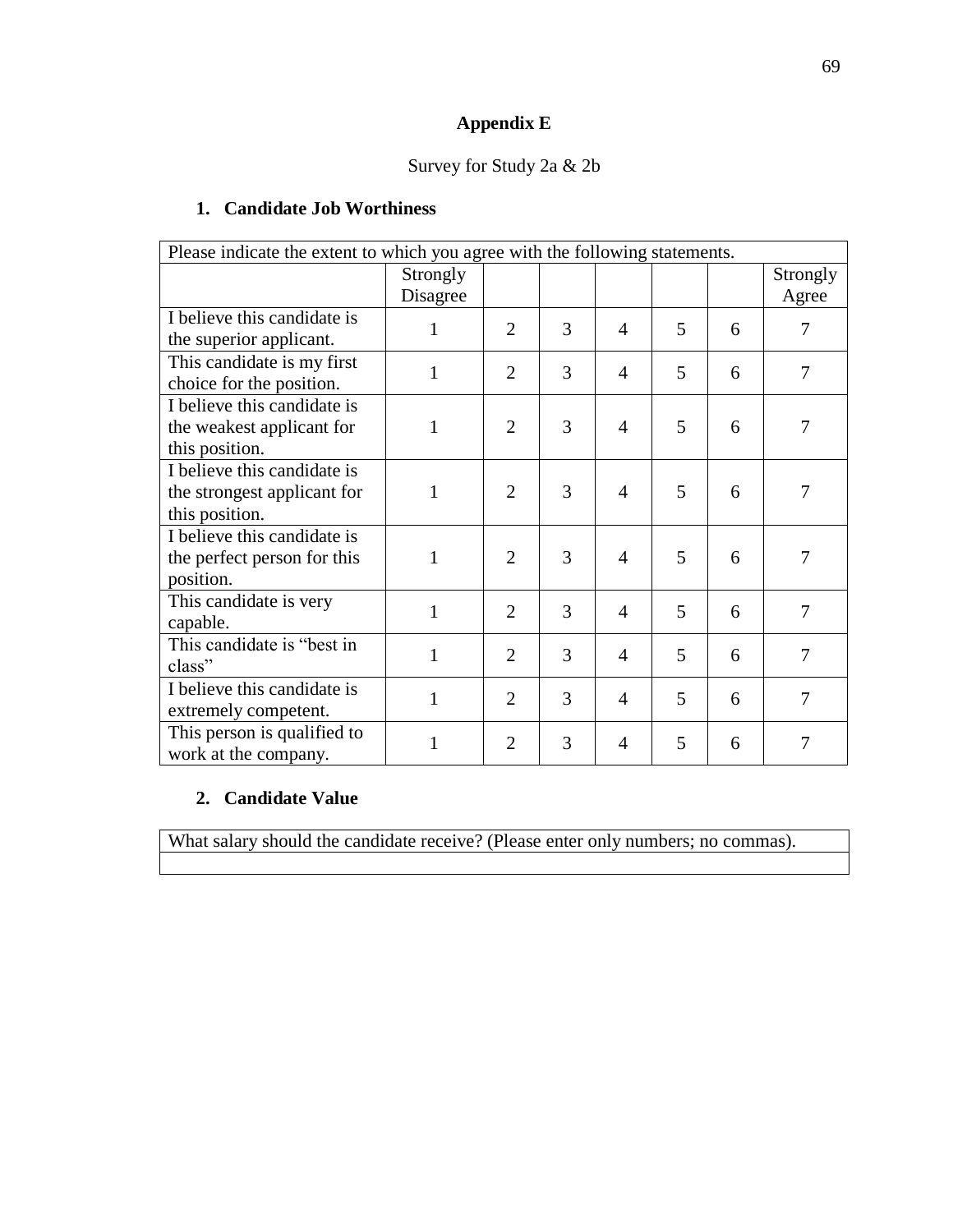# **3. Candidate Capability**

| If hired to work at the company, to what extent do you believe the candidate would: |          |   |   |                |   |   |          |
|-------------------------------------------------------------------------------------|----------|---|---|----------------|---|---|----------|
|                                                                                     | Strongly |   |   |                |   |   | Strongly |
|                                                                                     | Disagree |   |   |                |   |   | Agree    |
| Be very successful.                                                                 |          | 2 | 3 | $\overline{A}$ | 5 | 6 |          |
| Be promoted very quickly.                                                           |          | 2 | 3 | 4              | 5 | 6 |          |
| Be able to advance very                                                             |          |   |   | 4              | 5 | 6 |          |
| quickly.                                                                            |          |   |   |                |   |   |          |
| Be able to live up to his/her                                                       |          |   |   | 4              | 5 | 6 |          |
| full potential.                                                                     |          |   |   |                |   |   |          |
| Have a very high bar set for                                                        |          |   |   | 4              |   | 6 |          |
| his/her performance.                                                                |          |   |   |                |   |   |          |

## **4. Candidate Creativity**

If hired to work at the company, to what extent do you believe the candidate would add to the company's:

| $\frac{1}{2}$                                |          |   |                   |  |  |  |          |
|----------------------------------------------|----------|---|-------------------|--|--|--|----------|
|                                              | Strongly |   |                   |  |  |  | Strongly |
|                                              | Disagree |   |                   |  |  |  | Agree    |
| ability to innovate                          |          |   | $\mathbf{\Omega}$ |  |  |  |          |
| creativity                                   |          |   | っ                 |  |  |  |          |
| ability to cultivate a wide<br>pool of ideas |          |   |                   |  |  |  |          |
| originality                                  |          | ⌒ | 2                 |  |  |  |          |
| fresh viewpoints                             |          |   |                   |  |  |  |          |

## **5. Social Progress**

| Please provide your honest opinions:                                                                            |                      |                             |   |   |   |   |                   |
|-----------------------------------------------------------------------------------------------------------------|----------------------|-----------------------------|---|---|---|---|-------------------|
|                                                                                                                 | Strongly<br>Disagree |                             |   |   |   |   | Strongly<br>Agree |
| Racism [sexism] may have been a<br>problem in the past, but it is not a<br>problem in the U.S today             |                      | 2                           | 3 | 4 | 5 | 6 |                   |
| Today, race [gender] is not very<br>important in determining who is<br>successful and who is not in the<br>U.S. |                      | $\mathcal{D}_{\mathcal{L}}$ | 3 | 4 | 5 | 6 |                   |
| Today, racial [gender]<br>discrimination in the U.S is a rare,<br>isolated event                                | 1                    | $\overline{2}$              | 3 | 4 | 5 | 6 |                   |
| Today, American society is very<br>close to racial [gender] equality.                                           |                      | $\overline{2}$              | 3 | 4 | 5 | 6 |                   |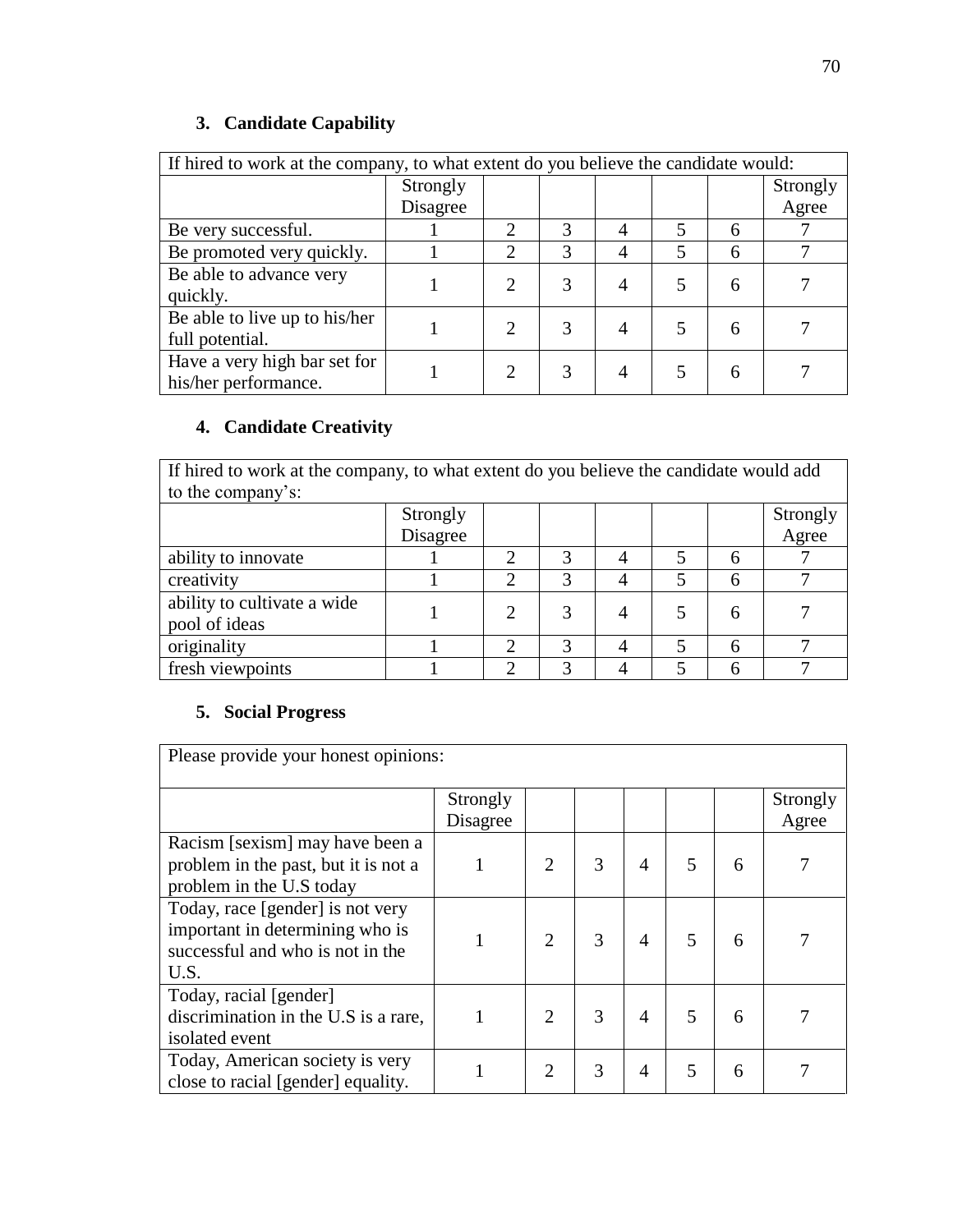| The United States has achieved<br>racial [gender] equality.                                                        |  |  |  |  |
|--------------------------------------------------------------------------------------------------------------------|--|--|--|--|
| There is little need for further<br>efforts to achieve racial [gender]<br>equality in the U.S.                     |  |  |  |  |
| When I think about racial<br>[gender] progress, I think about<br>how much improvement the U.S<br>has already made. |  |  |  |  |

# **6. Company Social Progress**

| Please provide your honest opinions:                                                                                |                      |                |   |                |   |   |                   |
|---------------------------------------------------------------------------------------------------------------------|----------------------|----------------|---|----------------|---|---|-------------------|
|                                                                                                                     | Strongly<br>Disagree |                |   |                |   |   | Strongly<br>Agree |
| Racism [sexism] may have been a<br>problem in the past, but it is not<br>likely a problem in the company            | 1                    | $\overline{2}$ | 3 | $\overline{4}$ | 5 | 6 | 7                 |
| Today, race [gender] is not very<br>important in determining who is<br>successful and who is not in the<br>company. | 1                    | $\overline{2}$ | 3 | 4              | 5 | 6 |                   |
| Today, racial [gender]<br>discrimination in the company is<br>likely a rare, isolated event                         | 1                    | $\overline{2}$ | 3 | 4              | 5 | 6 |                   |
| Today, the company is likely very<br>close to racial [gender] equality.                                             | $\mathbf{1}$         | $\overline{2}$ | 3 | 4              | 5 | 6 | 7                 |
| The company has likely achieved<br>racial [gender] equality.                                                        | $\mathbf{1}$         | $\overline{2}$ | 3 | 4              | 5 | 6 | 7                 |
| There is likely little need for<br>further efforts to achieve racial<br>[gender] equality in the company            |                      | $\overline{2}$ | 3 | $\overline{4}$ | 5 | 6 |                   |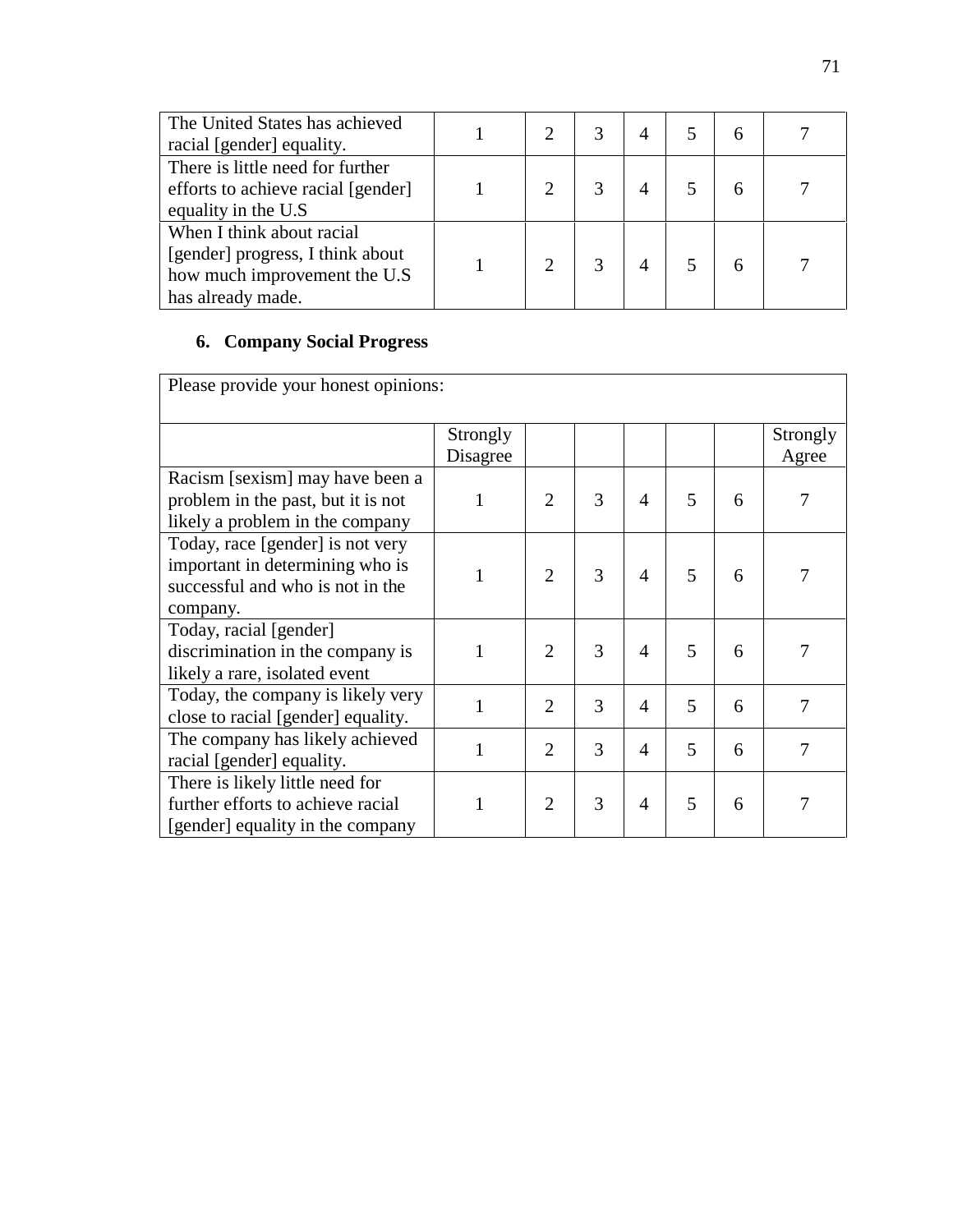#### **Endnotes**

<sup>1</sup> Protected social classes include race, sex, national origin, religion, age, sexual orientation, veteran status, pregnancy, and disability status, as defined by the Civil Rights Act. These social identities are legally recognized as diverse and entitled to protections from discrimination.

<sup>2</sup> Women and racial minorities still experience discrimination and bias across many social contexts, including the workplace (e.g., Bertrand & Mullainathan, 2003; Deitch, et al., 2003; Moss-Racusin, Dovido, Brescoll, Graham, & Handelsman, 2012; Pager & Shepard, 2008). In the workplace specifically, there is significant evidence to document the existence of both racial and gender prejudice and discrimination (e.g. Bertrand & Mullainathan, 2003; Deitch et al., 2003; Dovidio & Gaertner, 2000; Pager & Shepard, 2008; U.S. Department of Labor, 2011a, 2011b; Catalyst, 2012). In 2010, Blacks had the lowest participation in the labor market compared to all other racial groups, and Black workers were less likely than White workers to be in the highest paying job categories (i.e., management, professional, and related occupations; U.S. Department of Labor, 2011a). In 2011, only 58% of women 16 or older participated in the labor force, compared to 70% of men in the same age bracket (Catalyst, 2012). Of those women, few held leadership positions (e.g., 14% of executive officers and 16% of board seats in Fortune 500 companies; Catalyst, 2012), and they earned only 81% of that of their male counterparts (U.S. Department of Labor, 2011b). Moreover, in 2010, there were separately 35,890 race- and 29,077 gender-related discrimination charges filed with the U.S. Equal Employment Opportunity Commission (EEOC), representing 36% and 29% of all filed charges (Greenwald, 2011). Furthermore, several researchers have found evidence of discriminatory hiring practices or decisions, though evidence may be more conclusive for race versus gender bias, which has prompted some Black job seekers to "whiten" their resumes by removing and positions held or degrees earned at predominantly Black institutions (Bertrand & Mullainathan, 2003; Dovidio & Gaertner, 2000; Luo, 2009; Moss-Racusin et al., 2012). Moreover, of all Fortune 500 companies, only 22 (4.4%) are led by racial minorities and 24 (4.8%) are led by women (Catalyst Organization, 2013; Diversity Inc., 2013); these numbers double count Ursula M. Burns (Xerox Corporation) and Indra K. Nooya (PepsiCo).

 $3$  The specific wording of the questions assessing individuals' perceptions of the benefits and disadvantages of diversity was, "In your opinion, what are the potential benefits [disadvantages] of having diversity at an organization such as a workplace? There are no right or wrong answers!" The order of the questions was counterbalanced.

<sup>4</sup> Due to a survey construction error, the creativity and conflict variables were not included in the initial survey. Therefore a second sample of 104 White MTurk participants ( $M_{\text{age}} = 35.50$ ,  $SD_{\text{age}} = 10.04$ ; 57.7% male) evaluated the company in terms of its creativity and conflict. Additional demographic data was not collected for this sample.

 $<sup>5</sup>$  Due to a survey construction error, the creativity and conflict variables were not</sup> included in the initial survey. Therefore a second sample of 104 White male MTurk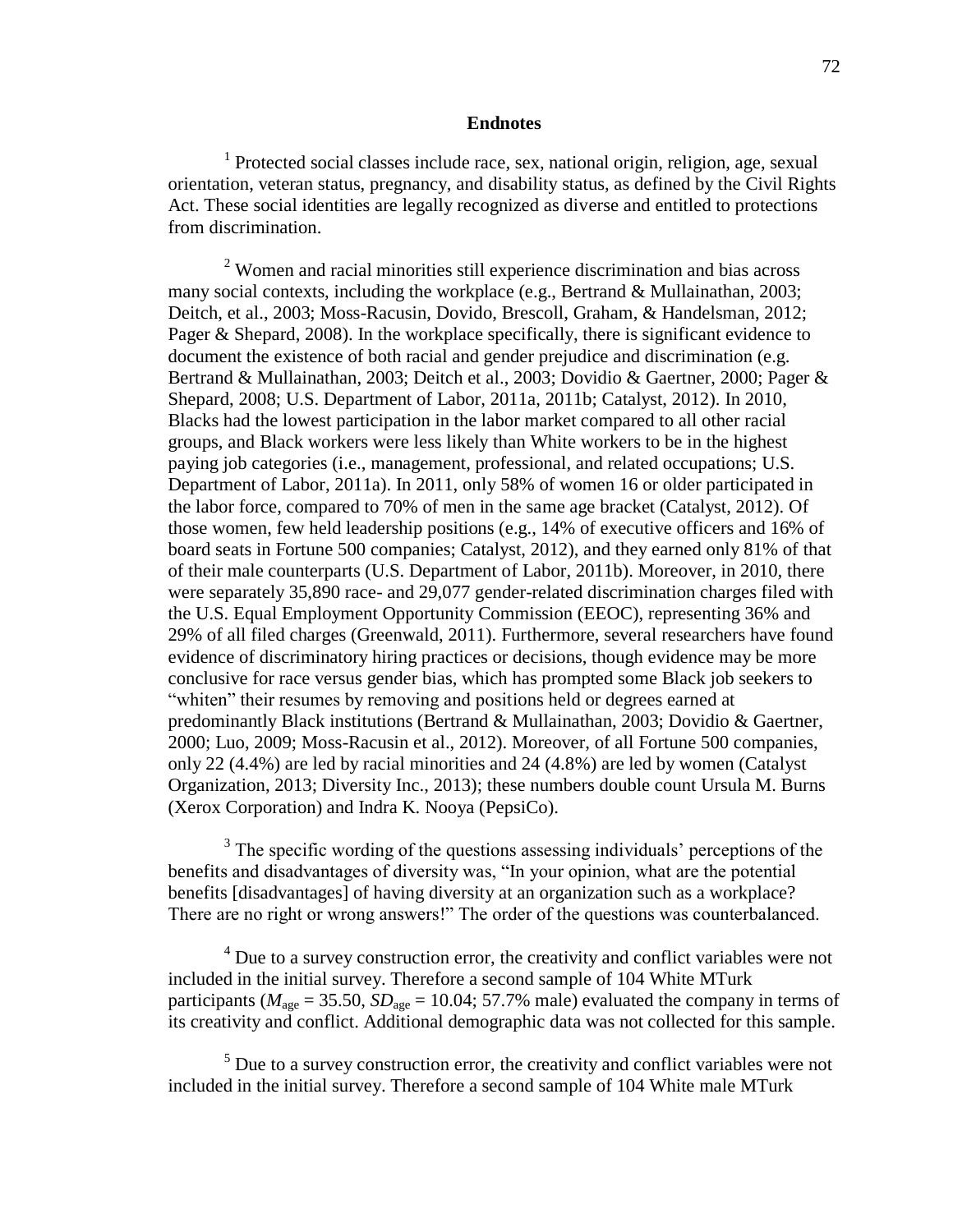participants ( $M_{\text{age}} = 34.41$ ,  $SD_{\text{age}} = 10.80$ ) evaluated the company in terms of its creativity and conflict.

 $6$  There was one marginal effect of a three-way interaction between diversity condition, applicant race, and participant gender on job worthiness,  $F(1,119) = 3.42$ ,  $p =$ 0.07. However, this interaction did not break down. Aside from this one marginally significant effect, all other main effects and interactions on job worthiness and value (*F*s  $<$  2.25,  $ps$  > .14).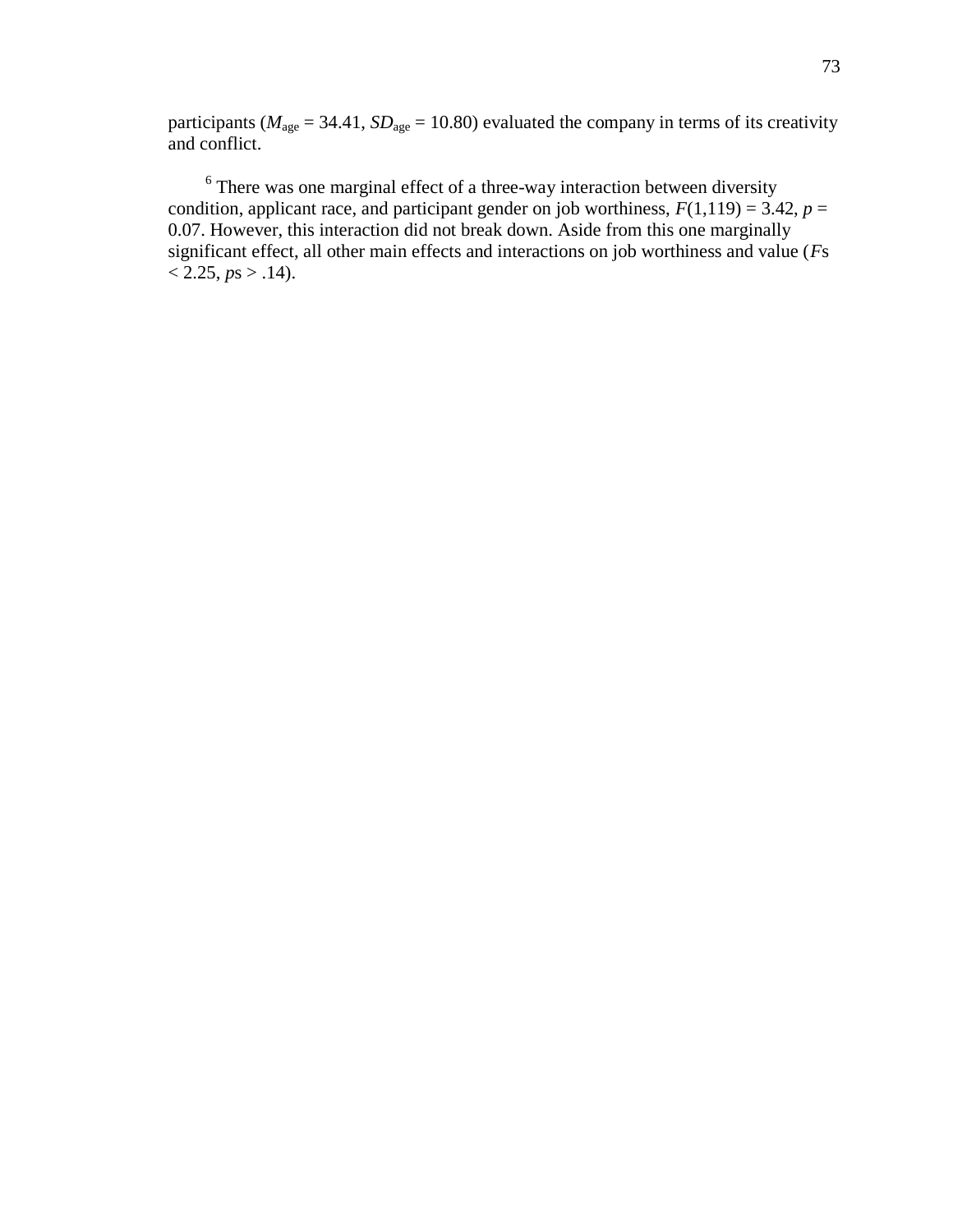#### **References**

- Antonio, A.L., Chang, M.J., Hakuta, K., Kenny, D.A., Levin, S.L., & Milem, J.F. (2004). Effects of racial diversity on complex thinking in college students. *Psychological Science, 15*, 507-510.
- Apfelbaum, E. P., Phillips, K. W., & Richeson, J. A. (2014). Rethinking the baseline in diversity research: Should we be explaining the effects of homogeneity? *Perspectives on Psychological Science, 9,* 235-244.
- Avery, D. R. (2003). Reactions to diversity in recruitment advertising--are differences Black and White? *Journal of Applied Psychology*, *88*(4), 672–679. doi:10.1037/0021-9010.88.4.672
- Baugh, S.G. & Graen, G.B. (1997). Effects of team gender and racial composition on perceptions of team performance in cross-functional teams. *Group and Organization Management, 22(3),* 336-383.
- Beale, F. (1970). Double jeopardy: To be Black and female. In T. Cade (Ed.), *The Black woman: An anthology* (pp. 90-100). New York: New American Library.
- Bell, J. M., & Hartmann, D. (2007). Diversity in everyday discourse: Consequences of "happy talk." *American Sociological Review*, *72*(2007), 895–914.
- Berdahl, J. L. & Moore, C. (2006). Workplace harassment: Double jeopardy for minority women. *Journal of Applied Psychology, 91(2)*, 426–436
- Bertrand, M. & Mullainathan, S. (2003). Are Emily and Greg more employable than Lakisha and Jamal? A field experiment on labor market discrimination. *American Economic Review,* 94(4), 991-1013.
- Bowers, C. A., Pharmer, J. A., & Salas, E. 2000. When member homogeneity is needed in work teams: A meta analysis. *Small Group Research, 31,* 305-327.
- Brief, A.P. (2008). *Diversity at work*. New York, NY: Cambridge University Press.
- Buhrmester, M., Kwang, T., & Gosling, S.D. (2011). Amazon's Mechanical Turk: A new source of inexpensive, yet high-quality, data? *Psychological Science, 6,* 3-5.
- Catalyst. (2012). Statistical overview of women in the workplace. Retrieved from [http://www.catalyst.org/publication/219/statistical-overview-of-women-in-the](http://www.catalyst.org/publication/219/statistical-overview-of-women-in-the-workplace)[workplace.](http://www.catalyst.org/publication/219/statistical-overview-of-women-in-the-workplace)
- Catalyst. (2013). Women CEOs of the Fortune 1000. Retrieved from [http://www.catalyst.org/knowledge/women-ceos-fortune-1000.](http://www.catalyst.org/knowledge/women-ceos-fortune-1000)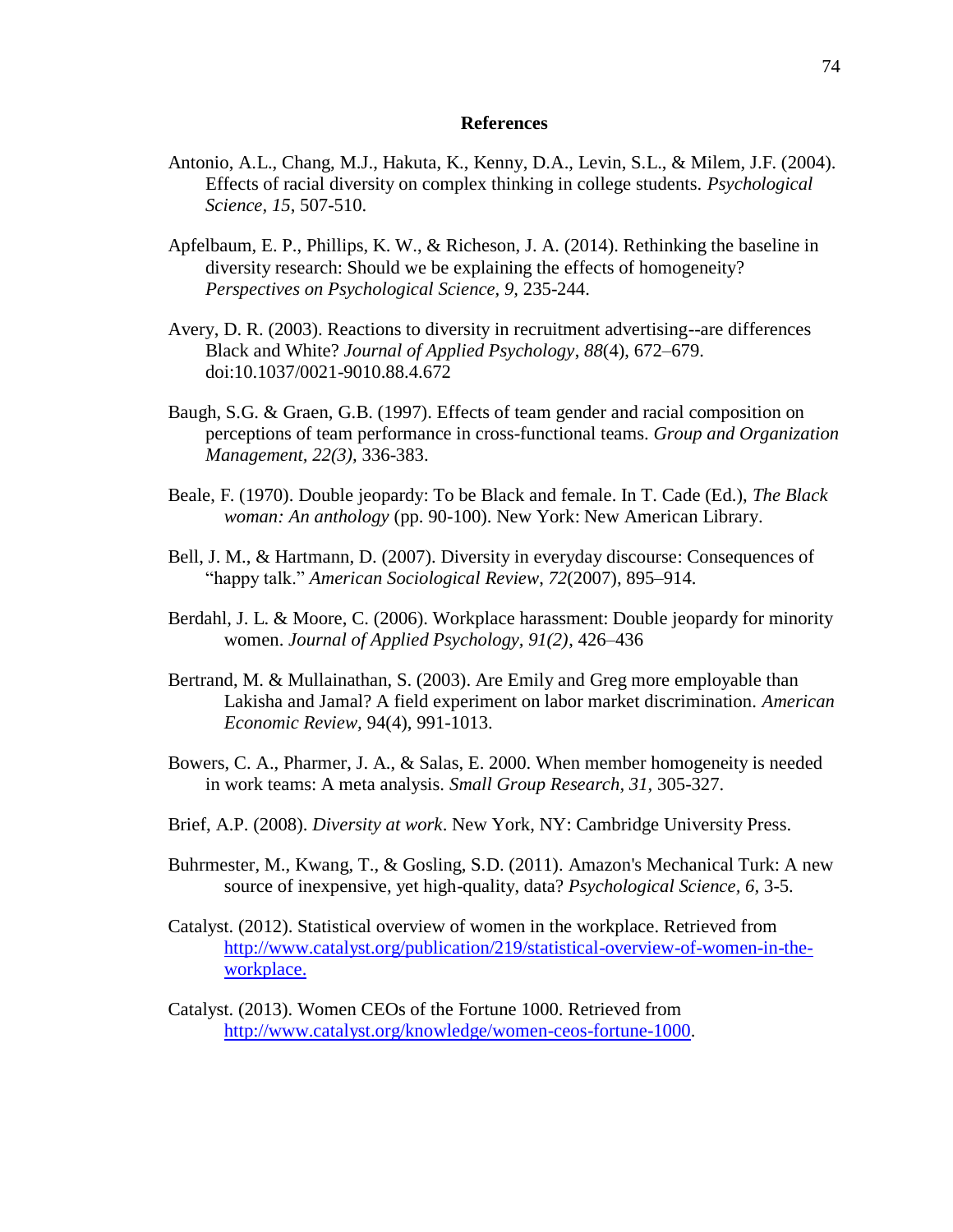- Collins, S. M. (2011a). Diversity in the Post Affirmative Action Labor Market: A Proxy for Racial Progress? *Critical Sociology*, *37*(5), 521–540. doi:10.1177/0896920510380075
- Collins, S. M. (2011b). From Affirmative Action to Diversity: Erasing Inequality from Organizational Responsibility. *Critical Sociology*, *37*(5), 517–520. doi:10.1177/0896920510380072
- Crisp, R. J. & Turner, R. N. (2011). Cognitive adaptation to the experience of social and cultural diversity. *Psychological Bulletin, 137,* 242-266. doi: 10.1037/a0021840.
- Deitch, E.A., Barsky, A., Butz, R.M., Chan, S., Brief, A.P. & Bradley, J.C. (2003). Subtle yet significant: The existence and impact of everyday racial discrimination in the workplace. *Human Relations, 56(11),* 1299-1324.
- Devine, P. G. & Elliot, A. J. (1995). Are racial stereotypes really fading? The Princeton Trilogy revisited. *Personality and Social Psychology Bulletin, 21(11)*, 1139 – 1150.
- DiTomaso, N., Post, C., & Parks-Yancy, R. (2007). Workforce diversity and inequality: Power, status, and numbers. *Annual Review of Sociology*, *33*(1), 473–501. doi:10.1146/annurev.soc.33.040406.131805
- Diversity Inc. (2013). Where is the diversity in Fortune 500 CEOs? Retrieved from [https://www.diversityinc.com/diversity-facts/wheres-the-diversity-in-fortune-500](https://www.diversityinc.com/diversity-facts/wheres-the-diversity-in-fortune-500-ceos/) [ceos/.](https://www.diversityinc.com/diversity-facts/wheres-the-diversity-in-fortune-500-ceos/)
- Dovidio, J.F., & Gaertner, S.L. (2000). Aversive racism and selection decisions: 1989 1999. *Psychological Science*, *11(4),* 315-319.
- Dovidio, J.F., Gaertner, S.L., Saguy, T. & Hehman, E. (2011). Obama's potential to transform the racial attitudes of White Americans. In G. S. Parks, and M. Hughey (Eds.), *The Obamas and a Post-Racial America*. New York: Oxford University Press.
- Eberhardt, J.L. & Fiske, S.T. (1994). Affirmative Action in theory and practice: Issues of power, ambiguity, and gender versus race. *Basic and Applied Social Psychology, 75(1 & 2),* 201-220.
- Fenwick, G. D., & Neal, D. J. (2001). Effect of gender composition on group performance. *Gender, Work & Organization, 8(2),* 205–225.
- Fiske, S. T., Cuddy, A. J. C., Glick, P., & Xu, J. (2002). A model of (often mixed) stereotype content: Competence and warmth respectively follow from perceived status and competition. *Journal of Personality and Social Psychology, 82,* 878- 902.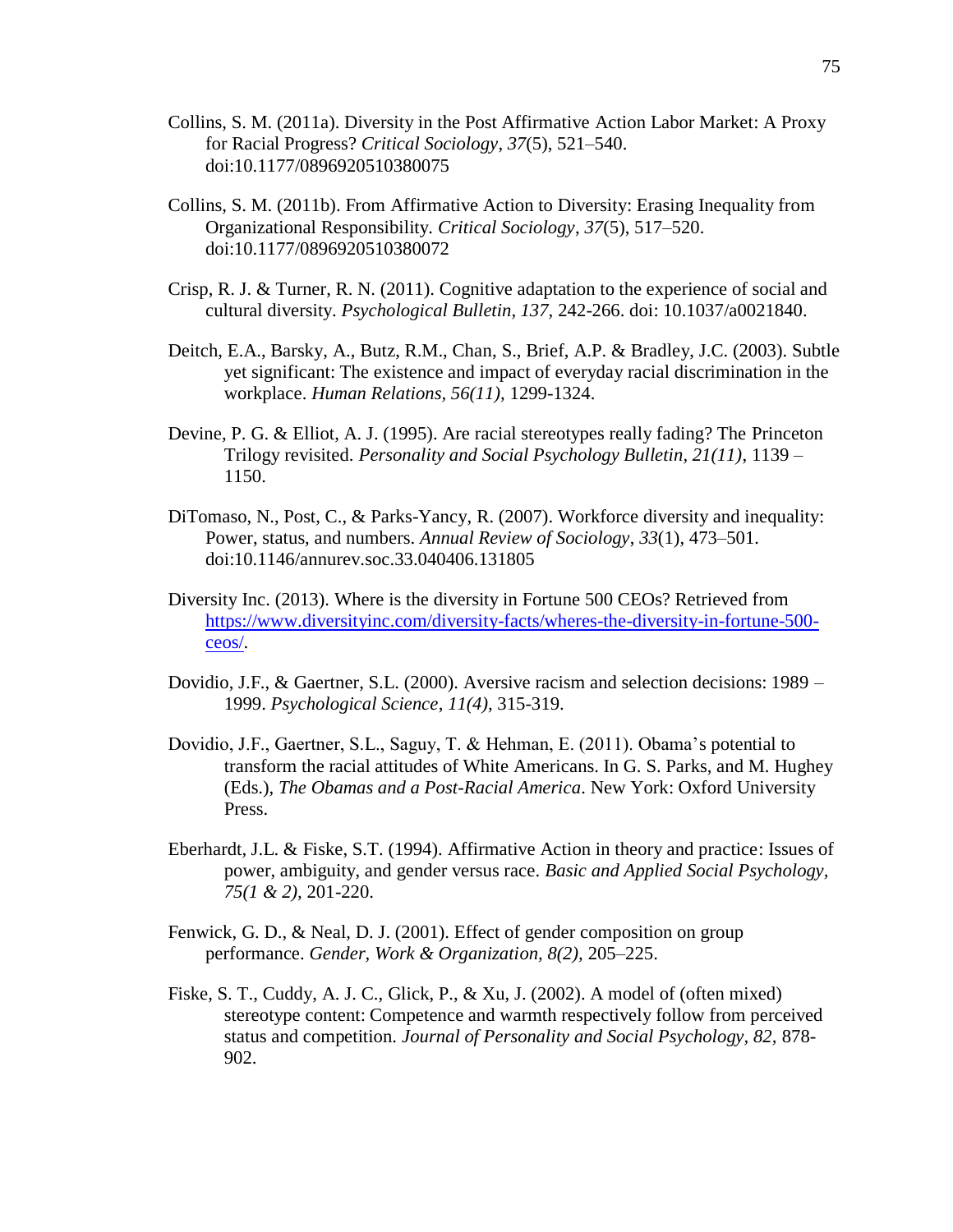- Fiske, S. T., Xu, J., Cuddy, A. J. C., & Glick, P. (1999). (Dis)respecting versus (dis)liking: Status and interdependence predict ambivalent stereotypes of competence and warmth. *Journal of Social Issues, 55,* 473-489.
- Gaither, S. E., Wilton, L. S., & Young, D. (2014). Perceiving a presidency in Black and (White): Four Years Later. *Analyses of Social Issues and Public Policy, Special Issue: The Social Psychology of the 2012 US Presidential Election, 14(1),* 7 – 21, doi: 10.1111/asap.12018
- Galinsky, A. D., Hall, E. V., & Cuddy, A. J. C. (2013). Gendered race: Implications for interracial marriage, leadership selection, and athletic participation. *Psychological Science, 24(4),* 498-506.
- Goff, P. A., Di Leone, B. A. L., & Kahn, K. B. (2012). Racism leads to pushups: How racial discrimination threatens subordinate men's masculinity. *Journal of Experimental Social Psychology*, *48*(5), 1111–1116. doi:10.1016/j.jesp.2012.03.015
- Goffman, E. (1963). Stigma: Notes on the management of spoiled identity. Englewood Cliffs, NJ: Prentice-Hall.Gurin, P., Dey E.L., Hurtado, S., & Gurin, G. (2002) Diversity and higher education: Theory and impact on educational outcomes. *Harvard Educational Review, 72*, 330-366.
- Greenwald, J. (2011). Workplace discrimination charges set record: EEOC. Retrieved from: www.businessinsurance.com/article/20110111/NEWS/110119975&template=prin tart
- Heilman, M. E., Battle, W. S., Keller, C. E., & Lee, R. A. (1998). Type of affirmative action policy: A determinant of reactions to sex-based preferential selection? *Journal of Applied Psychology, 83,* 190-205.
- Heilman, M. E., Blader, S. L. (2001). Assuming preferential selection when the admissions policy is unknown: The effects of gender rarity. *Journal of Applied Psychology*, *86*(2), 188–193.
- Heilman, M. E., Block, C. J., & Lucas, J. A. (1992). Presumed incompetent? Stigmatization and affirmative action efforts. *Journal of Applied Psychology, 77,* 536-544.
- Heilman, M. E., Block, C. J., & Stathatos, P. (1997). The affirmative action stigma of incompetence: Effects of performance information ambiguity. *The Academy of Management Journal*, *40*(3), 603–625.
- Heilman, M. E. & Welle, B. (2006). Disadvantaged by diversity? The effects of diversity goals on competence perceptions. *Journal of Applied Social Psychology*, *36*(5), 1291–1319.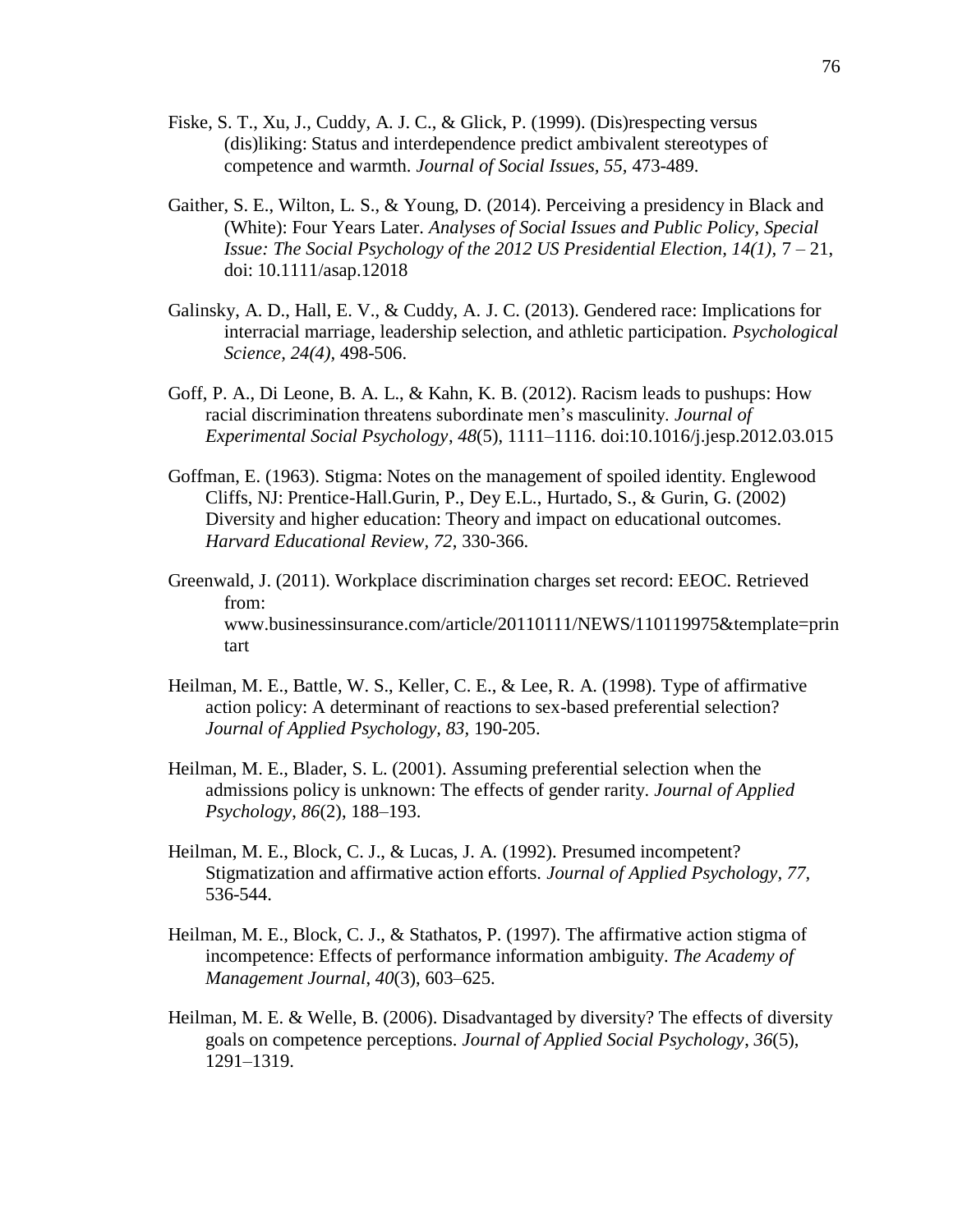- Ivancevich, J. M., & Gilbert, J. A. (2000). Diversity management: Time for a new approach. *Public Personnel Management, 29,* 75-92.
- Jackson, S. E., & Joshi, A. (2001). Research on domestic and international diversity in organizations: A merger that works? In N. Anderson, D. Ones, H. Sinangil, & C. Visweswaran (Eds.), *Handbook of work and organizational psychology*: 206–231. London: Sage.
- Jackson, S.E, Joshi, A., & Erhardt, N. (2003). Recent research on team and organizational diversity: SWOT analysis and implications. *Journal of Management, 29,* 801–830.
- Johnson, K. L., Freeman, J., & Pauker, K. (2012). Race is gendered: How covarying phenotypes and stereotypes bias sex categorization. *Journal of Personality and Social Psychology, 102*, 116-131.
- Johnston W. B. & Packer A. E. (1987) *Workforce 2000: Work and Workers for the Twenty-First Century.* Indianapolis, IN: The Hudson Institute.
- Kaiser, C. R., Drury, B. J., Spalding, K. E., Cheryan, S., & O'Brien, L. T. (2009). The ironic consequences of Obama's election: Decreased support for social justice. *Journal of Experimental Social Psychology*, *45*(3), 556–559. doi:10.1016/j.jesp.2009.01.006
- Kaiser, C. R., Major, B., Jurcevic, I., Dover, T. L., Brady, L. M., & Shapiro, J. R. (2013). Presumed fair: ironic effects of organizational diversity structures. *Journal of Personality and Social Psychology*, *104*(3), 504–19. doi:10.1037/a0030838
- Kelly, E., & Dobbin F. (1998). How affirmative action became diversity management: Employer response to antidiscrimination law, 1961-1996. *American Behavioral Scientist. 41,* 960-984.
- Kochan, T., Bezrukova, K., Ely, R., Jackson, S., Joshi, A., Jehn, K., Leonard, J., Levine, D., & Thomas, D. (2003). The effects of diversity on business performance: Report of the diversity research network. *Human Resource Management, 42,* 3–21.
- Kravitz, D. A., Harrison, D. A., Turner, M. E., Levine, E. L., Chaves, W., Brannick, M. T., Denning, D. ., Russell, C. J., & Conard, M. A. (1997). Affirmative action: A review of psychological and behavioral research. Bowling Green, OH: Society for Industrial and Organizational Psychology.
- Kravitz, D. A., Klineberg, S.L., Avery, D.R., Nguyen, A.K., Lund, C., & Fu, E.J. (2000). Attitudes towards affirmative action: Correlations with demographic variables and with beliefs about targets, actions, and economic effects. *Journal of Applied Social Psychology, 30(6),* 1109-1136.
- Lin, M. H., Kwan, V. S. Y., Cheung, A., & Fiske, S. T. (2005). Stereotype content model explains prejudice for an envied outgroup: Scale of Anti-Asian stereotypes. *Personality and Social Psychology Bulletin, 31(1), 34 – 47.*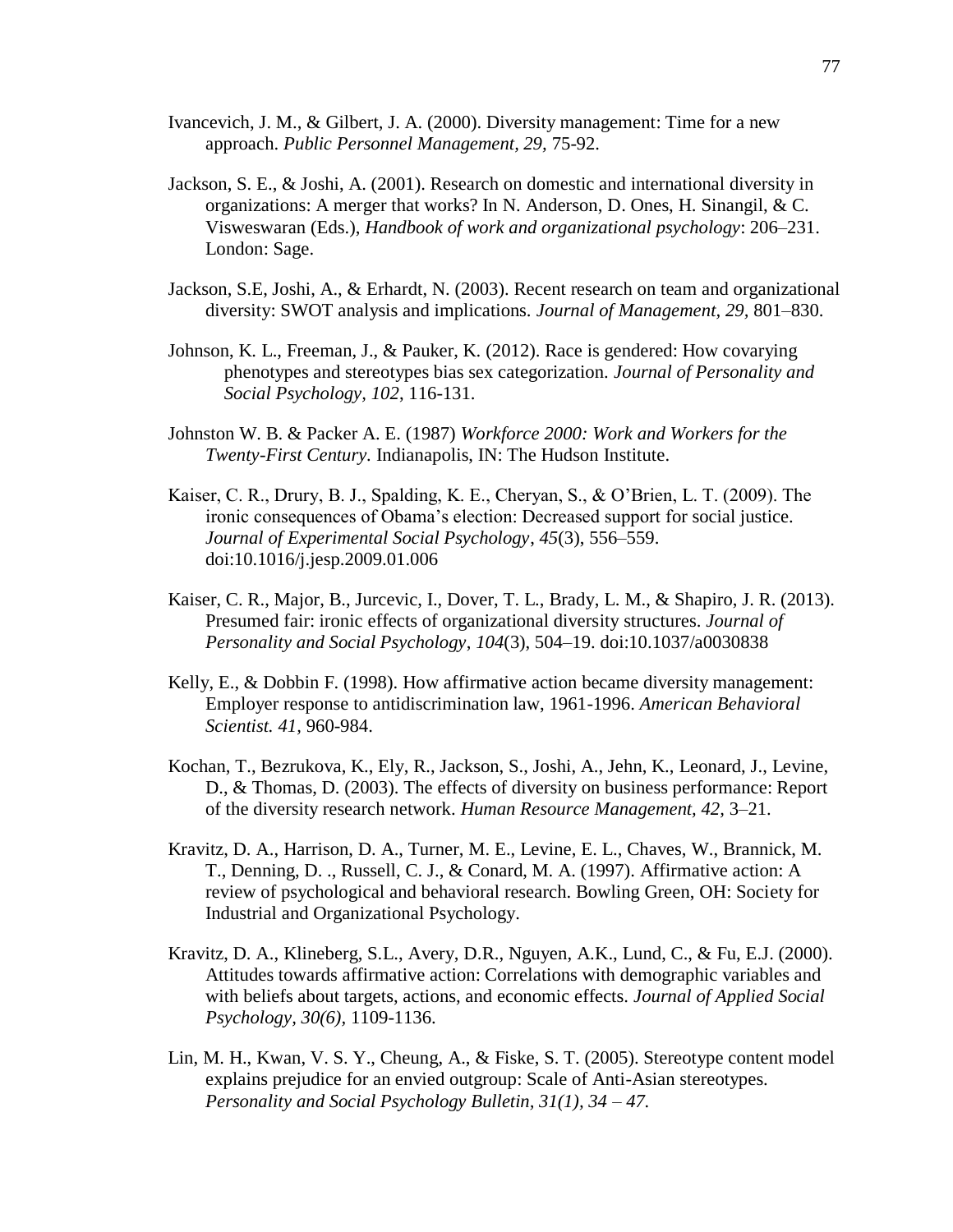- Lowery, B. S., Knowles, E. D., & Unzueta, M. M. (2007). Framing inequity safely: Whites' motivated perceptions of racial privilege. *Personality and Social Psychology Bulletin, 33(9),* 1237–1250. doi:10.1177/0146167207303016
- Lubove, S. (1997). Damned if you do, damned if you don't. *Forbes, 160(13),* 122-134.
- Maddox, K. B., & Gray, S. A. (2002). Cognitive representations of Black Americans: Reexploring the role of skin tone. *Personality & Social Psychology Bulletin, 28*(2), 250-259.
- Maddux, W. W., Galinsky, A.D., Cuddy, A.J.C. & Polifroni, M. (2008). When being a model minority is good…and bad: Realistic threat explains negativity toward Asian Americans. *Personality and Social Psychology Bulletin, 34(1),* 74-89.
- Mannix, E., & Neale, M.A. (2005). What differences make a difference? The promise and reality of diverse teams and organizations. *Psychological Science in the Public Interest, 6,* 31-55.
- Martins, L. L., & Parsons, C. K. (2007). Effects of gender diversity management on perceptions of organizational attractiveness: the role of individual differences in attitudes and beliefs. *The Journal of Applied Psychology*, *92*(3), 865–75. doi:10.1037/0021-9010.92.3.865
- McKay, P. F., & Avery, D. R. (2005). Warning! Diversity recruitment could backfire. *Journal of Management Inquiry*, *14*(4), 330–336. doi:10.1177/1056492605280239
- Moss-Racusin, C. A., Dovidio, J. F., Brescoll, V. L., Graham, M., & Handelsman, J. (2012). Science faculty's subtle gender biases favor male students. *Proceedings of the National Academy of Sciences, 109(41),* 16474–16479.
- Ng, E. S. W. & Burke, R. J. (2005). Person-organization fit and the war for talent: Does diversity management make a difference? *The International Journal of Human Resource Management, 16(7),* 1195-1210. DOI:10.1080/09585190500144038
- Pelled, L.H. (1996). Demographic diversity, conflict, and work group outcomes: An intervening process theory. *Organization Science, 7(6),* 615-631.
- Pager, D. & Shepard, H. (2008). The sociology of discrimination: Racial discrimination in employment, housing, credit, and consumer markets. *The Annual Review of Sociology, 34,* 181–209.
- Plant, E.A., Devine, P.G., Cox, W.T.L., Columb, C., Miller, S.L., Goplen, J., & Peruche, B. M. (2009). The Obama effect: Decreasing implicit prejudice and stereotyping. *Journal of Experimental Social Psychology, 45,* 961-964.
- Plaut, V. C. (2010). Diversity science: Why and how difference makes a difference. *Psychological Inquiry, 21,* 77-99.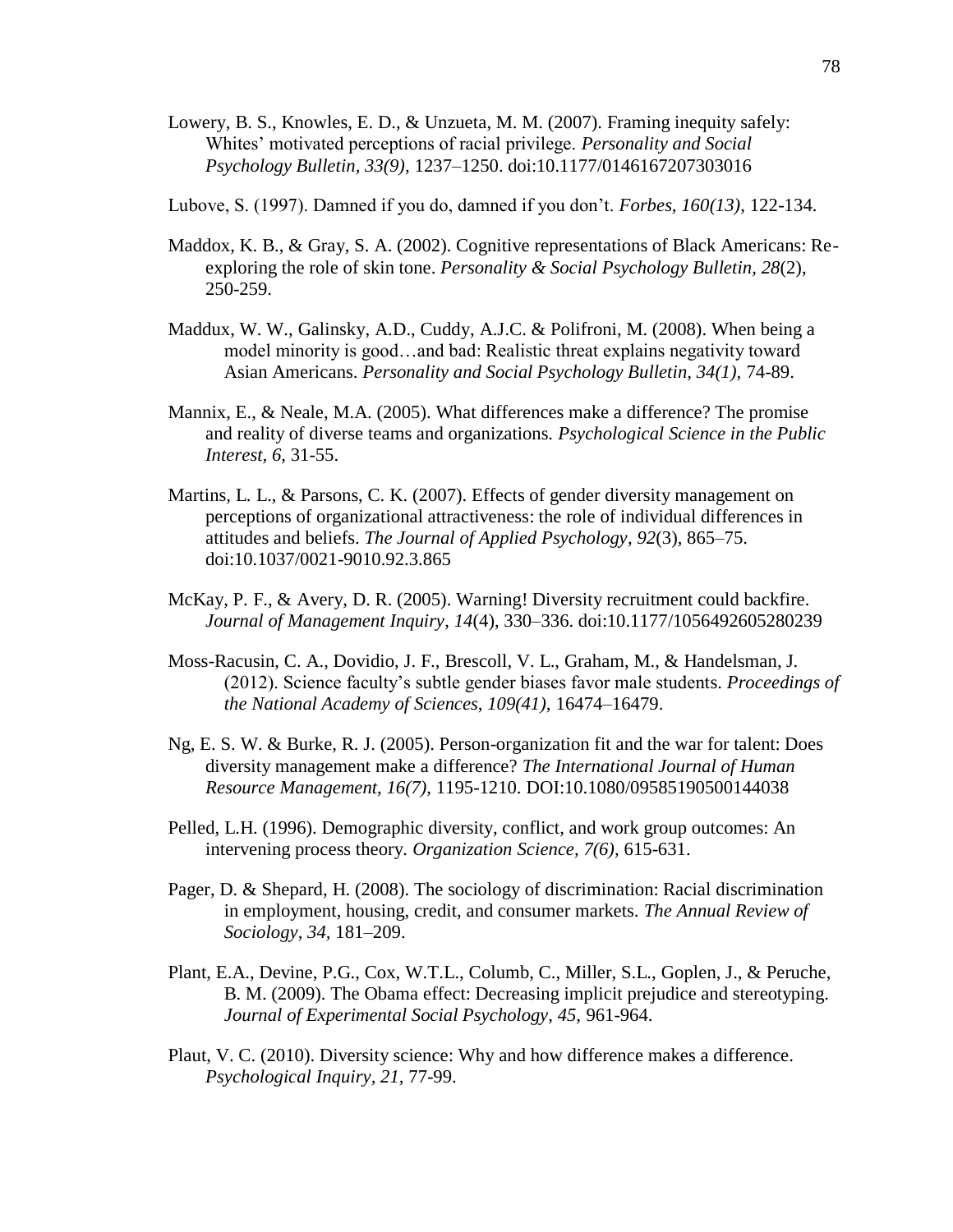- Pryor, J. B., Reeder, G. D., & Monroe, A. E. (2012). The infection of bad company: Stigma by association. *Journal of Personality and Social Psychology*, *102*(2), 224– 41. doi:10.1037/a0026270
- Purdie-Vaughns, V., Steele, C. M., Davies, P. G., Ditlmann, R., & Crosby, J. R. (2008). Social identity contingencies: How diversity cues signal threat or safety for African Americans in mainstream institutions. *Journal of Personality and Social Psychology*, *94*(4), 615–30. doi:10.1037/0022-3514.94.4.615
- Richard, O. C. (2000). Racial diversity, business strategy, and firm performance: A resource-based view. *Academy of Management Journal, 43,* 164-177.
- Rosette, A.S., & Livingston, R.W. (2012). Failure is not an option for Black women: Effects of organizational performance on leaders with single versus dualsubordinate identities. *Journal of Experimental Social Psychology, 48,* 1162– 1167.
- Rudman, L.A. & Glick, P. (2008). *The social psychology of gender: How power and intimacy shape gender relations.* New York, NY: The Guilford Press.
- Rudman, L. A., & Phelan, J. (2008). Backlash effects for disconfirming gender stereotypes in organizations. *Research in Organizational Behavior, 28,* 61–79.
- Sandberg, C. & Grant, A. (2015, March 5). How men can succeed in the boardroom and the bedroom. *The New York Times*. Retrieved from http://www.nytimes.com/.
- Sauer, S. J., Thomas-Hunt, M. C., & Morris, P. A. (2010). Too good to be true? The unintended signaling effects of educational prestige on external expectations of team performance. *Organization Science*, *21*(5), 1108–1120. doi:10.1287/orsc.1090.0523
- Settles, L.H. (2006). Use of an intersectional framework to understand Black women's racial and gender identities. *Sex Roles, 54,* 589–601.
- Sidanius, J., & Pratto, F. (1999). *Social dominance: An intergroup theory of social hierarchy and oppression.* New York, NY: Cambridge University Press.
- Smith, W. J., Wokutch, R. E., Harrington, K. V., & Dennis, B. S. (2004). Organizational attractiveness and corporate social orientation: Do our values influence our preference for affirmative action and managing diversity? *Business & Society*, *43*(1), 69–96. doi:10.1177/0007650304263047
- Sommers, S. R. (2006). On racial diversity and group decision-making: Identifying multiple effects of racial composition on jury deliberations. *Journal of Personality and Social Psychology, 90*, 597-612.
- Thomas, D. A., & Ely, R. J. (1996). Making differences matter: A new paradigm for managing diversity. *Harvard Business Review, 74,* 79-90.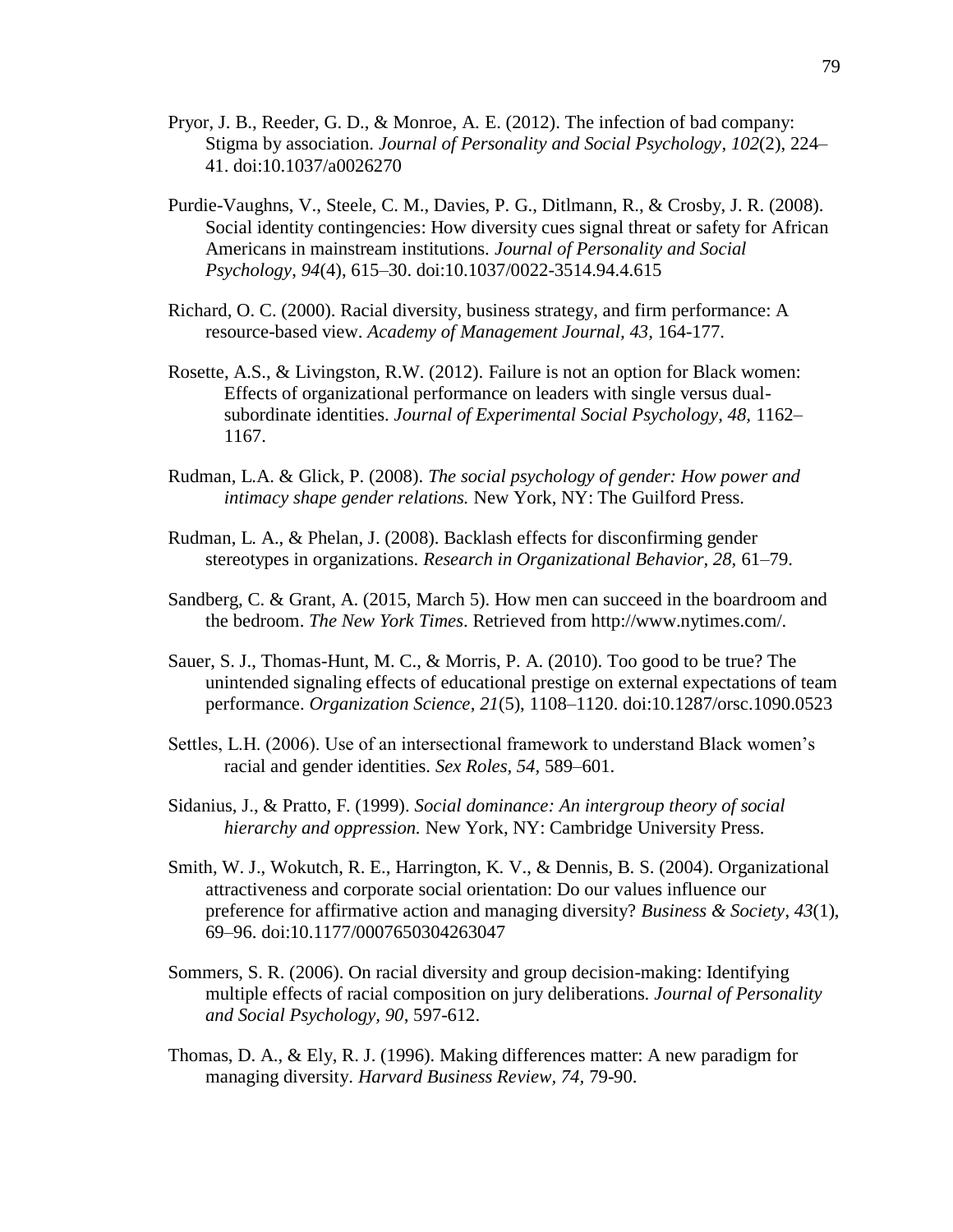- Timmerman, T. A. 2000. Racial diversity, age diversity, interdependence, and team performance. *Small Group Research, 31(5),* 592–606.
- Tsui, A. S. & O'Reilly, C. A. (1989). Beyond simple deomographic effects: The importance of relational demography in supervisor-subordinate dyads. *Academy of Management Journal, 32,* 402-423.
- Tsui, A. S., Egan, T. D., & O'Reilly, C. A. (1992). Being different: Relational demography and organizational attachment. *Administrative Science Quarterly, 37,*  549–579.
- Unzueta, M. M., & Binning, K. R. (2010). Which racial groups are associated with diversity? *Cultural Diversity & Ethnic Minority Psychology*, *16*(3), 443–6. doi:10.1037/a0019723
- Unzueta, M. M., & Binning, K. R. (2012). Diversity is in the eye of the beholder: How concern for the in-group affects perceptions of racial diversity. *Personality & Social Psychology Bulletin*, *38*(1), 26–38. doi:10.1177/0146167211418528
- Unzueta, M. M., Knowles, E. D., & Ho, G. C.  $(2012)$ . Diversity is what you want it to be: How social dominance motives affect construals of diversity. *Psychological Science, 23(3),* 303–309. doi:10.1177/0956797611426727
- Unzueta, M. M., & Lowery, B. S. (2008). Defining racism safely: The role of self-image maintenance on white Americans' conceptions of racism*. Journal of Experimental Social Psychology, 44(6),* 1491–1497. doi:10.1016/j.jesp.2008.07.011
- U.S. Department of Labor, Bureau of Labor Statistics. (2011a). Labor force characteristics by race and ethnicity, 2010 (Report No. 1032). Retrieved from <http://www.bls.gov/cps/cpsrace2010.pdf>
- U.S. Department of Labor, Bureau of Labor Statistics. (2011b). Highlights of women's earnings in 2010 (Report No. 1031). Retrieved from <http://www.bls.gov/cps/cpswom2010.pdf>
- Valentino, N.A., & Brader, T. (2011). The sword's other edge: Perceptions of discrimination and racial policy opinion after Obama. *Public Opinion Quarterly, 75,* 201-226.
- Weinberg, J. , Reese, J., & McElhattan, D. (2014). Comparing data characteristics and results of an online factoraial survey between a population-based and corowdsource-recruited sample. *Socological Science, 1,* 292-310.
- West, T. V., Heilman, M. E., Gullett, L., Moss-Racusin, C. A., & Magee, J. C. (2012). Building blocks of bias: Gender composition predicts male and female group members' evaluations of each other and the group. *Journal of Experimental Social Psychology*, *48*(5), 1209–1212. doi:10.1016/j.jesp.2012.04.012